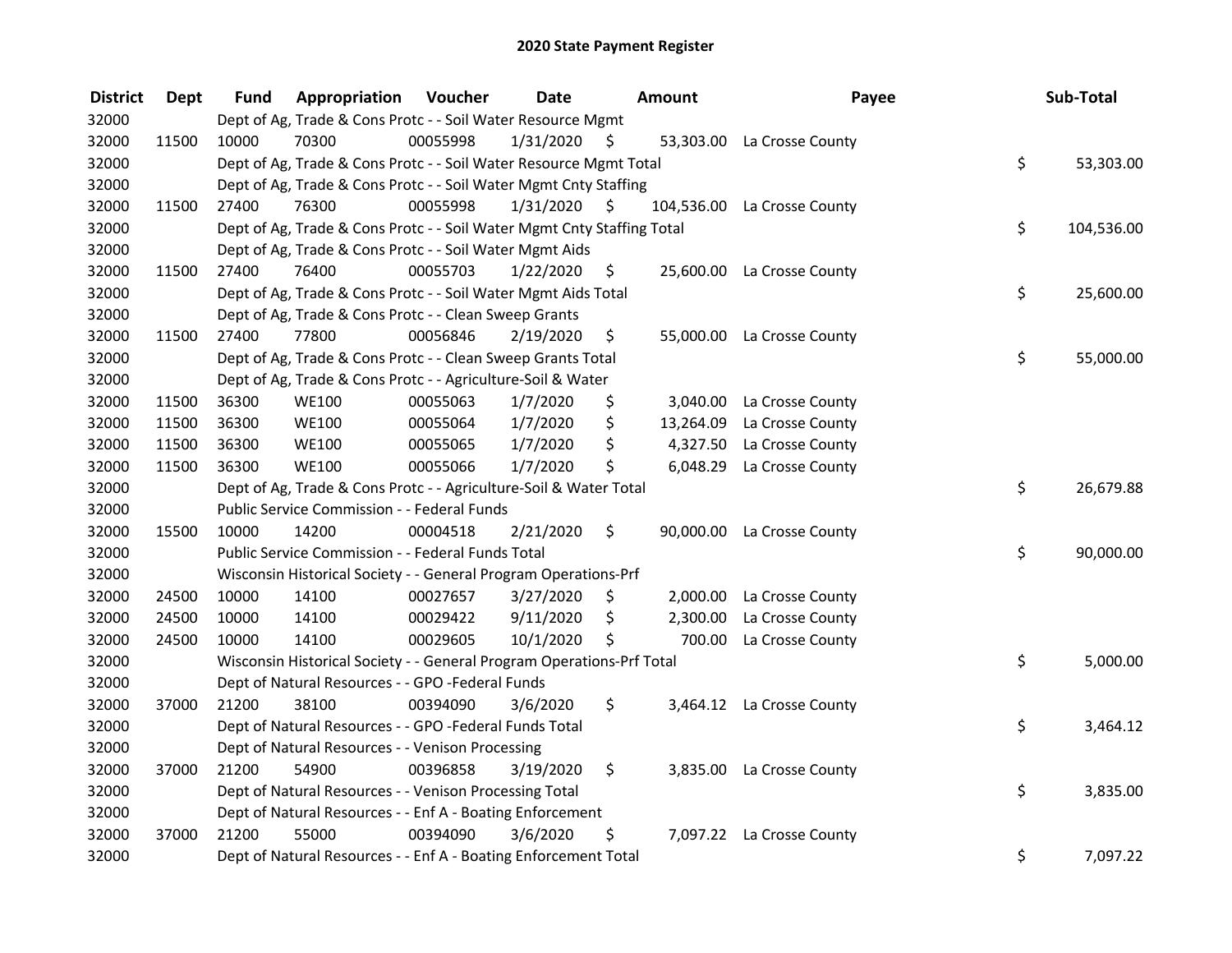| <b>District</b> | <b>Dept</b> | Fund  | Appropriation                                                      | Voucher  | <b>Date</b>   |    | Amount    | Payee                       | Sub-Total        |
|-----------------|-------------|-------|--------------------------------------------------------------------|----------|---------------|----|-----------|-----------------------------|------------------|
| 32000           |             |       | Dept of Natural Resources - - Wildlife Damage Claims & Abat        |          |               |    |           |                             |                  |
| 32000           | 37000       | 21200 | 55300                                                              | 00396858 | 3/19/2020     | \$ |           | 14,014.52 La Crosse County  |                  |
| 32000           |             |       | Dept of Natural Resources - - Wildlife Damage Claims & Abat Total  |          |               |    |           |                             | \$<br>14,014.52  |
| 32000           |             |       | Dept of Natural Resources - - Ra- Suppl Snow Trail Aids            |          |               |    |           |                             |                  |
| 32000           | 37000       | 21200 | 56900                                                              | 00399284 | 4/2/2020      | \$ |           | 13,947.76 La Crosse County  |                  |
| 32000           |             |       | Dept of Natural Resources - - Ra- Suppl Snow Trail Aids Total      |          |               |    |           |                             | \$<br>13,947.76  |
| 32000           |             |       | Dept of Natural Resources - - Ra- Cnty Snow Trail & Area Aid       |          |               |    |           |                             |                  |
| 32000           | 37000       | 21200 | 57400                                                              | 00454158 | 12/29/2020 \$ |    |           | 4,260.00 La Crosse County   |                  |
| 32000           |             |       | Dept of Natural Resources - - Ra- Cnty Snow Trail & Area Aid Total |          |               |    |           |                             | \$<br>4,260.00   |
| 32000           |             |       | Dept of Natural Resources - - Ra- Snowmobile Trail Areas           |          |               |    |           |                             |                  |
| 32000           | 37000       | 21200 | 57500                                                              | 00442861 | 10/22/2020 \$ |    | 21,390.00 | La Crosse County            |                  |
| 32000           | 37000       | 21200 | 57500                                                              | 00454158 | 12/29/2020    | -S |           | 19,260.00 La Crosse County  |                  |
| 32000           |             |       | Dept of Natural Resources - - Ra- Snowmobile Trail Areas Total     |          |               |    |           |                             | \$<br>40,650.00  |
| 32000           |             |       | Dept of Natural Resources - - Resaids - Pymt In Lieu Tax Fed       |          |               |    |           |                             |                  |
| 32000           | 37000       | 21200 | 58400                                                              | 00439066 | 10/1/2020     | \$ |           | 25,289.00 La Crosse County  |                  |
| 32000           |             |       | Dept of Natural Resources - - Resaids - Pymt In Lieu Tax Fed Total |          |               |    |           |                             | \$<br>25,289.00  |
| 32000           |             |       | Dept of Natural Resources - - GPO--State Funds                     |          |               |    |           |                             |                  |
| 32000           | 37000       | 21200 | 86100                                                              | 00426804 | 7/30/2020     | \$ | 6.00      | La Crosse County            |                  |
| 32000           |             |       | Dept of Natural Resources - - GPO--State Funds Total               |          |               |    |           |                             | \$<br>6.00       |
| 32000           |             |       | Dept of Natural Resources - - GPO - Sd Water Loan Prog, Fed        |          |               |    |           |                             |                  |
| 32000           | 37000       | 57300 | 48200                                                              | 00383816 | 1/22/2020     | \$ | 6,889.00  | La Crosse County            |                  |
| 32000           | 37000       | 57300 | 48200                                                              | 00400350 | 4/8/2020      | \$ | 3,913.00  | La Crosse County            |                  |
| 32000           | 37000       | 57300 | 48200                                                              | 00418785 | 7/16/2020     | \$ | 3,913.00  | La Crosse County            |                  |
| 32000           | 37000       | 57300 | 48200                                                              | 00436788 | 10/21/2020 \$ |    |           | 3,913.00 La Crosse County   |                  |
| 32000           |             |       | Dept of Natural Resources - - GPO - Sd Water Loan Prog, Fed Total  |          |               |    |           |                             | \$<br>18,628.00  |
| 32000           |             |       | WI Dept of Transportation - - Eldly&Disa Co/Aid Sf                 |          |               |    |           |                             |                  |
| 32000           | 39500       | 21100 | 16800                                                              | 00495435 | 2/24/2020     | \$ |           | 296,175.00 La Crosse County |                  |
| 32000           | 39500       | 21100 | 16800                                                              | 00516275 | 4/17/2020     | \$ |           | 1,373.82 La Crosse County   |                  |
| 32000           |             |       | WI Dept of Transportation - - Eldly&Disa Co/Aid Sf Total           |          |               |    |           |                             | \$<br>297,548.82 |
| 32000           |             |       | WI Dept of Transportation - - Tc, Trns Oper Aid Sf                 |          |               |    |           |                             |                  |
| 32000           | 39500       | 21100 | 17700                                                              | 00525625 | 5/13/2020     | \$ |           | 10,554.00 La Crosse County  |                  |
| 32000           | 39500       | 21100 | 17700                                                              | 00574838 | 8/27/2020     | \$ | 31,663.00 | La Crosse County            |                  |
| 32000           |             |       | WI Dept of Transportation - - Tc, Trns Oper Aid Sf Total           |          |               |    |           |                             | \$<br>42,217.00  |
| 32000           |             |       | WI Dept of Transportation - - Trnst/Trns-Rel Aid F                 |          |               |    |           |                             |                  |
| 32000           | 39500       | 21100 | 18200                                                              | 00480689 | 1/13/2020     | \$ |           | 78,491.20 La Crosse County  |                  |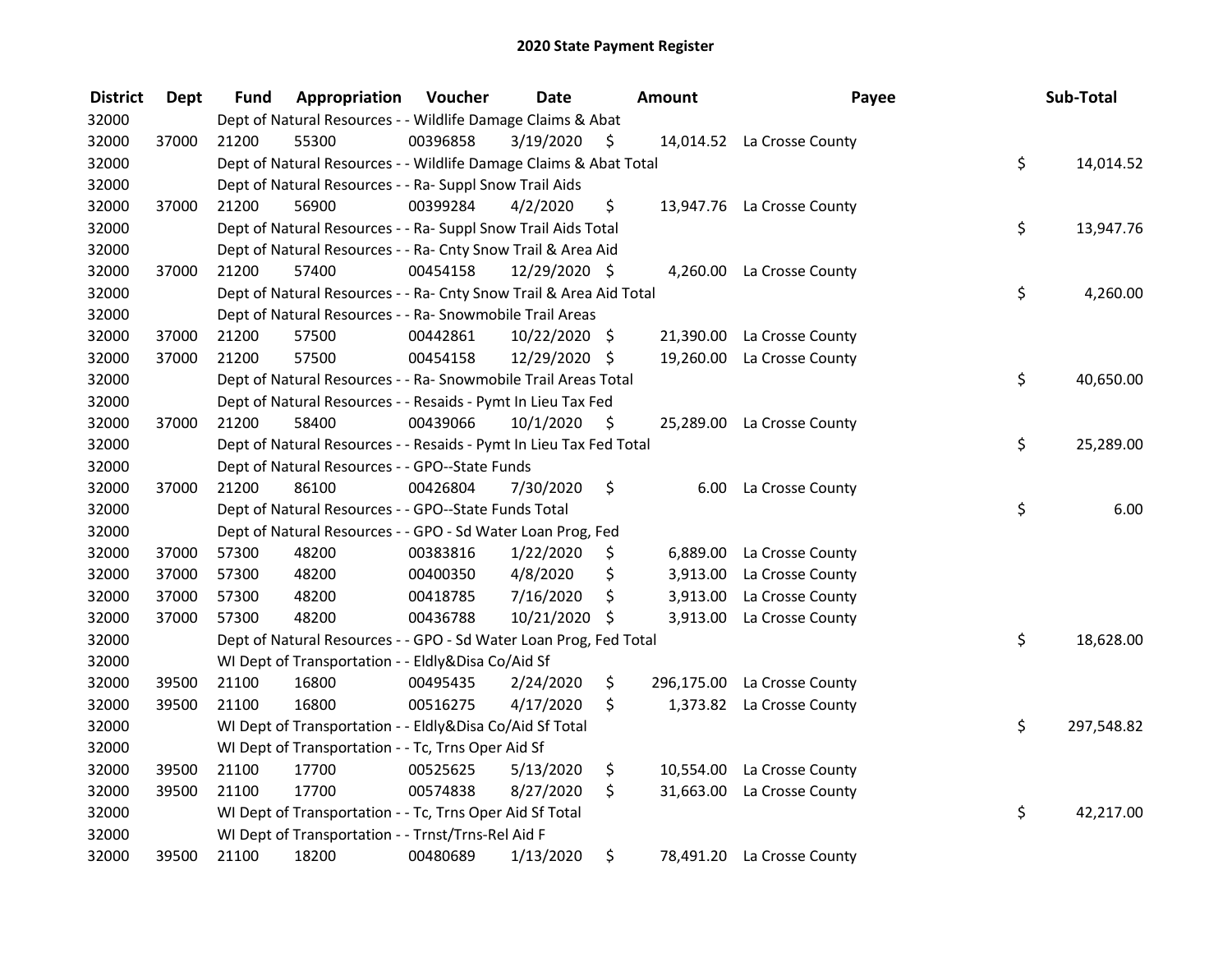| <b>District</b> | <b>Dept</b> | <b>Fund</b> | Appropriation                                            | Voucher  | <b>Date</b> | <b>Amount</b>    | Payee                       | Sub-Total          |
|-----------------|-------------|-------------|----------------------------------------------------------|----------|-------------|------------------|-----------------------------|--------------------|
| 32000           | 39500       | 21100       | 18200                                                    | 00493957 | 2/18/2020   | \$<br>79,187.20  | La Crosse County            |                    |
| 32000           | 39500       | 21100       | 18200                                                    | 00507361 | 3/25/2020   | \$               | 56,514.22 La Crosse County  |                    |
| 32000           | 39500       | 21100       | 18200                                                    | 00548537 | 7/7/2020    | \$<br>86,165.64  | La Crosse County            |                    |
| 32000           | 39500       | 21100       | 18200                                                    | 00579784 | 9/9/2020    | \$<br>112,078.80 | La Crosse County            |                    |
| 32000           |             |             | WI Dept of Transportation - - Trnst/Trns-Rel Aid F Total |          |             |                  |                             | \$<br>412,437.06   |
| 32000           |             |             | WI Dept of Transportation - - Hwy Sfty Loc Aid Ffd       |          |             |                  |                             |                    |
| 32000           | 39500       | 21100       | 18500                                                    | 00480182 | 1/10/2020   | \$<br>2,306.37   | La Crosse County            |                    |
| 32000           | 39500       | 21100       | 18500                                                    | 00485161 | 1/28/2020   | \$<br>3,933.00   | La Crosse County            |                    |
| 32000           | 39500       | 21100       | 18500                                                    | 00491688 | 2/12/2020   | \$<br>226.75     | La Crosse County            |                    |
| 32000           | 39500       | 21100       | 18500                                                    | 00541840 | 6/26/2020   | \$<br>229.97     | La Crosse County            |                    |
| 32000           | 39500       | 21100       | 18500                                                    | 00541841 | 6/26/2020   | \$<br>128.98     | La Crosse County            |                    |
| 32000           | 39500       | 21100       | 18500                                                    | 00581230 | 9/14/2020   | \$<br>441.46     | La Crosse County            |                    |
| 32000           | 39500       | 21100       | 18500                                                    | 00595651 | 10/8/2020   | \$<br>646.90     | La Crosse County            |                    |
| 32000           |             |             | WI Dept of Transportation - - Hwy Sfty Loc Aid Ffd Total |          |             |                  |                             | \$<br>7,913.43     |
| 32000           |             |             | WI Dept of Transportation - - Trans Aids To Co.-Sf       |          |             |                  |                             |                    |
| 32000           | 39500       | 21100       | 19000                                                    | 00475455 | 1/6/2020    | \$<br>444,279.20 | La Crosse County            |                    |
| 32000           | 39500       | 21100       | 19000                                                    | 00542302 | 7/6/2020    | \$<br>888,558.40 | La Crosse County            |                    |
| 32000           | 39500       | 21100       | 19000                                                    | 00585128 | 10/5/2020   | \$<br>444,279.21 | La Crosse County            |                    |
| 32000           |             |             | WI Dept of Transportation - - Trans Aids To Co.-Sf Total |          |             |                  |                             | \$<br>1,777,116.81 |
| 32000           |             |             | WI Dept of Transportation - - Trnsprt Alternats Lf       |          |             |                  |                             |                    |
| 32000           | 39500       | 21100       | 22600                                                    | 00478660 | 1/7/2020    | \$               | (1,991.49) La Crosse County |                    |
| 32000           | 39500       | 21100       | 22600                                                    | 00478662 | 1/6/2020    | \$               | (387.63) La Crosse County   |                    |
| 32000           | 39500       | 21100       | 22600                                                    | 00495748 | 2/24/2020   | \$               | 880.39 La Crosse County     |                    |
| 32000           | 39500       | 21100       | 22600                                                    | 00495750 | 2/25/2020   | \$               | (1,980.65) La Crosse County |                    |
| 32000           | 39500       | 21100       | 22600                                                    | 00574950 | 8/28/2020   | \$               | (107.57) La Crosse County   |                    |
| 32000           | 39500       | 21100       | 22600                                                    | 00582719 | 9/15/2020   | \$               | (330.32) La Crosse County   |                    |
| 32000           |             |             | WI Dept of Transportation - - Trnsprt Alternats Lf Total |          |             |                  |                             | \$<br>(3,917.27)   |
| 32000           |             |             | WI Dept of Transportation - - Trnsprt Alternats Ff       |          |             |                  |                             |                    |
| 32000           | 39500       | 21100       | 22700                                                    | 00478660 | 1/7/2020    | \$<br>9,957.43   | La Crosse County            |                    |
| 32000           | 39500       | 21100       | 22700                                                    | 00478662 | 1/6/2020    | \$<br>1,938.15   | La Crosse County            |                    |
| 32000           | 39500       | 21100       | 22700                                                    | 00478956 | 1/9/2020    | \$<br>1,283.51   | La Crosse County            |                    |
| 32000           | 39500       | 21100       | 22700                                                    | 00495750 | 2/25/2020   | \$<br>9,903.25   | La Crosse County            |                    |
| 32000           | 39500       | 21100       | 22700                                                    | 00495770 | 2/24/2020   | \$<br>5,611.19   | La Crosse County            |                    |
| 32000           | 39500       | 21100       | 22700                                                    | 00574950 | 8/28/2020   | \$<br>537.84     | La Crosse County            |                    |
| 32000           | 39500       | 21100       | 22700                                                    | 00582719 | 9/15/2020   | \$               | 1,651.61 La Crosse County   |                    |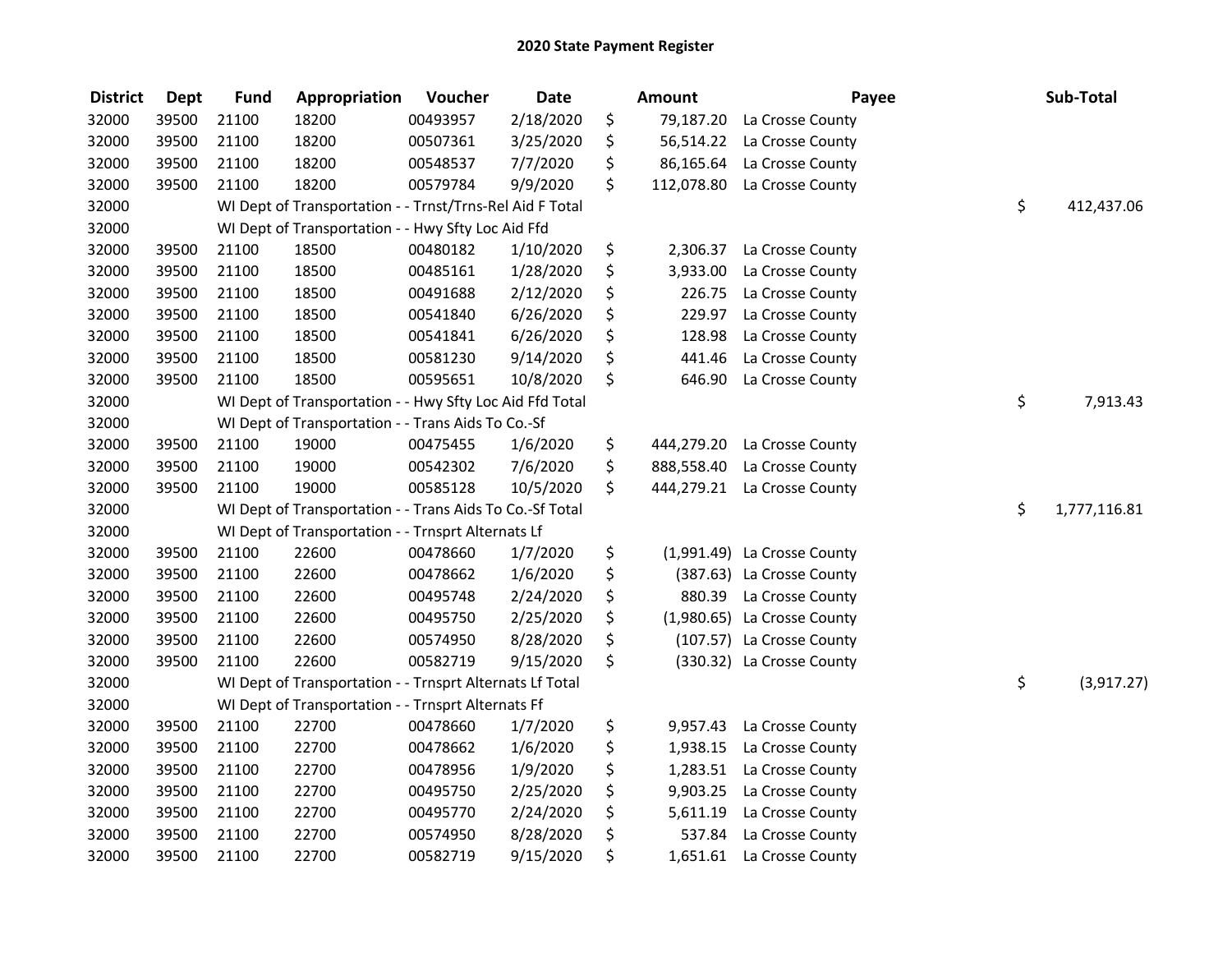| <b>District</b> | Dept  | Fund  | Appropriation                                            | Voucher  | <b>Date</b>     | Amount           | Payee                       | Sub-Total        |
|-----------------|-------|-------|----------------------------------------------------------|----------|-----------------|------------------|-----------------------------|------------------|
| 32000           |       |       | WI Dept of Transportation - - Trnsprt Alternats Ff Total |          |                 |                  |                             | \$<br>30,882.98  |
| 32000           |       |       | WI Dept of Transportation - - Local Rds, Grants Sf       |          |                 |                  |                             |                  |
| 32000           | 39500 | 21100 | 27000                                                    | 00614013 | $11/12/2020$ \$ |                  | 119,436.42 La Crosse County |                  |
| 32000           |       |       | WI Dept of Transportation - - Local Rds, Grants Sf Total |          |                 |                  |                             | \$<br>119,436.42 |
| 32000           |       |       | WI Dept of Transportation - - Loc Rd Imp Prg St Fd       |          |                 |                  |                             |                  |
| 32000           | 39500 | 21100 | 27800                                                    | 00556496 | 7/31/2020       | \$               | 3,826.58 La Crosse County   |                  |
| 32000           |       |       | WI Dept of Transportation - - Loc Rd Imp Prg St Fd Total |          |                 |                  |                             | \$<br>3,826.58   |
| 32000           |       |       | WI Dept of Transportation - - Loc Trns Facl Impffd       |          |                 |                  |                             |                  |
| 32000           | 39500 | 21100 | 28600                                                    | 00514241 | 4/13/2020       | \$               | 6,946.83 La Crosse County   |                  |
| 32000           | 39500 | 21100 | 28600                                                    | 00514250 | 4/13/2020       | \$               | 20,189.21 La Crosse County  |                  |
| 32000           | 39500 | 21100 | 28600                                                    | 00523860 | 5/8/2020        | \$<br>31,043.85  | La Crosse County            |                  |
| 32000           | 39500 | 21100 | 28600                                                    | 00523863 | 5/8/2020        | \$               | 10,968.88 La Crosse County  |                  |
| 32000           |       |       | WI Dept of Transportation - - Loc Trns Facl Impffd Total |          |                 |                  |                             | \$<br>69,148.77  |
| 32000           |       |       | WI Dept of Transportation - - St Hwy Rehab, Sf           |          |                 |                  |                             |                  |
| 32000           | 39500 | 21100 | 36300                                                    | 00481170 | 1/31/2020       | \$<br>189.00     | La Crosse County            |                  |
| 32000           | 39500 | 21100 | 36300                                                    | 00492465 | 3/4/2020        | \$<br>483.00     | La Crosse County            |                  |
| 32000           | 39500 | 21100 | 36300                                                    | 00510726 | 4/3/2020        | \$<br>298.00     | La Crosse County            |                  |
| 32000           |       |       | WI Dept of Transportation - - St Hwy Rehab, Sf Total     |          |                 |                  |                             | \$<br>970.00     |
| 32000           |       |       | WI Dept of Transportation - - Hwy Mgmt & Opers Sf        |          |                 |                  |                             |                  |
| 32000           | 39500 | 21100 | 36500                                                    | 00499535 | 3/5/2020        | \$<br>670.16     | La Crosse County            |                  |
| 32000           | 39500 | 21100 | 36500                                                    | 00591206 | 9/28/2020       | \$<br>378.14     | La Crosse County            |                  |
| 32000           |       |       | WI Dept of Transportation - - Hwy Mgmt & Opers Sf Total  |          |                 |                  |                             | \$<br>1,048.30   |
| 32000           |       |       | WI Dept of Transportation - - Routine Maint Sf           |          |                 |                  |                             |                  |
| 32000           | 39500 | 21100 | 36800                                                    | 00480209 | 1/10/2020       | \$<br>145,023.60 | La Crosse County            |                  |
| 32000           | 39500 | 21100 | 36800                                                    | 00492579 | 2/20/2020       | \$<br>144,134.17 | La Crosse County            |                  |
| 32000           | 39500 | 21100 | 36800                                                    | 00492580 | 2/20/2020       | \$<br>19,517.07  | La Crosse County            |                  |
| 32000           | 39500 | 21100 | 36800                                                    | 00499535 | 3/5/2020        | \$<br>320,254.72 | La Crosse County            |                  |
| 32000           | 39500 | 21100 | 36800                                                    | 00500993 | 3/9/2020        | \$<br>235,817.54 | La Crosse County            |                  |
| 32000           | 39500 | 21100 | 36800                                                    | 00505022 | 3/23/2020       | \$<br>223.22     | La Crosse County            |                  |
| 32000           | 39500 | 21100 | 36800                                                    | 00507446 | 3/24/2020       | \$<br>221,911.74 | La Crosse County            |                  |
| 32000           | 39500 | 21100 | 36800                                                    | 00509736 | 3/31/2020       | \$<br>4,697.71   | La Crosse County            |                  |
| 32000           | 39500 | 21100 | 36800                                                    | 00510283 | 4/1/2020        | \$<br>12,638.98  | La Crosse County            |                  |
| 32000           | 39500 | 21100 | 36800                                                    | 00510785 | 4/3/2020        | \$<br>17,758.06  | La Crosse County            |                  |
| 32000           | 39500 | 21100 | 36800                                                    | 00515891 | 4/17/2020       | \$<br>17,186.46  | La Crosse County            |                  |
| 32000           | 39500 | 21100 | 36800                                                    | 00516873 | 4/20/2020       | \$<br>144,744.38 | La Crosse County            |                  |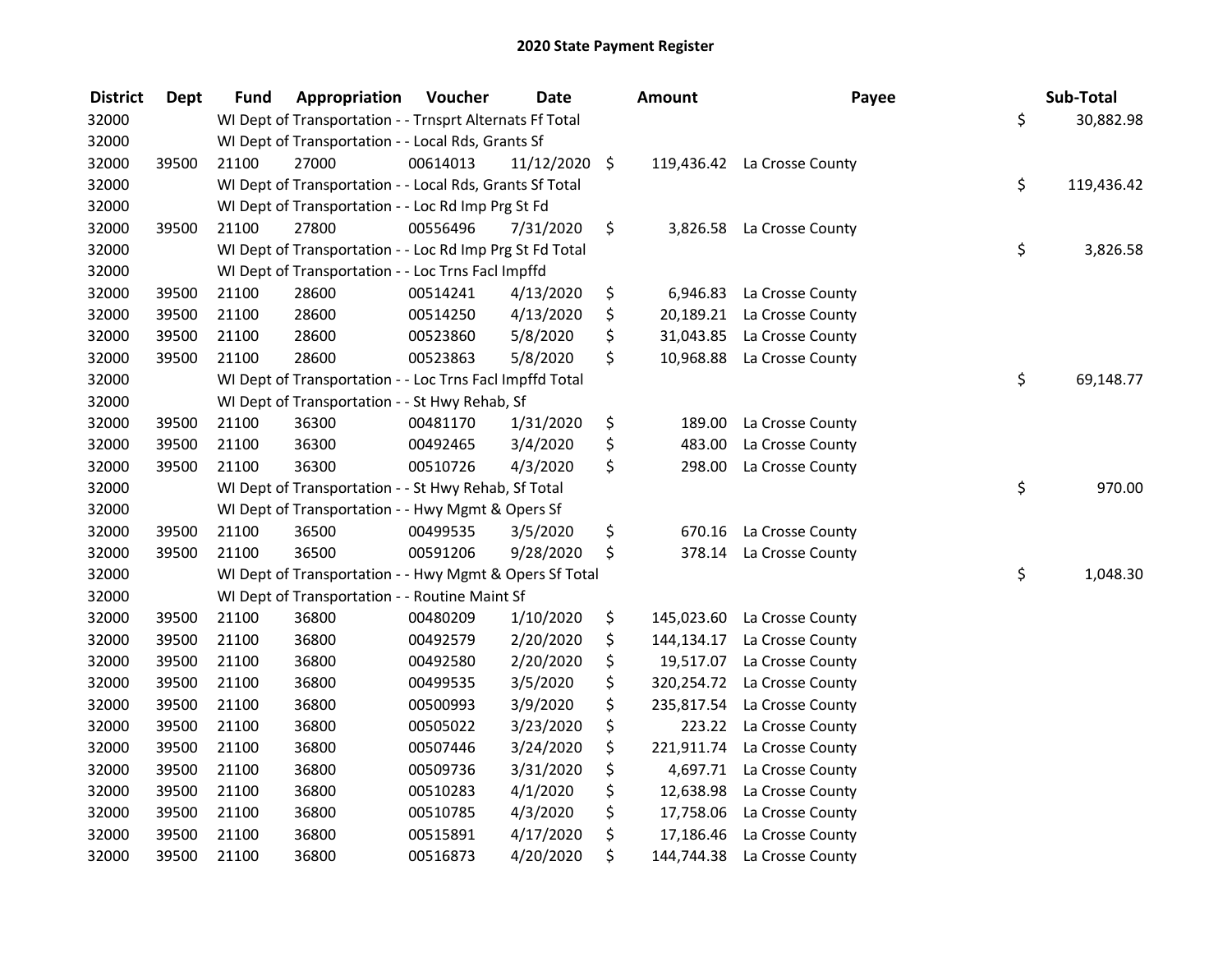| <b>District</b> | <b>Dept</b> | <b>Fund</b> | Appropriation                                        | Voucher  | <b>Date</b> | <b>Amount</b>    | Payee            | Sub-Total          |
|-----------------|-------------|-------------|------------------------------------------------------|----------|-------------|------------------|------------------|--------------------|
| 32000           | 39500       | 21100       | 36800                                                | 00521938 | 5/4/2020    | \$<br>39,402.00  | La Crosse County |                    |
| 32000           | 39500       | 21100       | 36800                                                | 00525744 | 5/13/2020   | \$<br>14,551.17  | La Crosse County |                    |
| 32000           | 39500       | 21100       | 36800                                                | 00528412 | 5/20/2020   | \$<br>2,299.54   | La Crosse County |                    |
| 32000           | 39500       | 21100       | 36800                                                | 00530963 | 5/28/2020   | \$<br>227,532.02 | La Crosse County |                    |
| 32000           | 39500       | 21100       | 36800                                                | 00537624 | 6/16/2020   | \$<br>12,759.41  | La Crosse County |                    |
| 32000           | 39500       | 21100       | 36800                                                | 00544825 | 6/29/2020   | \$<br>10,595.38  | La Crosse County |                    |
| 32000           | 39500       | 21100       | 36800                                                | 00549769 | 7/9/2020    | \$<br>255,041.58 | La Crosse County |                    |
| 32000           | 39500       | 21100       | 36800                                                | 00550154 | 7/9/2020    | \$<br>4,200.04   | La Crosse County |                    |
| 32000           | 39500       | 21100       | 36800                                                | 00567033 | 8/17/2020   | \$<br>177,679.10 | La Crosse County |                    |
| 32000           | 39500       | 21100       | 36800                                                | 00567036 | 8/17/2020   | \$<br>11,795.77  | La Crosse County |                    |
| 32000           | 39500       | 21100       | 36800                                                | 00567037 | 8/17/2020   | \$<br>2,932.06   | La Crosse County |                    |
| 32000           | 39500       | 21100       | 36800                                                | 00574361 | 8/27/2020   | \$<br>115,628.65 | La Crosse County |                    |
| 32000           | 39500       | 21100       | 36800                                                | 00581345 | 9/11/2020   | \$<br>255.83     | La Crosse County |                    |
| 32000           | 39500       | 21100       | 36800                                                | 00584026 | 9/17/2020   | \$<br>7,047.89   | La Crosse County |                    |
| 32000           | 39500       | 21100       | 36800                                                | 00591206 | 9/28/2020   | \$<br>2,617.80   | La Crosse County |                    |
| 32000           | 39500       | 21100       | 36800                                                | 00591300 | 9/28/2020   | \$<br>4,075.46   | La Crosse County |                    |
| 32000           | 39500       | 21100       | 36800                                                | 00591303 | 9/28/2020   | \$<br>174,378.34 | La Crosse County |                    |
| 32000           | 39500       | 21100       | 36800                                                | 00596171 | 10/7/2020   | \$<br>17,124.98  | La Crosse County |                    |
| 32000           | 39500       | 21100       | 36800                                                | 00598026 | 10/13/2020  | \$<br>312.77     | La Crosse County |                    |
| 32000           | 39500       | 21100       | 36800                                                | 00599307 | 10/14/2020  | \$<br>70,915.28  | La Crosse County |                    |
| 32000           | 39500       | 21100       | 36800                                                | 00603360 | 10/21/2020  | \$<br>88,699.64  | La Crosse County |                    |
| 32000           | 39500       | 21100       | 36800                                                | 00615427 | 11/13/2020  | \$<br>292.15     | La Crosse County |                    |
| 32000           | 39500       | 21100       | 36800                                                | 00616498 | 11/18/2020  | \$<br>6,514.18   | La Crosse County |                    |
| 32000           | 39500       | 21100       | 36800                                                | 00620239 | 11/25/2020  | \$<br>206.28     | La Crosse County |                    |
| 32000           | 39500       | 21100       | 36800                                                | 00621931 | 12/2/2020   | \$<br>51,488.34  | La Crosse County |                    |
| 32000           | 39500       | 21100       | 36800                                                | 00622389 | 12/2/2020   | \$<br>61,491.56  | La Crosse County |                    |
| 32000           | 39500       | 21100       | 36800                                                | 00623083 | 12/4/2020   | \$<br>9,092.46   | La Crosse County |                    |
| 32000           | 39500       | 21100       | 36800                                                | 00628121 | 12/16/2020  | \$<br>2,063.02   | La Crosse County |                    |
| 32000           | 39500       | 21100       | 36800                                                | 00634756 | 12/30/2020  | \$<br>20,774.57  | La Crosse County |                    |
| 32000           |             |             | WI Dept of Transportation - - Routine Maint Sf Total |          |             |                  |                  | \$<br>2,675,674.92 |
| 32000           |             |             | WI Dept of Transportation - - Dept Mgt & Oper St Fd  |          |             |                  |                  |                    |
| 32000           | 39500       | 21100       | 46100                                                | 00494834 | 2/20/2020   | \$<br>2,462.43   | La Crosse County |                    |
| 32000           | 39500       | 21100       | 46100                                                | 00527463 | 5/18/2020   | \$<br>746.05     | La Crosse County |                    |
| 32000           | 39500       | 21100       | 46100                                                | 00559481 | 8/4/2020    | \$<br>2,425.53   | La Crosse County |                    |
| 32000           | 39500       | 21100       | 46100                                                | 00605571 | 10/27/2020  | \$<br>2,970.52   | La Crosse County |                    |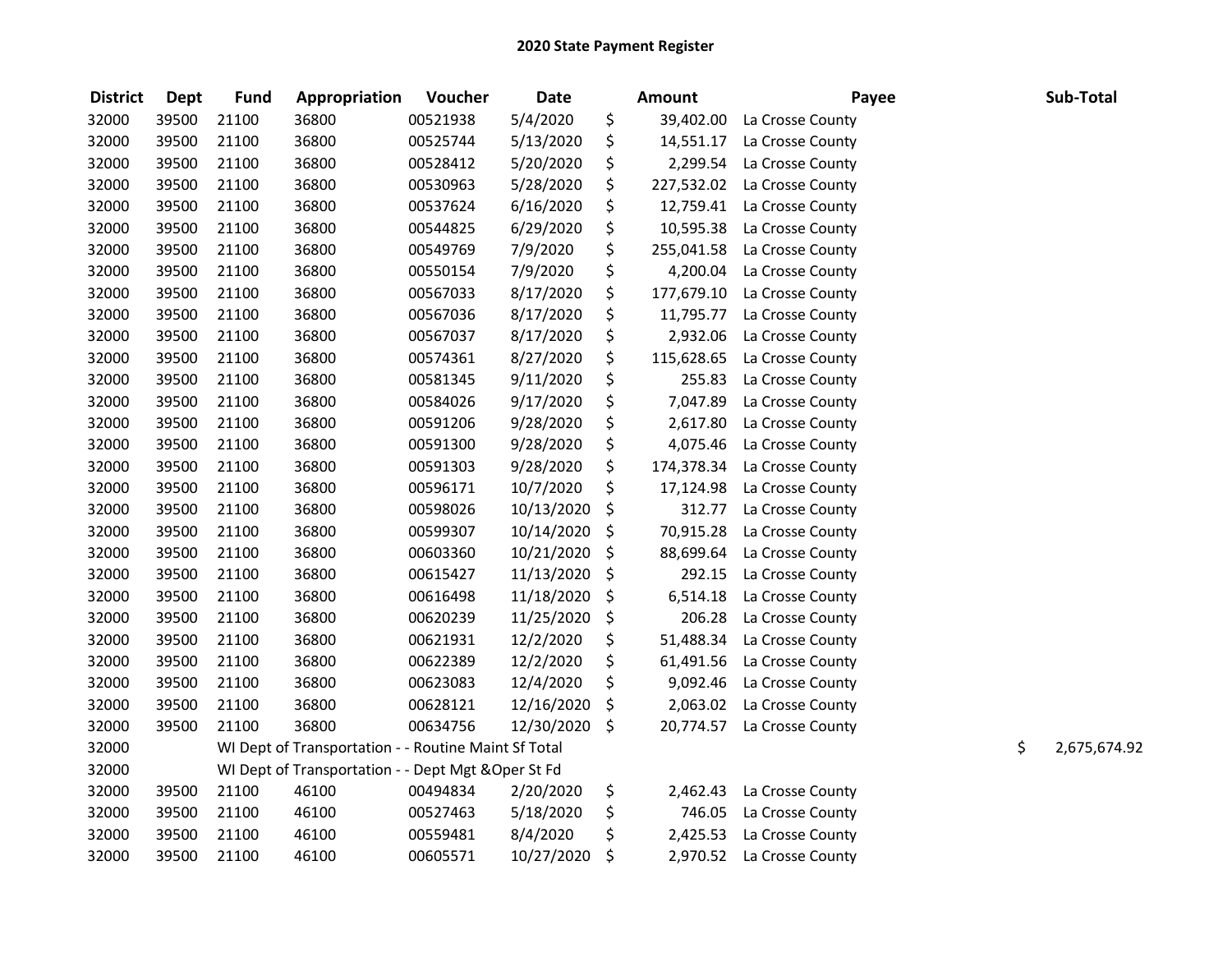| <b>District</b> | <b>Dept</b> | <b>Fund</b> | Appropriation                                                      | Voucher  | <b>Date</b>   | <b>Amount</b>   | Payee                      | Sub-Total        |
|-----------------|-------------|-------------|--------------------------------------------------------------------|----------|---------------|-----------------|----------------------------|------------------|
| 32000           |             |             | WI Dept of Transportation - - Dept Mgt & Oper St Fd Total          |          |               |                 |                            | \$<br>8,604.54   |
| 32000           |             |             | WI Dept of Transportation - - Dept Mgt & Opr Fed Fd                |          |               |                 |                            |                  |
| 32000           | 39500       | 21100       | 48100                                                              | 00494834 | 2/20/2020     | \$              | 41,609.20 La Crosse County |                  |
| 32000           | 39500       | 21100       | 48100                                                              | 00527463 | 5/18/2020     | \$              | 12,919.82 La Crosse County |                  |
| 32000           | 39500       | 21100       | 48100                                                              | 00559481 | 8/4/2020      | \$              | 42,004.14 La Crosse County |                  |
| 32000           | 39500       | 21100       | 48100                                                              | 00605571 | 10/27/2020    | \$              | 51,442.03 La Crosse County |                  |
| 32000           |             |             | WI Dept of Transportation - - Dept Mgt & Opr Fed Fd Total          |          |               |                 |                            | \$<br>147,975.19 |
| 32000           |             |             | Department of Corrections - - General Program Operations           |          |               |                 |                            |                  |
| 32000           | 41000       | 10000       | 10100                                                              | 00348293 | 3/17/2020     | \$<br>23.00     | La Crosse County           |                  |
| 32000           |             |             | Department of Corrections - - General Program Operations Total     |          |               |                 |                            | \$<br>23.00      |
| 32000           |             |             | Department of Corrections - - Services For Community Correct       |          |               |                 |                            |                  |
| 32000           | 41000       | 10000       | 10200                                                              | 00338034 | 1/29/2020     | \$<br>16,459.44 | La Crosse County           |                  |
| 32000           | 41000       | 10000       | 10200                                                              | 00344278 | 2/27/2020     | \$<br>16,459.44 | La Crosse County           |                  |
| 32000           | 41000       | 10000       | 10200                                                              | 00349609 | 3/25/2020     | \$<br>16,459.44 | La Crosse County           |                  |
| 32000           | 41000       | 10000       | 10200                                                              | 00356459 | 4/28/2020     | \$<br>16,459.44 | La Crosse County           |                  |
| 32000           | 41000       | 10000       | 10200                                                              | 00361417 | 5/26/2020     | \$<br>16,459.44 | La Crosse County           |                  |
| 32000           | 41000       | 10000       | 10200                                                              | 00370243 | 7/6/2020      | \$<br>16,459.44 | La Crosse County           |                  |
| 32000           | 41000       | 10000       | 10200                                                              | 00374658 | 7/28/2020     | \$<br>16,459.44 | La Crosse County           |                  |
| 32000           | 41000       | 10000       | 10200                                                              | 00380349 | 8/27/2020     | \$<br>16,459.44 | La Crosse County           |                  |
| 32000           | 41000       | 10000       | 10200                                                              | 00385214 | 9/25/2020     | \$<br>16,459.44 | La Crosse County           |                  |
| 32000           | 41000       | 10000       | 10200                                                              | 00391270 | 10/27/2020    | \$<br>16,459.44 | La Crosse County           |                  |
| 32000           | 41000       | 10000       | 10200                                                              | 00396604 | 11/25/2020    | \$<br>16,459.44 | La Crosse County           |                  |
| 32000           | 41000       | 10000       | 10200                                                              | 00401515 | 12/23/2020 \$ | 15,657.28       | La Crosse County           |                  |
| 32000           |             |             | Department of Corrections - - Services For Community Correct Total |          |               |                 |                            | \$<br>196,711.12 |
| 32000           |             |             | Department of Corrections - - Services For Drunken Driving O       |          |               |                 |                            |                  |
| 32000           | 41000       | 10000       | 10300                                                              | 00362848 | 6/1/2020      | \$<br>350.00    | La Crosse County           |                  |
| 32000           |             |             | Department of Corrections - - Services For Drunken Driving O Total |          |               |                 |                            | \$<br>350.00     |
| 32000           |             |             | Department of Corrections - - Purchased Services For Offende       |          |               |                 |                            |                  |
| 32000           | 41000       | 10000       | 11100                                                              | 00335663 | 1/16/2020     | \$<br>4,229.28  | La Crosse County           |                  |
| 32000           | 41000       | 10000       | 11100                                                              | 00340038 | 2/5/2020      | \$<br>2,878.26  | La Crosse County           |                  |
| 32000           | 41000       | 10000       | 11100                                                              | 00350911 | 3/30/2020     | \$<br>2,089.50  | La Crosse County           |                  |
| 32000           | 41000       | 10000       | 11100                                                              | 00350914 | 3/30/2020     | \$<br>2,328.30  | La Crosse County           |                  |
| 32000           | 41000       | 10000       | 11100                                                              | 00360489 | 5/18/2020     | \$<br>8,298.30  | La Crosse County           |                  |
| 32000           | 41000       | 10000       | 11100                                                              | 00364660 | 6/8/2020      | \$<br>3,283.50  | La Crosse County           |                  |
| 32000           | 41000       | 10000       | 11100                                                              | 00369072 | 6/29/2020     | \$<br>5,373.00  | La Crosse County           |                  |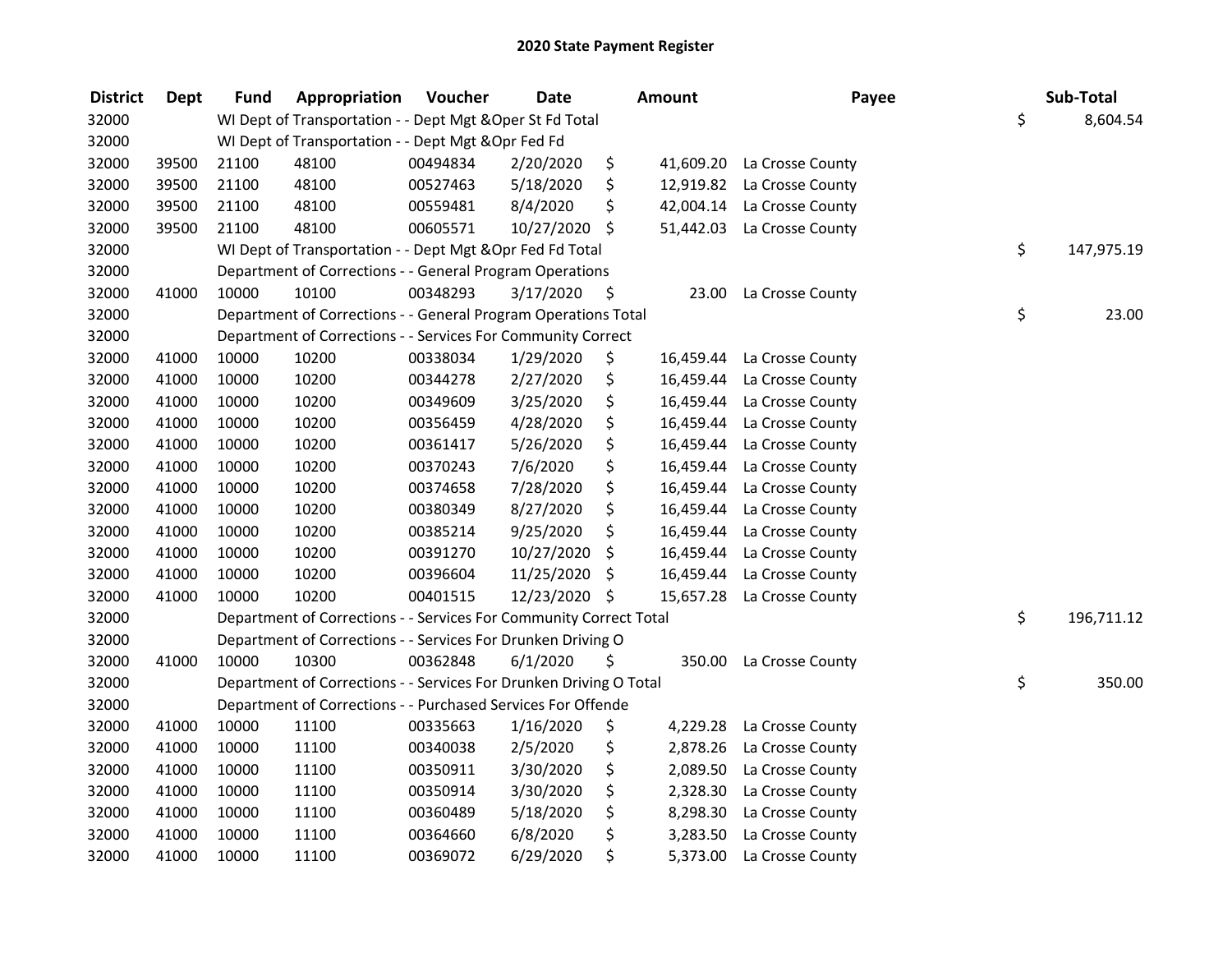| <b>District</b> | <b>Dept</b> | <b>Fund</b> | Appropriation                                                      | Voucher  | <b>Date</b>   |                     | <b>Amount</b> | Payee                                                                                                         | Sub-Total        |
|-----------------|-------------|-------------|--------------------------------------------------------------------|----------|---------------|---------------------|---------------|---------------------------------------------------------------------------------------------------------------|------------------|
| 32000           | 41000       | 10000       | 11100                                                              | 00371554 | 7/13/2020     | \$                  | 1,970.10      | La Crosse County                                                                                              |                  |
| 32000           | 41000       | 10000       | 11100                                                              | 00379800 | 8/26/2020     | \$                  | 1,850.70      | La Crosse County                                                                                              |                  |
| 32000           | 41000       | 10000       | 11100                                                              | 00392186 | 11/2/2020     | \$                  | 477.60        | La Crosse County                                                                                              |                  |
| 32000           | 41000       | 10000       | 11100                                                              | 00392716 | 11/5/2020     | \$                  | 119.40        | La Crosse County                                                                                              |                  |
| 32000           | 41000       | 10000       | 11100                                                              | 00399529 | 12/15/2020 \$ |                     | 985.50        | La Crosse County                                                                                              |                  |
| 32000           |             |             | Department of Corrections - - Purchased Services For Offende Total |          |               |                     |               |                                                                                                               | \$<br>33,883.44  |
| 32000           |             |             | Department of Corrections - - Corrections Contracts And Agre       |          |               |                     |               |                                                                                                               |                  |
| 32000           | 41000       | 10000       | 11400                                                              | 00336155 | 1/21/2020     | \$                  | 33,963.60     | La Crosse County                                                                                              |                  |
| 32000           | 41000       | 10000       | 11400                                                              | 00342499 | 2/19/2020     | \$                  | 22,127.80     | La Crosse County                                                                                              |                  |
| 32000           | 41000       | 10000       | 11400                                                              | 00348441 | 3/18/2020     | \$                  |               | 25,163.94 La Crosse County                                                                                    |                  |
| 32000           | 41000       | 10000       | 11400                                                              | 00354406 | 4/17/2020     | \$                  | 22,539.48     | La Crosse County                                                                                              |                  |
| 32000           | 41000       | 10000       | 11400                                                              | 00354937 | 4/23/2020     | \$                  | 2,367.16      | La Crosse County                                                                                              |                  |
| 32000           | 41000       | 10000       | 11400                                                              | 00359888 | 5/22/2020     | \$                  | 12,054.78     | La Crosse County                                                                                              |                  |
| 32000           | 41000       | 10000       | 11400                                                              | 00360413 | 5/19/2020     | \$                  | 2,161.32      | La Crosse County                                                                                              |                  |
| 32000           | 41000       | 10000       | 11400                                                              | 00362328 | 5/28/2020     | \$                  | 450.00        | La Crosse County                                                                                              |                  |
| 32000           | 41000       | 10000       | 11400                                                              | 00365590 | 6/23/2020     | \$                  | 18,268.30     | La Crosse County                                                                                              |                  |
| 32000           | 41000       | 10000       | 11400                                                              | 00366380 | 6/17/2020     | \$                  | 205.84        | La Crosse County                                                                                              |                  |
| 32000           | 41000       | 10000       | 11400                                                              | 00371252 | 7/13/2020     | \$                  | 411.68        | La Crosse County                                                                                              |                  |
| 32000           | 41000       | 10000       | 11400                                                              | 00371486 | 7/17/2020     | \$                  | 18,011.00     | La Crosse County                                                                                              |                  |
| 32000           | 41000       | 10000       | 11400                                                              | 00378055 | 8/18/2020     | \$                  | 668.98        | La Crosse County                                                                                              |                  |
| 32000           | 41000       | 10000       | 11400                                                              | 00379734 | 8/25/2020     | \$                  | 8,851.12      | La Crosse County                                                                                              |                  |
| 32000           | 41000       | 10000       | 11400                                                              | 00382194 | 9/9/2020      | \$                  | 412.48        | La Crosse County                                                                                              |                  |
| 32000           | 41000       | 10000       | 11400                                                              | 00383619 | 9/16/2020     | \$                  | 1,852.56      | La Crosse County                                                                                              |                  |
| 32000           | 41000       | 10000       | 11400                                                              | 00389682 | 10/20/2020    | \$                  | 4,734.32      | La Crosse County                                                                                              |                  |
| 32000           | 41000       | 10000       | 11400                                                              | 00394055 | 11/12/2020    | \$                  | 16,261.36     | La Crosse County                                                                                              |                  |
| 32000           | 41000       | 10000       | 11400                                                              | 00394057 | 11/12/2020    | \$                  | 13,636.90     | La Crosse County                                                                                              |                  |
| 32000           | 41000       | 10000       | 11400                                                              | 00395503 | 11/20/2020 \$ |                     | 4,528.48      | La Crosse County                                                                                              |                  |
| 32000           | 41000       | 10000       | 11400                                                              | 00400959 | 12/22/2020 \$ |                     | 4,631.40      | La Crosse County                                                                                              |                  |
| 32000           |             |             | Department of Corrections - - Corrections Contracts And Agre Total |          |               |                     |               |                                                                                                               | \$<br>213,302.50 |
| 32000           |             |             |                                                                    |          |               |                     |               | Department of Corrections - - Reimbursing Counties For Probation, Extended Supervision And Parole Holds       |                  |
| 32000           | 41000       | 10000       | 11600                                                              | 00392763 | 11/5/2020     | $\ddot{\mathsf{s}}$ |               | 139,680.00 La Crosse County                                                                                   |                  |
| 32000           |             |             |                                                                    |          |               |                     |               | Department of Corrections - - Reimbursing Counties For Probation, Extended Supervision And Parole Holds Total | \$<br>139,680.00 |
| 32000           |             |             | Child Abuse & Neglect Prev Bd - - General Aids                     |          |               |                     |               |                                                                                                               |                  |
| 32000           | 43300       | 10000       | 99000                                                              | 00002370 | 4/24/2020     | \$                  | 19,266.66     | La Crosse County                                                                                              |                  |
| 32000           |             |             | Child Abuse & Neglect Prev Bd - - General Aids Total               |          |               |                     |               |                                                                                                               | \$<br>19,266.66  |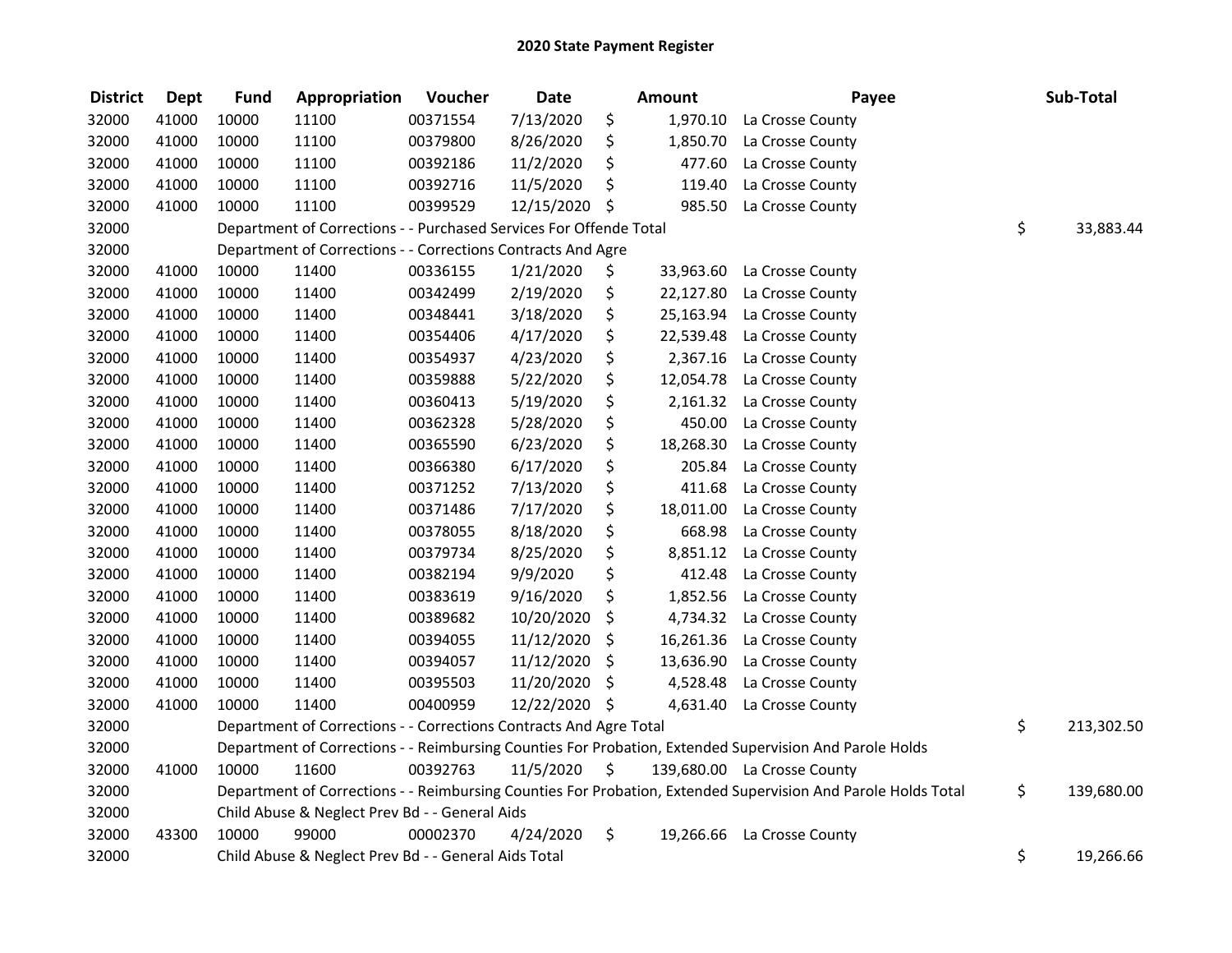| <b>District</b> | <b>Dept</b> | <b>Fund</b> | Appropriation                                                          | Voucher  | <b>Date</b>    | <b>Amount</b> | Payee            | Sub-Total           |
|-----------------|-------------|-------------|------------------------------------------------------------------------|----------|----------------|---------------|------------------|---------------------|
| 32000           |             |             | Department of Health Services - - State/Federal Aids                   |          |                |               |                  |                     |
| 32000           | 43500       | 10000       | 00000                                                                  | 92007    | $1/1/2020$ \$  | 801,022.00    | La Crosse County |                     |
| 32000           | 43500       | 10000       | 00000                                                                  | 92008    | $2/1/2020$ \$  | 472,959.00    | La Crosse County |                     |
| 32000           | 43500       | 10000       | 00000                                                                  | 92009    | $3/1/2020$ \$  | 778,711.00    | La Crosse County |                     |
| 32000           | 43500       | 10000       | 00000                                                                  | 92010    | $4/1/2020$ \$  | 1,176,526.00  | La Crosse County |                     |
| 32000           | 43500       | 10000       | 00000                                                                  | 92011    | $5/1/2020$ \$  | 911,625.00    | La Crosse County |                     |
| 32000           | 43500       | 10000       | 00000                                                                  | 92012    | $6/1/2020$ \$  | 872,051.00    | La Crosse County |                     |
| 32000           | 43500       | 10000       | 00000                                                                  | 92013    | $6/1/2020$ \$  | 268,817.00    | La Crosse County |                     |
| 32000           | 43500       | 10000       | 00000                                                                  | 92100    | $7/1/2020$ \$  | 1,232,954.00  | La Crosse County |                     |
| 32000           | 43500       | 10000       | 00000                                                                  | 92101    | $8/1/2020$ \$  | 929,862.00    | La Crosse County |                     |
| 32000           | 43500       | 10000       | 00000                                                                  | 92102    | $9/1/2020$ \$  | 1,641,363.00  | La Crosse County |                     |
| 32000           | 43500       | 10000       | 00000                                                                  | 92103    | 10/1/2020 \$   | 1,298,344.00  | La Crosse County |                     |
| 32000           | 43500       | 10000       | 00000                                                                  | 92104    | $11/1/2020$ \$ | 787,912.00    | La Crosse County |                     |
| 32000           | 43500       | 10000       | 00000                                                                  | 92105    | 12/1/2020 \$   | 1,218,517.00  | La Crosse County |                     |
| 32000           |             |             | Department of Health Services - - State/Federal Aids Total             |          |                |               |                  | \$<br>12,390,663.00 |
| 32000           |             |             | Department of Health Services - - Public Health Dispensaries And       |          |                |               |                  |                     |
| 32000           | 43500       | 10000       | 10700                                                                  | 00332806 | 1/8/2020       | \$<br>527.50  | La Crosse County |                     |
| 32000           | 43500       | 10000       | 10700                                                                  | 00333404 | 1/8/2020       | \$<br>172.47  | La Crosse County |                     |
| 32000           | 43500       | 10000       | 10700                                                                  | 00333429 | 1/15/2020      | \$<br>12.09   | La Crosse County |                     |
| 32000           | 43500       | 10000       | 10700                                                                  | 00335983 | 1/22/2020      | \$<br>422.00  | La Crosse County |                     |
| 32000           | 43500       | 10000       | 10700                                                                  | 00341120 | 2/12/2020      | \$<br>69.83   | La Crosse County |                     |
| 32000           | 43500       | 10000       | 10700                                                                  | 00341122 | 2/12/2020      | \$<br>251.90  | La Crosse County |                     |
| 32000           | 43500       | 10000       | 10700                                                                  | 00351522 | 4/15/2020      | \$<br>42.88   | La Crosse County |                     |
| 32000           | 43500       | 10000       | 10700                                                                  | 00374674 | 8/26/2020      | \$<br>229.11  | La Crosse County |                     |
| 32000           | 43500       | 10000       | 10700                                                                  | 00376540 | 9/16/2020      | \$<br>56.55   | La Crosse County |                     |
| 32000           |             |             | Department of Health Services - - Public Health Dispensaries And Total |          |                |               |                  | \$<br>1,784.33      |
| 32000           |             |             | Department of Health Services - - Federal Wic Operations               |          |                |               |                  |                     |
| 32000           | 43500       | 10000       | 14800                                                                  | 00338719 | 2/3/2020       | \$<br>61.60   | La Crosse County |                     |
| 32000           | 43500       | 10000       | 14800                                                                  | 00363195 | 6/18/2020      | \$<br>80.50   | La Crosse County |                     |
| 32000           | 43500       | 10000       | 14800                                                                  | 00363196 | 6/18/2020      | \$<br>16.20   | La Crosse County |                     |
| 32000           | 43500       | 10000       | 14800                                                                  | 00377139 | 9/23/2020      | \$<br>169.40  | La Crosse County |                     |
| 32000           | 43500       | 10000       | 14800                                                                  | 00388279 | 11/10/2020     | \$<br>7.20    | La Crosse County |                     |
| 32000           |             |             | Department of Health Services - - Federal Wic Operations Total         |          |                |               |                  | \$<br>334.90        |
| 32000           |             |             | Department of Health Services - - Federal Projects Operations          |          |                |               |                  |                     |
| 32000           | 43500       | 10000       | 14900                                                                  | 00365806 | 7/16/2020      | \$<br>200.00  | La Crosse County |                     |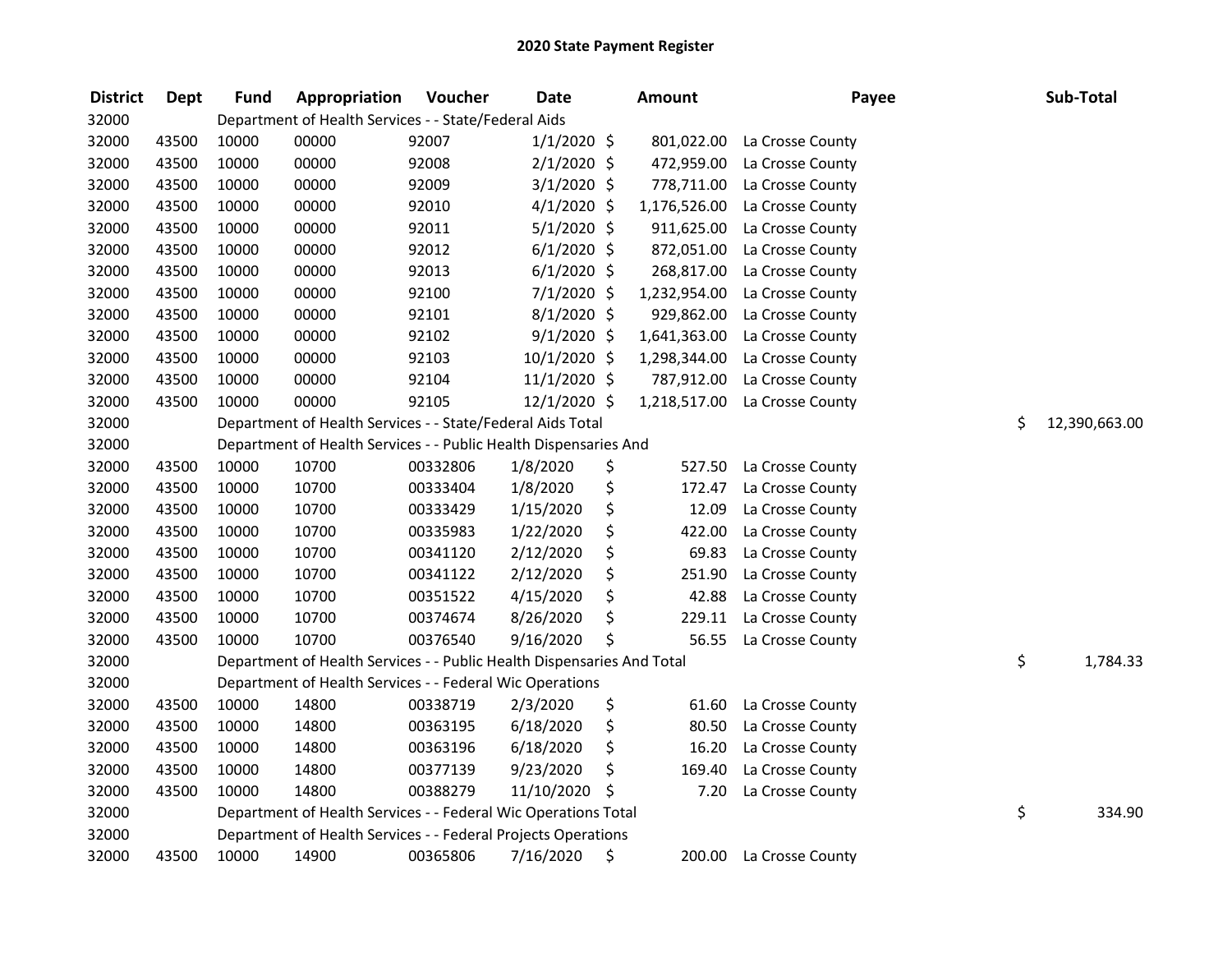| <b>District</b> | <b>Dept</b> | <b>Fund</b> | Appropriation                                                       | Voucher  | <b>Date</b> | Amount          | Payee            | Sub-Total        |
|-----------------|-------------|-------------|---------------------------------------------------------------------|----------|-------------|-----------------|------------------|------------------|
| 32000           |             |             | Department of Health Services - - Federal Projects Operations Total |          |             |                 |                  | \$<br>200.00     |
| 32000           |             |             | Department of Health Services - - Federal Project Aids              |          |             |                 |                  |                  |
| 32000           | 43500       | 10000       | 15000                                                               | 00335992 | 1/17/2020   | \$<br>2,988.16  | La Crosse County |                  |
| 32000           | 43500       | 10000       | 15000                                                               | 00339933 | 2/4/2020    | \$<br>299.87    | La Crosse County |                  |
| 32000           | 43500       | 10000       | 15000                                                               | 00339935 | 2/4/2020    | \$<br>2,759.55  | La Crosse County |                  |
| 32000           | 43500       | 10000       | 15000                                                               | 00339938 | 2/4/2020    | \$<br>450.00    | La Crosse County |                  |
| 32000           | 43500       | 10000       | 15000                                                               | 00339939 | 2/4/2020    | \$<br>2,484.72  | La Crosse County |                  |
| 32000           | 43500       | 10000       | 15000                                                               | 00342668 | 2/18/2020   | \$<br>2,841.88  | La Crosse County |                  |
| 32000           | 43500       | 10000       | 15000                                                               | 00344564 | 2/25/2020   | \$<br>297.66    | La Crosse County |                  |
| 32000           | 43500       | 10000       | 15000                                                               | 00347034 | 3/20/2020   | \$<br>9.97      | La Crosse County |                  |
| 32000           | 43500       | 10000       | 15000                                                               | 00347039 | 3/13/2020   | \$<br>15.96     | La Crosse County |                  |
| 32000           | 43500       | 10000       | 15000                                                               | 00363244 | 6/17/2020   | \$<br>1,348.00  | La Crosse County |                  |
| 32000           | 43500       | 10000       | 15000                                                               | 00363247 | 6/17/2020   | \$<br>331.16    | La Crosse County |                  |
| 32000           | 43500       | 10000       | 15000                                                               | 00363396 | 6/30/2020   | \$<br>18,410.21 | La Crosse County |                  |
| 32000           | 43500       | 10000       | 15000                                                               | 00363399 | 6/18/2020   | \$<br>8,878.37  | La Crosse County |                  |
| 32000           | 43500       | 10000       | 15000                                                               | 00363400 | 6/18/2020   | \$<br>3,446.15  | La Crosse County |                  |
| 32000           | 43500       | 10000       | 15000                                                               | 00363401 | 6/30/2020   | \$<br>1,284.31  | La Crosse County |                  |
| 32000           | 43500       | 10000       | 15000                                                               | 00363403 | 6/18/2020   | \$<br>307.40    | La Crosse County |                  |
| 32000           | 43500       | 10000       | 15000                                                               | 00363405 | 6/18/2020   | \$<br>3,829.14  | La Crosse County |                  |
| 32000           | 43500       | 10000       | 15000                                                               | 00367590 | 7/30/2020   | \$<br>2,820.84  | La Crosse County |                  |
| 32000           | 43500       | 10000       | 15000                                                               | 00369224 | 7/22/2020   | \$<br>2.11      | La Crosse County |                  |
| 32000           | 43500       | 10000       | 15000                                                               | 00374701 | 9/9/2020    | \$<br>1,279.04  | La Crosse County |                  |
| 32000           | 43500       | 10000       | 15000                                                               | 00374995 | 8/27/2020   | \$<br>68,941.49 | La Crosse County |                  |
| 32000           | 43500       | 10000       | 15000                                                               | 00377028 | 9/9/2020    | \$<br>550.00    | La Crosse County |                  |
| 32000           | 43500       | 10000       | 15000                                                               | 00386933 | 10/27/2020  | \$<br>7,144.99  | La Crosse County |                  |
| 32000           |             |             | Department of Health Services - - Federal Project Aids Total        |          |             |                 |                  | \$<br>130,720.98 |
| 32000           |             |             | Department of Health Services - - General Program Operations        |          |             |                 |                  |                  |
| 32000           | 43500       | 10000       | 40100                                                               | 00334426 | 1/8/2020    | \$<br>15.00     | La Crosse County |                  |
| 32000           | 43500       | 10000       | 40100                                                               | 00337121 | 1/23/2020   | \$<br>1.50      | La Crosse County |                  |
| 32000           | 43500       | 10000       | 40100                                                               | 00337124 | 1/23/2020   | \$<br>1.50      | La Crosse County |                  |
| 32000           | 43500       | 10000       | 40100                                                               | 00346160 | 3/4/2020    | \$<br>1.50      | La Crosse County |                  |
| 32000           | 43500       | 10000       | 40100                                                               | 00352918 | 4/7/2020    | \$<br>1.50      | La Crosse County |                  |
| 32000           | 43500       | 10000       | 40100                                                               | 00354081 | 4/14/2020   | \$<br>1.50      | La Crosse County |                  |
| 32000           | 43500       | 10000       | 40100                                                               | 00357502 | 5/6/2020    | \$<br>1.50      | La Crosse County |                  |
| 32000           | 43500       | 10000       | 40100                                                               | 00362089 | 6/9/2020    | \$<br>1.50      | La Crosse County |                  |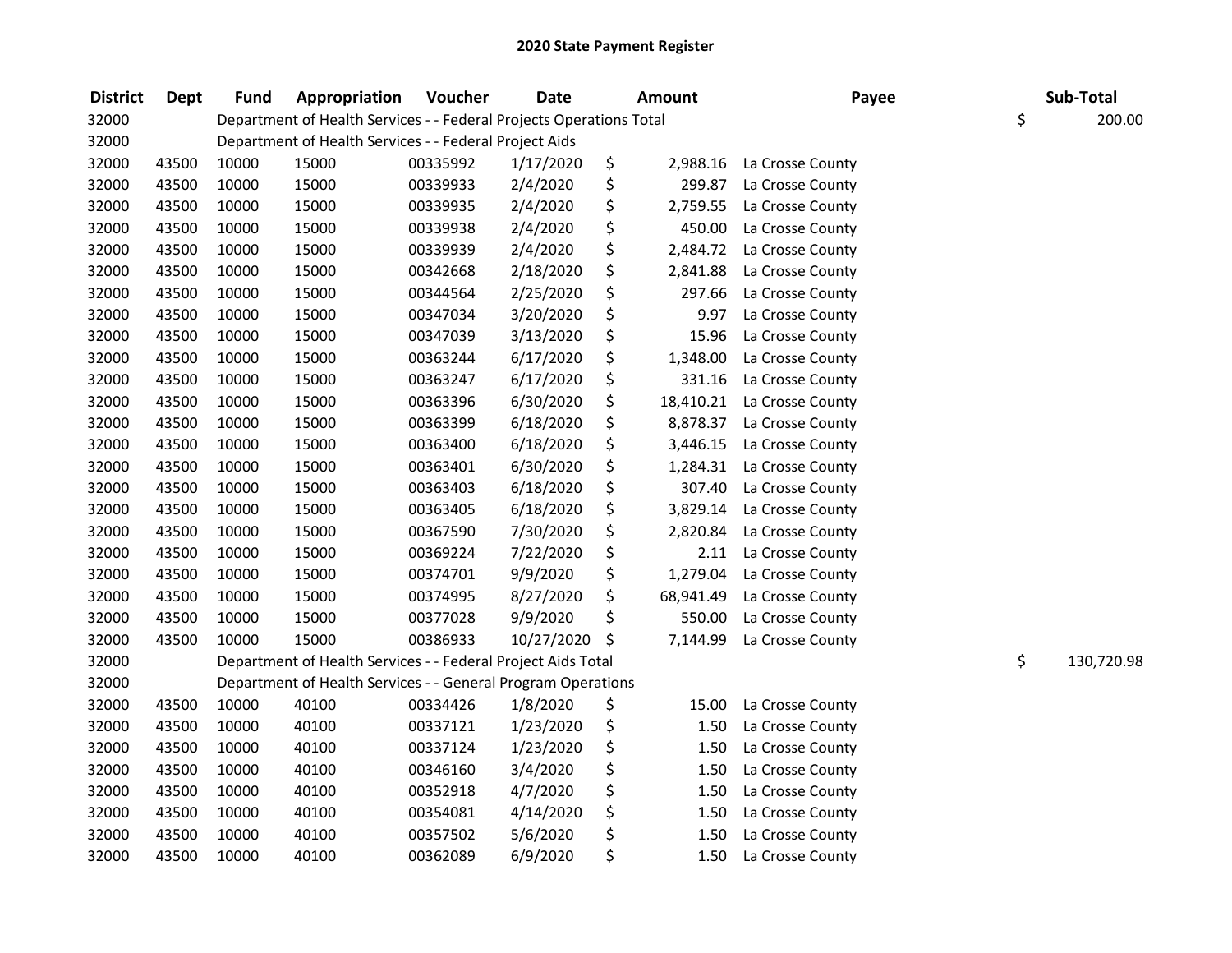| <b>District</b> | Dept  | <b>Fund</b> | Appropriation                                                          | Voucher  | <b>Date</b>   |      | <b>Amount</b> | Payee            | Sub-Total        |
|-----------------|-------|-------------|------------------------------------------------------------------------|----------|---------------|------|---------------|------------------|------------------|
| 32000           | 43500 | 10000       | 40100                                                                  | 00369207 | 7/22/2020     | \$   | 1.50          | La Crosse County |                  |
| 32000           | 43500 | 10000       | 40100                                                                  | 00371249 | 8/5/2020      | \$   | 1.50          | La Crosse County |                  |
| 32000           | 43500 | 10000       | 40100                                                                  | 00382450 | 10/6/2020     | \$   | 1.50          | La Crosse County |                  |
| 32000           |       |             | Department of Health Services - - General Program Operations Total     |          |               |      |               |                  | \$<br>30.00      |
| 32000           |       |             | Department of Health Services - - Medical Assistance State Admin       |          |               |      |               |                  |                  |
| 32000           | 43500 | 10000       | 44000                                                                  | 00334426 | 1/8/2020      | \$   | 15.00         | La Crosse County |                  |
| 32000           | 43500 | 10000       | 44000                                                                  | 00337121 | 1/23/2020     | \$   | 1.50          | La Crosse County |                  |
| 32000           | 43500 | 10000       | 44000                                                                  | 00337124 | 1/23/2020     | \$   | 1.50          | La Crosse County |                  |
| 32000           | 43500 | 10000       | 44000                                                                  | 00346160 | 3/4/2020      | \$   | 1.50          | La Crosse County |                  |
| 32000           | 43500 | 10000       | 44000                                                                  | 00352918 | 4/7/2020      | \$   | 1.50          | La Crosse County |                  |
| 32000           | 43500 | 10000       | 44000                                                                  | 00354081 | 4/14/2020     | \$   | 1.50          | La Crosse County |                  |
| 32000           | 43500 | 10000       | 44000                                                                  | 00357502 | 5/6/2020      | \$   | 1.50          | La Crosse County |                  |
| 32000           | 43500 | 10000       | 44000                                                                  | 00362089 | 6/9/2020      | \$   | 1.50          | La Crosse County |                  |
| 32000           | 43500 | 10000       | 44000                                                                  | 00369207 | 7/22/2020     | \$   | 1.50          | La Crosse County |                  |
| 32000           | 43500 | 10000       | 44000                                                                  | 00371249 | 8/5/2020      | \$   | 1.50          | La Crosse County |                  |
| 32000           | 43500 | 10000       | 44000                                                                  | 00382450 | 10/6/2020     | \$   | 1.50          | La Crosse County |                  |
| 32000           |       |             | Department of Health Services - - Medical Assistance State Admin Total |          |               |      |               |                  | \$<br>30.00      |
| 32000           |       |             | Department of Health Services - - Interagency And Intra-Agency A       |          |               |      |               |                  |                  |
| 32000           | 43500 | 10000       | 46800                                                                  | 00339699 | 2/4/2020      | \$   | 175,027.44    | La Crosse County |                  |
| 32000           | 43500 | 10000       | 46800                                                                  | 00381959 | 10/1/2020     | \$   | 413,965.00    | La Crosse County |                  |
| 32000           |       |             | Department of Health Services - - Interagency And Intra-Agency A Total |          |               |      |               |                  | \$<br>588,992.44 |
| 32000           |       |             | Department of Health Services - - Nursing Facility Resident Prot       |          |               |      |               |                  |                  |
| 32000           | 43500 | 10000       | 62100                                                                  | 00368619 | 7/17/2020     | - \$ | 2,431.45      | La Crosse County |                  |
| 32000           |       |             | Department of Health Services - - Nursing Facility Resident Prot Total |          |               |      |               |                  | \$<br>2,431.45   |
| 32000           |       |             | Department of Health Services - - Administrative And Support-Fis       |          |               |      |               |                  |                  |
| 32000           | 43500 | 10000       | 82100                                                                  | 00371892 | 8/10/2020     | - \$ | 5.00          | La Crosse County |                  |
| 32000           |       |             | Department of Health Services - - Administrative And Support-Fis Total |          |               |      |               |                  | \$<br>5.00       |
| 32000           |       |             | Department of Health Services - - Local Assistance Clearing            |          |               |      |               |                  |                  |
| 32000           | 43500 | 10000       | 90300                                                                  | 00396897 | 12/15/2020 \$ |      | 5,082.00      | La Crosse County |                  |
| 32000           |       |             | Department of Health Services - - Local Assistance Clearing Total      |          |               |      |               |                  | \$<br>5,082.00   |
| 32000           |       |             | Dept of Children and Families - - Fees For Administrative Servic       |          |               |      |               |                  |                  |
| 32000           | 43700 | 10000       | 23100                                                                  | 00065108 | 1/27/2020     | \$   | 285.00        | La Crosse County |                  |
| 32000           | 43700 | 10000       | 23100                                                                  | 00069720 | 5/1/2020      | \$   | 260.00        | La Crosse County |                  |
| 32000           | 43700 | 10000       | 23100                                                                  | 00073008 | 7/23/2020     | \$   | 50.00         | La Crosse County |                  |
| 32000           | 43700 | 10000       | 23100                                                                  | 00076525 | 10/22/2020    | \$   | 115.00        | La Crosse County |                  |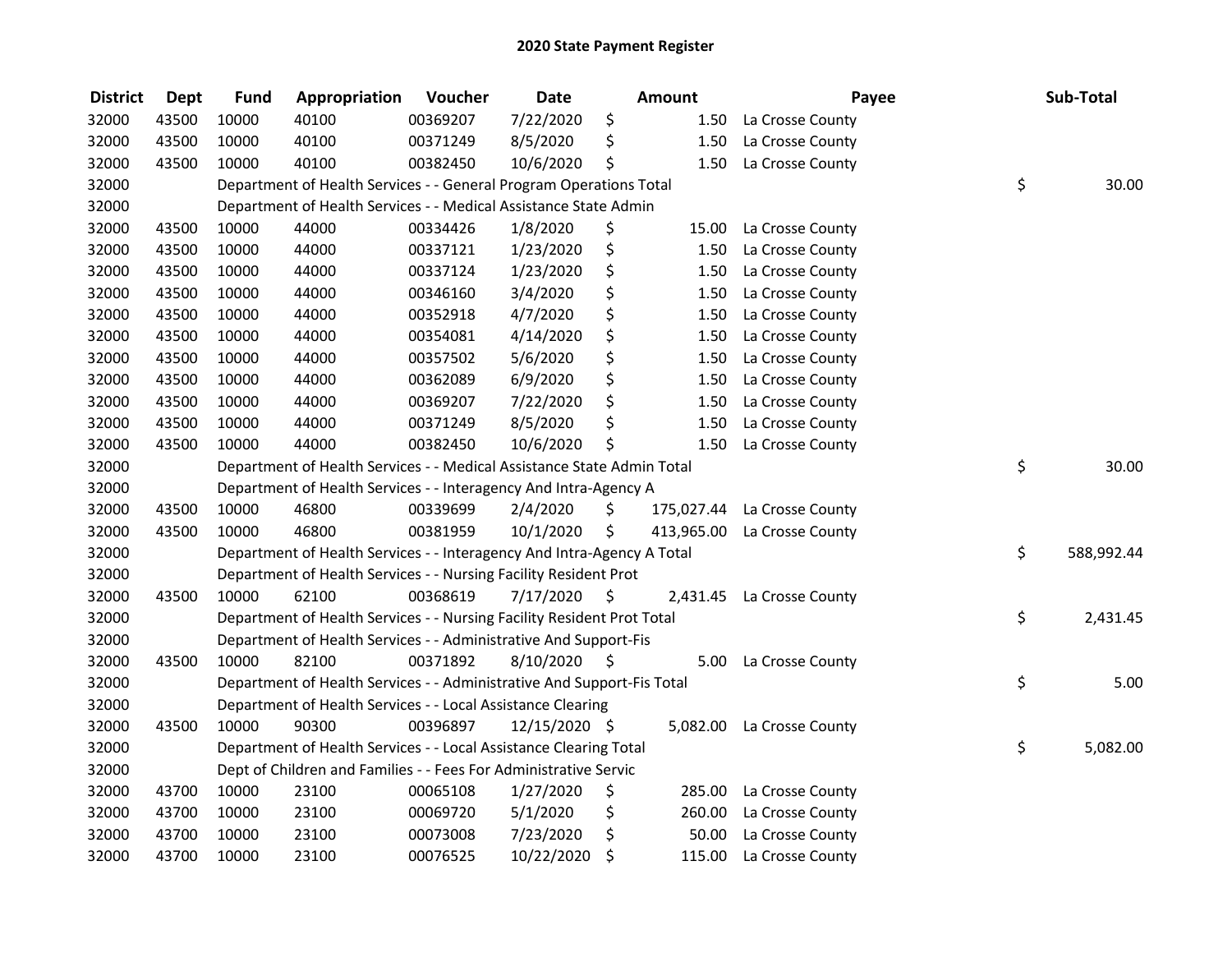| <b>District</b> | <b>Dept</b> | <b>Fund</b> | Appropriation                                                          | Voucher  | <b>Date</b> | Amount             | Payee            | Sub-Total    |
|-----------------|-------------|-------------|------------------------------------------------------------------------|----------|-------------|--------------------|------------------|--------------|
| 32000           |             |             | Dept of Children and Families - - Fees For Administrative Servic Total |          |             |                    |                  | \$<br>710.00 |
| 32000           |             |             | Dept of Children and Families - - General Aids                         |          |             |                    |                  |              |
| 32000           | 43700       | 10000       | 99000                                                                  | 00064508 | 1/6/2020    | \$<br>133,465.77   | La Crosse County |              |
| 32000           | 43700       | 10000       | 99000                                                                  | 00065359 | 1/30/2020   | \$<br>216,182.63   | La Crosse County |              |
| 32000           | 43700       | 10000       | 99000                                                                  | 00065658 | 2/5/2020    | \$<br>163,790.91   | La Crosse County |              |
| 32000           | 43700       | 10000       | 99000                                                                  | 00066853 | 3/5/2020    | \$<br>418,306.30   | La Crosse County |              |
| 32000           | 43700       | 10000       | 99000                                                                  | 00066928 | 3/5/2020    | \$<br>3,586.79     | La Crosse County |              |
| 32000           | 43700       | 10000       | 99000                                                                  | 00067845 | 3/31/2020   | \$<br>11,973.62    | La Crosse County |              |
| 32000           | 43700       | 10000       | 99000                                                                  | 00068149 | 4/1/2020    | \$<br>38,098.62    | La Crosse County |              |
| 32000           | 43700       | 10000       | 99000                                                                  | 00068266 | 4/6/2020    | \$<br>8,320.08     | La Crosse County |              |
| 32000           | 43700       | 10000       | 99000                                                                  | 00068267 | 4/3/2020    | \$<br>836,726.96   | La Crosse County |              |
| 32000           | 43700       | 10000       | 99000                                                                  | 00068741 | 4/10/2020   | \$<br>2,516.00     | La Crosse County |              |
| 32000           | 43700       | 10000       | 99000                                                                  | 00069148 | 4/21/2020   | \$<br>58.70        | La Crosse County |              |
| 32000           | 43700       | 10000       | 99000                                                                  | 00069374 | 4/27/2020   | \$<br>185,194.13   | La Crosse County |              |
| 32000           | 43700       | 10000       | 99000                                                                  | 00069375 | 4/30/2020   | \$<br>218,968.81   | La Crosse County |              |
| 32000           | 43700       | 10000       | 99000                                                                  | 00069904 | 5/6/2020    | \$<br>877.00       | La Crosse County |              |
| 32000           | 43700       | 10000       | 99000                                                                  | 00069905 | 5/5/2020    | \$<br>192,893.09   | La Crosse County |              |
| 32000           | 43700       | 10000       | 99000                                                                  | 00070049 | 5/8/2020    | \$<br>28,050.00    | La Crosse County |              |
| 32000           | 43700       | 10000       | 99000                                                                  | 00070868 | 6/5/2020    | \$<br>292,131.81   | La Crosse County |              |
| 32000           | 43700       | 10000       | 99000                                                                  | 00072023 | 6/30/2020   | \$<br>99,863.41    | La Crosse County |              |
| 32000           | 43700       | 10000       | 99000                                                                  | 00072241 | 7/2/2020    | \$<br>23,072.48    | La Crosse County |              |
| 32000           | 43700       | 10000       | 99000                                                                  | 00072242 | 7/2/2020    | \$<br>12,466.65    | La Crosse County |              |
| 32000           | 43700       | 10000       | 99000                                                                  | 00072322 | 7/6/2020    | \$<br>159,233.92   | La Crosse County |              |
| 32000           | 43700       | 10000       | 99000                                                                  | 00073329 | 7/30/2020   | \$<br>170,159.32   | La Crosse County |              |
| 32000           | 43700       | 10000       | 99000                                                                  | 00073566 | 8/5/2020    | \$<br>138,052.26   | La Crosse County |              |
| 32000           | 43700       | 10000       | 99000                                                                  | 00073881 | 8/12/2020   | \$<br>64,767.00    | La Crosse County |              |
| 32000           | 43700       | 10000       | 99000                                                                  | 00074020 | 8/18/2020   | \$<br>175,836.74   | La Crosse County |              |
| 32000           | 43700       | 10000       | 99000                                                                  | 00074671 | 9/8/2020    | \$<br>139,152.96   | La Crosse County |              |
| 32000           | 43700       | 10000       | 99000                                                                  | 00075021 | 9/16/2020   | \$<br>2,202,284.70 | La Crosse County |              |
| 32000           | 43700       | 10000       | 99000                                                                  | 00075105 | 9/17/2020   | \$<br>203,468.00   | La Crosse County |              |
| 32000           | 43700       | 10000       | 99000                                                                  | 00075106 | 9/17/2020   | \$<br>3,970.00     | La Crosse County |              |
| 32000           | 43700       | 10000       | 99000                                                                  | 00075215 | 9/18/2020   | \$<br>65,147.06    | La Crosse County |              |
| 32000           | 43700       | 10000       | 99000                                                                  | 00075838 | 10/1/2020   | \$<br>11,453.48    | La Crosse County |              |
| 32000           | 43700       | 10000       | 99000                                                                  | 00075911 | 10/5/2020   | \$<br>225,707.39   | La Crosse County |              |
| 32000           | 43700       | 10000       | 99000                                                                  | 00076804 | 10/30/2020  | \$<br>227,713.34   | La Crosse County |              |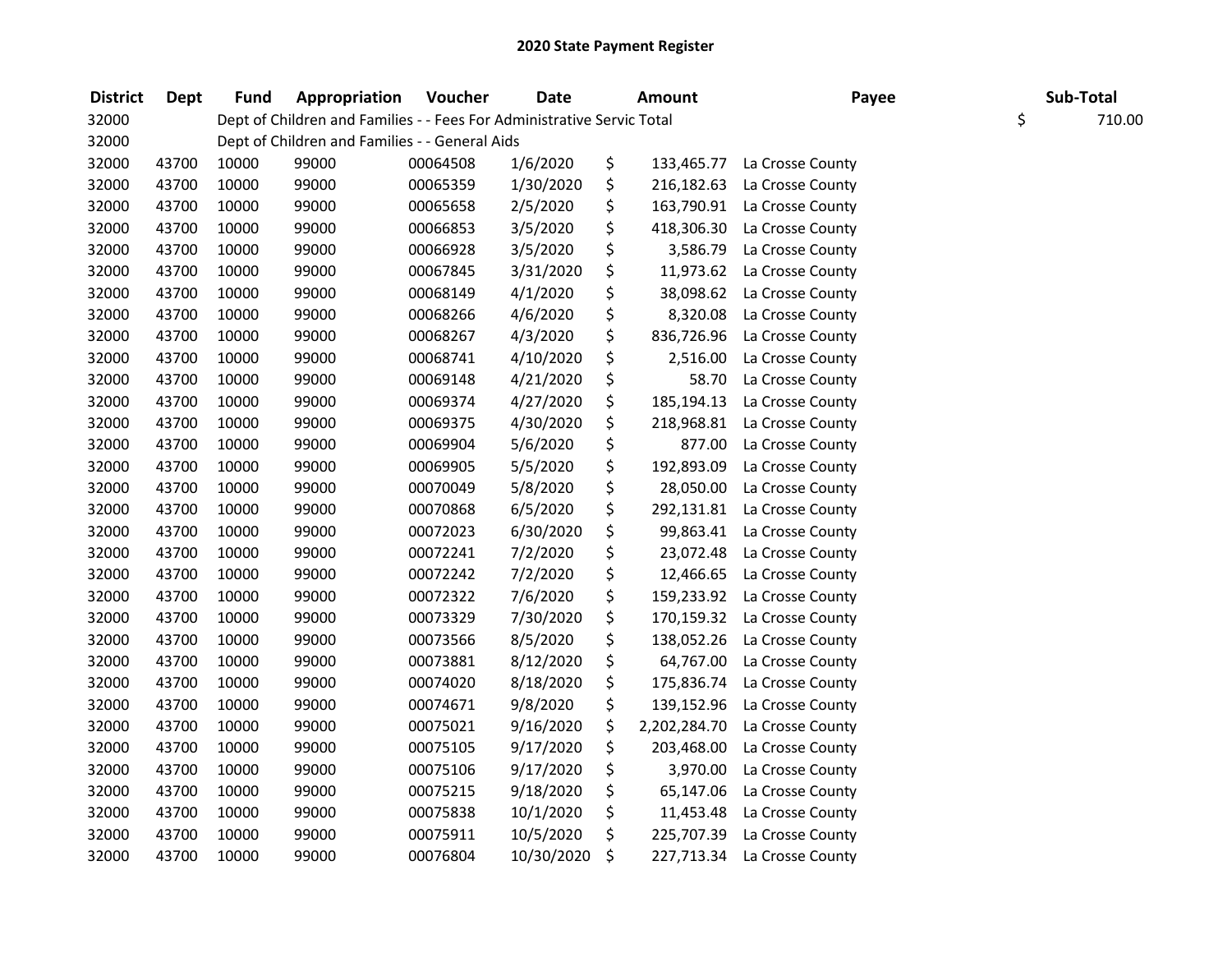| <b>District</b> | <b>Dept</b> | <b>Fund</b> | Appropriation                                                     | Voucher  | <b>Date</b> | <b>Amount</b>    | Payee            | Sub-Total          |
|-----------------|-------------|-------------|-------------------------------------------------------------------|----------|-------------|------------------|------------------|--------------------|
| 32000           | 43700       | 10000       | 99000                                                             | 00077031 | 11/5/2020   | \$<br>206,021.07 | La Crosse County |                    |
| 32000           | 43700       | 10000       | 99000                                                             | 00077157 | 11/6/2020   | \$<br>18,152.00  | La Crosse County |                    |
| 32000           | 43700       | 10000       | 99000                                                             | 00077258 | 11/10/2020  | \$<br>10,752.00  | La Crosse County |                    |
| 32000           | 43700       | 10000       | 99000                                                             | 00078163 | 12/4/2020   | \$<br>22,560.00  | La Crosse County |                    |
| 32000           | 43700       | 10000       | 99000                                                             | 00078250 | 12/7/2020   | \$<br>104,229.13 | La Crosse County |                    |
| 32000           |             |             | Dept of Children and Families - - General Aids Total              |          |             |                  |                  | \$<br>7,035,204.13 |
| 32000           |             |             | Dept of Workforce Development - - Auxiliary Services              |          |             |                  |                  |                    |
| 32000           | 44500       | 10000       | 13000                                                             | 00304274 | 11/3/2020   | \$<br>90.00      | La Crosse County |                    |
| 32000           | 44500       | 10000       | 13000                                                             | 00307405 | 12/2/2020   | \$<br>130.00     | La Crosse County |                    |
| 32000           |             |             | Dept of Workforce Development - - Auxiliary Services Total        |          |             |                  |                  | \$<br>220.00       |
| 32000           |             |             | Dept of Workforce Development - - Ui Admin Fed                    |          |             |                  |                  |                    |
| 32000           | 44500       | 10000       | 15100                                                             | 00267649 | 1/14/2020   | \$<br>125.00     | La Crosse County |                    |
| 32000           | 44500       | 10000       | 15100                                                             | 00270890 | 2/4/2020    | \$<br>85.00      | La Crosse County |                    |
| 32000           | 44500       | 10000       | 15100                                                             | 00275620 | 3/3/2020    | \$<br>35.00      | La Crosse County |                    |
| 32000           | 44500       | 10000       | 15100                                                             | 00280604 | 4/2/2020    | \$<br>90.00      | La Crosse County |                    |
| 32000           | 44500       | 10000       | 15100                                                             | 00284498 | 5/4/2020    | \$<br>95.00      | La Crosse County |                    |
| 32000           | 44500       | 10000       | 15100                                                             | 00287348 | 6/2/2020    | \$<br>55.00      | La Crosse County |                    |
| 32000           | 44500       | 10000       | 15100                                                             | 00290168 | 7/2/2020    | \$<br>60.00      | La Crosse County |                    |
| 32000           | 44500       | 10000       | 15100                                                             | 00293606 | 8/4/2020    | \$<br>55.00      | La Crosse County |                    |
| 32000           | 44500       | 10000       | 15100                                                             | 00296642 | 9/2/2020    | \$<br>50.00      | La Crosse County |                    |
| 32000           | 44500       | 10000       | 15100                                                             | 00298013 | 9/16/2020   | \$<br>3.00       | La Crosse County |                    |
| 32000           | 44500       | 10000       | 15100                                                             | 00300313 | 10/2/2020   | \$<br>100.00     | La Crosse County |                    |
| 32000           |             |             | Dept of Workforce Development - - Ui Admin Fed Total              |          |             |                  |                  | \$<br>753.00       |
| 32000           |             |             | Dept of Workforce Development - - Title Ib Aids State GPR         |          |             |                  |                  |                    |
| 32000           | 44500       | 10000       | 50900                                                             | 00271567 | 2/24/2020   | \$<br>5.96       | La Crosse County |                    |
| 32000           | 44500       | 10000       | 50900                                                             | 00273822 | 3/5/2020    | \$<br>3.83       | La Crosse County |                    |
| 32000           | 44500       | 10000       | 50900                                                             | 00280809 | 4/15/2020   | \$<br>16.83      | La Crosse County |                    |
| 32000           | 44500       | 10000       | 50900                                                             | 00283447 | 5/8/2020    | \$<br>3.73       | La Crosse County |                    |
| 32000           |             |             | Dept of Workforce Development - - Title Ib Aids State GPR Total   |          |             |                  |                  | \$<br>30.35        |
| 32000           |             |             | Dept of Workforce Development - - Title Ib Aids Federal Prf       |          |             |                  |                  |                    |
| 32000           | 44500       | 10000       | 54400                                                             | 00271567 | 2/24/2020   | \$<br>22.04      | La Crosse County |                    |
| 32000           | 44500       | 10000       | 54400                                                             | 00273822 | 3/5/2020    | \$<br>14.17      | La Crosse County |                    |
| 32000           | 44500       | 10000       | 54400                                                             | 00280809 | 4/15/2020   | \$<br>62.17      | La Crosse County |                    |
| 32000           | 44500       | 10000       | 54400                                                             | 00283447 | 5/8/2020    | \$<br>13.77      | La Crosse County |                    |
| 32000           |             |             | Dept of Workforce Development - - Title Ib Aids Federal Prf Total |          |             |                  |                  | \$<br>112.15       |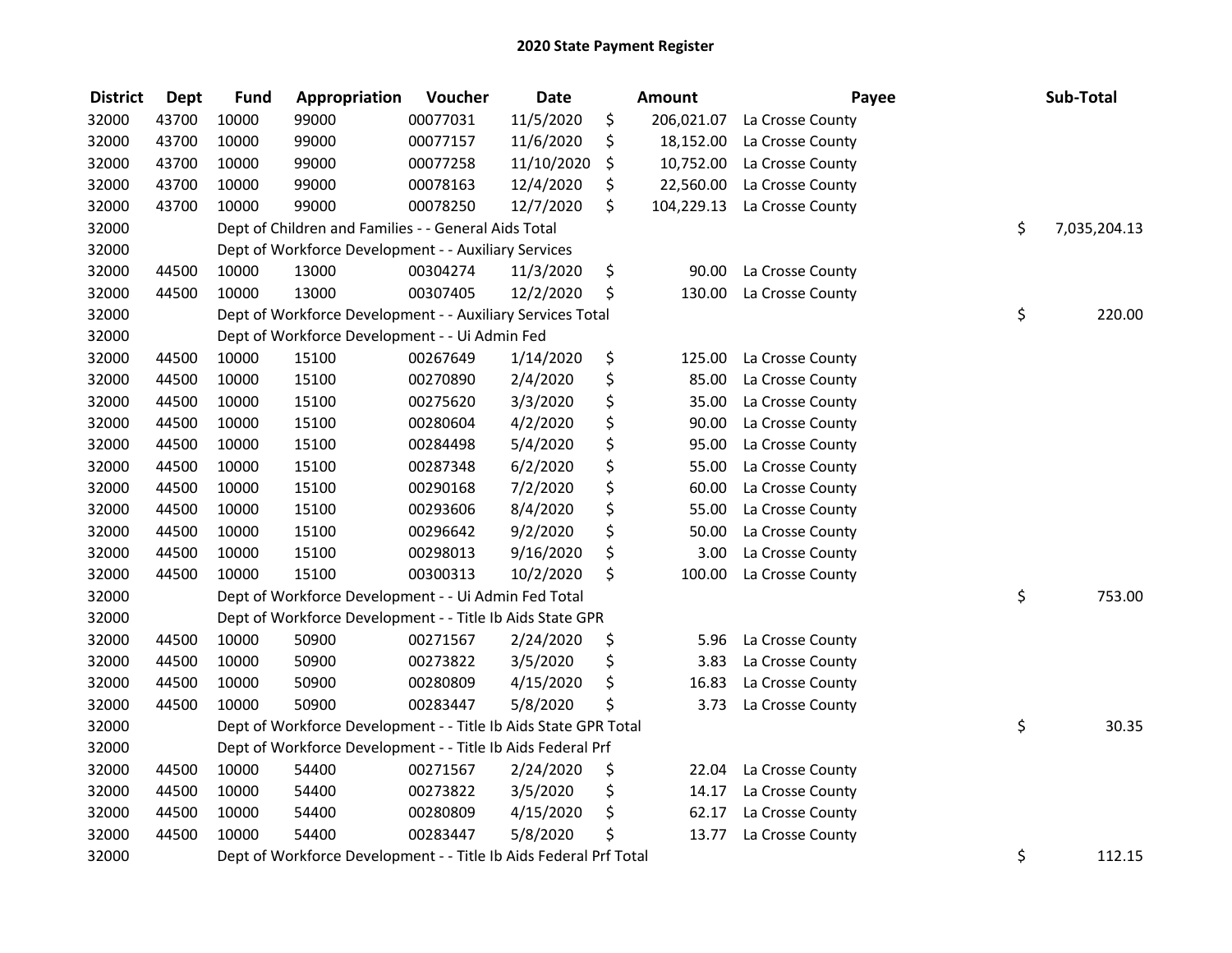| <b>District</b> | <b>Dept</b> | <b>Fund</b> | Appropriation                                                         | Voucher  | <b>Date</b> |     | Amount    | Payee            | Sub-Total       |
|-----------------|-------------|-------------|-----------------------------------------------------------------------|----------|-------------|-----|-----------|------------------|-----------------|
| 32000           |             |             | Dept of Workforce Development - - Wc Ops Uninsured Emplyr Admin       |          |             |     |           |                  |                 |
| 32000           | 44500       | 22700       | 17700                                                                 | 00288616 | 6/17/2020   | \$. | 65.00     | La Crosse County |                 |
| 32000           | 44500       | 22700       | 17700                                                                 | 00288617 | 6/17/2020   | \$  | 55.00     | La Crosse County |                 |
| 32000           | 44500       | 22700       | 17700                                                                 | 00291119 | 7/14/2020   | \$  | 20.00     | La Crosse County |                 |
| 32000           | 44500       | 22700       | 17700                                                                 | 00291150 | 7/14/2020   | \$  | 90.00     | La Crosse County |                 |
| 32000           | 44500       | 22700       | 17700                                                                 | 00296792 | 9/2/2020    | \$  | 10.00     | La Crosse County |                 |
| 32000           | 44500       | 22700       | 17700                                                                 | 00296816 | 9/3/2020    | \$  | 10.00     | La Crosse County |                 |
| 32000           |             |             | Dept of Workforce Development - - Wc Ops Uninsured Emplyr Admin Total |          |             |     |           |                  | \$<br>250.00    |
| 32000           |             |             | Department of Justice - - Drug Trafficking Resp Grants                |          |             |     |           |                  |                 |
| 32000           | 45500       | 10000       | 20800                                                                 | 00086297 | 7/27/2020   | \$  | 11,720.00 | La Crosse County |                 |
| 32000           | 45500       | 10000       | 20800                                                                 | 00089667 | 11/4/2020   | \$  | 24,984.95 | La Crosse County |                 |
| 32000           | 45500       | 10000       | 20800                                                                 | 00089668 | 11/4/2020   | \$  | 900.00    | La Crosse County |                 |
| 32000           |             |             | Department of Justice - - Drug Trafficking Resp Grants Total          |          |             |     |           |                  | \$<br>37,604.95 |
| 32000           |             |             | Department of Justice - - Crime Laboratories, Dna                     |          |             |     |           |                  |                 |
| 32000           | 45500       | 10000       | 22100                                                                 | 00085837 | 7/16/2020   | \$  | 1,840.00  | La Crosse County |                 |
| 32000           |             |             | Department of Justice - - Crime Laboratories, Dna Total               |          |             |     |           |                  | \$<br>1,840.00  |
| 32000           |             |             | Department of Justice - - Drug Crimes Enforcement, Local              |          |             |     |           |                  |                 |
| 32000           | 45500       | 10000       | 22500                                                                 | 00078036 | 1/10/2020   | \$  | 16,035.00 | La Crosse County |                 |
| 32000           |             |             | Department of Justice - - Drug Crimes Enforcement, Local Total        |          |             |     |           |                  | \$<br>16,035.00 |
| 32000           |             |             | Department of Justice - - Law Enforcement Train, Local                |          |             |     |           |                  |                 |
| 32000           | 45500       | 10000       | 23100                                                                 | 00091545 | 12/7/2020   | \$  | 1,440.00  | La Crosse County |                 |
| 32000           | 45500       | 10000       | 23100                                                                 | 00091546 | 12/7/2020   | \$  | 15,040.00 | La Crosse County |                 |
| 32000           |             |             | Department of Justice - - Law Enforcement Train, Local Total          |          |             |     |           |                  | \$<br>16,480.00 |
| 32000           |             |             | Department of Justice - - Inter And Intra-Agency Assist               |          |             |     |           |                  |                 |
| 32000           | 45500       | 10000       | 23300                                                                 | 00083580 | 5/28/2020   | \$  | 9,914.77  | La Crosse County |                 |
| 32000           | 45500       | 10000       | 23300                                                                 | 00089206 | 10/13/2020  | \$  | 9,462.56  | La Crosse County |                 |
| 32000           |             |             | Department of Justice - - Inter And Intra-Agency Assist Total         |          |             |     |           |                  | \$<br>19,377.33 |
| 32000           |             |             | Department of Justice - - Federal Aid, Local Assistance               |          |             |     |           |                  |                 |
| 32000           | 45500       | 10000       | 25100                                                                 | 00078431 | 1/17/2020   | \$  | 11,982.10 | La Crosse County |                 |
| 32000           | 45500       | 10000       | 25100                                                                 | 00079818 | 2/13/2020   | \$  | 9,053.52  | La Crosse County |                 |
| 32000           | 45500       | 10000       | 25100                                                                 | 00079881 | 2/25/2020   | \$  | 5,853.00  | La Crosse County |                 |
| 32000           | 45500       | 10000       | 25100                                                                 | 00080604 | 2/27/2020   | \$  | 2,479.78  | La Crosse County |                 |
| 32000           | 45500       | 10000       | 25100                                                                 | 00082834 | 4/27/2020   | \$  | 14,345.99 | La Crosse County |                 |
| 32000           | 45500       | 10000       | 25100                                                                 | 00083042 | 5/5/2020    | \$  | 16,496.61 | La Crosse County |                 |
| 32000           | 45500       | 10000       | 25100                                                                 | 00083225 | 5/7/2020    | \$  | 814.54    | La Crosse County |                 |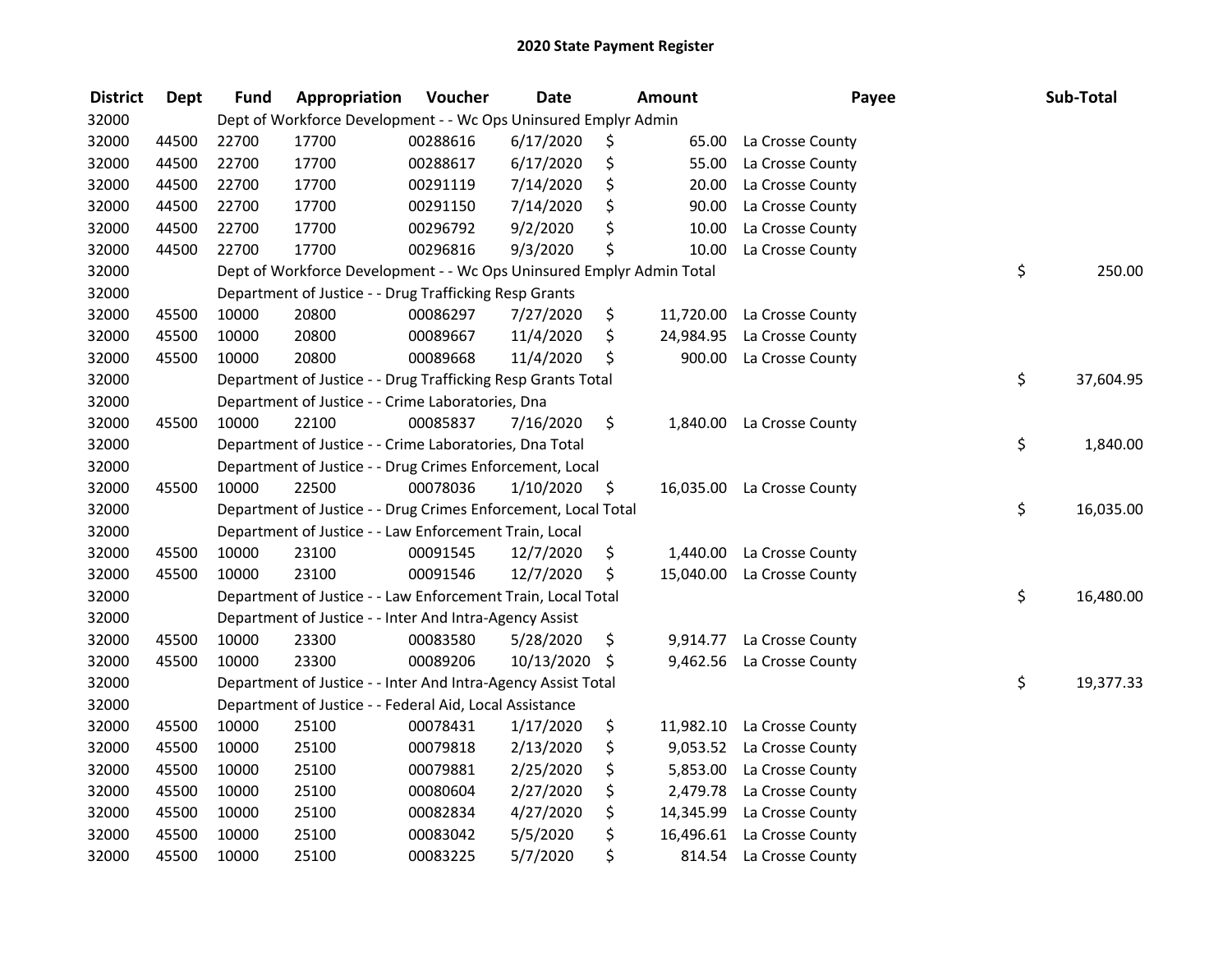| <b>District</b> | <b>Dept</b> | <b>Fund</b> | Appropriation                                                        | Voucher  | <b>Date</b> | <b>Amount</b>   | Payee                      | Sub-Total        |
|-----------------|-------------|-------------|----------------------------------------------------------------------|----------|-------------|-----------------|----------------------------|------------------|
| 32000           | 45500       | 10000       | 25100                                                                | 00083498 | 5/14/2020   | \$<br>1,211.00  | La Crosse County           |                  |
| 32000           | 45500       | 10000       | 25100                                                                | 00084267 | 6/1/2020    | \$<br>675.32    | La Crosse County           |                  |
| 32000           | 45500       | 10000       | 25100                                                                | 00084379 | 6/2/2020    | \$<br>122.89    | La Crosse County           |                  |
| 32000           | 45500       | 10000       | 25100                                                                | 00086246 | 7/27/2020   | \$<br>14,830.18 | La Crosse County           |                  |
| 32000           | 45500       | 10000       | 25100                                                                | 00086342 | 7/27/2020   | \$<br>8,827.01  | La Crosse County           |                  |
| 32000           | 45500       | 10000       | 25100                                                                | 00086881 | 8/6/2020    | \$<br>1,115.48  | La Crosse County           |                  |
| 32000           | 45500       | 10000       | 25100                                                                | 00089502 | 10/27/2020  | \$<br>423.12    | La Crosse County           |                  |
| 32000           | 45500       | 10000       | 25100                                                                | 00089600 | 11/3/2020   | \$<br>14,489.03 | La Crosse County           |                  |
| 32000           | 45500       | 10000       | 25100                                                                | 00089601 | 11/3/2020   | \$<br>3,071.06  | La Crosse County           |                  |
| 32000           | 45500       | 10000       | 25100                                                                | 00090238 | 11/16/2020  | \$<br>1,465.03  | La Crosse County           |                  |
| 32000           | 45500       | 10000       | 25100                                                                | 00090624 | 11/16/2020  | \$<br>517.11    | La Crosse County           |                  |
| 32000           |             |             | Department of Justice - - Federal Aid, Local Assistance Total        |          |             |                 |                            | \$<br>107,772.77 |
| 32000           |             |             | Department of Justice - - Alt Prosecution Alcohol Drugs              |          |             |                 |                            |                  |
| 32000           | 45500       | 10000       | 27100                                                                | 00079773 | 2/25/2020   | \$<br>45,324.86 | La Crosse County           |                  |
| 32000           | 45500       | 10000       | 27100                                                                | 00082251 | 4/10/2020   | \$<br>38,479.43 | La Crosse County           |                  |
| 32000           | 45500       | 10000       | 27100                                                                | 00086460 | 7/27/2020   | \$<br>39,377.10 | La Crosse County           |                  |
| 32000           | 45500       | 10000       | 27100                                                                | 00089170 | 10/9/2020   | \$<br>42,711.26 | La Crosse County           |                  |
| 32000           |             |             | Department of Justice - - Alt Prosecution Alcohol Drugs Total        |          |             |                 |                            | \$<br>165,892.65 |
| 32000           |             |             | Department of Justice - - Crime Victim Witness Assist                |          |             |                 |                            |                  |
| 32000           | 45500       | 10000       | 53200                                                                | 00080486 | 2/26/2020   | \$<br>46,544.82 | La Crosse County           |                  |
| 32000           | 45500       | 10000       | 53200                                                                | 00086033 | 7/17/2020   | \$              | 36,238.63 La Crosse County |                  |
| 32000           |             |             | Department of Justice - - Crime Victim Witness Assist Total          |          |             |                 |                            | \$<br>82,783.45  |
| 32000           |             |             | Department of Military Affairs - - Disaster Recovery Aid             |          |             |                 |                            |                  |
| 32000           | 46500       | 10000       | 30500                                                                | 00072830 | 1/27/2020   | \$<br>407.73    | La Crosse County           |                  |
| 32000           | 46500       | 10000       | 30500                                                                | 00073146 | 1/31/2020   | \$<br>2,499.88  | La Crosse County           |                  |
| 32000           | 46500       | 10000       | 30500                                                                | 00073184 | 1/31/2020   | \$<br>717.40    | La Crosse County           |                  |
| 32000           | 46500       | 10000       | 30500                                                                | 00076092 | 4/6/2020    | \$<br>26,245.50 | La Crosse County           |                  |
| 32000           | 46500       | 10000       | 30500                                                                | 00081813 | 8/18/2020   | \$<br>28,762.55 | La Crosse County           |                  |
| 32000           |             |             | Department of Military Affairs - - Disaster Recovery Aid Total       |          |             |                 |                            | \$<br>58,633.06  |
| 32000           |             |             | Department of Military Affairs - - Emergency Response Training       |          |             |                 |                            |                  |
| 32000           | 46500       | 10000       | 31000                                                                | 00083871 | 10/5/2020   | \$<br>10,000.00 | La Crosse County           |                  |
| 32000           |             |             | Department of Military Affairs - - Emergency Response Training Total |          |             |                 |                            | \$<br>10,000.00  |
| 32000           |             |             | Department of Military Affairs - - Mobile Field Force Grants         |          |             |                 |                            |                  |
| 32000           | 46500       | 10000       | 31200                                                                | 00082650 | 9/10/2020   | \$<br>12,397.78 | La Crosse County           |                  |
| 32000           |             |             | Department of Military Affairs - - Mobile Field Force Grants Total   |          |             |                 |                            | \$<br>12,397.78  |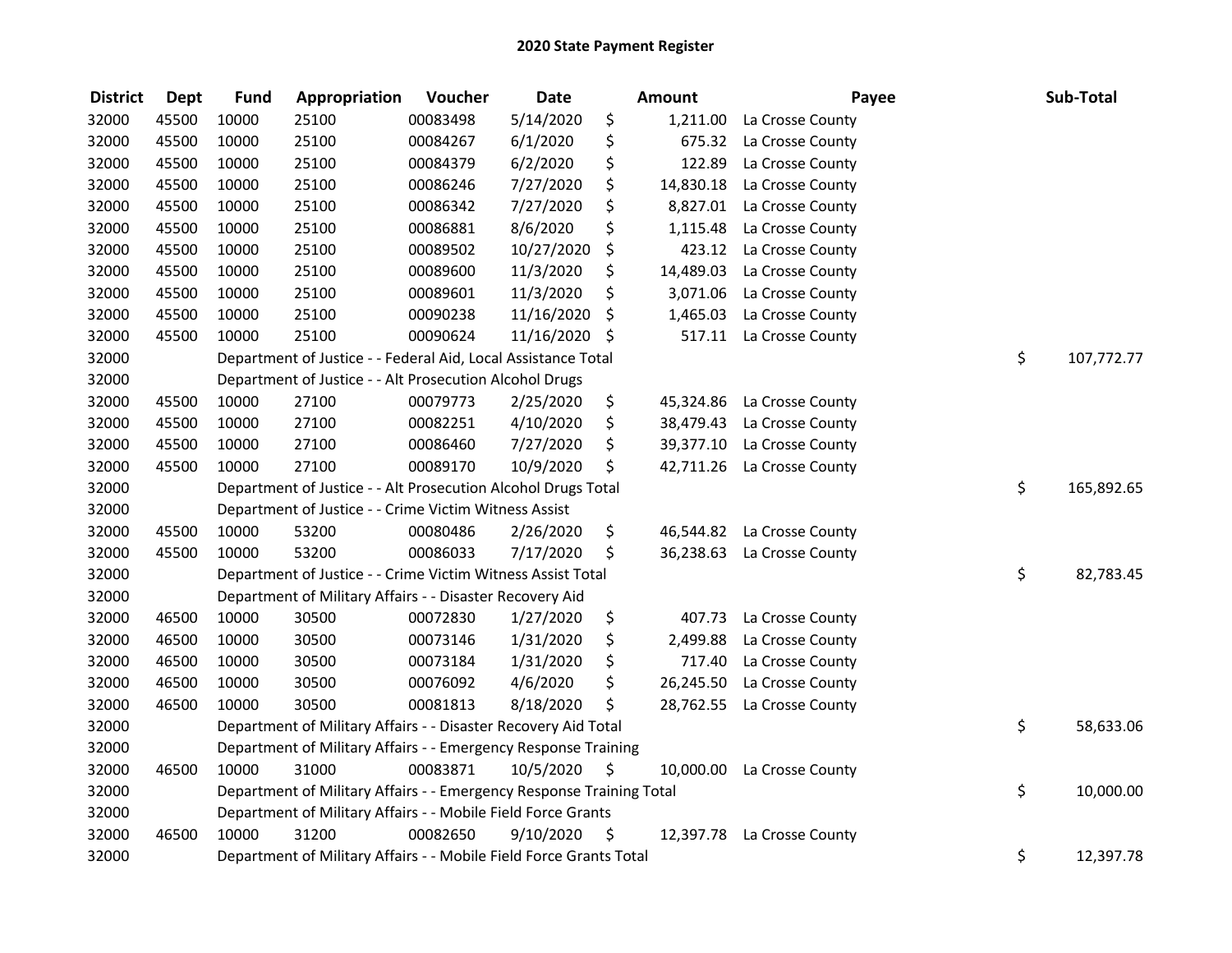| <b>District</b> | <b>Dept</b> | Fund  | Appropriation                                                           | Voucher  | <b>Date</b> |     | Amount     | Payee                       | Sub-Total          |
|-----------------|-------------|-------|-------------------------------------------------------------------------|----------|-------------|-----|------------|-----------------------------|--------------------|
| 32000           |             |       | Department of Military Affairs - - Local Emer Planning Grants           |          |             |     |            |                             |                    |
| 32000           | 46500       | 10000 | 33700                                                                   | 00073657 | 2/5/2020    | \$. |            | 31,754.66 La Crosse County  |                    |
| 32000           |             |       | Department of Military Affairs - - Local Emer Planning Grants Total     |          |             |     |            |                             | \$<br>31,754.66    |
| 32000           |             |       | Department of Military Affairs - - Federal Aid, Local Assistance        |          |             |     |            |                             |                    |
| 32000           | 46500       | 10000 | 34200                                                                   | 00073146 | 1/31/2020   | \$  | 8,358.00   | La Crosse County            |                    |
| 32000           | 46500       | 10000 | 34200                                                                   | 00073658 | 2/5/2020    | \$  | 68,428.12  | La Crosse County            |                    |
| 32000           | 46500       | 10000 | 34200                                                                   | 00076092 | 4/6/2020    | \$  |            | 157,473.00 La Crosse County |                    |
| 32000           | 46500       | 10000 | 34200                                                                   | 00081813 | 8/18/2020   | \$  |            | 172,575.26 La Crosse County |                    |
| 32000           |             |       | Department of Military Affairs - - Federal Aid, Local Assistance Total  |          |             |     |            |                             | \$<br>406,834.38   |
| 32000           |             |       | Department of Military Affairs - - Federal Aid, Homeland Security       |          |             |     |            |                             |                    |
| 32000           | 46500       | 10000 | 35000                                                                   | 00082649 | 9/10/2020   | \$  | 22,499.95  | La Crosse County            |                    |
| 32000           | 46500       | 10000 | 35000                                                                   | 00083461 | 9/25/2020   | \$  | 44,722.74  | La Crosse County            |                    |
| 32000           | 46500       | 10000 | 35000                                                                   | 00083808 | 10/5/2020   | \$  | 15,000.00  | La Crosse County            |                    |
| 32000           | 46500       | 10000 | 35000                                                                   | 00086153 | 12/1/2020   | \$  | 5,165.10   | La Crosse County            |                    |
| 32000           | 46500       | 10000 | 35000                                                                   | 00086703 | 12/14/2020  | \$  | 20,833.00  | La Crosse County            |                    |
| 32000           |             |       | Department of Military Affairs - - Federal Aid, Homeland Security Total |          |             |     |            |                             | \$<br>108,220.79   |
| 32000           |             |       | Department of Veterans Affairs - - County Grants                        |          |             |     |            |                             |                    |
| 32000           | 48500       | 58200 | 26700                                                                   | 00077461 | 2/24/2020   | \$  | 13,000.00  | La Crosse County            |                    |
| 32000           |             |       | Department of Veterans Affairs - - County Grants Total                  |          |             |     |            |                             | \$<br>13,000.00    |
| 32000           |             |       | Department of Administration - - Gifts, Grants And Bequests             |          |             |     |            |                             |                    |
| 32000           | 50500       | 10000 | 13100                                                                   | 00114623 | 1/2/2020    | \$  | 164.00     | La Crosse County            |                    |
| 32000           | 50500       | 10000 | 13100                                                                   | 00124351 | 7/17/2020   | \$  | 79.99      | La Crosse County            |                    |
| 32000           | 50500       | 10000 | 13100                                                                   | 00125012 | 7/14/2020   | \$  | 7,020.00   | La Crosse County            |                    |
| 32000           |             |       | Department of Administration - - Gifts, Grants And Bequests Total       |          |             |     |            |                             | \$<br>7,263.99     |
| 32000           |             |       | Department of Administration - - Federal Aid                            |          |             |     |            |                             |                    |
| 32000           | 50500       | 10000 | 14200                                                                   | 00126661 | 8/11/2020   | \$  |            | 30,698.01 La Crosse County  |                    |
| 32000           | 50500       | 10000 | 14200                                                                   | 00129954 | 10/1/2020   | \$  |            | 875,654.27 La Crosse County |                    |
| 32000           | 50500       | 10000 | 14200                                                                   | 00132173 | 11/13/2020  | \$  |            | 546,361.73 La Crosse County |                    |
| 32000           | 50500       | 10000 | 14200                                                                   | 00134646 | 12/9/2020   | \$  | 604,772.36 | La Crosse County            |                    |
| 32000           | 50500       | 10000 | 14200                                                                   | 00136334 | 12/16/2020  | \$  | 128,420.74 | La Crosse County            |                    |
| 32000           |             |       | Department of Administration - - Federal Aid Total                      |          |             |     |            |                             | \$<br>2,185,907.11 |
| 32000           |             |       | Department of Administration - - Federal Aid, Local Assistance          |          |             |     |            |                             |                    |
| 32000           | 50500       | 10000 | 15500                                                                   | 00116706 | 1/29/2020   | \$  | 6,670.76   | La Crosse County            |                    |
| 32000           | 50500       | 10000 | 15500                                                                   | 00119372 | 3/17/2020   | \$  |            | 4,335.02 La Crosse County   |                    |
| 32000           | 50500       | 10000 | 15500                                                                   | 00120276 | 3/31/2020   | \$  |            | 4,709.96 La Crosse County   |                    |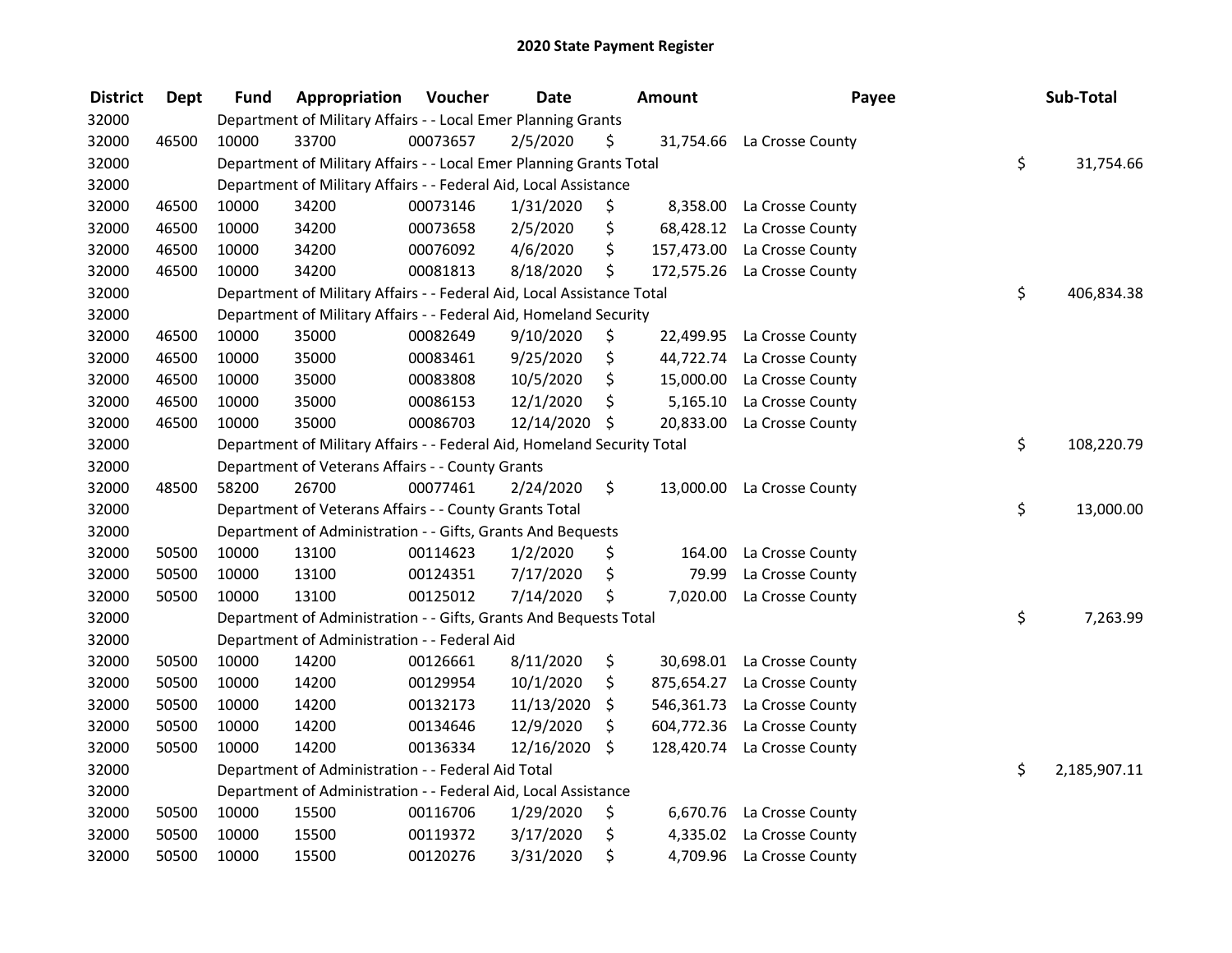| <b>District</b> | <b>Dept</b> | <b>Fund</b> | Appropriation                                                        | Voucher  | <b>Date</b>   |     | Amount     | Payee                        | Sub-Total       |
|-----------------|-------------|-------------|----------------------------------------------------------------------|----------|---------------|-----|------------|------------------------------|-----------------|
| 32000           | 50500       | 10000       | 15500                                                                | 00122603 | 5/15/2020     | \$  | 4,515.24   | La Crosse County             |                 |
| 32000           | 50500       | 10000       | 15500                                                                | 00123121 | 5/29/2020     | \$  | 4,190.82   | La Crosse County             |                 |
| 32000           | 50500       | 10000       | 15500                                                                | 00124765 | 6/30/2020     | \$  | 11,058.01  | La Crosse County             |                 |
| 32000           | 50500       | 10000       | 15500                                                                | 00127207 | 8/17/2020     | \$  | 17,500.82  | La Crosse County             |                 |
| 32000           | 50500       | 10000       | 15500                                                                | 00128722 | 9/15/2020     | \$  |            | (12,815.86) La Crosse County |                 |
| 32000           | 50500       | 10000       | 15500                                                                | 00131019 | 10/15/2020    | \$  | 10,194.06  | La Crosse County             |                 |
| 32000           | 50500       | 10000       | 15500                                                                | 00131673 | 10/29/2020 \$ |     | 15,498.64  | La Crosse County             |                 |
| 32000           |             |             | Department of Administration - - Federal Aid, Local Assistance Total |          |               |     |            |                              | \$<br>65,857.47 |
| 32000           |             |             | Department of Administration - - Federal Aid, Local Assistance       |          |               |     |            |                              |                 |
| 32000           | 50500       | 10000       | 74300                                                                | 00115514 | 1/13/2020     | \$, | 131,151.23 | La Crosse County             |                 |
| 32000           | 50500       | 10000       | 74300                                                                | 00115515 | 1/14/2020     | \$  | 21,280.71  | La Crosse County             |                 |
| 32000           | 50500       | 10000       | 74300                                                                | 00116894 | 2/11/2020     | \$  | 8,664.47   | La Crosse County             |                 |
| 32000           | 50500       | 10000       | 74300                                                                | 00117202 | 2/11/2020     | \$  | 89,828.61  | La Crosse County             |                 |
| 32000           | 50500       | 10000       | 74300                                                                | 00117454 | 2/19/2020     | \$  | 8,749.75   | La Crosse County             |                 |
| 32000           | 50500       | 10000       | 74300                                                                | 00118008 | 3/3/2020      | \$  | 133,904.36 | La Crosse County             |                 |
| 32000           | 50500       | 10000       | 74300                                                                | 00118175 | 3/3/2020      | \$  | 26,160.00  | La Crosse County             |                 |
| 32000           | 50500       | 10000       | 74300                                                                | 00118574 | 3/6/2020      | \$  | 8,677.95   | La Crosse County             |                 |
| 32000           | 50500       | 10000       | 74300                                                                | 00118988 | 3/16/2020     | \$  | 80,384.93  | La Crosse County             |                 |
| 32000           | 50500       | 10000       | 74300                                                                | 00119074 | 3/17/2020     | \$  | 38,854.00  | La Crosse County             |                 |
| 32000           | 50500       | 10000       | 74300                                                                | 00119869 | 3/31/2020     | \$  | 6,710.70   | La Crosse County             |                 |
| 32000           | 50500       | 10000       | 74300                                                                | 00120442 | 4/8/2020      | \$  | 74,163.24  | La Crosse County             |                 |
| 32000           | 50500       | 10000       | 74300                                                                | 00120953 | 4/17/2020     | \$  | 56,572.69  | La Crosse County             |                 |
| 32000           | 50500       | 10000       | 74300                                                                | 00122531 | 5/20/2020     | \$  | 18,871.77  | La Crosse County             |                 |
| 32000           | 50500       | 10000       | 74300                                                                | 00123124 | 6/3/2020      | \$  | 12,860.00  | La Crosse County             |                 |
| 32000           | 50500       | 10000       | 74300                                                                | 00124810 | 7/7/2020      | \$  | 74,370.20  | La Crosse County             |                 |
| 32000           | 50500       | 10000       | 74300                                                                | 00125143 | 7/9/2020      | \$  | 11,180.64  | La Crosse County             |                 |
| 32000           | 50500       | 10000       | 74300                                                                | 00125187 | 7/8/2020      | \$  | 76,837.57  | La Crosse County             |                 |
| 32000           | 50500       | 10000       | 74300                                                                | 00127132 | 8/17/2020     | \$  | 63,636.82  | La Crosse County             |                 |
| 32000           | 50500       | 10000       | 74300                                                                | 00127264 | 8/20/2020     | \$  | 36,141.10  | La Crosse County             |                 |
| 32000           | 50500       | 10000       | 74300                                                                | 00128664 | 9/22/2020     | \$  | 42,872.10  | La Crosse County             |                 |
| 32000           | 50500       | 10000       | 74300                                                                | 00128676 | 9/21/2020     | \$  | 37,379.00  | La Crosse County             |                 |
| 32000           | 50500       | 10000       | 74300                                                                | 00129077 | 9/24/2020     | \$  | 18,103.69  | La Crosse County             |                 |
| 32000           | 50500       | 10000       | 74300                                                                | 00129080 | 9/25/2020     | \$  | 5,164.60   | La Crosse County             |                 |
| 32000           | 50500       | 10000       | 74300                                                                | 00129662 | 10/1/2020     | \$  | 18,896.30  | La Crosse County             |                 |
| 32000           | 50500       | 10000       | 74300                                                                | 00130665 | 10/16/2020    | \$  | 15,866.50  | La Crosse County             |                 |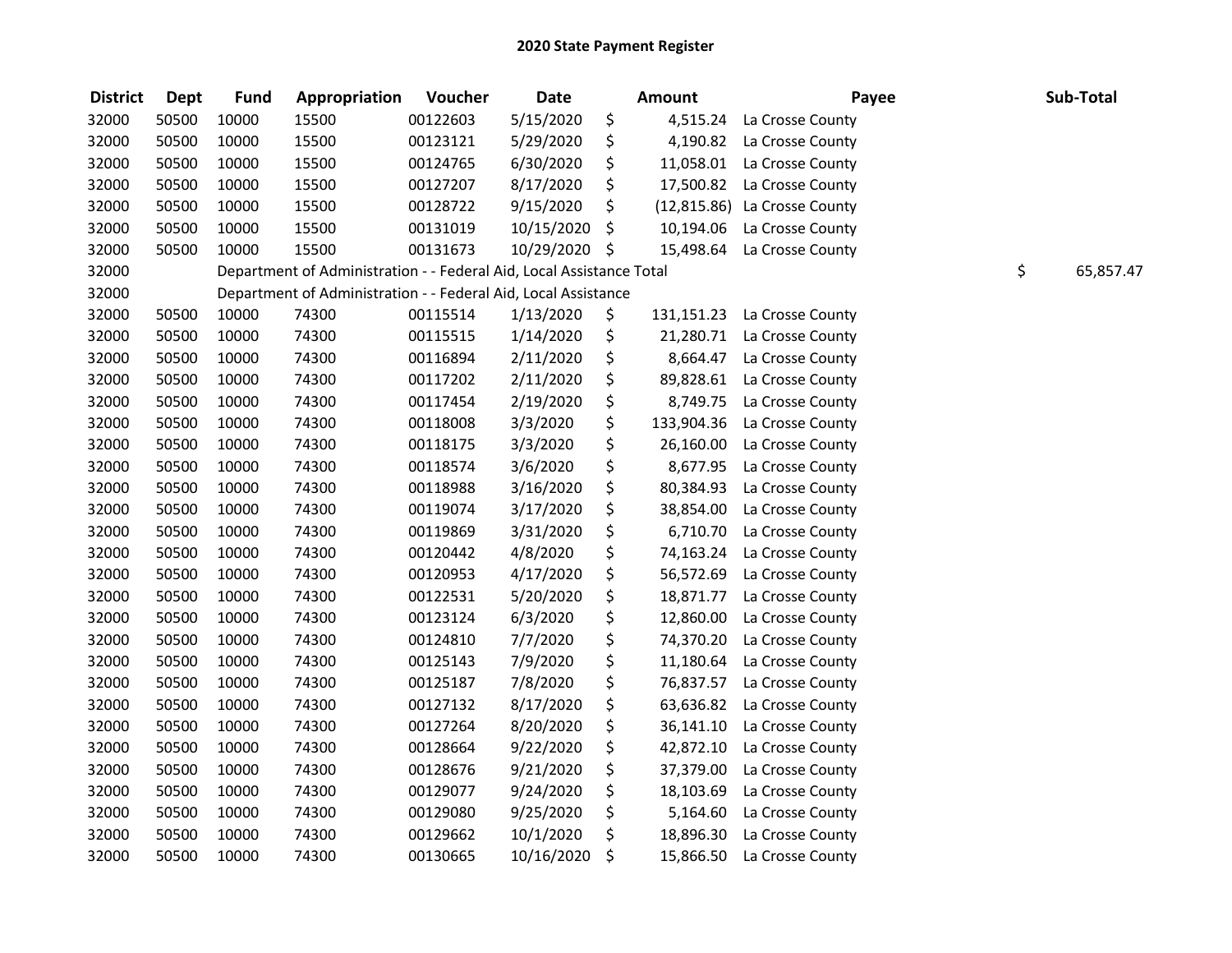| <b>District</b> | <b>Dept</b> | <b>Fund</b> | Appropriation                                                         | Voucher  | <b>Date</b>   | <b>Amount</b>    | Payee                      | Sub-Total          |
|-----------------|-------------|-------------|-----------------------------------------------------------------------|----------|---------------|------------------|----------------------------|--------------------|
| 32000           | 50500       | 10000       | 74300                                                                 | 00130869 | 10/20/2020    | \$<br>94,840.29  | La Crosse County           |                    |
| 32000           | 50500       | 10000       | 74300                                                                 | 00130889 | 10/21/2020    | \$<br>31,500.00  | La Crosse County           |                    |
| 32000           | 50500       | 10000       | 74300                                                                 | 00131655 | 11/2/2020     | \$<br>53,175.68  | La Crosse County           |                    |
| 32000           | 50500       | 10000       | 74300                                                                 | 00131813 | 11/6/2020     | \$               | 13,120.01 La Crosse County |                    |
| 32000           | 50500       | 10000       | 74300                                                                 | 00132718 | 11/16/2020    | \$<br>117,929.28 | La Crosse County           |                    |
| 32000           | 50500       | 10000       | 74300                                                                 | 00132971 | 11/25/2020    | \$<br>67,594.00  | La Crosse County           |                    |
| 32000           | 50500       | 10000       | 74300                                                                 | 00133763 | 12/7/2020     | \$<br>31,097.99  | La Crosse County           |                    |
| 32000           | 50500       | 10000       | 74300                                                                 | 00137151 | 12/30/2020    | \$<br>140,930.45 | La Crosse County           |                    |
| 32000           | 50500       | 10000       | 74300                                                                 | 00137353 | 12/30/2020 \$ |                  | 33,473.26 La Crosse County |                    |
| 32000           |             |             | Department of Administration - - Federal Aid, Local Assistance Total  |          |               |                  |                            | \$<br>1,700,943.89 |
| 32000           |             |             | Department of Administration - - Facility Ops And Maintenance         |          |               |                  |                            |                    |
| 32000           | 50500       | 16400       | 53100                                                                 | 00119764 | 3/25/2020     | \$<br>121.54     | La Crosse County           |                    |
| 32000           |             |             | Department of Administration - - Facility Ops And Maintenance Total   |          |               |                  |                            | \$<br>121.54       |
| 32000           |             |             | Department of Administration - - Low-Income Assistance Grants         |          |               |                  |                            |                    |
| 32000           | 50500       | 23500       | 37100                                                                 | 00116706 | 1/29/2020     | \$               | 13,341.54 La Crosse County |                    |
| 32000           | 50500       | 23500       | 37100                                                                 | 00119372 | 3/17/2020     | \$               | 8,670.02 La Crosse County  |                    |
| 32000           | 50500       | 23500       | 37100                                                                 | 00120276 | 3/31/2020     | \$<br>9,419.90   | La Crosse County           |                    |
| 32000           | 50500       | 23500       | 37100                                                                 | 00122603 | 5/15/2020     | \$<br>9,030.48   | La Crosse County           |                    |
| 32000           | 50500       | 23500       | 37100                                                                 | 00123121 | 5/29/2020     | \$<br>8,240.86   | La Crosse County           |                    |
| 32000           | 50500       | 23500       | 37100                                                                 | 00124765 | 6/30/2020     | \$               | 6,926.72 La Crosse County  |                    |
| 32000           | 50500       | 23500       | 37100                                                                 | 00128722 | 9/15/2020     | \$               | 32,651.41 La Crosse County |                    |
| 32000           | 50500       | 23500       | 37100                                                                 | 00131019 | 10/15/2020    | \$<br>5,390.59   | La Crosse County           |                    |
| 32000           | 50500       | 23500       | 37100                                                                 | 00133622 | 12/1/2020     | \$               | 13,729.75 La Crosse County |                    |
| 32000           |             |             | Department of Administration - - Low-Income Assistance Grants Total   |          |               |                  |                            | \$<br>107,401.27   |
| 32000           |             |             | Department of Administration - - Land Information Program; Loca       |          |               |                  |                            |                    |
| 32000           | 50500       | 26900       | 17300                                                                 | 00117315 | 2/13/2020     | \$<br>1,000.00   | La Crosse County           |                    |
| 32000           | 50500       | 26900       | 17300                                                                 | 00123234 | 6/2/2020      | \$<br>20,000.00  | La Crosse County           |                    |
| 32000           | 50500       | 26900       | 17300                                                                 | 00127855 | 9/1/2020      | \$               | 20,000.00 La Crosse County |                    |
| 32000           | 50500       | 26900       | 17300                                                                 | 00127859 | 9/1/2020      | \$<br>25,000.00  | La Crosse County           |                    |
| 32000           |             |             | Department of Administration - - Land Information Program; Loca Total |          |               |                  |                            | \$<br>66,000.00    |
| 32000           |             |             | Commissioners of Public Lands - - Federal Aid -- Flood Control        |          |               |                  |                            |                    |
| 32000           | 50700       | 10000       | 13000                                                                 | 00003261 | 9/10/2020     | \$               | 10,409.81 La Crosse County |                    |
| 32000           |             |             | Commissioners of Public Lands - - Federal Aid -- Flood Control Total  |          |               |                  |                            | \$<br>10,409.81    |
| 32000           |             |             | Elections Commission - - 2018 Hava Election Security                  |          |               |                  |                            |                    |
| 32000           | 51000       | 22000       | 18200                                                                 | 00004227 | 8/17/2020     | \$               | 63,505.40 La Crosse County |                    |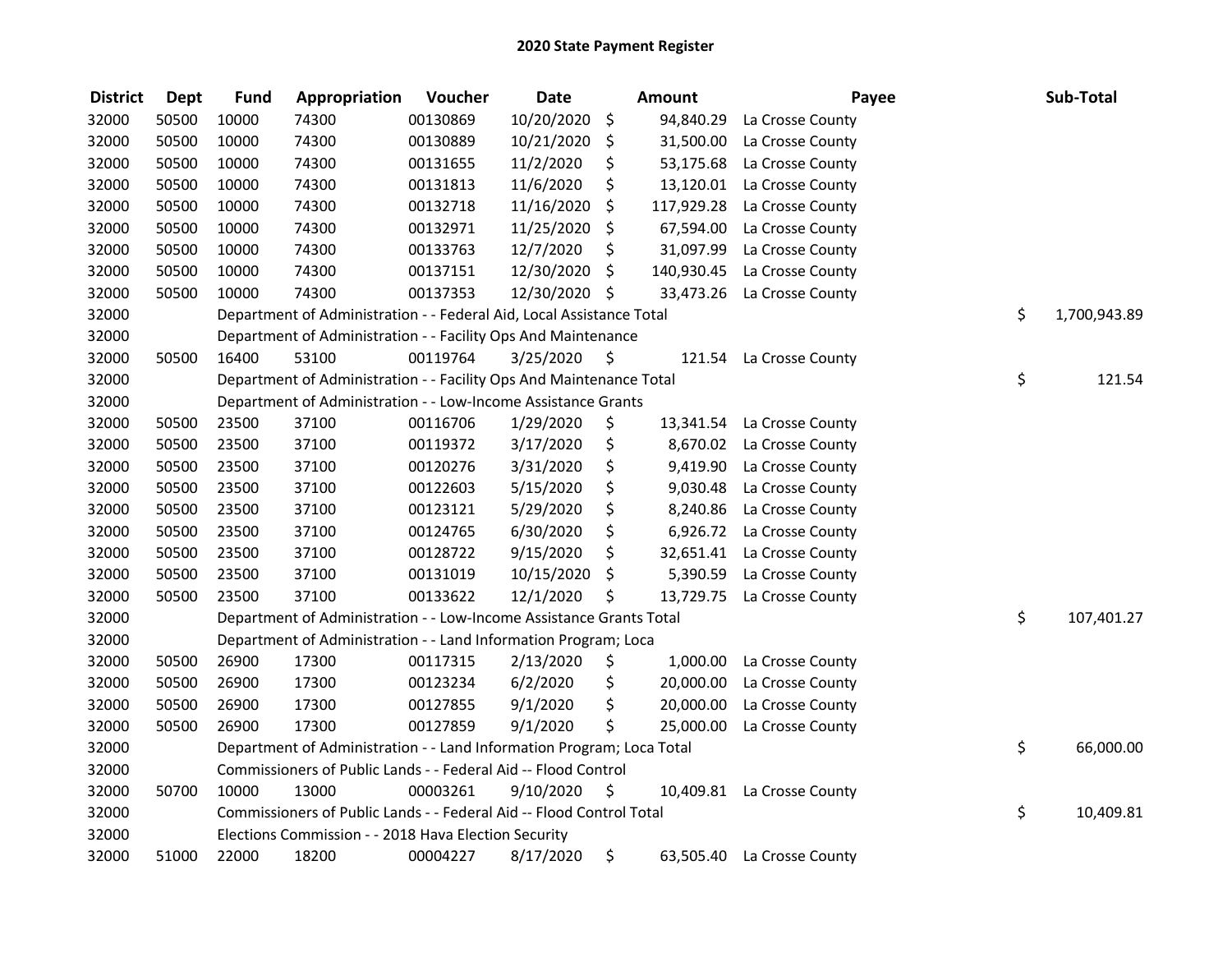| <b>District</b> | <b>Dept</b> | <b>Fund</b> | Appropriation                                                    | Voucher  | <b>Date</b>   | <b>Amount</b>      | Payee                                                                                                   | Sub-Total          |
|-----------------|-------------|-------------|------------------------------------------------------------------|----------|---------------|--------------------|---------------------------------------------------------------------------------------------------------|--------------------|
| 32000           | 51000       | 22000       | 18200                                                            | 00004967 | 12/11/2020 \$ | 9,845.69           | La Crosse County                                                                                        |                    |
| 32000           |             |             | Elections Commission - - 2018 Hava Election Security Total       |          |               |                    |                                                                                                         | \$<br>73,351.09    |
| 32000           |             |             |                                                                  |          |               |                    | Public Defender Board - - Transcript, Discovery and Records Provided to the Public Defender Board       |                    |
| 32000           | 55000       | 10000       | 10600                                                            | 00234865 | 2/14/2020     | \$                 | 66.75 La Crosse County                                                                                  |                    |
| 32000           | 55000       | 10000       | 10600                                                            | 00241282 | 4/1/2020      | \$<br>3,195.98     | La Crosse County                                                                                        |                    |
| 32000           | 55000       | 10000       | 10600                                                            | 00241284 | 4/1/2020      | \$<br>5,649.11     | La Crosse County                                                                                        |                    |
| 32000           | 55000       | 10000       | 10600                                                            | 00250098 | 6/8/2020      | \$<br>3,289.36     | La Crosse County                                                                                        |                    |
| 32000           | 55000       | 10000       | 10600                                                            | 00253150 | 6/23/2020     | \$<br>3,752.49     | La Crosse County                                                                                        |                    |
| 32000           | 55000       | 10000       | 10600                                                            | 00254036 | 6/30/2020     | \$<br>3,695.19     | La Crosse County                                                                                        |                    |
| 32000           | 55000       | 10000       | 10600                                                            | 00257596 | 7/31/2020     | \$                 | 4,870.72 La Crosse County                                                                               |                    |
| 32000           | 55000       | 10000       | 10600                                                            | 00260315 | 9/2/2020      | \$<br>4,660.42     | La Crosse County                                                                                        |                    |
| 32000           | 55000       | 10000       | 10600                                                            | 00265196 | 10/23/2020    | \$<br>7,126.90     | La Crosse County                                                                                        |                    |
| 32000           | 55000       | 10000       | 10600                                                            | 00270666 | 12/11/2020    | \$<br>8,953.42     | La Crosse County                                                                                        |                    |
| 32000           | 55000       | 10000       | 10600                                                            | 00270668 | 12/11/2020    | \$<br>5.00         | La Crosse County                                                                                        |                    |
| 32000           | 55000       | 10000       | 10600                                                            | 00270669 | 12/11/2020    | \$<br>5.00         | La Crosse County                                                                                        |                    |
| 32000           |             |             |                                                                  |          |               |                    | Public Defender Board - - Transcript, Discovery and Records Provided to the Public Defender Board Total | \$<br>45,270.34    |
| 32000           |             |             | Department of Revenue - - Warrants and Satisfactions             |          |               |                    |                                                                                                         |                    |
| 32000           | 56600       | 10000       | 10100                                                            | 00155941 | 1/31/2020     | \$<br>1,400.00     | La Crosse County                                                                                        |                    |
| 32000           | 56600       | 10000       | 10100                                                            | 00160313 | 3/13/2020     | \$<br>210.50       | La Crosse County                                                                                        |                    |
| 32000           | 56600       | 10000       | 10100                                                            | 00173390 | 7/1/2020      | \$<br>210.50       | La Crosse County                                                                                        |                    |
| 32000           | 56600       | 10000       | 10100                                                            | 00176550 | 7/31/2020     | \$<br>1,345.00     | La Crosse County                                                                                        |                    |
| 32000           | 56600       | 10000       | 10100                                                            | 00181677 | 10/14/2020    | \$<br>92.50        | La Crosse County                                                                                        |                    |
| 32000           |             |             | Department of Revenue - - Warrants and Satisfactions Total       |          |               |                    |                                                                                                         | \$<br>3,258.50     |
| 32000           |             |             | Circuit Courts - - Circuit Court Costs                           |          |               |                    |                                                                                                         |                    |
| 32000           | 62500       | 10000       | 10500                                                            | 00001766 | 1/17/2020     | \$<br>197,444.00   | La Crosse County                                                                                        |                    |
| 32000           | 62500       | 10000       | 10500                                                            | 00001960 | 7/17/2020     | \$<br>324,063.00   | La Crosse County                                                                                        |                    |
| 32000           |             |             | Circuit Courts - - Circuit Court Costs Total                     |          |               |                    |                                                                                                         | \$<br>521,507.00   |
| 32000           |             |             | Supreme Court - - General Program Operations                     |          |               |                    |                                                                                                         |                    |
| 32000           | 68000       | 10000       | 20100                                                            | 00010306 | 7/2/2020      | \$<br>140.00       | La Crosse County                                                                                        |                    |
| 32000           | 68000       | 10000       | 20100                                                            | 00010573 | 8/14/2020     | \$<br>7,353.00     | La Crosse County                                                                                        |                    |
| 32000           |             |             | Supreme Court - - General Program Operations Total               |          |               |                    |                                                                                                         | \$<br>7,493.00     |
| 32000           |             |             | Shared Revenue and Tax Relief - - County And Municipal Aid       |          |               |                    |                                                                                                         |                    |
| 32000           | 83500       | 10000       | 10500                                                            | 00068277 | 7/27/2020     | \$<br>527,625.98   | La Crosse County                                                                                        |                    |
| 32000           | 83500       | 10000       | 10500                                                            | 00072244 | 11/16/2020    | \$<br>2,989,880.56 | La Crosse County                                                                                        |                    |
| 32000           |             |             | Shared Revenue and Tax Relief - - County And Municipal Aid Total |          |               |                    |                                                                                                         | \$<br>3,517,506.54 |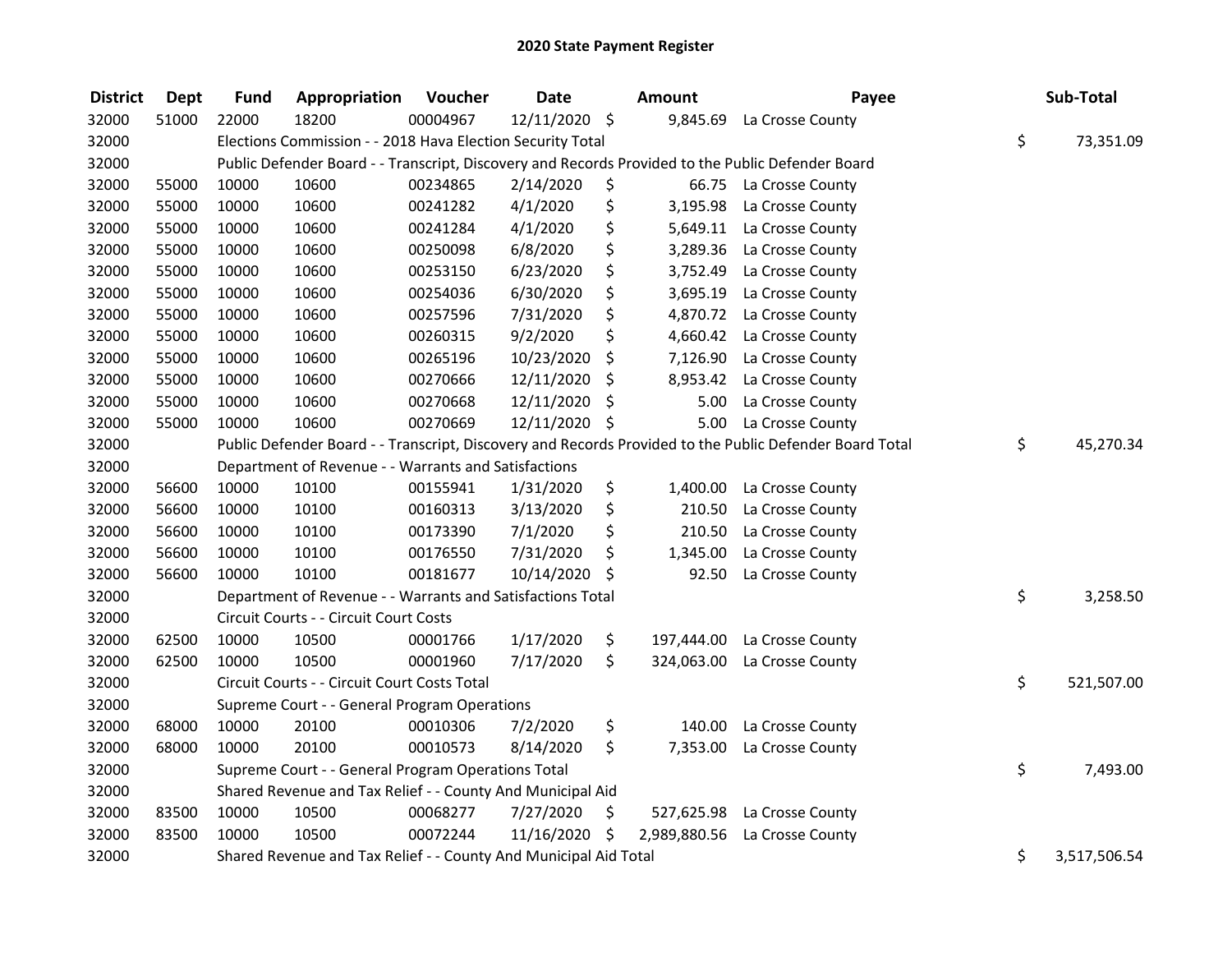| <b>District</b> | Dept  | Fund  | Appropriation                                                         | Voucher  | Date            |                | <b>Amount</b> | Payee            |    | Sub-Total     |
|-----------------|-------|-------|-----------------------------------------------------------------------|----------|-----------------|----------------|---------------|------------------|----|---------------|
| 32000           |       |       | Shared Revenue and Tax Relief - - Exempt Computer Aid                 |          |                 |                |               |                  |    |               |
| 32000           | 83500 | 10000 | 10900                                                                 | 00064604 | 7/27/2020       | S.             | 150,969.56    | La Crosse County |    |               |
| 32000           |       |       | Shared Revenue and Tax Relief - - Exempt Computer Aid Total           |          |                 |                |               |                  | \$ | 150,969.56    |
| 32000           |       |       | Shared Revenue and Tax Relief - - Utility Aid                         |          |                 |                |               |                  |    |               |
| 32000           | 83500 | 10000 | 11000                                                                 | 00068277 | 7/27/2020       | S.             | 84,708.47     | La Crosse County |    |               |
| 32000           | 83500 | 10000 | 11000                                                                 | 00072244 | $11/16/2020$ \$ |                | 489,175.81    | La Crosse County |    |               |
| 32000           |       |       | Shared Revenue and Tax Relief - - Utility Aid Total                   |          |                 |                |               |                  | \$ | 573,884.28    |
| 32000           |       |       | Shared Revenue and Tax Relief - - Personal Property Aid               |          |                 |                |               |                  |    |               |
| 32000           | 83500 | 10000 | 11100                                                                 | 00059967 | 5/4/2020        | S.             | 328,530.74    | La Crosse County |    |               |
| 32000           |       |       | Shared Revenue and Tax Relief - - Personal Property Aid Total         |          |                 |                |               |                  | \$ | 328,530.74    |
| 32000           |       |       | Shared Revenue and Tax Relief - - School Lvy Tx/First Dollar Cr       |          |                 |                |               |                  |    |               |
| 32000           | 83500 | 10000 | 30200                                                                 | 00063948 | 7/27/2020       | S.             | 1,698,184.96  | La Crosse County |    |               |
| 32000           | 83500 | 10000 | 30200                                                                 | 00067339 | 7/27/2020       | S.             | 11,419,963.39 | La Crosse County |    |               |
| 32000           |       |       | Shared Revenue and Tax Relief - - School Lvy Tx/First Dollar Cr Total |          |                 |                |               |                  | ς. | 13,118,148.35 |
| 32000           |       |       | Shared Revenue and Tax Relief - - Lottery & Gaming Credit             |          |                 |                |               |                  |    |               |
| 32000           | 83500 | 52100 | 36300                                                                 | 00055671 | 3/23/2020       | $\ddot{\zeta}$ | 3,353,869.08  | La Crosse County |    |               |
| 32000           | 83500 | 52100 | 36300                                                                 | 00069422 | 8/25/2020       | S.             | 1,007.71      | La Crosse County |    |               |
| 32000           |       |       | Shared Revenue and Tax Relief - - Lottery & Gaming Credit Total       |          |                 |                |               |                  | \$ | 3,354,876.79  |
| 32000 Total     |       |       |                                                                       |          |                 |                |               |                  |    | 53,770,292.59 |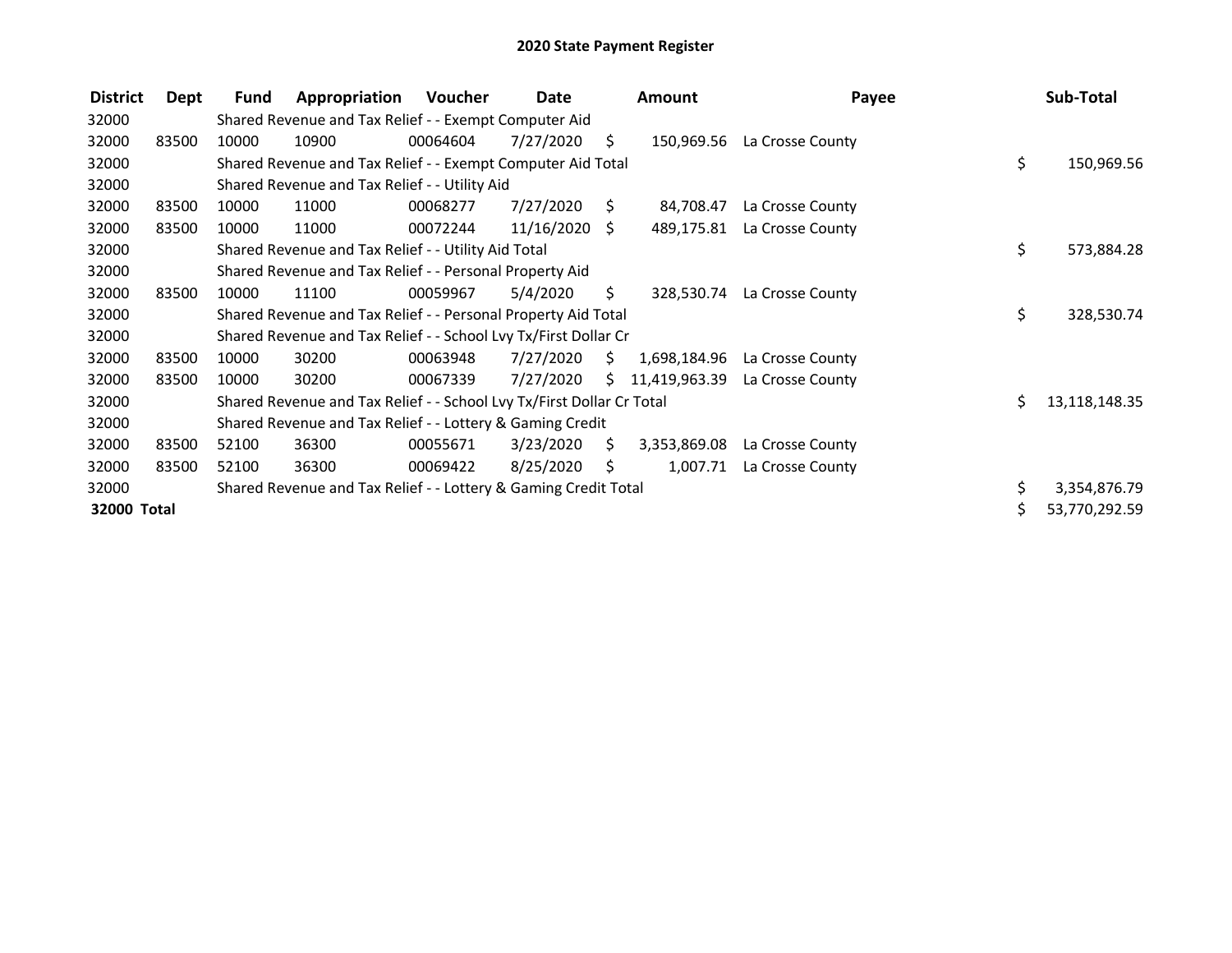| <b>District</b> | <b>Dept</b> | Fund  | Appropriation                                                      | Voucher  | <b>Date</b>   |      | <b>Amount</b> | Payee           | Sub-Total       |
|-----------------|-------------|-------|--------------------------------------------------------------------|----------|---------------|------|---------------|-----------------|-----------------|
| 32002           |             |       | Dept of Safety & Prof Services - - Fire Dues Distribution          |          |               |      |               |                 |                 |
| 32002           | 16500       | 10000 | 22500                                                              | 00036341 | 7/20/2020     | \$   | 2,531.81      | Bangor, Town of |                 |
| 32002           |             |       | Dept of Safety & Prof Services - - Fire Dues Distribution Total    |          |               |      |               |                 | \$<br>2,531.81  |
| 32002           |             |       | Dept of Natural Resources - - Aids In Lieu Of Taxes - Gener        |          |               |      |               |                 |                 |
| 32002           | 37000       | 10000 | 50300                                                              | 00385745 | 1/27/2020     | \$   | 340.25        | Bangor, Town of |                 |
| 32002           | 37000       | 10000 | 50300                                                              | 00404020 | 4/21/2020     | \$   | 25.94         | Bangor, Town of |                 |
| 32002           |             |       | Dept of Natural Resources - - Aids In Lieu Of Taxes - Gener Total  |          |               |      |               |                 | \$<br>366.19    |
| 32002           |             |       | Dept of Natural Resources - - General Program Operations --        |          |               |      |               |                 |                 |
| 32002           | 37000       | 21200 | 25400                                                              | 00395908 | 3/30/2020     | \$   | 500.00        | Bangor, Town of |                 |
| 32002           | 37000       | 21200 | 25400                                                              | 00438832 | 10/21/2020 \$ |      | 500.00        | Bangor, Town of |                 |
| 32002           |             |       | Dept of Natural Resources - - General Program Operations -- Total  |          |               |      |               |                 | \$<br>1,000.00  |
| 32002           |             |       | Dept of Natural Resources - - Resaids - Cnty Forst, CI & Mfl       |          |               |      |               |                 |                 |
| 32002           | 37000       | 21200 | 57100                                                              | 00417256 | 6/18/2020     | - \$ | 655.54        | Bangor, Town of |                 |
| 32002           |             |       | Dept of Natural Resources - - Resaids - Cnty Forst, Cl & Mfl Total |          |               |      |               |                 | \$<br>655.54    |
| 32002           |             |       | Dept of Natural Resources - - Aids In Lieu Of Taxes - Sum S        |          |               |      |               |                 |                 |
| 32002           | 37000       | 21200 | 57900                                                              | 00404021 | 4/21/2020     | \$   | 1,416.10      | Bangor, Town of |                 |
| 32002           |             |       | Dept of Natural Resources - - Aids In Lieu Of Taxes - Sum S Total  |          |               |      |               |                 | \$<br>1,416.10  |
| 32002           |             |       | Dept of Natural Resources - - Fin Asst For Responsible Units       |          |               |      |               |                 |                 |
| 32002           | 37000       | 27400 | 67000                                                              | 00413399 | 5/29/2020     | - \$ | 1,441.15      | Bangor, Town of |                 |
| 32002           |             |       | Dept of Natural Resources - - Fin Asst For Responsible Units Total |          |               |      |               |                 | \$<br>1,441.15  |
| 32002           |             |       | WI Dept of Transportation - - Trns Aids To Mnc.-Sf                 |          |               |      |               |                 |                 |
| 32002           | 39500       | 21100 | 19100                                                              | 00476288 | 1/6/2020      | \$   | 15,846.84     | Bangor, Town of |                 |
| 32002           | 39500       | 21100 | 19100                                                              | 00506143 | 4/6/2020      | \$   | 15,846.84     | Bangor, Town of |                 |
| 32002           | 39500       | 21100 | 19100                                                              | 00543135 | 7/6/2020      | \$   | 15,846.84     | Bangor, Town of |                 |
| 32002           | 39500       | 21100 | 19100                                                              | 00585961 | 10/5/2020     | \$   | 15,846.84     | Bangor, Town of |                 |
| 32002           |             |       | WI Dept of Transportation - - Trns Aids To Mnc.-Sf Total           |          |               |      |               |                 | \$<br>63,387.36 |
| 32002           |             |       | Shared Revenue and Tax Relief - - County And Municipal Aid         |          |               |      |               |                 |                 |
| 32002           | 83500       | 10000 | 10500                                                              | 00068259 | 7/27/2020     | \$   | 5,163.32      | Bangor, Town of |                 |
| 32002           | 83500       | 10000 | 10500                                                              | 00072226 | 11/16/2020 \$ |      | 29,258.80     | Bangor, Town of |                 |
| 32002           |             |       | Shared Revenue and Tax Relief - - County And Municipal Aid Total   |          |               |      |               |                 | \$<br>34,422.12 |
| 32002           |             |       | Shared Revenue and Tax Relief - - Exempt Computer Aid              |          |               |      |               |                 |                 |
| 32002           | 83500       | 10000 | 10900                                                              | 00065394 | 7/27/2020     | \$   | 145.50        | Bangor, Town of |                 |
| 32002           |             |       | Shared Revenue and Tax Relief - - Exempt Computer Aid Total        |          |               |      |               |                 | \$<br>145.50    |
| 32002           |             |       | Shared Revenue and Tax Relief - - Utility Aid                      |          |               |      |               |                 |                 |
| 32002           | 83500       | 10000 | 11000                                                              | 00068259 | 7/27/2020     | \$   | 39.64         | Bangor, Town of |                 |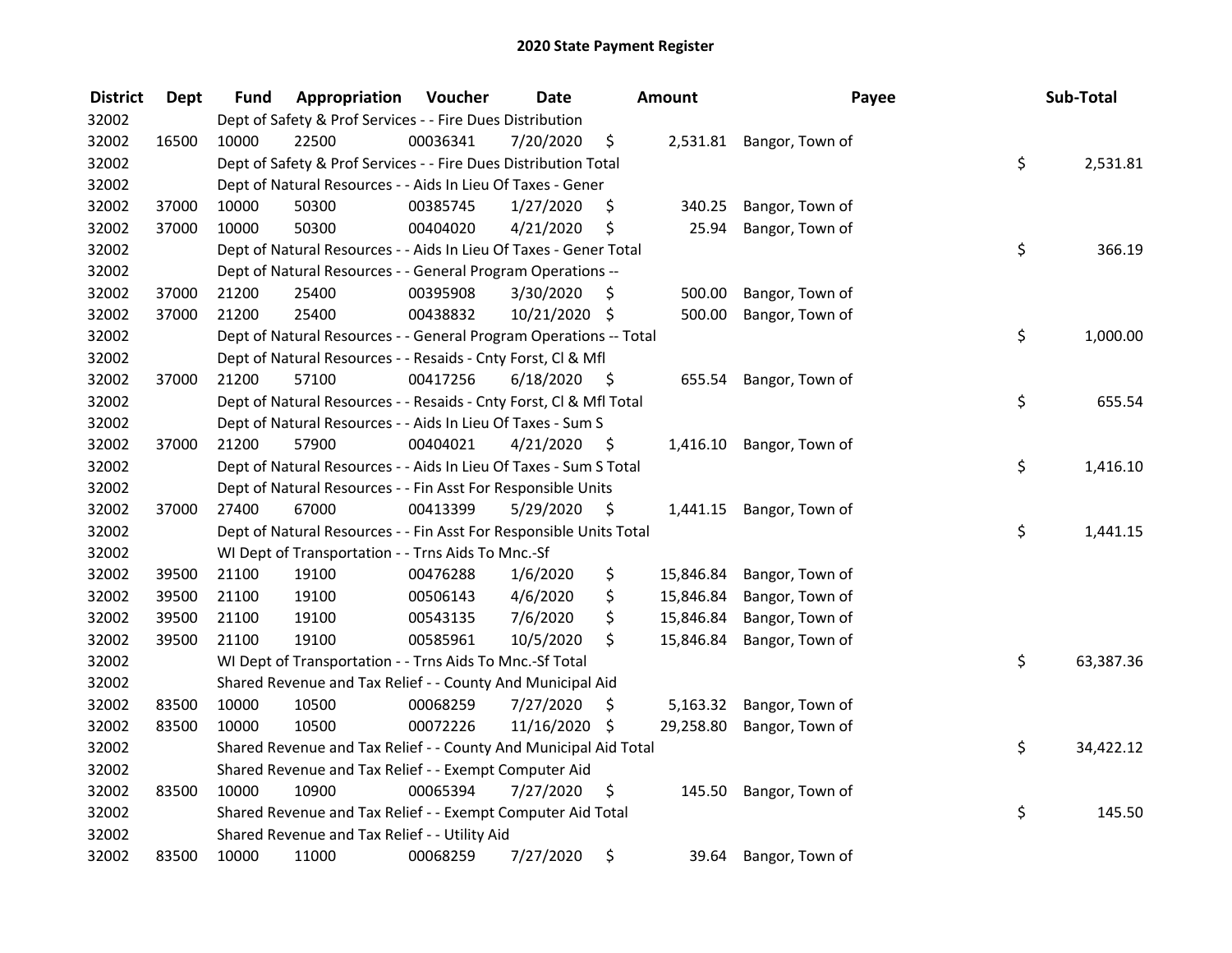| <b>District</b> | <b>Dept</b> | <b>Fund</b> | Appropriation                                                 | <b>Voucher</b> | <b>Date</b> | Amount | Pavee           | Sub-Total  |
|-----------------|-------------|-------------|---------------------------------------------------------------|----------------|-------------|--------|-----------------|------------|
| 32002           | 83500       | 10000       | 11000                                                         | 00072226       | 11/16/2020  | 235.80 | Bangor, Town of |            |
| 32002           |             |             | Shared Revenue and Tax Relief - - Utility Aid Total           |                |             |        |                 | 275.44     |
| 32002           |             |             | Shared Revenue and Tax Relief - - Personal Property Aid       |                |             |        |                 |            |
| 32002           | 83500       | 10000       | 11100                                                         | 00060778       | 5/4/2020    | 433.62 | Bangor, Town of |            |
| 32002           |             |             | Shared Revenue and Tax Relief - - Personal Property Aid Total |                |             |        |                 | 433.62     |
| 32002 Total     |             |             |                                                               |                |             |        |                 | 106,074.83 |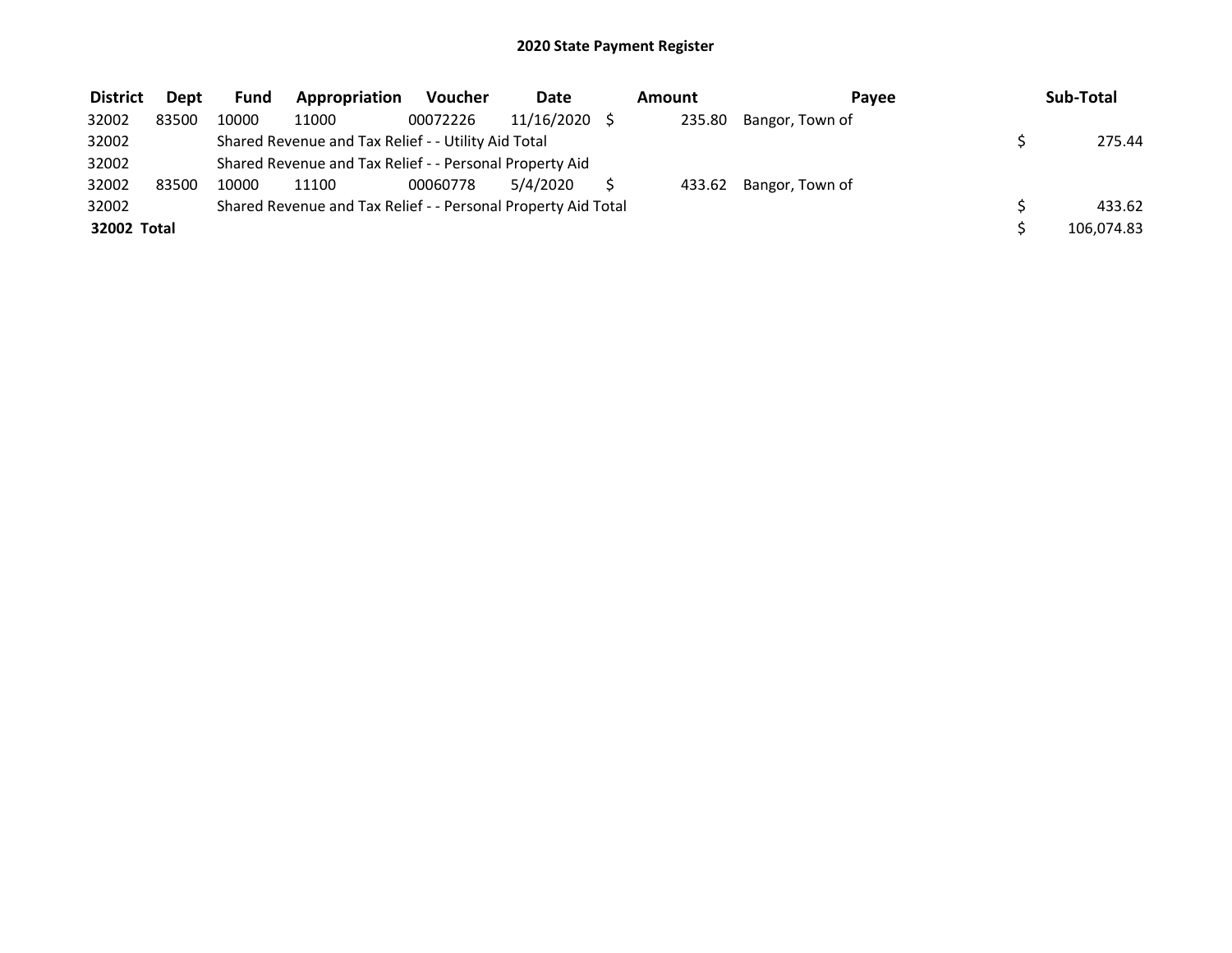| <b>District</b> | Dept  | Fund  | Appropriation                                                      | Voucher  | <b>Date</b>   |      | Amount |                         | Payee | Sub-Total |
|-----------------|-------|-------|--------------------------------------------------------------------|----------|---------------|------|--------|-------------------------|-------|-----------|
| 32004           |       |       | Dept of Safety & Prof Services - - Fire Dues Distribution          |          |               |      |        |                         |       |           |
| 32004           | 16500 | 10000 | 22500                                                              | 00036342 | 7/20/2020     | \$   |        | 5,357.96 Town Of Barre  |       |           |
| 32004           |       |       | Dept of Safety & Prof Services - - Fire Dues Distribution Total    |          |               |      |        |                         | \$    | 5,357.96  |
| 32004           |       |       | Dept of Natural Resources - - Aids In Lieu Of Taxes - Gener        |          |               |      |        |                         |       |           |
| 32004           | 37000 | 10000 | 50300                                                              | 00385792 | 1/27/2020     | - \$ |        | 793.34 Town Of Barre    |       |           |
| 32004           |       |       | Dept of Natural Resources - - Aids In Lieu Of Taxes - Gener Total  |          |               |      |        |                         | \$    | 793.34    |
| 32004           |       |       | Dept of Natural Resources - - Resaids - Cnty Forst, CI & Mfl       |          |               |      |        |                         |       |           |
| 32004           | 37000 | 21200 | 57100                                                              | 00417257 | 6/18/2020     | - \$ |        | 244.12 Town Of Barre    |       |           |
| 32004           |       |       | Dept of Natural Resources - - Resaids - Cnty Forst, Cl & Mfl Total |          |               |      |        |                         | \$    | 244.12    |
| 32004           |       |       | Dept of Natural Resources - - Aids In Lieu Of Taxes - Sum S        |          |               |      |        |                         |       |           |
| 32004           | 37000 | 21200 | 57900                                                              | 00405198 | 4/21/2020     | - \$ |        | 985.60 Town Of Barre    |       |           |
| 32004           |       |       | Dept of Natural Resources - - Aids In Lieu Of Taxes - Sum S Total  |          |               |      |        |                         | \$    | 985.60    |
| 32004           |       |       | Dept of Natural Resources - - Fin Asst For Responsible Units       |          |               |      |        |                         |       |           |
| 32004           | 37000 | 27400 | 67000                                                              | 00413344 | 5/29/2020     | \$   |        | 1,445.11 Town Of Barre  |       |           |
| 32004           |       |       | Dept of Natural Resources - - Fin Asst For Responsible Units Total |          |               |      |        |                         | \$    | 1,445.11  |
| 32004           |       |       | WI Dept of Transportation - - Trns Aids To Mnc.-Sf                 |          |               |      |        |                         |       |           |
| 32004           | 39500 | 21100 | 19100                                                              | 00476289 | 1/6/2020      | \$   |        | 10,722.24 Town Of Barre |       |           |
| 32004           | 39500 | 21100 | 19100                                                              | 00506144 | 4/6/2020      | \$   |        | 10,722.24 Town Of Barre |       |           |
| 32004           | 39500 | 21100 | 19100                                                              | 00543136 | 7/6/2020      | \$   |        | 10,722.24 Town Of Barre |       |           |
| 32004           | 39500 | 21100 | 19100                                                              | 00585962 | 10/5/2020     | \$   |        | 10,722.24 Town Of Barre |       |           |
| 32004           |       |       | WI Dept of Transportation - - Trns Aids To Mnc.-Sf Total           |          |               |      |        |                         | \$    | 42,888.96 |
| 32004           |       |       | Elections Commission - - 2018 Hava Election Security               |          |               |      |        |                         |       |           |
| 32004           | 51000 | 22000 | 18200                                                              | 00004326 | 8/31/2020     | \$   |        | 1,087.70 Town Of Barre  |       |           |
| 32004           |       |       | Elections Commission - - 2018 Hava Election Security Total         |          |               |      |        |                         | \$    | 1,087.70  |
| 32004           |       |       | Shared Revenue and Tax Relief - - County And Municipal Aid         |          |               |      |        |                         |       |           |
| 32004           | 83500 | 10000 | 10500                                                              | 00068260 | 7/27/2020     | S    |        | 6,154.22 Town Of Barre  |       |           |
| 32004           | 83500 | 10000 | 10500                                                              | 00072227 | 11/16/2020 \$ |      |        | 34,873.89 Town Of Barre |       |           |
| 32004           |       |       | Shared Revenue and Tax Relief - - County And Municipal Aid Total   |          |               |      |        |                         | \$    | 41,028.11 |
| 32004           |       |       | Shared Revenue and Tax Relief - - Exempt Computer Aid              |          |               |      |        |                         |       |           |
| 32004           | 83500 | 10000 | 10900                                                              | 00065395 | 7/27/2020     | \$   |        | 21.83 Town Of Barre     |       |           |
| 32004           |       |       | Shared Revenue and Tax Relief - - Exempt Computer Aid Total        |          |               |      |        |                         | \$    | 21.83     |
| 32004           |       |       | Shared Revenue and Tax Relief - - Utility Aid                      |          |               |      |        |                         |       |           |
| 32004           | 83500 | 10000 | 11000                                                              | 00068260 | 7/27/2020     | \$   |        | 0.57 Town Of Barre      |       |           |
| 32004           | 83500 | 10000 | 11000                                                              | 00072227 | 11/16/2020    | \$   | 2.92   | Town Of Barre           |       |           |
| 32004           |       |       | Shared Revenue and Tax Relief - - Utility Aid Total                |          |               |      |        |                         | \$    | 3.49      |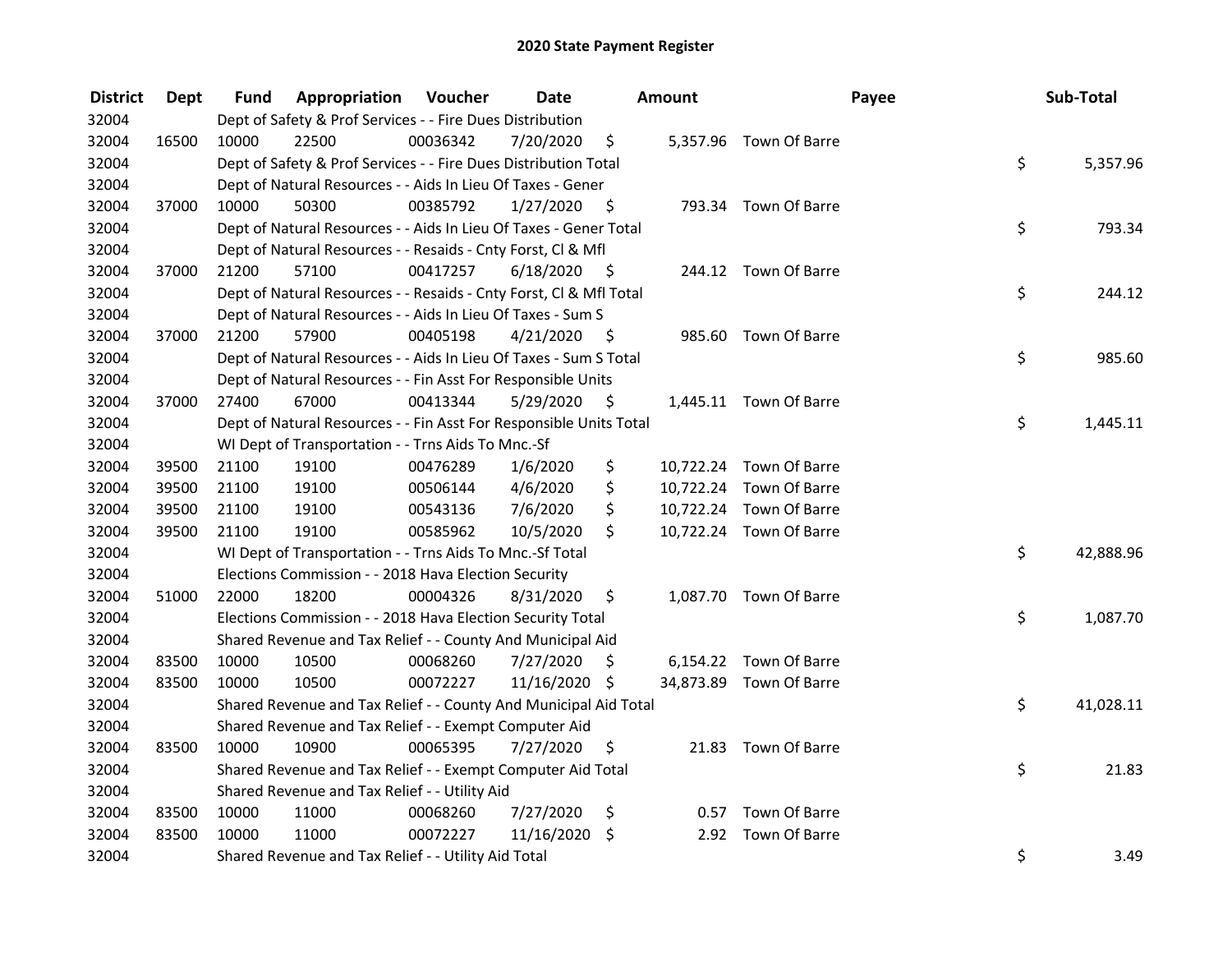| <b>District</b> | <b>Dept</b> | <b>Fund</b> | <b>Appropriation</b>                                            | Voucher  | Date      | Amount   |               | Payee | Sub-Total  |
|-----------------|-------------|-------------|-----------------------------------------------------------------|----------|-----------|----------|---------------|-------|------------|
| 32004           |             |             | Shared Revenue and Tax Relief - - Personal Property Aid         |          |           |          |               |       |            |
| 32004           | 83500       | 10000       | 11100                                                           | 00060779 | 5/4/2020  | 226.66   | Town Of Barre |       |            |
| 32004           |             |             | Shared Revenue and Tax Relief - - Personal Property Aid Total   |          |           |          |               |       | 226.66     |
| 32004           |             |             | Shared Revenue and Tax Relief - - Lottery & Gaming Credit       |          |           |          |               |       |            |
| 32004           | 83500       | 52100       | 36300                                                           | 00055368 | 3/23/2020 | 6.855.45 | Town Of Barre |       |            |
| 32004           |             |             | Shared Revenue and Tax Relief - - Lottery & Gaming Credit Total |          |           |          |               |       | 6.855.45   |
| 32004 Total     |             |             |                                                                 |          |           |          |               |       | 100,938.33 |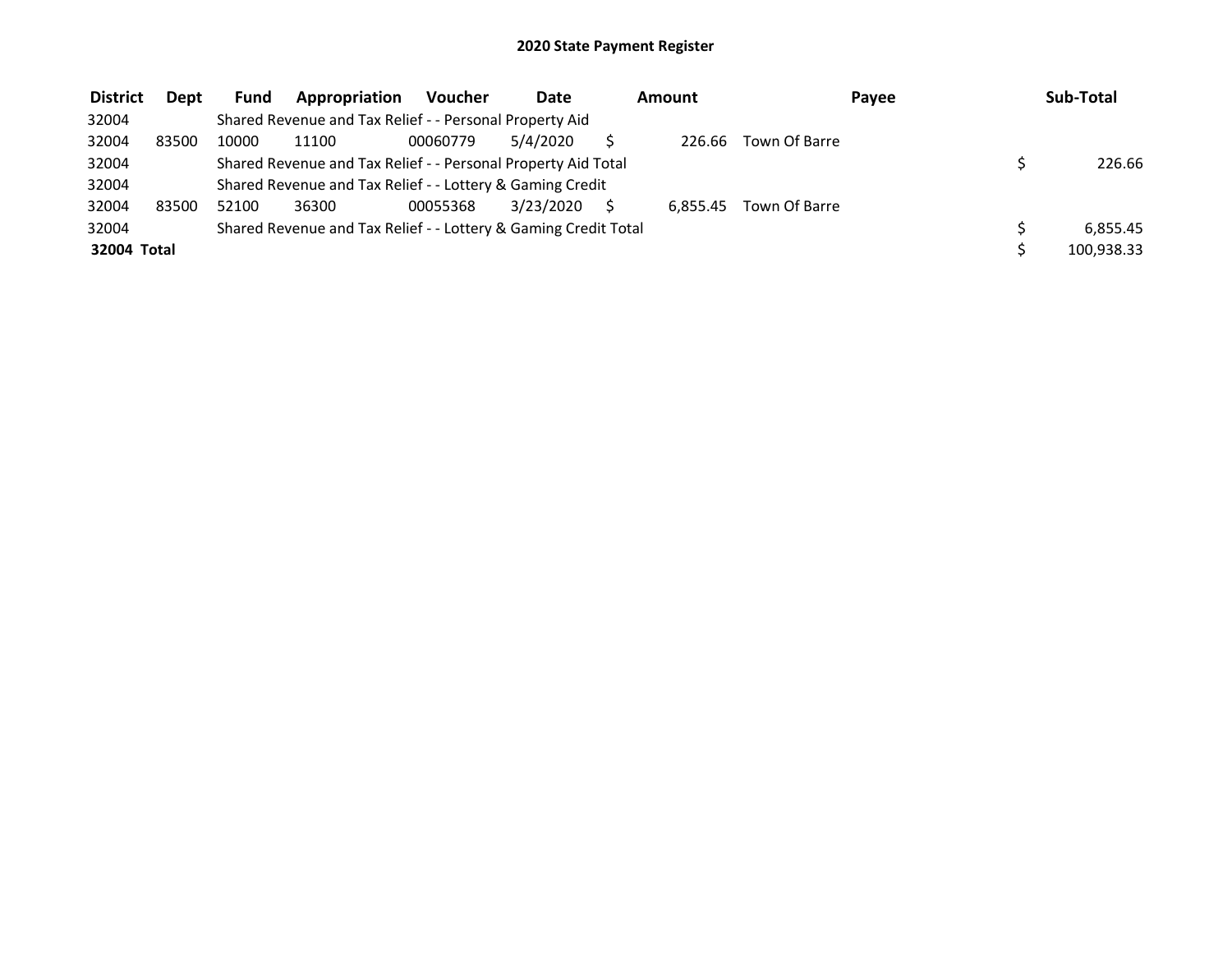| <b>District</b> | <b>Dept</b> | Fund  | Appropriation                                                      | Voucher  | <b>Date</b>   |      | Amount    | Payee                   | Sub-Total       |
|-----------------|-------------|-------|--------------------------------------------------------------------|----------|---------------|------|-----------|-------------------------|-----------------|
| 32006           |             |       | Dept of Safety & Prof Services - - Fire Dues Distribution          |          |               |      |           |                         |                 |
| 32006           | 16500       | 10000 | 22500                                                              | 00036343 | 7/20/2020     | \$   |           | 3,619.86 Burns, Town of |                 |
| 32006           |             |       | Dept of Safety & Prof Services - - Fire Dues Distribution Total    |          |               |      |           |                         | \$<br>3,619.86  |
| 32006           |             |       | Dept of Natural Resources - - Aids In Lieu Of Taxes - Gener        |          |               |      |           |                         |                 |
| 32006           | 37000       | 10000 | 50300                                                              | 00404671 | 4/21/2020     | \$   |           | 5.21 Burns, Town of     |                 |
| 32006           |             |       | Dept of Natural Resources - - Aids In Lieu Of Taxes - Gener Total  |          |               |      |           |                         | \$<br>5.21      |
| 32006           |             |       | Dept of Natural Resources - - Resaids - Cnty Forst, Cl & Mfl       |          |               |      |           |                         |                 |
| 32006           | 37000       | 21200 | 57100                                                              | 00417258 | 6/18/2020     | - \$ |           | 949.39 Burns, Town of   |                 |
| 32006           |             |       | Dept of Natural Resources - - Resaids - Cnty Forst, Cl & Mfl Total |          |               |      |           |                         | \$<br>949.39    |
| 32006           |             |       | Dept of Natural Resources - - Aids In Lieu Of Taxes - Sum S        |          |               |      |           |                         |                 |
| 32006           | 37000       | 21200 | 57900                                                              | 00404670 | 4/21/2020     | - \$ | 0.52      | Burns, Town of          |                 |
| 32006           |             |       | Dept of Natural Resources - - Aids In Lieu Of Taxes - Sum S Total  |          |               |      |           |                         | \$<br>0.52      |
| 32006           |             |       | Dept of Natural Resources - - Fin Asst For Responsible Units       |          |               |      |           |                         |                 |
| 32006           | 37000       | 27400 | 67000                                                              | 00413457 | 5/29/2020     | -\$  | 738.40    | Burns, Town of          |                 |
| 32006           |             |       | Dept of Natural Resources - - Fin Asst For Responsible Units Total |          |               |      |           |                         | \$<br>738.40    |
| 32006           |             |       | Dept of Natural Resources - - Recycling Consolidation Grants       |          |               |      |           |                         |                 |
| 32006           | 37000       | 27400 | 67300                                                              | 00413457 | 5/29/2020     | \$   |           | 240.79 Burns, Town of   |                 |
| 32006           |             |       | Dept of Natural Resources - - Recycling Consolidation Grants Total |          |               |      |           |                         | \$<br>240.79    |
| 32006           |             |       | WI Dept of Transportation - - Trns Aids To Mnc.-Sf                 |          |               |      |           |                         |                 |
| 32006           | 39500       | 21100 | 19100                                                              | 00476290 | 1/6/2020      | \$   | 23,054.13 | Burns, Town of          |                 |
| 32006           | 39500       | 21100 | 19100                                                              | 00506145 | 4/6/2020      | \$   | 23,054.13 | Burns, Town of          |                 |
| 32006           | 39500       | 21100 | 19100                                                              | 00543137 | 7/6/2020      | \$   | 23,054.13 | Burns, Town of          |                 |
| 32006           | 39500       | 21100 | 19100                                                              | 00585963 | 10/5/2020     | \$   | 23,054.13 | Burns, Town of          |                 |
| 32006           |             |       | WI Dept of Transportation - - Trns Aids To Mnc.-Sf Total           |          |               |      |           |                         | \$<br>92,216.52 |
| 32006           |             |       | Elections Commission - - 2018 Hava Election Security               |          |               |      |           |                         |                 |
| 32006           | 51000       | 22000 | 18200                                                              | 00004063 | 8/4/2020      | \$   | 822.60    | Burns, Town of          |                 |
| 32006           |             |       | Elections Commission - - 2018 Hava Election Security Total         |          |               |      |           |                         | \$<br>822.60    |
| 32006           |             |       | Shared Revenue and Tax Relief - - County And Municipal Aid         |          |               |      |           |                         |                 |
| 32006           | 83500       | 10000 | 10500                                                              | 00068261 | 7/27/2020     | \$   | 8,330.55  | Burns, Town of          |                 |
| 32006           | 83500       | 10000 | 10500                                                              | 00072228 | 11/16/2020 \$ |      | 47,206.46 | Burns, Town of          |                 |
| 32006           |             |       | Shared Revenue and Tax Relief - - County And Municipal Aid Total   |          |               |      |           |                         | \$<br>55,537.01 |
| 32006           |             |       | Shared Revenue and Tax Relief - - Exempt Computer Aid              |          |               |      |           |                         |                 |
| 32006           | 83500       | 10000 | 10900                                                              | 00065396 | 7/27/2020     | \$   | 1.03      | Burns, Town of          |                 |
| 32006           |             |       | Shared Revenue and Tax Relief - - Exempt Computer Aid Total        |          |               |      |           |                         | \$<br>1.03      |
| 32006           |             |       | Shared Revenue and Tax Relief - - Utility Aid                      |          |               |      |           |                         |                 |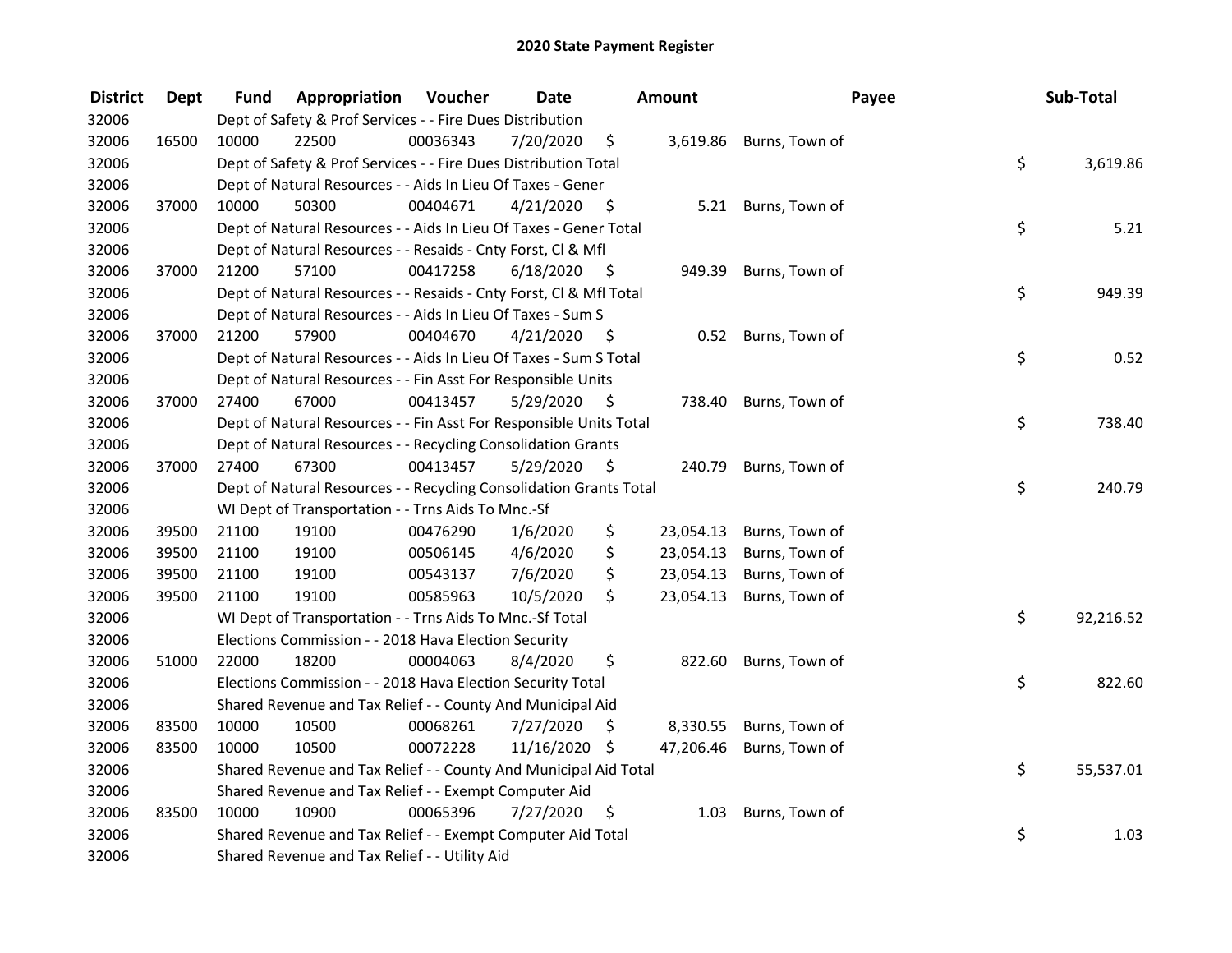| <b>District</b> | Dept  | <b>Fund</b> | Appropriation                                                   | Voucher  | <b>Date</b> |    | Amount   | Payee          |    | Sub-Total  |
|-----------------|-------|-------------|-----------------------------------------------------------------|----------|-------------|----|----------|----------------|----|------------|
| 32006           | 83500 | 10000       | 11000                                                           | 00068261 | 7/27/2020   |    | 2.03     | Burns, Town of |    |            |
| 32006           | 83500 | 10000       | 11000                                                           | 00072228 | 11/16/2020  | -S | 15.80    | Burns, Town of |    |            |
| 32006           |       |             | Shared Revenue and Tax Relief - - Utility Aid Total             |          |             |    |          |                | \$ | 17.83      |
| 32006           |       |             | Shared Revenue and Tax Relief - - Personal Property Aid         |          |             |    |          |                |    |            |
| 32006           | 83500 | 10000       | 11100                                                           | 00060780 | 5/4/2020    |    | 366.11   | Burns, Town of |    |            |
| 32006           |       |             | Shared Revenue and Tax Relief - - Personal Property Aid Total   |          |             |    |          |                | Ś  | 366.11     |
| 32006           |       |             | Shared Revenue and Tax Relief - - Lottery & Gaming Credit       |          |             |    |          |                |    |            |
| 32006           | 83500 | 52100       | 36300                                                           | 00055369 | 3/23/2020   |    | 1.638.24 | Burns, Town of |    |            |
| 32006           |       |             | Shared Revenue and Tax Relief - - Lottery & Gaming Credit Total |          |             |    |          |                | Ś  | 1,638.24   |
| 32006 Total     |       |             |                                                                 |          |             |    |          |                |    | 156,153.51 |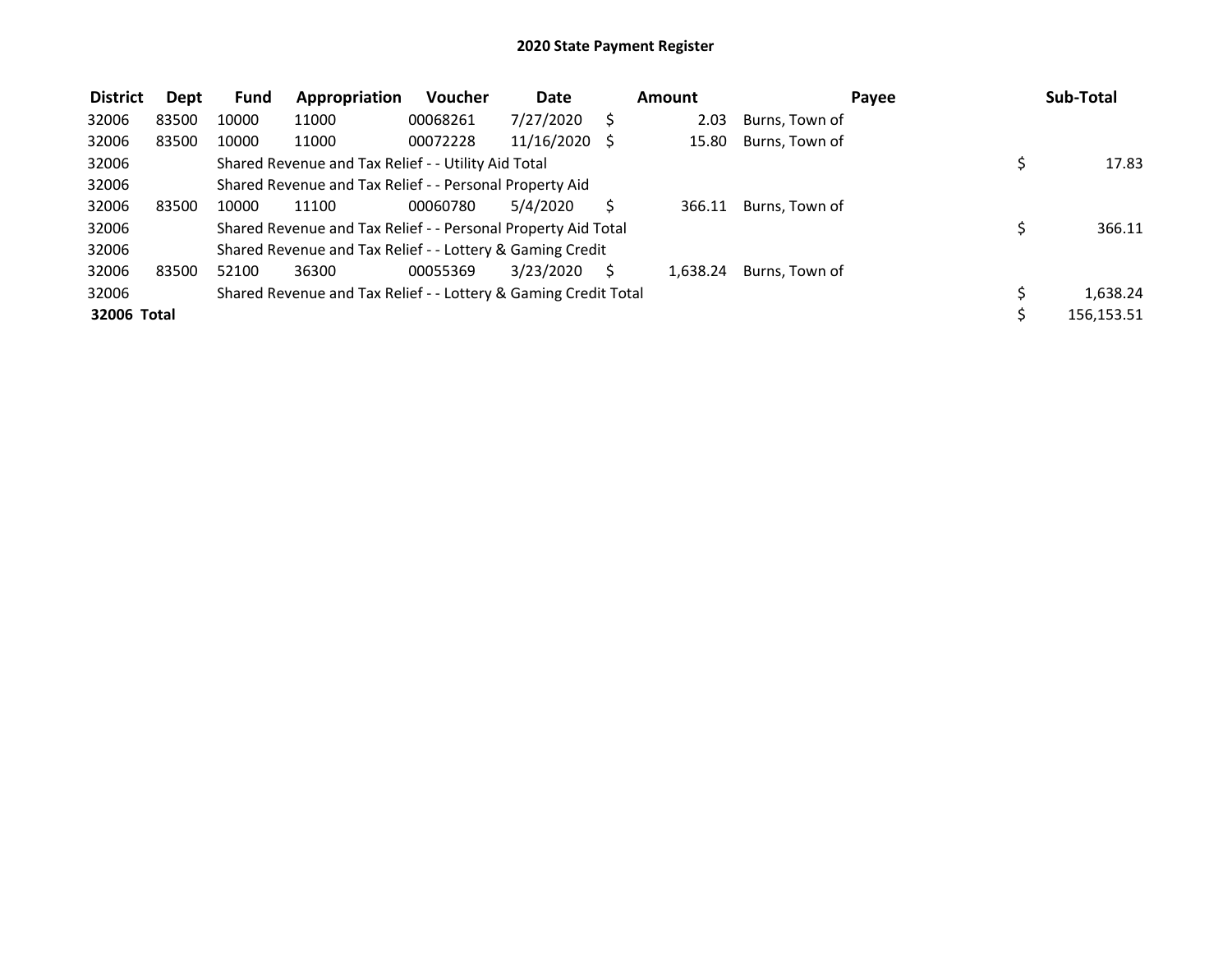| <b>District</b> | <b>Dept</b> | Fund  | Appropriation                                                      | Voucher  | <b>Date</b>   | <b>Amount</b>   | Payee                      | Sub-Total        |
|-----------------|-------------|-------|--------------------------------------------------------------------|----------|---------------|-----------------|----------------------------|------------------|
| 32008           |             |       | Dept of Safety & Prof Services - - Fire Dues Distribution          |          |               |                 |                            |                  |
| 32008           | 16500       | 10000 | 22500                                                              | 00036344 | 7/17/2020     | \$              | 13,455.94 Town Of Campbell |                  |
| 32008           |             |       | Dept of Safety & Prof Services - - Fire Dues Distribution Total    |          |               |                 |                            | \$<br>13,455.94  |
| 32008           |             |       | Dept of Natural Resources - - Fin Asst For Responsible Units       |          |               |                 |                            |                  |
| 32008           | 37000       | 27400 | 67000                                                              | 00412779 | 5/29/2020     | \$              | 9,571.60 Town Of Campbell  |                  |
| 32008           |             |       | Dept of Natural Resources - - Fin Asst For Responsible Units Total |          |               |                 |                            | \$<br>9,571.60   |
| 32008           |             |       | Dept of Natural Resources - - Recycling Consolidation Grants       |          |               |                 |                            |                  |
| 32008           | 37000       | 27400 | 67300                                                              | 00412779 | 5/29/2020     | \$              | 1,089.37 Town Of Campbell  |                  |
| 32008           |             |       | Dept of Natural Resources - - Recycling Consolidation Grants Total |          |               |                 |                            | \$<br>1,089.37   |
| 32008           |             |       | WI Dept of Transportation - - Hwy Sfty Loc Aid Ffd                 |          |               |                 |                            |                  |
| 32008           | 39500       | 21100 | 18500                                                              | 00574898 | 8/28/2020     | \$              | 1,040.22 Town Of Campbell  |                  |
| 32008           | 39500       | 21100 | 18500                                                              | 00605482 | 10/26/2020    | \$              | 3,170.11 Town Of Campbell  |                  |
| 32008           | 39500       | 21100 | 18500                                                              | 00612054 | 11/6/2020     | \$              | 3,115.47 Town Of Campbell  |                  |
| 32008           |             |       | WI Dept of Transportation - - Hwy Sfty Loc Aid Ffd Total           |          |               |                 |                            | \$<br>7,325.80   |
| 32008           |             |       | WI Dept of Transportation - - Trns Aids To Mnc.-Sf                 |          |               |                 |                            |                  |
| 32008           | 39500       | 21100 | 19100                                                              | 00476291 | 1/6/2020      | \$<br>28,948.46 | Town Of Campbell           |                  |
| 32008           | 39500       | 21100 | 19100                                                              | 00506146 | 4/6/2020      | \$<br>28,948.46 | Town Of Campbell           |                  |
| 32008           | 39500       | 21100 | 19100                                                              | 00543138 | 7/6/2020      | \$<br>28,948.46 | Town Of Campbell           |                  |
| 32008           | 39500       | 21100 | 19100                                                              | 00585964 | 10/5/2020     | \$              | 28,948.47 Town Of Campbell |                  |
| 32008           |             |       | WI Dept of Transportation - - Trns Aids To Mnc.-Sf Total           |          |               |                 |                            | \$<br>115,793.85 |
| 32008           |             |       | Department of Justice - - Law Enforcement Train, Local             |          |               |                 |                            |                  |
| 32008           | 45500       | 10000 | 23100                                                              | 00091088 | 11/27/2020 \$ |                 | 800.00 Town Of Campbell    |                  |
| 32008           |             |       | Department of Justice - - Law Enforcement Train, Local Total       |          |               |                 |                            | \$<br>800.00     |
| 32008           |             |       | Department of Justice - - Federal Aid, Local Assistance            |          |               |                 |                            |                  |
| 32008           | 45500       | 10000 | 25100                                                              | 00089503 | 10/27/2020 \$ |                 | 564.12 Town Of Campbell    |                  |
| 32008           |             |       | Department of Justice - - Federal Aid, Local Assistance Total      |          |               |                 |                            | \$<br>564.12     |
| 32008           |             |       | Department of Justice - - Internet Crimes Against Childr           |          |               |                 |                            |                  |
| 32008           | 45500       | 10000 | 28400                                                              | 00090195 | 11/10/2020 \$ |                 | 221.85 Town Of Campbell    |                  |
| 32008           |             |       | Department of Justice - - Internet Crimes Against Childr Total     |          |               |                 |                            | \$<br>221.85     |
| 32008           |             |       | Department of Administration - - Federal Aid                       |          |               |                 |                            |                  |
| 32008           | 50500       | 10000 | 14200                                                              | 00126662 | 8/11/2020     | \$              | 2,852.31 Town Of Campbell  |                  |
| 32008           | 50500       | 10000 | 14200                                                              | 00129955 | 10/1/2020     | \$              | 38,653.45 Town Of Campbell |                  |
| 32008           | 50500       | 10000 | 14200                                                              | 00134647 | 12/9/2020     | \$              | 28,662.24 Town Of Campbell |                  |
| 32008           | 50500       | 10000 | 14200                                                              | 00136335 | 12/16/2020    | \$<br>7,447.07  | Town Of Campbell           |                  |
| 32008           |             |       | Department of Administration - - Federal Aid Total                 |          |               |                 |                            | \$<br>77,615.07  |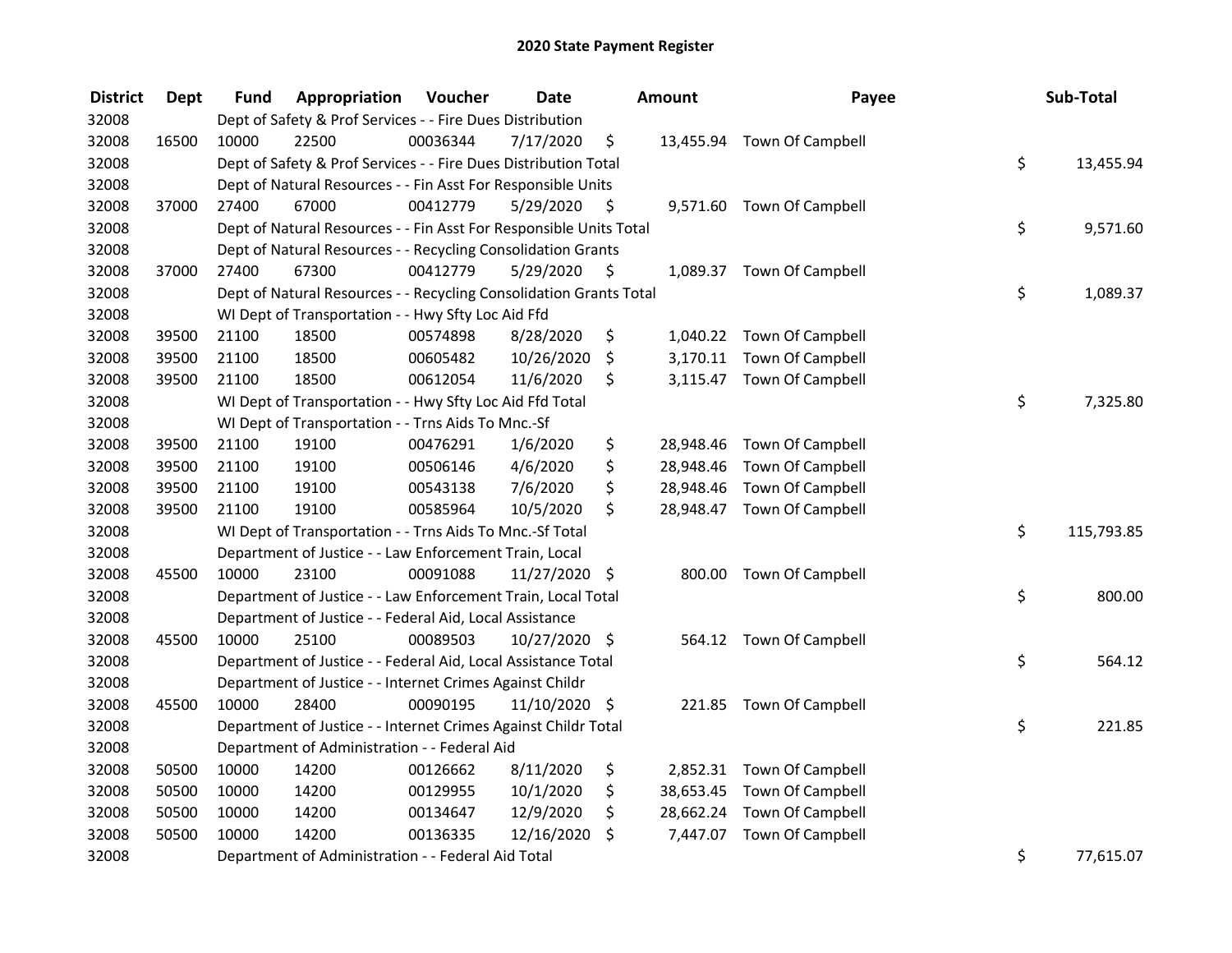| <b>District</b> | Dept  | <b>Fund</b> | <b>Appropriation Voucher</b>                                                  |          | <b>Date</b>   |      | <b>Amount</b> | Payee                                                                                                   | Sub-Total        |
|-----------------|-------|-------------|-------------------------------------------------------------------------------|----------|---------------|------|---------------|---------------------------------------------------------------------------------------------------------|------------------|
| 32008           |       |             | Department of Administration - - Federal Aid, Local Assistance                |          |               |      |               |                                                                                                         |                  |
| 32008           | 50500 | 10000       | 74300                                                                         | 00120545 | 4/10/2020     | \$   |               | 270,360.53 Town Of Campbell                                                                             |                  |
| 32008           |       |             | Department of Administration - - Federal Aid, Local Assistance Total          |          |               |      |               |                                                                                                         | \$<br>270,360.53 |
| 32008           |       |             | Elections Commission - - 2018 Hava Election Security                          |          |               |      |               |                                                                                                         |                  |
| 32008           | 51000 | 22000       | 18200                                                                         | 00003715 | 7/3/2020      | \$   |               | 3,262.40 Town Of Campbell                                                                               |                  |
| 32008           |       |             | Elections Commission - - 2018 Hava Election Security Total                    |          |               |      |               |                                                                                                         | \$<br>3,262.40   |
| 32008           |       |             |                                                                               |          |               |      |               | Public Defender Board - - Transcript, Discovery and Records Provided to the Public Defender Board       |                  |
| 32008           | 55000 | 10000       | 10600                                                                         | 00228569 | 1/3/2020      | \$   |               | 25.00 Town Of Campbell                                                                                  |                  |
| 32008           | 55000 | 10000       | 10600                                                                         | 00235635 | 2/21/2020     | \$   |               | 10.00 Town Of Campbell                                                                                  |                  |
| 32008           |       |             |                                                                               |          |               |      |               | Public Defender Board - - Transcript, Discovery and Records Provided to the Public Defender Board Total | \$<br>35.00      |
| 32008           |       |             | Shared Revenue and Tax Relief - - County And Municipal Aid                    |          |               |      |               |                                                                                                         |                  |
| 32008           | 83500 | 10000       | 10500                                                                         | 00068262 | 7/27/2020     | \$   |               | 46,386.17 Town Of Campbell                                                                              |                  |
| 32008           | 83500 | 10000       | 10500                                                                         | 00072229 | 11/16/2020 \$ |      |               | 262,919.11 Town Of Campbell                                                                             |                  |
| 32008           |       |             | Shared Revenue and Tax Relief - - County And Municipal Aid Total              |          |               |      |               |                                                                                                         | \$<br>309,305.28 |
| 32008           |       |             | Shared Revenue and Tax Relief - - Exempt Computer Aid                         |          |               |      |               |                                                                                                         |                  |
| 32008           | 83500 | 10000       | 10900                                                                         | 00065397 | 7/27/2020     | \$   |               | 3,049.18 Town Of Campbell                                                                               |                  |
| 32008           |       |             | Shared Revenue and Tax Relief - - Exempt Computer Aid Total                   |          |               |      |               |                                                                                                         | \$<br>3,049.18   |
| 32008           |       |             | Shared Revenue and Tax Relief - - Utility Aid                                 |          |               |      |               |                                                                                                         |                  |
| 32008           | 83500 | 10000       | 11000                                                                         | 00072229 | 11/16/2020 \$ |      |               | 4.00 Town Of Campbell                                                                                   |                  |
| 32008           |       |             | Shared Revenue and Tax Relief - - Utility Aid Total                           |          |               |      |               |                                                                                                         | \$<br>4.00       |
| 32008           |       |             | Shared Revenue and Tax Relief - - Personal Property Aid                       |          |               |      |               |                                                                                                         |                  |
| 32008           | 83500 | 10000       | 11100                                                                         | 00060781 | 5/4/2020      | \$   |               | 82,809.60 Town Of Campbell                                                                              |                  |
| 32008           |       |             | Shared Revenue and Tax Relief - - Personal Property Aid Total                 |          |               |      |               |                                                                                                         | \$<br>82,809.60  |
| 32008           |       |             | Shared Revenue and Tax Relief - - State Aid; Video Service Provider Fee       |          |               |      |               |                                                                                                         |                  |
| 32008           | 83500 | 10000       | 11200                                                                         | 00064255 | 7/27/2020     | \$   | 5,970.02      | Town Of Campbell                                                                                        |                  |
| 32008           |       |             | Shared Revenue and Tax Relief - - State Aid; Video Service Provider Fee Total |          |               |      |               |                                                                                                         | \$<br>5,970.02   |
| 32008           |       |             | Shared Revenue and Tax Relief - - Payments For Municipal Svcs                 |          |               |      |               |                                                                                                         |                  |
| 32008           | 83500 | 10000       | 50100                                                                         | 00054666 | 2/3/2020      | \$   |               | 1,779.44 Town Of Campbell                                                                               |                  |
| 32008           |       |             | Shared Revenue and Tax Relief - - Payments For Municipal Svcs Total           |          |               |      |               |                                                                                                         | \$<br>1,779.44   |
| 32008           |       |             | Shared Revenue and Tax Relief - - Lottery & Gaming Credit                     |          |               |      |               |                                                                                                         |                  |
| 32008           | 83500 | 52100       | 36300                                                                         | 00055370 | 3/23/2020     | - \$ |               | 7,536.38 Town Of Campbell                                                                               |                  |
| 32008           |       |             | Shared Revenue and Tax Relief - - Lottery & Gaming Credit Total               |          |               |      |               |                                                                                                         | \$<br>7,536.38   |
| 32008 Total     |       |             |                                                                               |          |               |      |               |                                                                                                         | \$<br>910,549.43 |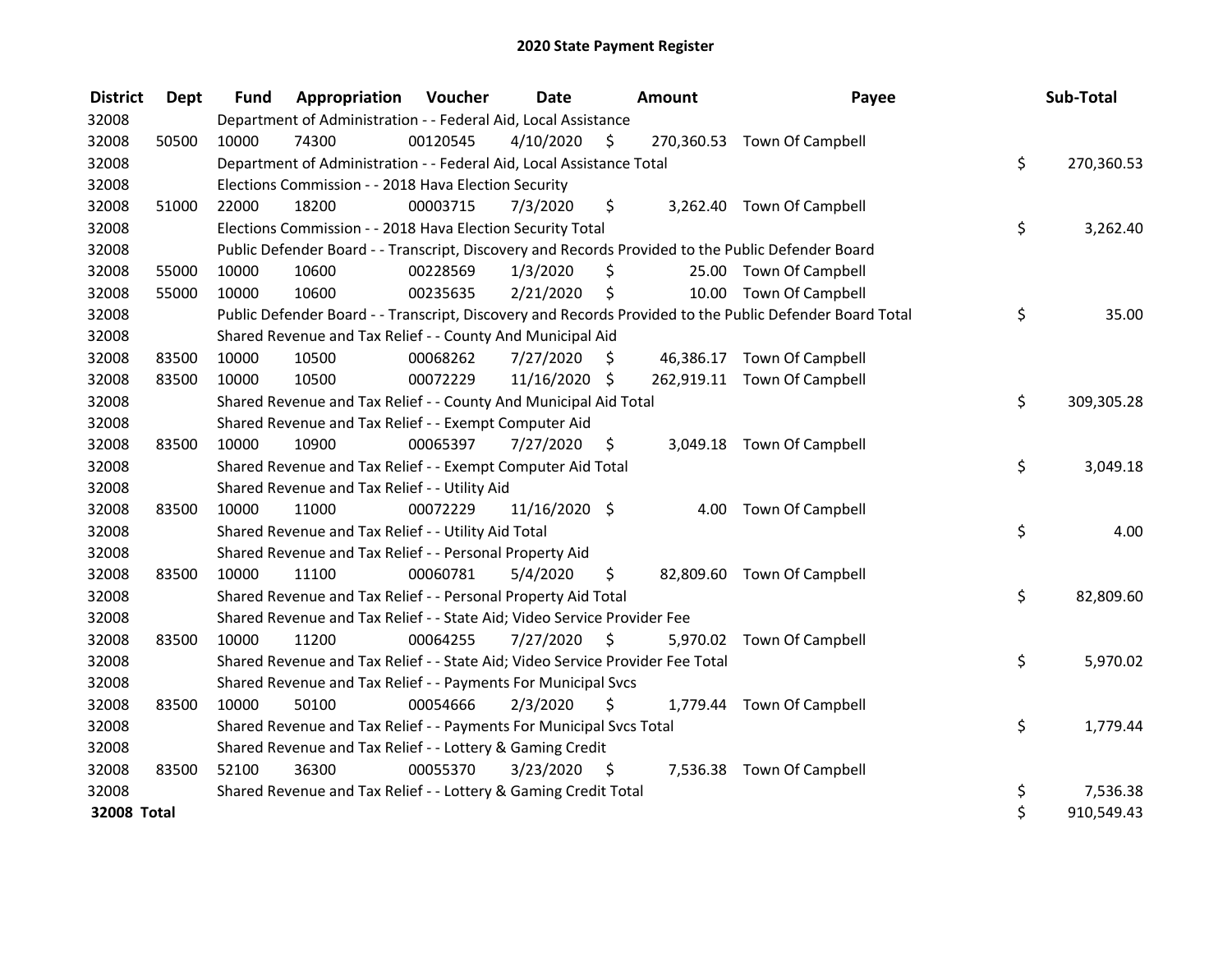| <b>District</b> | <b>Dept</b> | Fund  | Appropriation                                                      | Voucher  | <b>Date</b>     |      | <b>Amount</b> | Payee                          | Sub-Total        |
|-----------------|-------------|-------|--------------------------------------------------------------------|----------|-----------------|------|---------------|--------------------------------|------------------|
| 32010           |             |       | Dept of Safety & Prof Services - - Fire Dues Distribution          |          |                 |      |               |                                |                  |
| 32010           | 16500       | 10000 | 22500                                                              | 00036345 | 7/20/2020       | \$   |               | 7,483.15 Farmington, Town of   |                  |
| 32010           |             |       | Dept of Safety & Prof Services - - Fire Dues Distribution Total    |          |                 |      |               |                                | \$<br>7,483.15   |
| 32010           |             |       | Dept of Natural Resources - - Aids In Lieu Of Taxes - Gener        |          |                 |      |               |                                |                  |
| 32010           | 37000       | 10000 | 50300                                                              | 00385774 | 1/27/2020       | \$   | 68.39         | Farmington, Town of            |                  |
| 32010           | 37000       | 10000 | 50300                                                              | 00404749 | 4/21/2020       | \$   | 16.20         | Farmington, Town of            |                  |
| 32010           |             |       | Dept of Natural Resources - - Aids In Lieu Of Taxes - Gener Total  |          |                 |      |               |                                | \$<br>84.59      |
| 32010           |             |       | Dept of Natural Resources - - Resaids - Cnty Forst, Cl & Mfl       |          |                 |      |               |                                |                  |
| 32010           | 37000       | 21200 | 57100                                                              | 00417259 | 6/18/2020       | - \$ |               | 1,318.63 Farmington, Town of   |                  |
| 32010           |             |       | Dept of Natural Resources - - Resaids - Cnty Forst, CI & Mfl Total |          |                 |      |               |                                | \$<br>1,318.63   |
| 32010           |             |       | Dept of Natural Resources - - Fin Asst For Responsible Units       |          |                 |      |               |                                |                  |
| 32010           | 37000       | 27400 | 67000                                                              | 00412621 | 5/29/2020       | \$   |               | 4,143.61 Farmington, Town of   |                  |
| 32010           |             |       | Dept of Natural Resources - - Fin Asst For Responsible Units Total |          |                 |      |               |                                | \$<br>4,143.61   |
| 32010           |             |       | Dept of Natural Resources - - Recycling Consolidation Grants       |          |                 |      |               |                                |                  |
| 32010           | 37000       | 27400 | 67300                                                              | 00412621 | 5/29/2020       | \$   | 534.84        | Farmington, Town of            |                  |
| 32010           |             |       | Dept of Natural Resources - - Recycling Consolidation Grants Total |          |                 |      |               |                                | \$<br>534.84     |
| 32010           |             |       | WI Dept of Transportation - - Trns Aids To Mnc.-Sf                 |          |                 |      |               |                                |                  |
| 32010           | 39500       | 21100 | 19100                                                              | 00476292 | 1/6/2020        | \$   | 26,194.59     | Farmington, Town of            |                  |
| 32010           | 39500       | 21100 | 19100                                                              | 00506147 | 4/6/2020        | \$   | 26,194.59     | Farmington, Town of            |                  |
| 32010           | 39500       | 21100 | 19100                                                              | 00543139 | 7/6/2020        | \$   | 26,194.59     | Farmington, Town of            |                  |
| 32010           | 39500       | 21100 | 19100                                                              | 00585965 | 10/5/2020       | \$   | 26,194.59     | Farmington, Town of            |                  |
| 32010           |             |       | WI Dept of Transportation - - Trns Aids To Mnc.-Sf Total           |          |                 |      |               |                                | \$<br>104,778.36 |
| 32010           |             |       | WI Dept of Transportation - - Local Rds, Grants Sf                 |          |                 |      |               |                                |                  |
| 32010           | 39500       | 21100 | 27000                                                              | 00613332 | $11/12/2020$ \$ |      |               | 237,165.91 Farmington, Town of |                  |
| 32010           |             |       | WI Dept of Transportation - - Local Rds, Grants Sf Total           |          |                 |      |               |                                | \$<br>237,165.91 |
| 32010           |             |       | Department of Military Affairs - - Disaster Recovery Aid           |          |                 |      |               |                                |                  |
| 32010           | 46500       | 10000 | 30500                                                              | 00077520 | 5/12/2020       | \$   | 555.57        | Farmington, Town of            |                  |
| 32010           |             |       | Department of Military Affairs - - Disaster Recovery Aid Total     |          |                 |      |               |                                | \$<br>555.57     |
| 32010           |             |       | Department of Administration - - Federal Aid                       |          |                 |      |               |                                |                  |
| 32010           | 50500       | 10000 | 14200                                                              | 00134648 | 12/10/2020 \$   |      |               | 34,450.00 Farmington, Town of  |                  |
| 32010           |             |       | Department of Administration - - Federal Aid Total                 |          |                 |      |               |                                | \$<br>34,450.00  |
| 32010           |             |       | Elections Commission - - 2018 Hava Election Security               |          |                 |      |               |                                |                  |
| 32010           | 51000       | 22000 | 18200                                                              | 00003736 | 7/6/2020        | \$   | 1,564.00      | Farmington, Town of            |                  |
| 32010           |             |       | Elections Commission - - 2018 Hava Election Security Total         |          |                 |      |               |                                | \$<br>1,564.00   |
| 32010           |             |       | Shared Revenue and Tax Relief - - County And Municipal Aid         |          |                 |      |               |                                |                  |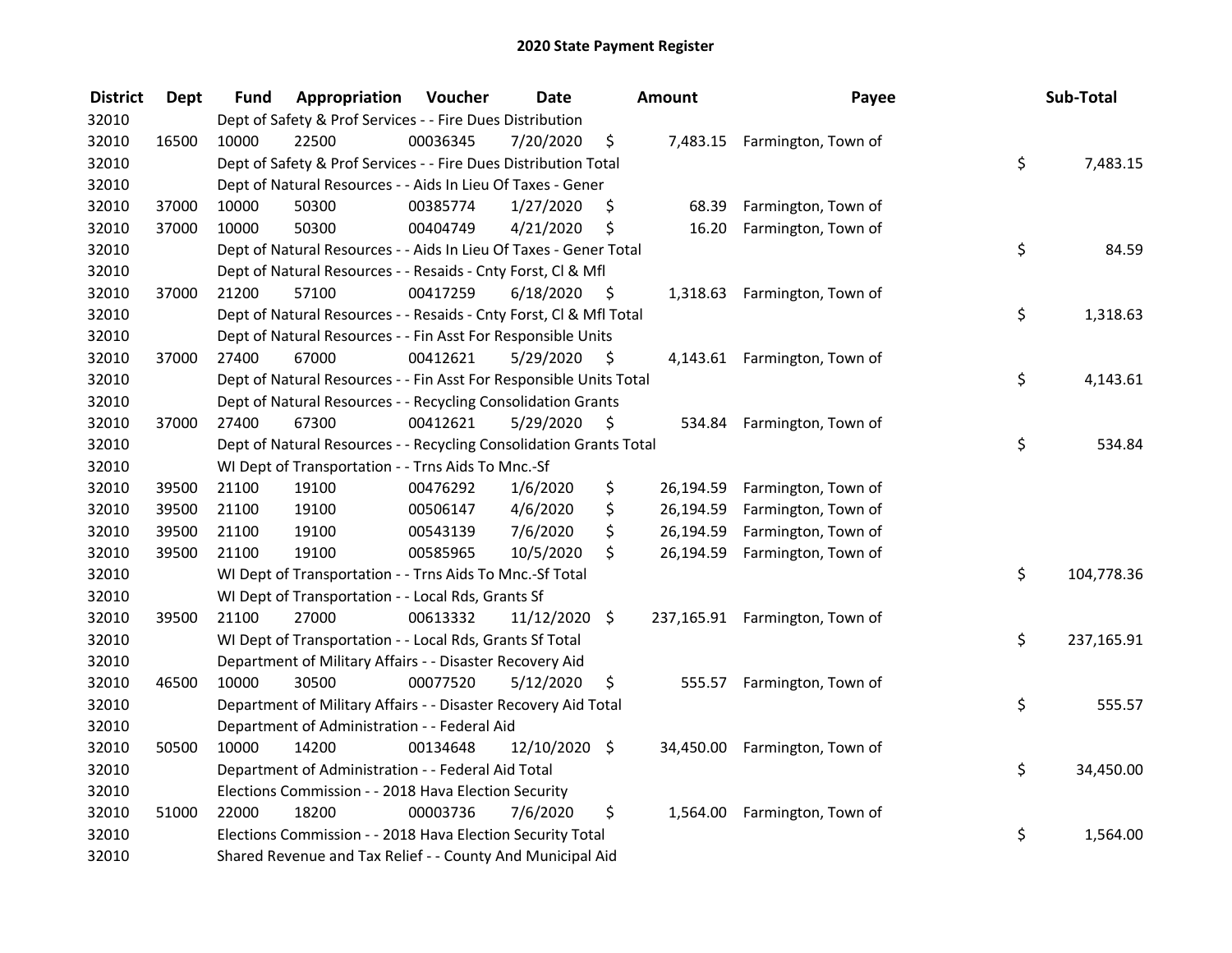| <b>District</b> | Dept  | Fund  | Appropriation                                                    | Voucher  | <b>Date</b>   |     | Amount    | Payee               |    | Sub-Total  |
|-----------------|-------|-------|------------------------------------------------------------------|----------|---------------|-----|-----------|---------------------|----|------------|
| 32010           | 83500 | 10000 | 10500                                                            | 00068263 | 7/27/2020     | S   | 9,611.34  | Farmington, Town of |    |            |
| 32010           | 83500 | 10000 | 10500                                                            | 00072230 | 11/16/2020 \$ |     | 54.464.24 | Farmington, Town of |    |            |
| 32010           |       |       | Shared Revenue and Tax Relief - - County And Municipal Aid Total |          |               |     |           |                     | \$ | 64,075.58  |
| 32010           |       |       | Shared Revenue and Tax Relief - - Exempt Computer Aid            |          |               |     |           |                     |    |            |
| 32010           | 83500 | 10000 | 10900                                                            | 00065398 | 7/27/2020     | - S | 44.69     | Farmington, Town of |    |            |
| 32010           |       |       | Shared Revenue and Tax Relief - - Exempt Computer Aid Total      |          |               |     |           |                     | \$ | 44.69      |
| 32010           |       |       | Shared Revenue and Tax Relief - - Personal Property Aid          |          |               |     |           |                     |    |            |
| 32010           | 83500 | 10000 | 11100                                                            | 00060782 | 5/4/2020      | Ś.  | 1.877.80  | Farmington, Town of |    |            |
| 32010           |       |       | Shared Revenue and Tax Relief - - Personal Property Aid Total    |          |               |     |           |                     | \$ | 1,877.80   |
| 32010           |       |       | Shared Revenue and Tax Relief - - Lottery & Gaming Credit        |          |               |     |           |                     |    |            |
| 32010           | 83500 | 52100 | 36300                                                            | 00055371 | 3/23/2020     | -S  | 719.15    | Farmington, Town of |    |            |
| 32010           |       |       | Shared Revenue and Tax Relief - - Lottery & Gaming Credit Total  |          |               |     |           |                     |    | 719.15     |
| 32010 Total     |       |       |                                                                  |          |               |     |           |                     | Ś  | 458,795.88 |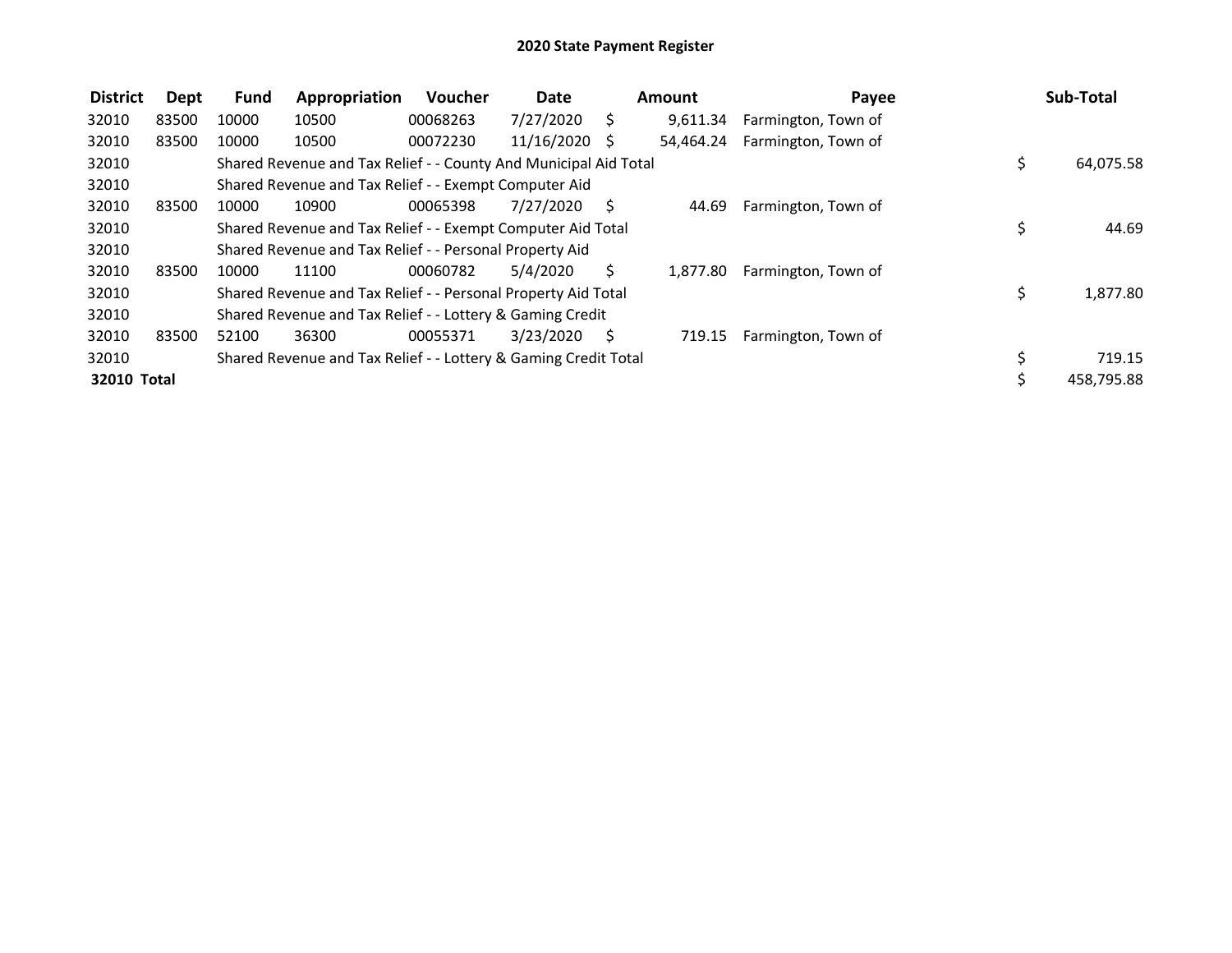| <b>District</b> | <b>Dept</b> | Fund  | <b>Appropriation Voucher</b>                                           |          | <b>Date</b>     |      | Amount | Payee                        | Sub-Total        |
|-----------------|-------------|-------|------------------------------------------------------------------------|----------|-----------------|------|--------|------------------------------|------------------|
| 32012           |             |       | Dept of Safety & Prof Services - - Fire Dues Distribution              |          |                 |      |        |                              |                  |
| 32012           | 16500       | 10000 | 22500                                                                  | 00036346 | 7/20/2020       | \$   |        | 7,735.86 Town Of Greenfield  |                  |
| 32012           |             |       | Dept of Safety & Prof Services - - Fire Dues Distribution Total        |          |                 |      |        |                              | \$<br>7,735.86   |
| 32012           |             |       | Dept of Natural Resources - - Resaids - Cnty Forst, Cl & Mfl           |          |                 |      |        |                              |                  |
| 32012           | 37000       | 21200 | 57100                                                                  | 00417260 | 6/18/2020       | - \$ |        | 743.48 Town Of Greenfield    |                  |
| 32012           |             |       | Dept of Natural Resources - - Resaids - Cnty Forst, Cl & Mfl Total     |          |                 |      |        |                              | \$<br>743.48     |
| 32012           |             |       | Dept of Natural Resources - - Fin Asst For Responsible Units           |          |                 |      |        |                              |                  |
| 32012           | 37000       | 27400 | 67000                                                                  | 00412990 | 5/29/2020       | - \$ |        | 1,522.81 Town Of Greenfield  |                  |
| 32012           |             |       | Dept of Natural Resources - - Fin Asst For Responsible Units Total     |          |                 |      |        |                              | \$<br>1,522.81   |
| 32012           |             |       | WI Dept of Transportation - - Trns Aids To Mnc.-Sf                     |          |                 |      |        |                              |                  |
| 32012           | 39500       | 21100 | 19100                                                                  | 00476293 | 1/6/2020        | \$   |        | 20,143.62 Town Of Greenfield |                  |
| 32012           | 39500       | 21100 | 19100                                                                  | 00506148 | 4/6/2020        | \$   |        | 20,143.62 Town Of Greenfield |                  |
| 32012           | 39500       | 21100 | 19100                                                                  | 00543140 | 7/6/2020        | \$   |        | 20,143.62 Town Of Greenfield |                  |
| 32012           | 39500       | 21100 | 19100                                                                  | 00585966 | 10/5/2020       | \$   |        | 20,143.62 Town Of Greenfield |                  |
| 32012           |             |       | WI Dept of Transportation - - Trns Aids To Mnc.-Sf Total               |          |                 |      |        |                              | \$<br>80,574.48  |
| 32012           |             |       | Department of Military Affairs - - Disaster Recovery Aid               |          |                 |      |        |                              |                  |
| 32012           | 46500       | 10000 | 30500                                                                  | 00086829 | 12/17/2020 \$   |      |        | 1,302.84 Town Of Greenfield  |                  |
| 32012           |             |       | Department of Military Affairs - - Disaster Recovery Aid Total         |          |                 |      |        |                              | \$<br>1,302.84   |
| 32012           |             |       | Department of Military Affairs - - Federal Aid, Local Assistance       |          |                 |      |        |                              |                  |
| 32012           | 46500       | 10000 | 34200                                                                  | 00086829 | 12/17/2020 \$   |      |        | 7,817.04 Town Of Greenfield  |                  |
| 32012           | 46500       | 10000 | 34200                                                                  | 00086915 | 12/18/2020 \$   |      |        | 95,401.22 Town Of Greenfield |                  |
| 32012           |             |       | Department of Military Affairs - - Federal Aid, Local Assistance Total |          |                 |      |        |                              | \$<br>103,218.26 |
| 32012           |             |       | Department of Administration - - Federal Aid                           |          |                 |      |        |                              |                  |
| 32012           | 50500       | 10000 | 14200                                                                  | 00134649 | $12/10/2020$ \$ |      |        | 8,342.61 Town Of Greenfield  |                  |
| 32012           |             |       | Department of Administration - - Federal Aid Total                     |          |                 |      |        |                              | \$<br>8,342.61   |
| 32012           |             |       | Elections Commission - - 2018 Hava Election Security                   |          |                 |      |        |                              |                  |
| 32012           | 51000       | 22000 | 18200                                                                  | 00004530 | 9/9/2020        | \$   |        | 1,694.90 Town Of Greenfield  |                  |
| 32012           |             |       | Elections Commission - - 2018 Hava Election Security Total             |          |                 |      |        |                              | \$<br>1,694.90   |
| 32012           |             |       | Shared Revenue and Tax Relief - - Exempt Computer Aid                  |          |                 |      |        |                              |                  |
| 32012           | 83500       | 10000 | 10900                                                                  | 00065399 | 7/27/2020       | \$   |        | 35.33 Town Of Greenfield     |                  |
| 32012           |             |       | Shared Revenue and Tax Relief - - Exempt Computer Aid Total            |          |                 |      |        |                              | \$<br>35.33      |
| 32012           |             |       | Shared Revenue and Tax Relief - - Utility Aid                          |          |                 |      |        |                              |                  |
| 32012           | 83500       | 10000 | 11000                                                                  | 00068264 | 7/27/2020       | \$   |        | 146.97 Town Of Greenfield    |                  |
| 32012           | 83500       | 10000 | 11000                                                                  | 00072231 | 11/16/2020      | \$   |        | 851.82 Town Of Greenfield    |                  |
| 32012           |             |       | Shared Revenue and Tax Relief - - Utility Aid Total                    |          |                 |      |        |                              | \$<br>998.79     |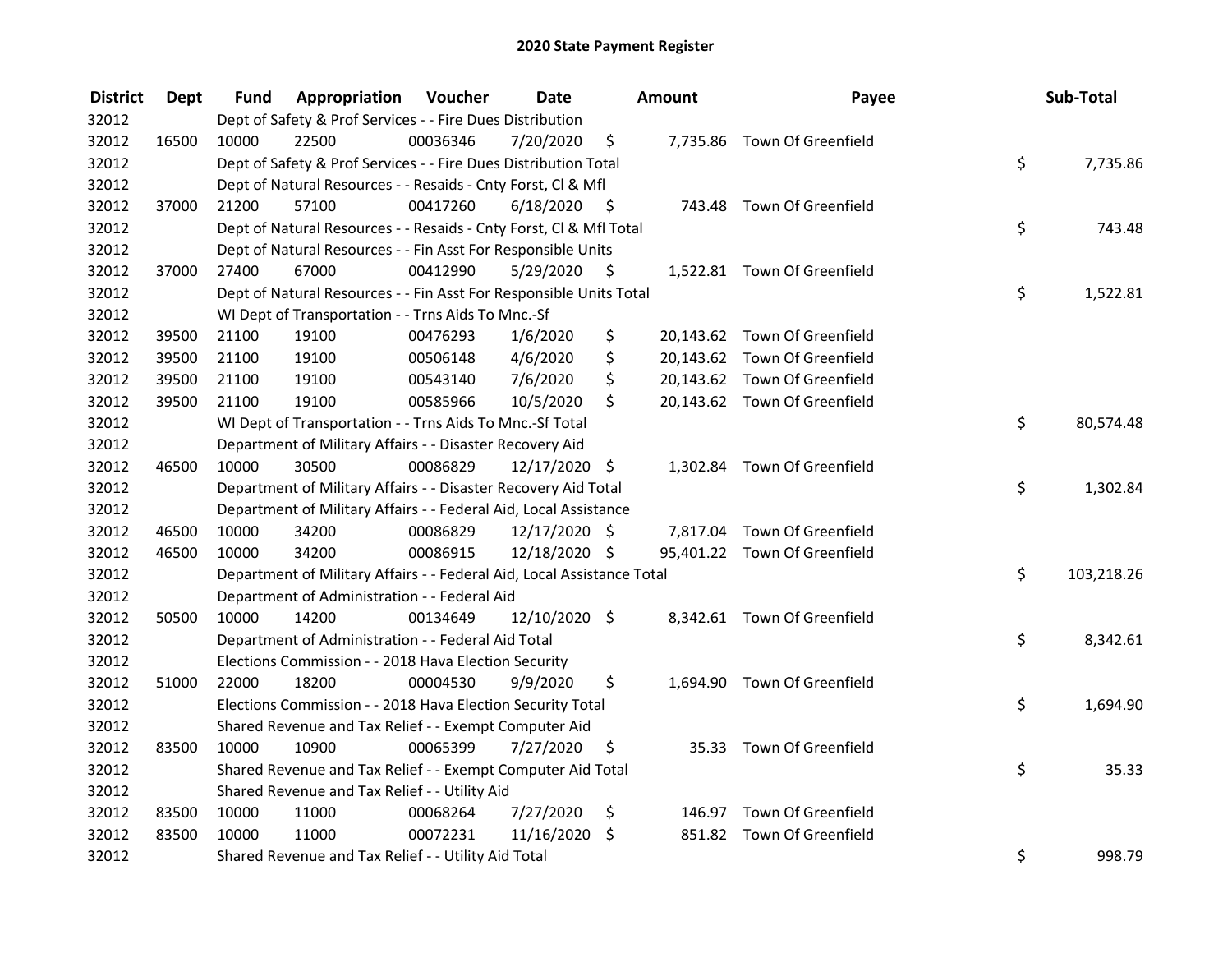| <b>District</b> | <b>Dept</b> | <b>Fund</b> | Appropriation                                                   | Voucher  | <b>Date</b> | Amount    | Payee              | Sub-Total  |
|-----------------|-------------|-------------|-----------------------------------------------------------------|----------|-------------|-----------|--------------------|------------|
| 32012           |             |             | Shared Revenue and Tax Relief - - Personal Property Aid         |          |             |           |                    |            |
| 32012           | 83500       | 10000       | 11100                                                           | 00060783 | 5/4/2020    | 6.910.35  | Town Of Greenfield |            |
| 32012           |             |             | Shared Revenue and Tax Relief - - Personal Property Aid Total   |          |             |           |                    | 6,910.35   |
| 32012           |             |             | Shared Revenue and Tax Relief - - Lottery & Gaming Credit       |          |             |           |                    |            |
| 32012           | 83500       | 52100       | 36300                                                           | 00055372 | 3/23/2020   | 15.360.60 | Town Of Greenfield |            |
| 32012           |             |             | Shared Revenue and Tax Relief - - Lottery & Gaming Credit Total |          |             |           |                    | 15,360.60  |
| 32012 Total     |             |             |                                                                 |          |             |           |                    | 228,440.31 |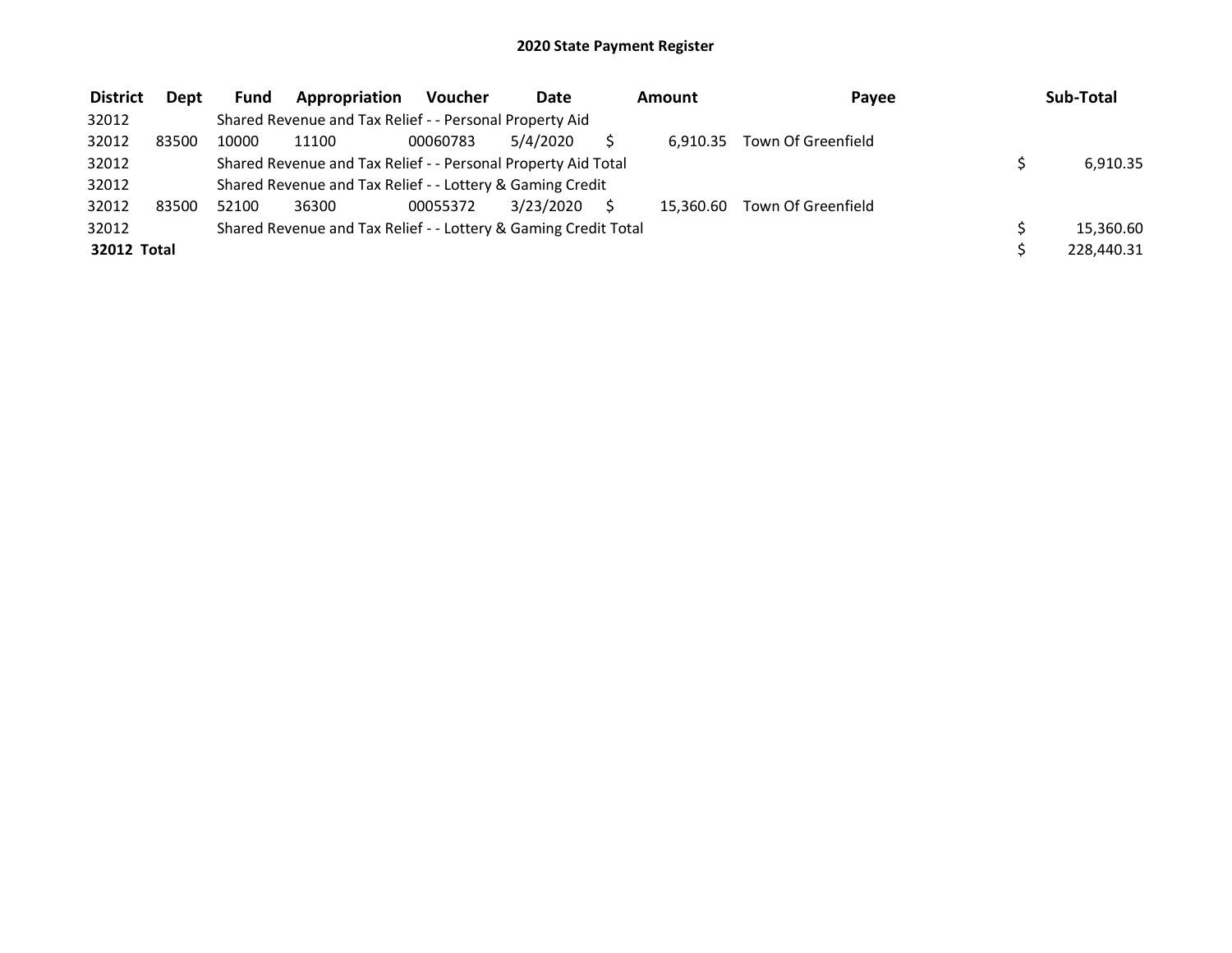| <b>District</b> | <b>Dept</b> | Fund  | Appropriation                                                      | Voucher  | <b>Date</b> |      | Amount | Payee                      | Sub-Total        |
|-----------------|-------------|-------|--------------------------------------------------------------------|----------|-------------|------|--------|----------------------------|------------------|
| 32014           |             |       | Dept of Safety & Prof Services - - Fire Dues Distribution          |          |             |      |        |                            |                  |
| 32014           | 16500       | 10000 | 22500                                                              | 00036347 | 7/20/2020   | \$   |        | 11,512.09 Town Of Hamilton |                  |
| 32014           |             |       | Dept of Safety & Prof Services - - Fire Dues Distribution Total    |          |             |      |        |                            | \$<br>11,512.09  |
| 32014           |             |       | Dept of Natural Resources - - Aids In Lieu Of Taxes - Gener        |          |             |      |        |                            |                  |
| 32014           | 37000       | 10000 | 50300                                                              | 00404790 | 4/21/2020   | \$   |        | 13.47 Town Of Hamilton     |                  |
| 32014           | 37000       | 10000 | 50300                                                              | 00404791 | 4/21/2020   | \$   |        | 181.68 Town Of Hamilton    |                  |
| 32014           |             |       | Dept of Natural Resources - - Aids In Lieu Of Taxes - Gener Total  |          |             |      |        |                            | \$<br>195.15     |
| 32014           |             |       | Dept of Natural Resources - - Resaids - Cnty Forst, Cl & Mfl       |          |             |      |        |                            |                  |
| 32014           | 37000       | 21200 | 57100                                                              | 00417261 | 6/18/2020   | - \$ |        | 836.82 Town Of Hamilton    |                  |
| 32014           |             |       | Dept of Natural Resources - - Resaids - Cnty Forst, Cl & Mfl Total |          |             |      |        |                            | \$<br>836.82     |
| 32014           |             |       | Dept of Natural Resources - - Aids In Lieu Of Taxes - Sum S        |          |             |      |        |                            |                  |
| 32014           | 37000       | 21200 | 57900                                                              | 00404789 | 4/21/2020   | \$   | 1.35   | Town Of Hamilton           |                  |
| 32014           | 37000       | 21200 | 57900                                                              | 00404792 | 4/21/2020   | \$   |        | 211.20 Town Of Hamilton    |                  |
| 32014           |             |       | Dept of Natural Resources - - Aids In Lieu Of Taxes - Sum S Total  |          |             |      |        |                            | \$<br>212.55     |
| 32014           |             |       | Dept of Natural Resources - - Fin Asst For Responsible Units       |          |             |      |        |                            |                  |
| 32014           | 37000       | 27400 | 67000                                                              | 00413238 | 5/29/2020   | \$   |        | 2,703.40 Town Of Hamilton  |                  |
| 32014           |             |       | Dept of Natural Resources - - Fin Asst For Responsible Units Total |          |             |      |        |                            | \$<br>2,703.40   |
| 32014           |             |       | Dept of Natural Resources - - Recycling Consolidation Grants       |          |             |      |        |                            |                  |
| 32014           | 37000       | 27400 | 67300                                                              | 00413238 | 5/29/2020   | - \$ |        | 630.50 Town Of Hamilton    |                  |
| 32014           |             |       | Dept of Natural Resources - - Recycling Consolidation Grants Total |          |             |      |        |                            | \$<br>630.50     |
| 32014           |             |       | WI Dept of Transportation - - Trns Aids To Mnc.-Sf                 |          |             |      |        |                            |                  |
| 32014           | 39500       | 21100 | 19100                                                              | 00476294 | 1/6/2020    | \$   |        | 31,811.94 Town Of Hamilton |                  |
| 32014           | 39500       | 21100 | 19100                                                              | 00506149 | 4/6/2020    | \$   |        | 31,811.94 Town Of Hamilton |                  |
| 32014           | 39500       | 21100 | 19100                                                              | 00543141 | 7/6/2020    | \$   |        | 31,811.94 Town Of Hamilton |                  |
| 32014           | 39500       | 21100 | 19100                                                              | 00585967 | 10/5/2020   | \$   |        | 31,811.94 Town Of Hamilton |                  |
| 32014           |             |       | WI Dept of Transportation - - Trns Aids To Mnc.-Sf Total           |          |             |      |        |                            | \$<br>127,247.76 |
| 32014           |             |       | Department of Administration - - Federal Aid                       |          |             |      |        |                            |                  |
| 32014           | 50500       | 10000 | 14200                                                              | 00126663 | 8/12/2020   | \$   |        | 757.88 Town Of Hamilton    |                  |
| 32014           | 50500       | 10000 | 14200                                                              | 00134650 | 12/10/2020  | \$   |        | 1,802.08 Town Of Hamilton  |                  |
| 32014           |             |       | Department of Administration - - Federal Aid Total                 |          |             |      |        |                            | \$<br>2,559.96   |
| 32014           |             |       | Elections Commission - - 2018 Hava Election Security               |          |             |      |        |                            |                  |
| 32014           | 51000       | 22000 | 18200                                                              | 00003508 | 6/30/2020   | \$   |        | 1,954.50 Town Of Hamilton  |                  |
| 32014           |             |       | Elections Commission - - 2018 Hava Election Security Total         |          |             |      |        |                            | \$<br>1,954.50   |
| 32014           |             |       | Shared Revenue and Tax Relief - - County And Municipal Aid         |          |             |      |        |                            |                  |
| 32014           | 83500       | 10000 | 10500                                                              | 00068265 | 7/27/2020   | \$   |        | 4,174.97 Town Of Hamilton  |                  |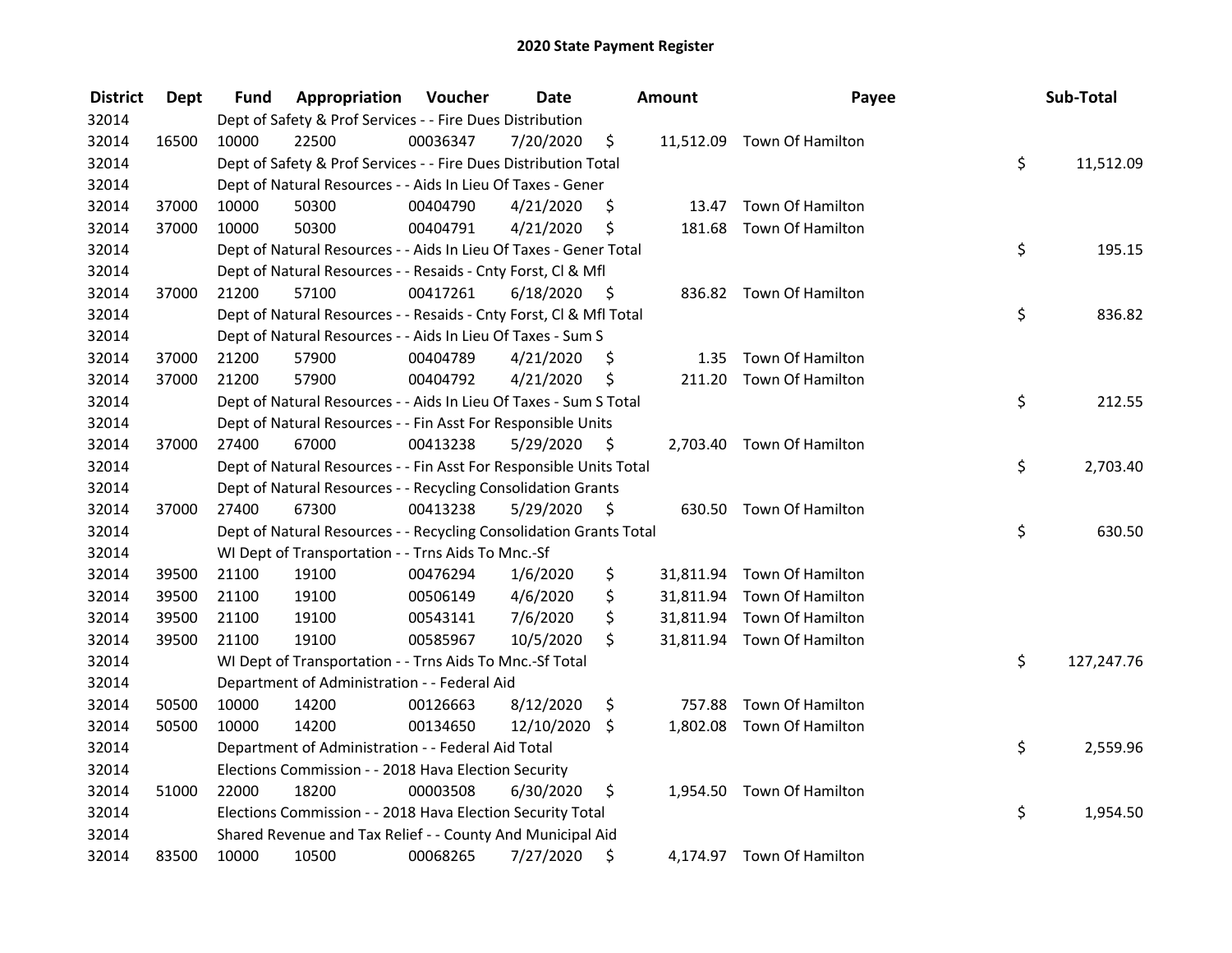| <b>District</b> | Dept  | Fund  | Appropriation                                                                 | Voucher  | Date            |     | <b>Amount</b> | Payee                     |     | Sub-Total  |
|-----------------|-------|-------|-------------------------------------------------------------------------------|----------|-----------------|-----|---------------|---------------------------|-----|------------|
| 32014           | 83500 | 10000 | 10500                                                                         | 00072232 | $11/16/2020$ \$ |     | 23,658.13     | Town Of Hamilton          |     |            |
| 32014           |       |       | Shared Revenue and Tax Relief - - County And Municipal Aid Total              |          |                 |     |               |                           | \$. | 27,833.10  |
| 32014           |       |       | Shared Revenue and Tax Relief - - Exempt Computer Aid                         |          |                 |     |               |                           |     |            |
| 32014           | 83500 | 10000 | 10900                                                                         | 00065400 | 7/27/2020       | - S | 112.24        | Town Of Hamilton          |     |            |
| 32014           |       |       | Shared Revenue and Tax Relief - - Exempt Computer Aid Total                   |          |                 |     |               |                           | \$  | 112.24     |
| 32014           |       |       | Shared Revenue and Tax Relief - - Utility Aid                                 |          |                 |     |               |                           |     |            |
| 32014           | 83500 | 10000 | 11000                                                                         | 00068265 | 7/27/2020       | - S | 75.34         | Town Of Hamilton          |     |            |
| 32014           | 83500 | 10000 | 11000                                                                         | 00072232 | $11/16/2020$ \$ |     | 443.20        | Town Of Hamilton          |     |            |
| 32014           |       |       | Shared Revenue and Tax Relief - - Utility Aid Total                           |          |                 |     |               |                           | \$  | 518.54     |
| 32014           |       |       | Shared Revenue and Tax Relief - - Personal Property Aid                       |          |                 |     |               |                           |     |            |
| 32014           | 83500 | 10000 | 11100                                                                         | 00060784 | 5/4/2020        | S.  |               | 2,694.54 Town Of Hamilton |     |            |
| 32014           |       |       | Shared Revenue and Tax Relief - - Personal Property Aid Total                 |          |                 |     |               |                           | \$. | 2,694.54   |
| 32014           |       |       | Shared Revenue and Tax Relief - - State Aid; Video Service Provider Fee       |          |                 |     |               |                           |     |            |
| 32014           | 83500 | 10000 | 11200                                                                         | 00064256 | 7/27/2020       | S.  | 1,217.68      | Town Of Hamilton          |     |            |
| 32014           |       |       | Shared Revenue and Tax Relief - - State Aid; Video Service Provider Fee Total |          |                 |     |               |                           | \$  | 1,217.68   |
| 32014 Total     |       |       |                                                                               |          |                 |     |               |                           |     | 180,228.83 |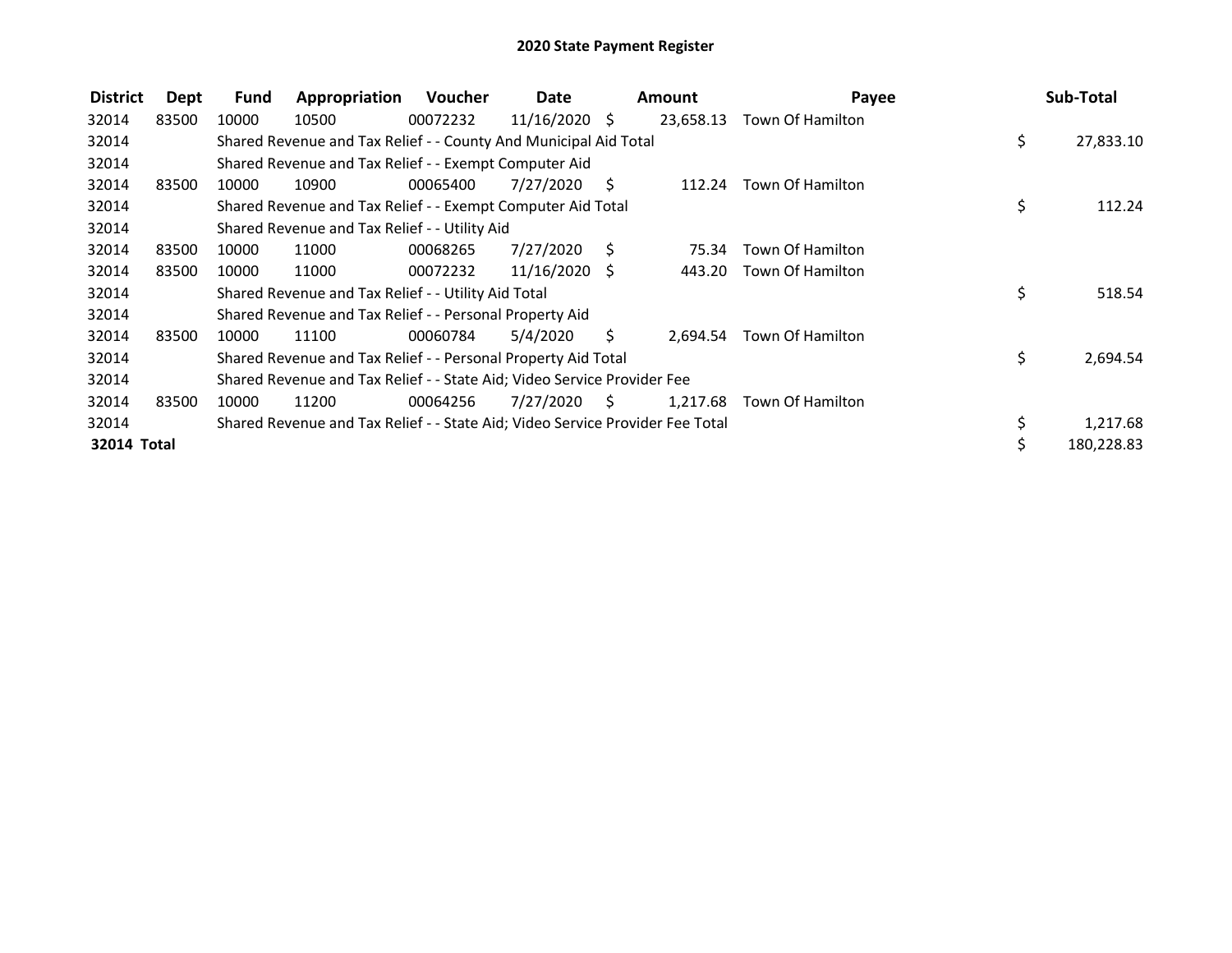| <b>District</b> | <b>Dept</b> | Fund  | Appropriation                                                        | Voucher  | <b>Date</b>   |      | Amount    | Payee                     | Sub-Total        |
|-----------------|-------------|-------|----------------------------------------------------------------------|----------|---------------|------|-----------|---------------------------|------------------|
| 32016           |             |       | Dept of Safety & Prof Services - - Fire Dues Distribution            |          |               |      |           |                           |                  |
| 32016           | 16500       | 10000 | 22500                                                                | 00036348 | 7/20/2020     | \$   |           | 19,903.76 Town Of Holland |                  |
| 32016           |             |       | Dept of Safety & Prof Services - - Fire Dues Distribution Total      |          |               |      |           |                           | \$<br>19,903.76  |
| 32016           |             |       | Dept of Natural Resources - - Aids In Lieu Of Taxes - Gener          |          |               |      |           |                           |                  |
| 32016           | 37000       | 10000 | 50300                                                                | 00385797 | 1/27/2020     | \$   |           | 2,924.26 Town Of Holland  |                  |
| 32016           | 37000       | 10000 | 50300                                                                | 00405389 | 4/21/2020     | \$   | 864.76    | Town Of Holland           |                  |
| 32016           | 37000       | 10000 | 50300                                                                | 00405390 | 4/21/2020     | \$   |           | 15.72 Town Of Holland     |                  |
| 32016           |             |       | Dept of Natural Resources - - Aids In Lieu Of Taxes - Gener Total    |          |               |      |           |                           | \$<br>3,804.74   |
| 32016           |             |       | Dept of Natural Resources - - Resaids - Cnty Forst, Cl & Mfl         |          |               |      |           |                           |                  |
| 32016           | 37000       | 21200 | 57100                                                                | 00417262 | 6/18/2020     | - \$ |           | 305.59 Town Of Holland    |                  |
| 32016           |             |       | Dept of Natural Resources - - Resaids - Cnty Forst, Cl & Mfl Total   |          |               |      |           |                           | \$<br>305.59     |
| 32016           |             |       | Dept of Natural Resources - - Aids In Lieu Of Taxes - Sum S          |          |               |      |           |                           |                  |
| 32016           | 37000       | 21200 | 57900                                                                | 00405388 | 4/21/2020     | -\$  |           | 1,847.89 Town Of Holland  |                  |
| 32016           |             |       | Dept of Natural Resources - - Aids In Lieu Of Taxes - Sum S Total    |          |               |      |           |                           | \$<br>1,847.89   |
| 32016           |             |       | Dept of Natural Resources - - Fin Asst For Responsible Units         |          |               |      |           |                           |                  |
| 32016           | 37000       | 27400 | 67000                                                                | 00413057 | 5/29/2020     | \$   |           | 2,749.99 Town Of Holland  |                  |
| 32016           |             |       | Dept of Natural Resources - - Fin Asst For Responsible Units Total   |          |               |      |           |                           | \$<br>2,749.99   |
| 32016           |             |       | Dept of Natural Resources - - Recycling Consolidation Grants         |          |               |      |           |                           |                  |
| 32016           | 37000       | 27400 | 67300                                                                | 00413057 | 5/29/2020     | \$   |           | 1,064.13 Town Of Holland  |                  |
| 32016           |             |       | Dept of Natural Resources - - Recycling Consolidation Grants Total   |          |               |      |           |                           | \$<br>1,064.13   |
| 32016           |             |       | WI Dept of Transportation - - Trns Aids To Mnc.-Sf                   |          |               |      |           |                           |                  |
| 32016           | 39500       | 21100 | 19100                                                                | 00476295 | 1/6/2020      | \$   |           | 31,404.60 Town Of Holland |                  |
| 32016           | 39500       | 21100 | 19100                                                                | 00506150 | 4/6/2020      | \$   |           | 31,404.60 Town Of Holland |                  |
| 32016           | 39500       | 21100 | 19100                                                                | 00543142 | 7/6/2020      | \$   | 31,404.60 | Town Of Holland           |                  |
| 32016           | 39500       | 21100 | 19100                                                                | 00585968 | 10/5/2020     | \$   |           | 31,404.60 Town Of Holland |                  |
| 32016           |             |       | WI Dept of Transportation - - Trns Aids To Mnc.-Sf Total             |          |               |      |           |                           | \$<br>125,618.40 |
| 32016           |             |       | Department of Administration - - Federal Aid                         |          |               |      |           |                           |                  |
| 32016           | 50500       | 10000 | 14200                                                                | 00134651 | 12/10/2020 \$ |      |           | 23,262.92 Town Of Holland |                  |
| 32016           |             |       | Department of Administration - - Federal Aid Total                   |          |               |      |           |                           | \$<br>23,262.92  |
| 32016           |             |       | Department of Administration - - Hv Trans Ln Annual Impact Fee       |          |               |      |           |                           |                  |
| 32016           | 50500       | 10000 | 17400                                                                | 00121256 | 5/1/2020      | \$   |           | 43,938.00 Town Of Holland |                  |
| 32016           | 50500       | 10000 | 17400                                                                | 00121311 | 5/1/2020      | \$   |           | 73,095.00 Town Of Holland |                  |
| 32016           |             |       | Department of Administration - - Hv Trans Ln Annual Impact Fee Total |          |               |      |           |                           | \$<br>117,033.00 |
| 32016           |             |       | Elections Commission - - 2018 Hava Election Security                 |          |               |      |           |                           |                  |
| 32016           | 51000       | 22000 | 18200                                                                | 00003707 | 7/6/2020      | \$   |           | 3,186.50 Town Of Holland  |                  |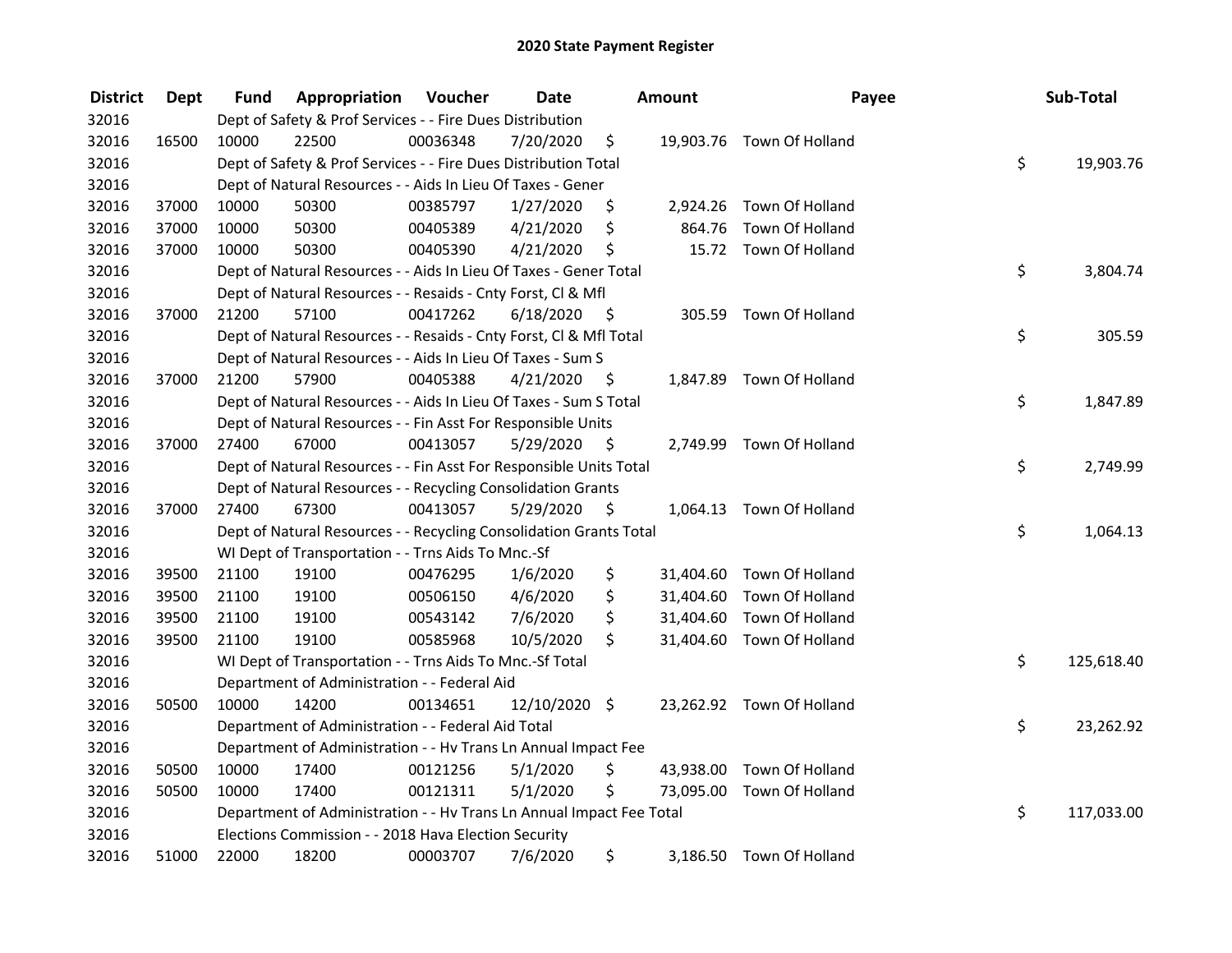| <b>District</b> | Dept  | <b>Fund</b> | Appropriation                                                                 | Voucher  | Date            |      | <b>Amount</b> |                           | Payee | Sub-Total  |
|-----------------|-------|-------------|-------------------------------------------------------------------------------|----------|-----------------|------|---------------|---------------------------|-------|------------|
| 32016           |       |             | Elections Commission - - 2018 Hava Election Security Total                    |          |                 |      |               |                           | \$    | 3,186.50   |
| 32016           |       |             | Shared Revenue and Tax Relief - - County And Municipal Aid                    |          |                 |      |               |                           |       |            |
| 32016           | 83500 | 10000       | 10500                                                                         | 00068266 | 7/27/2020       | - \$ | 8.416.34      | Town Of Holland           |       |            |
| 32016           | 83500 | 10000       | 10500                                                                         | 00072233 | $11/16/2020$ \$ |      |               | 47,692.61 Town Of Holland |       |            |
| 32016           |       |             | Shared Revenue and Tax Relief - - County And Municipal Aid Total              |          |                 |      |               |                           | \$    | 56,108.95  |
| 32016           |       |             | Shared Revenue and Tax Relief - - Exempt Computer Aid                         |          |                 |      |               |                           |       |            |
| 32016           | 83500 | 10000       | 10900                                                                         | 00065401 | 7/27/2020       | - \$ | 64.43         | <b>Town Of Holland</b>    |       |            |
| 32016           |       |             | Shared Revenue and Tax Relief - - Exempt Computer Aid Total                   |          |                 |      |               |                           | \$    | 64.43      |
| 32016           |       |             | Shared Revenue and Tax Relief - - Utility Aid                                 |          |                 |      |               |                           |       |            |
| 32016           | 83500 | 10000       | 11000                                                                         | 00068266 | 7/27/2020       | S.   | 1,011.34      | Town Of Holland           |       |            |
| 32016           | 83500 | 10000       | 11000                                                                         | 00072233 | $11/16/2020$ \$ |      |               | 6,345.79 Town Of Holland  |       |            |
| 32016           |       |             | Shared Revenue and Tax Relief - - Utility Aid Total                           |          |                 |      |               |                           | \$    | 7,357.13   |
| 32016           |       |             | Shared Revenue and Tax Relief - - Personal Property Aid                       |          |                 |      |               |                           |       |            |
| 32016           | 83500 | 10000       | 11100                                                                         | 00060785 | 5/4/2020        | \$   |               | 841.64 Town Of Holland    |       |            |
| 32016           |       |             | Shared Revenue and Tax Relief - - Personal Property Aid Total                 |          |                 |      |               |                           | \$    | 841.64     |
| 32016           |       |             | Shared Revenue and Tax Relief - - State Aid; Video Service Provider Fee       |          |                 |      |               |                           |       |            |
| 32016           | 83500 | 10000       | 11200                                                                         | 00064257 | 7/27/2020       | - S  | 3.083.78      | Town Of Holland           |       |            |
| 32016           |       |             | Shared Revenue and Tax Relief - - State Aid; Video Service Provider Fee Total |          |                 |      |               |                           | \$    | 3,083.78   |
| 32016           |       |             | Shared Revenue and Tax Relief - - Lottery & Gaming Credit                     |          |                 |      |               |                           |       |            |
| 32016           | 83500 | 52100       | 36300                                                                         | 00055373 | 3/23/2020       | - \$ | 5,529.84      | Town Of Holland           |       |            |
| 32016           |       |             | Shared Revenue and Tax Relief - - Lottery & Gaming Credit Total               |          |                 |      |               |                           | \$    | 5,529.84   |
| 32016 Total     |       |             |                                                                               |          |                 |      |               |                           | \$    | 371,762.69 |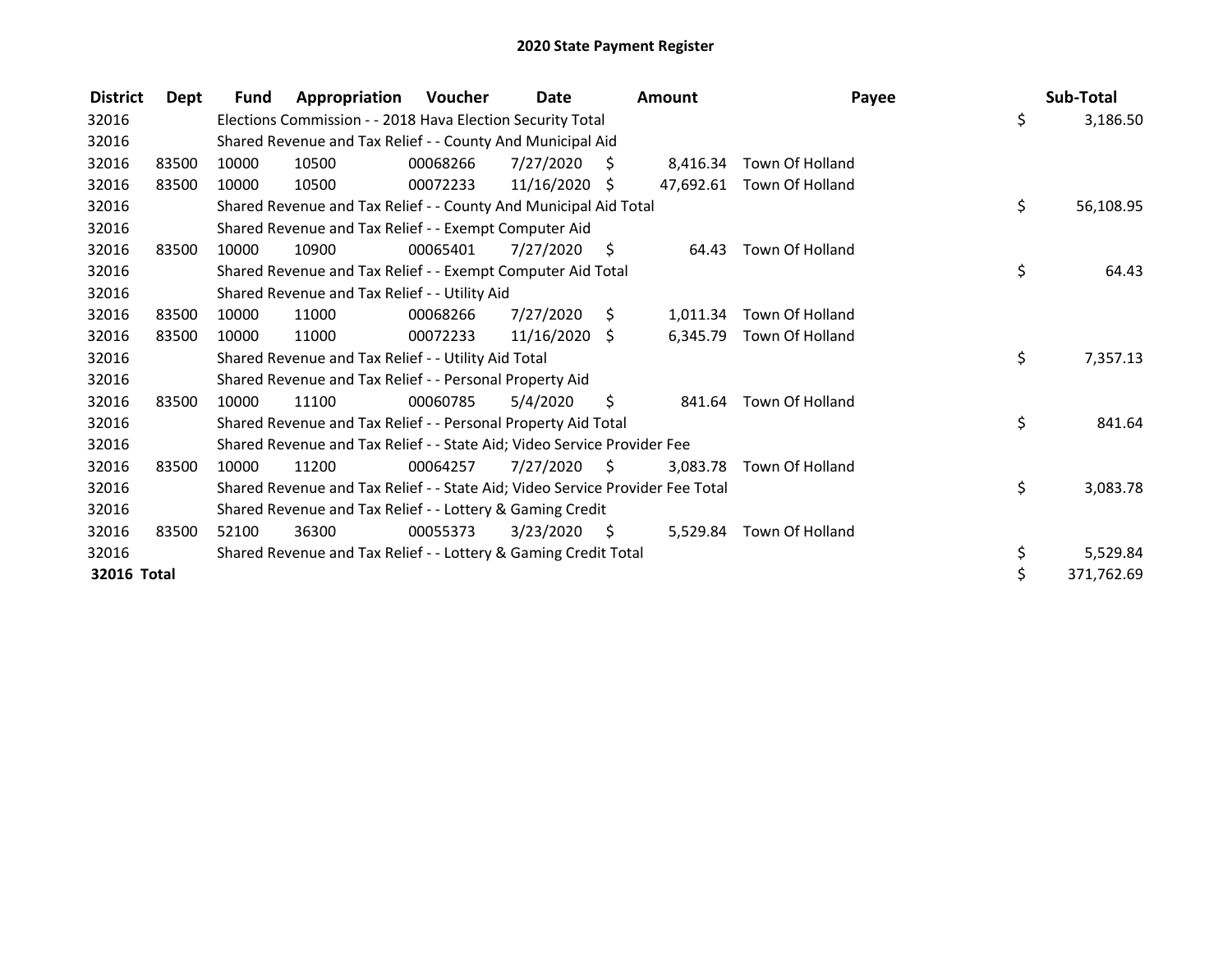| <b>District</b> | <b>Dept</b> | Fund  | Appropriation                                                          | Voucher  | <b>Date</b>   |      | <b>Amount</b> | Payee                    | Sub-Total       |
|-----------------|-------------|-------|------------------------------------------------------------------------|----------|---------------|------|---------------|--------------------------|-----------------|
| 32018           |             |       | Dept of Safety & Prof Services - - Fire Dues Distribution              |          |               |      |               |                          |                 |
| 32018           | 16500       | 10000 | 22500                                                                  | 00036349 | 7/20/2020     | \$   |               | 7,501.52 Town Of Medary  |                 |
| 32018           |             |       | Dept of Safety & Prof Services - - Fire Dues Distribution Total        |          |               |      |               |                          | \$<br>7,501.52  |
| 32018           |             |       | Dept of Natural Resources - - Aids In Lieu Of Taxes - Gener            |          |               |      |               |                          |                 |
| 32018           | 37000       | 10000 | 50300                                                                  | 00385741 | 1/27/2020     | \$   |               | 5,573.73 Town Of Medary  |                 |
| 32018           | 37000       | 10000 | 50300                                                                  | 00385742 | 1/27/2020     | \$   | 1,773.31      | Town Of Medary           |                 |
| 32018           | 37000       | 10000 | 50300                                                                  | 00403975 | 4/21/2020     | \$   | 31.23         | Town Of Medary           |                 |
| 32018           |             |       | Dept of Natural Resources - - Aids In Lieu Of Taxes - Gener Total      |          |               |      |               |                          | \$<br>7,378.27  |
| 32018           |             |       | Dept of Natural Resources - - Resaids - Cnty Forst, Cl & Mfl           |          |               |      |               |                          |                 |
| 32018           | 37000       | 21200 | 57100                                                                  | 00417263 | 6/18/2020     | - \$ |               | 216.71 Town Of Medary    |                 |
| 32018           |             |       | Dept of Natural Resources - - Resaids - Cnty Forst, Cl & Mfl Total     |          |               |      |               |                          | \$<br>216.71    |
| 32018           |             |       | Dept of Natural Resources - - Fin Asst For Responsible Units           |          |               |      |               |                          |                 |
| 32018           | 37000       | 27400 | 67000                                                                  | 00412642 | 5/29/2020     | -\$  |               | 1,914.93 Town Of Medary  |                 |
| 32018           |             |       | Dept of Natural Resources - - Fin Asst For Responsible Units Total     |          |               |      |               |                          | \$<br>1,914.93  |
| 32018           |             |       | Dept of Natural Resources - - Recycling Consolidation Grants           |          |               |      |               |                          |                 |
| 32018           | 37000       | 27400 | 67300                                                                  | 00412642 | 5/29/2020     | \$   | 384.66        | Town Of Medary           |                 |
| 32018           |             |       | Dept of Natural Resources - - Recycling Consolidation Grants Total     |          |               |      |               |                          | \$<br>384.66    |
| 32018           |             |       | WI Dept of Transportation - - Trns Aids To Mnc.-Sf                     |          |               |      |               |                          |                 |
| 32018           | 39500       | 21100 | 19100                                                                  | 00476296 | 1/6/2020      | \$   | 10,676.25     | Town Of Medary           |                 |
| 32018           | 39500       | 21100 | 19100                                                                  | 00506151 | 4/6/2020      | \$   | 10,676.25     | Town Of Medary           |                 |
| 32018           | 39500       | 21100 | 19100                                                                  | 00543143 | 7/6/2020      | \$   | 10,676.25     | Town Of Medary           |                 |
| 32018           | 39500       | 21100 | 19100                                                                  | 00585969 | 10/5/2020     | \$   |               | 10,676.25 Town Of Medary |                 |
| 32018           |             |       | WI Dept of Transportation - - Trns Aids To Mnc.-Sf Total               |          |               |      |               |                          | \$<br>42,705.00 |
| 32018           |             |       | Department of Military Affairs - - Disaster Recovery Aid               |          |               |      |               |                          |                 |
| 32018           | 46500       | 10000 | 30500                                                                  | 00074344 | 2/19/2020     | \$.  |               | 1,702.18 Town Of Medary  |                 |
| 32018           |             |       | Department of Military Affairs - - Disaster Recovery Aid Total         |          |               |      |               |                          | \$<br>1,702.18  |
| 32018           |             |       | Department of Military Affairs - - Federal Aid, Local Assistance       |          |               |      |               |                          |                 |
| 32018           | 46500       | 10000 | 34200                                                                  | 00072711 | 1/27/2020     | \$   |               | 4,206.00 Town Of Medary  |                 |
| 32018           |             |       | Department of Military Affairs - - Federal Aid, Local Assistance Total |          |               |      |               |                          | \$<br>4,206.00  |
| 32018           |             |       | Department of Administration - - Federal Aid                           |          |               |      |               |                          |                 |
| 32018           | 50500       | 10000 | 14200                                                                  | 00134652 | 12/10/2020 \$ |      |               | 21,409.56 Town Of Medary |                 |
| 32018           |             |       | Department of Administration - - Federal Aid Total                     |          |               |      |               |                          | \$<br>21,409.56 |
| 32018           |             |       | Elections Commission - - 2018 Hava Election Security                   |          |               |      |               |                          |                 |
| 32018           | 51000       | 22000 | 18200                                                                  | 00003747 | 7/6/2020      | \$   | 1,406.70      | Town Of Medary           |                 |
| 32018           |             |       | Elections Commission - - 2018 Hava Election Security Total             |          |               |      |               |                          | \$<br>1,406.70  |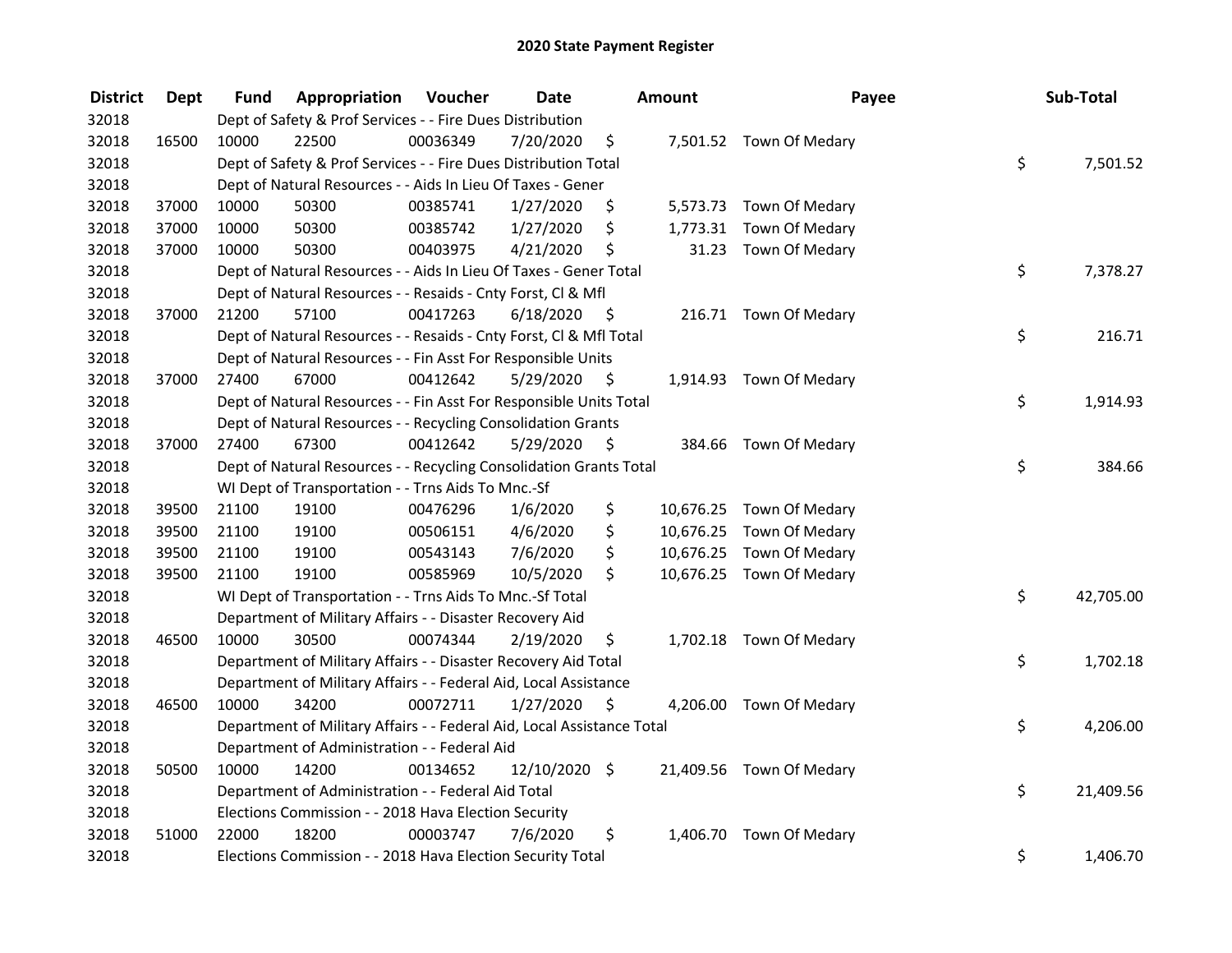| <b>District</b> | Dept  | Fund  | Appropriation                                                    | Voucher  | Date            |     | Amount    | Payee          | Sub-Total        |
|-----------------|-------|-------|------------------------------------------------------------------|----------|-----------------|-----|-----------|----------------|------------------|
| 32018           |       |       | Shared Revenue and Tax Relief - - County And Municipal Aid       |          |                 |     |           |                |                  |
| 32018           | 83500 | 10000 | 10500                                                            | 00068267 | 7/27/2020       | S.  | 3,941.79  | Town Of Medary |                  |
| 32018           | 83500 | 10000 | 10500                                                            | 00072234 | $11/16/2020$ \$ |     | 22,336.84 | Town Of Medary |                  |
| 32018           |       |       | Shared Revenue and Tax Relief - - County And Municipal Aid Total |          |                 |     |           |                | \$<br>26,278.63  |
| 32018           |       |       | Shared Revenue and Tax Relief - - Exempt Computer Aid            |          |                 |     |           |                |                  |
| 32018           | 83500 | 10000 | 10900                                                            | 00065402 | 7/27/2020       | S   | 14.55     | Town Of Medary |                  |
| 32018           |       |       | Shared Revenue and Tax Relief - - Exempt Computer Aid Total      |          |                 |     |           |                | \$<br>14.55      |
| 32018           |       |       | Shared Revenue and Tax Relief - - Utility Aid                    |          |                 |     |           |                |                  |
| 32018           | 83500 | 10000 | 11000                                                            | 00068267 | 7/27/2020       | - S | 62.07     | Town Of Medary |                  |
| 32018           | 83500 | 10000 | 11000                                                            | 00072234 | $11/16/2020$ \$ |     | 638.95    | Town Of Medary |                  |
| 32018           |       |       | Shared Revenue and Tax Relief - - Utility Aid Total              |          |                 |     |           |                | \$<br>701.02     |
| 32018           |       |       | Shared Revenue and Tax Relief - - Personal Property Aid          |          |                 |     |           |                |                  |
| 32018           | 83500 | 10000 | 11100                                                            | 00060786 | 5/4/2020        | S   | 479.52    | Town Of Medary |                  |
| 32018           |       |       | Shared Revenue and Tax Relief - - Personal Property Aid Total    |          |                 |     |           |                | \$<br>479.52     |
| 32018           |       |       | Shared Revenue and Tax Relief - - Lottery & Gaming Credit        |          |                 |     |           |                |                  |
| 32018           | 83500 | 52100 | 36300                                                            | 00055374 | 3/23/2020       | - S | 2,814.48  | Town Of Medary |                  |
| 32018           |       |       | Shared Revenue and Tax Relief - - Lottery & Gaming Credit Total  |          |                 |     |           |                | \$<br>2,814.48   |
| 32018 Total     |       |       |                                                                  |          |                 |     |           |                | \$<br>119,113.73 |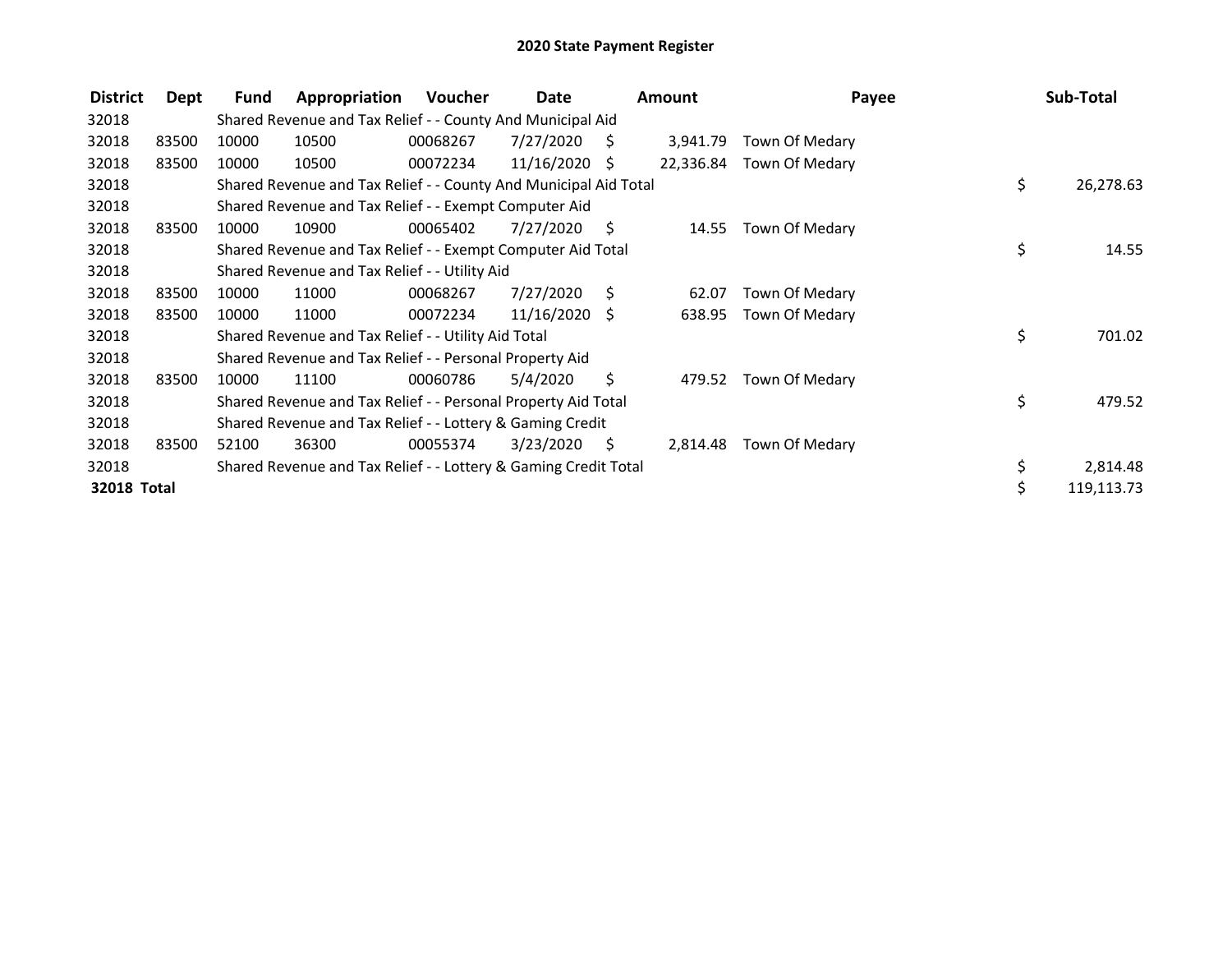| <b>District</b> | <b>Dept</b> | Fund  | Appropriation                                                      | Voucher  | <b>Date</b>   |      | Amount   | Payee                       | Sub-Total        |
|-----------------|-------------|-------|--------------------------------------------------------------------|----------|---------------|------|----------|-----------------------------|------------------|
| 32020           |             |       | Dept of Safety & Prof Services - - Fire Dues Distribution          |          |               |      |          |                             |                  |
| 32020           | 16500       | 10000 | 22500                                                              | 00036350 | 7/20/2020     | \$   |          | 26,903.03 Town Of Onalaska  |                  |
| 32020           |             |       | Dept of Safety & Prof Services - - Fire Dues Distribution Total    |          |               |      |          |                             | \$<br>26,903.03  |
| 32020           |             |       | Dept of Natural Resources - - Aids In Lieu Of Taxes - Gener        |          |               |      |          |                             |                  |
| 32020           | 37000       | 10000 | 50300                                                              | 00385738 | 1/27/2020     | \$   |          | 1,205.62 Town Of Onalaska   |                  |
| 32020           | 37000       | 10000 | 50300                                                              | 00403904 | 4/21/2020     | \$   |          | 230.40 Town Of Onalaska     |                  |
| 32020           |             |       | Dept of Natural Resources - - Aids In Lieu Of Taxes - Gener Total  |          |               |      |          |                             | \$<br>1,436.02   |
| 32020           |             |       | Dept of Natural Resources - - Resaids - Cnty Forst, Cl & Mfl       |          |               |      |          |                             |                  |
| 32020           | 37000       | 21200 | 57100                                                              | 00417264 | 6/18/2020     | - \$ |          | 432.78 Town Of Onalaska     |                  |
| 32020           |             |       | Dept of Natural Resources - - Resaids - Cnty Forst, CI & Mfl Total |          |               |      |          |                             | \$<br>432.78     |
| 32020           |             |       | Dept of Natural Resources - - Aids In Lieu Of Taxes - Sum S        |          |               |      |          |                             |                  |
| 32020           | 37000       | 21200 | 57900                                                              | 00403905 | 4/21/2020     | -\$  |          | 48.42 Town Of Onalaska      |                  |
| 32020           |             |       | Dept of Natural Resources - - Aids In Lieu Of Taxes - Sum S Total  |          |               |      |          |                             | \$<br>48.42      |
| 32020           |             |       | Dept of Natural Resources - - Fin Asst For Responsible Units       |          |               |      |          |                             |                  |
| 32020           | 37000       | 27400 | 67000                                                              | 00412521 | 5/29/2020     | \$   |          | 29,587.68 Town Of Onalaska  |                  |
| 32020           |             |       | Dept of Natural Resources - - Fin Asst For Responsible Units Total |          |               |      |          |                             | \$<br>29,587.68  |
| 32020           |             |       | Dept of Natural Resources - - Recycling Consolidation Grants       |          |               |      |          |                             |                  |
| 32020           | 37000       | 27400 | 67300                                                              | 00412521 | 5/29/2020     | \$   |          | 1,467.97 Town Of Onalaska   |                  |
| 32020           |             |       | Dept of Natural Resources - - Recycling Consolidation Grants Total |          |               |      |          |                             | \$<br>1,467.97   |
| 32020           |             |       | Dept of Natural Resources - - Land Acquisition                     |          |               |      |          |                             |                  |
| 32020           | 37000       | 36300 | TA100                                                              | 00389920 | 2/18/2020     | \$   |          | 129,137.76 Town Of Onalaska |                  |
| 32020           |             |       | Dept of Natural Resources - - Land Acquisition Total               |          |               |      |          |                             | \$<br>129,137.76 |
| 32020           |             |       | WI Dept of Transportation - - Trns Aids To Mnc.-Sf                 |          |               |      |          |                             |                  |
| 32020           | 39500       | 21100 | 19100                                                              | 00476297 | 1/6/2020      | \$   |          | 31,792.23 Town Of Onalaska  |                  |
| 32020           | 39500       | 21100 | 19100                                                              | 00506152 | 4/6/2020      | \$   |          | 31,792.23 Town Of Onalaska  |                  |
| 32020           | 39500       | 21100 | 19100                                                              | 00543144 | 7/6/2020      | \$   |          | 31,792.23 Town Of Onalaska  |                  |
| 32020           | 39500       | 21100 | 19100                                                              | 00585970 | 10/5/2020     | \$   |          | 31,792.23 Town Of Onalaska  |                  |
| 32020           |             |       | WI Dept of Transportation - - Trns Aids To Mnc.-Sf Total           |          |               |      |          |                             | \$<br>127,168.92 |
| 32020           |             |       | Department of Administration - - Federal Aid                       |          |               |      |          |                             |                  |
| 32020           | 50500       | 10000 | 14200                                                              | 00134653 | 12/10/2020 \$ |      |          | 94,554.00 Town Of Onalaska  |                  |
| 32020           | 50500       | 10000 | 14200                                                              | 00136336 | 12/17/2020 \$ |      |          | 2,252.71 Town Of Onalaska   |                  |
| 32020           |             |       | Department of Administration - - Federal Aid Total                 |          |               |      |          |                             | \$<br>96,806.71  |
| 32020           |             |       | Department of Administration - - Hv Trans Ln Annual Impact Fee     |          |               |      |          |                             |                  |
| 32020           | 50500       | 10000 | 17400                                                              | 00121268 | 5/1/2020      | \$   | 1,036.00 | Town Of Onalaska            |                  |
| 32020           | 50500       | 10000 | 17400                                                              | 00121313 | 5/1/2020      | \$   |          | 1,683.00 Town Of Onalaska   |                  |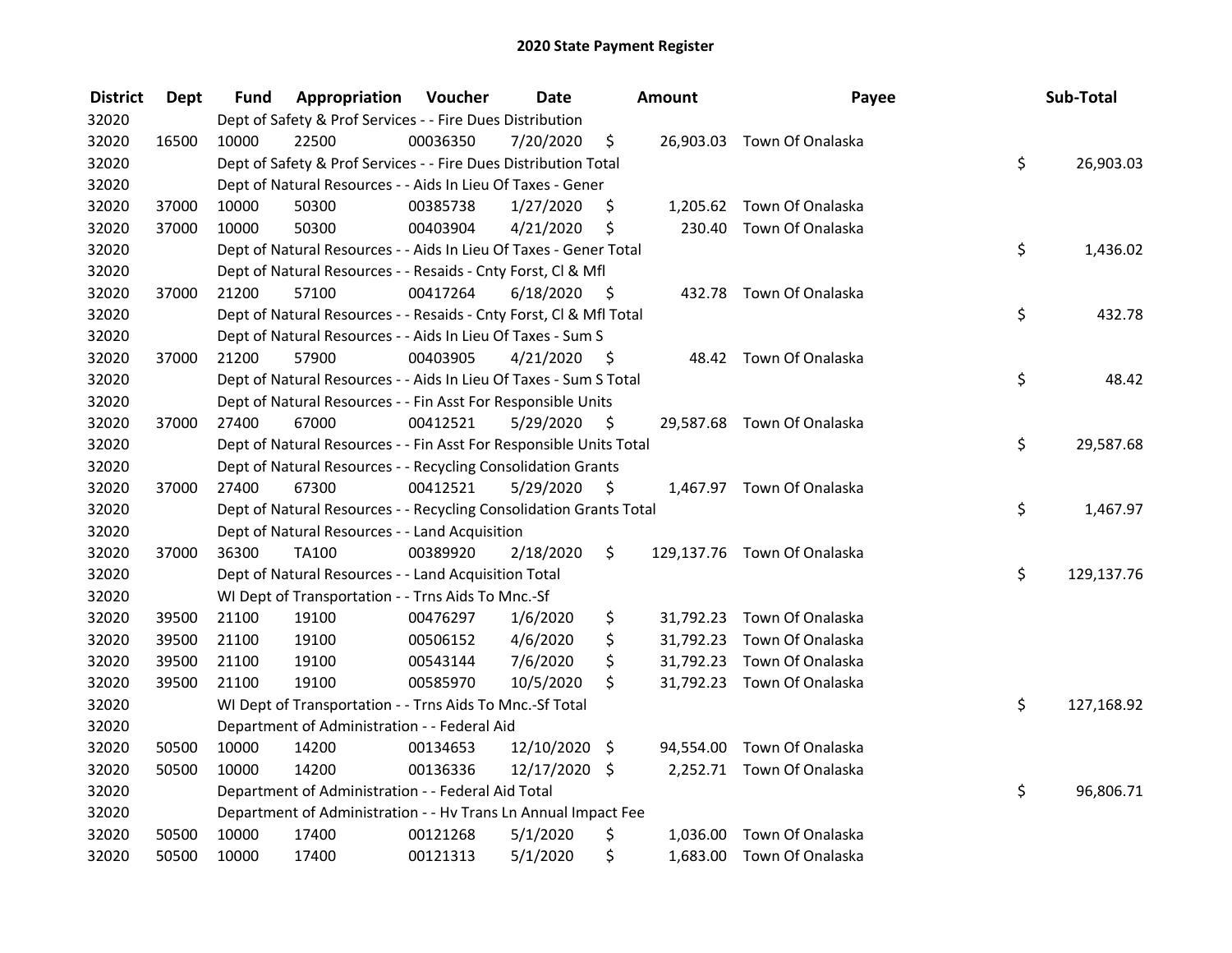| <b>District</b> | Dept  | Fund  | Appropriation                                                                 | Voucher  | <b>Date</b>     |      | Amount     | Payee                     | Sub-Total        |
|-----------------|-------|-------|-------------------------------------------------------------------------------|----------|-----------------|------|------------|---------------------------|------------------|
| 32020           |       |       | Department of Administration - - Hv Trans Ln Annual Impact Fee Total          |          |                 |      |            |                           | \$<br>2,719.00   |
| 32020           |       |       | Elections Commission - - 2018 Hava Election Security                          |          |                 |      |            |                           |                  |
| 32020           | 51000 | 22000 | 18200                                                                         | 00003982 | 7/30/2020       | - \$ | 4.454.80   | Town Of Onalaska          |                  |
| 32020           |       |       | Elections Commission - - 2018 Hava Election Security Total                    |          |                 |      |            |                           | \$<br>4,454.80   |
| 32020           |       |       | Shared Revenue and Tax Relief - - County And Municipal Aid                    |          |                 |      |            |                           |                  |
| 32020           | 83500 | 10000 | 10500                                                                         | 00068268 | 7/27/2020       | S.   | 22,881.16  | Town Of Onalaska          |                  |
| 32020           | 83500 | 10000 | 10500                                                                         | 00072235 | $11/16/2020$ \$ |      | 129.659.92 | Town Of Onalaska          |                  |
| 32020           |       |       | Shared Revenue and Tax Relief - - County And Municipal Aid Total              |          |                 |      |            |                           | \$<br>152,541.08 |
| 32020           |       |       | Shared Revenue and Tax Relief - - Exempt Computer Aid                         |          |                 |      |            |                           |                  |
| 32020           | 83500 | 10000 | 10900                                                                         | 00065403 | 7/27/2020       | -\$  | 459.35     | Town Of Onalaska          |                  |
| 32020           |       |       | Shared Revenue and Tax Relief - - Exempt Computer Aid Total                   |          |                 |      |            |                           | \$<br>459.35     |
| 32020           |       |       | Shared Revenue and Tax Relief - - Utility Aid                                 |          |                 |      |            |                           |                  |
| 32020           | 83500 | 10000 | 11000                                                                         | 00068268 | 7/27/2020       | - \$ | 787.80     | Town Of Onalaska          |                  |
| 32020           | 83500 | 10000 | 11000                                                                         | 00072235 | $11/16/2020$ \$ |      |            | 4,155.44 Town Of Onalaska |                  |
| 32020           |       |       | Shared Revenue and Tax Relief - - Utility Aid Total                           |          |                 |      |            |                           | \$<br>4,943.24   |
| 32020           |       |       | Shared Revenue and Tax Relief - - Personal Property Aid                       |          |                 |      |            |                           |                  |
| 32020           | 83500 | 10000 | 11100                                                                         | 00060787 | 5/4/2020        | \$.  |            | 8,619.78 Town Of Onalaska |                  |
| 32020           |       |       | Shared Revenue and Tax Relief - - Personal Property Aid Total                 |          |                 |      |            |                           | \$<br>8,619.78   |
| 32020           |       |       | Shared Revenue and Tax Relief - - State Aid; Video Service Provider Fee       |          |                 |      |            |                           |                  |
| 32020           | 83500 | 10000 | 11200                                                                         | 00064258 | 7/27/2020       | -S   | 4.636.34   | Town Of Onalaska          |                  |
| 32020           |       |       | Shared Revenue and Tax Relief - - State Aid; Video Service Provider Fee Total |          |                 |      |            |                           | \$<br>4,636.34   |
| 32020 Total     |       |       |                                                                               |          |                 |      |            |                           | \$<br>591,362.88 |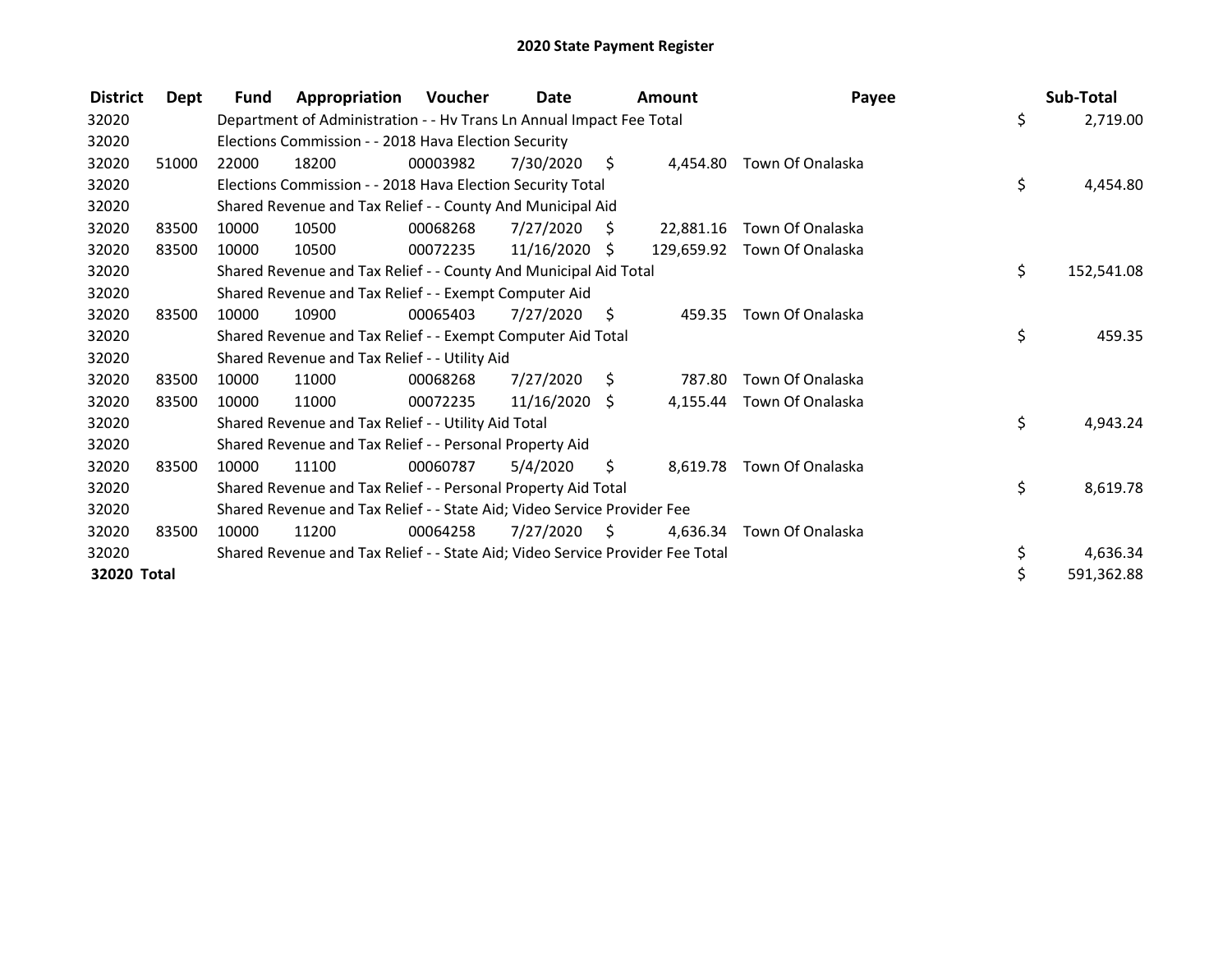| <b>District</b> | <b>Dept</b> | Fund  | Appropriation                                                      | Voucher  | <b>Date</b>   |      | Amount    | Payee                    | Sub-Total        |
|-----------------|-------------|-------|--------------------------------------------------------------------|----------|---------------|------|-----------|--------------------------|------------------|
| 32022           |             |       | Dept of Safety & Prof Services - - Fire Dues Distribution          |          |               |      |           |                          |                  |
| 32022           | 16500       | 10000 | 22500                                                              | 00036351 | 7/20/2020     | \$   |           | 19,697.50 Town Of Shelby |                  |
| 32022           |             |       | Dept of Safety & Prof Services - - Fire Dues Distribution Total    |          |               |      |           |                          | \$<br>19,697.50  |
| 32022           |             |       | Dept of Natural Resources - - Aids In Lieu Of Taxes - Gener        |          |               |      |           |                          |                  |
| 32022           | 37000       | 10000 | 50300                                                              | 00385785 | 1/27/2020     | \$   |           | 166.22 Town Of Shelby    |                  |
| 32022           |             |       | Dept of Natural Resources - - Aids In Lieu Of Taxes - Gener Total  |          |               |      |           |                          | \$<br>166.22     |
| 32022           |             |       | Dept of Natural Resources - - Resaids - Cnty Forst, Cl & Mfl       |          |               |      |           |                          |                  |
| 32022           | 37000       | 21200 | 57100                                                              | 00417265 | 6/18/2020     | - \$ |           | 417.97 Town Of Shelby    |                  |
| 32022           |             |       | Dept of Natural Resources - - Resaids - Cnty Forst, Cl & Mfl Total |          |               |      |           |                          | \$<br>417.97     |
| 32022           |             |       | Dept of Natural Resources - - Rec & Resource Aids, Fed             |          |               |      |           |                          |                  |
| 32022           | 37000       | 21200 | 58300                                                              | 00421234 | 7/7/2020      | \$   |           | 3,435.00 Town Of Shelby  |                  |
| 32022           |             |       | Dept of Natural Resources - - Rec & Resource Aids, Fed Total       |          |               |      |           |                          | \$<br>3,435.00   |
| 32022           |             |       | Dept of Natural Resources - - Fin Asst For Responsible Units       |          |               |      |           |                          |                  |
| 32022           | 37000       | 27400 | 67000                                                              | 00413496 | 5/29/2020     | \$   |           | 5,544.54 Town Of Shelby  |                  |
| 32022           |             |       | Dept of Natural Resources - - Fin Asst For Responsible Units Total |          |               |      |           |                          | \$<br>5,544.54   |
| 32022           |             |       | WI Dept of Transportation - - Trns Aids To Mnc.-Sf                 |          |               |      |           |                          |                  |
| 32022           | 39500       | 21100 | 19100                                                              | 00476298 | 1/6/2020      | \$   | 43,938.80 | Town Of Shelby           |                  |
| 32022           | 39500       | 21100 | 19100                                                              | 00506153 | 4/6/2020      | \$   | 43,938.80 | Town Of Shelby           |                  |
| 32022           | 39500       | 21100 | 19100                                                              | 00543145 | 7/6/2020      | \$   | 43,938.80 | Town Of Shelby           |                  |
| 32022           | 39500       | 21100 | 19100                                                              | 00585971 | 10/5/2020     | \$   | 43,938.80 | Town Of Shelby           |                  |
| 32022           |             |       | WI Dept of Transportation - - Trns Aids To Mnc.-Sf Total           |          |               |      |           |                          | \$<br>175,755.20 |
| 32022           |             |       | WI Dept of Transportation - - Loc Rd Imp Prg St Fd                 |          |               |      |           |                          |                  |
| 32022           | 39500       | 21100 | 27800                                                              | 00511197 | 4/3/2020      | \$   |           | 56,944.26 Town Of Shelby |                  |
| 32022           |             |       | WI Dept of Transportation - - Loc Rd Imp Prg St Fd Total           |          |               |      |           |                          | \$<br>56,944.26  |
| 32022           |             |       | Department of Justice - - Law Enforcement Train, Local             |          |               |      |           |                          |                  |
| 32022           | 45500       | 10000 | 23100                                                              | 00092038 | 12/11/2020 \$ |      |           | 320.00 Town Of Shelby    |                  |
| 32022           |             |       | Department of Justice - - Law Enforcement Train, Local Total       |          |               |      |           |                          | \$<br>320.00     |
| 32022           |             |       | Department of Military Affairs - - Disaster Recovery Aid           |          |               |      |           |                          |                  |
| 32022           | 46500       | 10000 | 30500                                                              | 00072041 | 1/17/2020     | \$   | 4,825.06  | Town Of Shelby           |                  |
| 32022           | 46500       | 10000 | 30500                                                              | 00072713 | 1/27/2020     | \$   | 4,256.57  | Town Of Shelby           |                  |
| 32022           | 46500       | 10000 | 30500                                                              | 00073961 | 2/14/2020     | \$   | 3,595.24  | Town Of Shelby           |                  |
| 32022           | 46500       | 10000 | 30500                                                              | 00075018 | 3/9/2020      | \$   | 1,320.21  | Town Of Shelby           |                  |
| 32022           | 46500       | 10000 | 30500                                                              | 00076310 | 4/10/2020     | \$   | 568.65    | Town Of Shelby           |                  |
| 32022           | 46500       | 10000 | 30500                                                              | 00078306 | 6/8/2020      | \$   | 1,046.91  | Town Of Shelby           |                  |
| 32022           | 46500       | 10000 | 30500                                                              | 00083201 | 9/18/2020     | \$   | 781.86    | Town Of Shelby           |                  |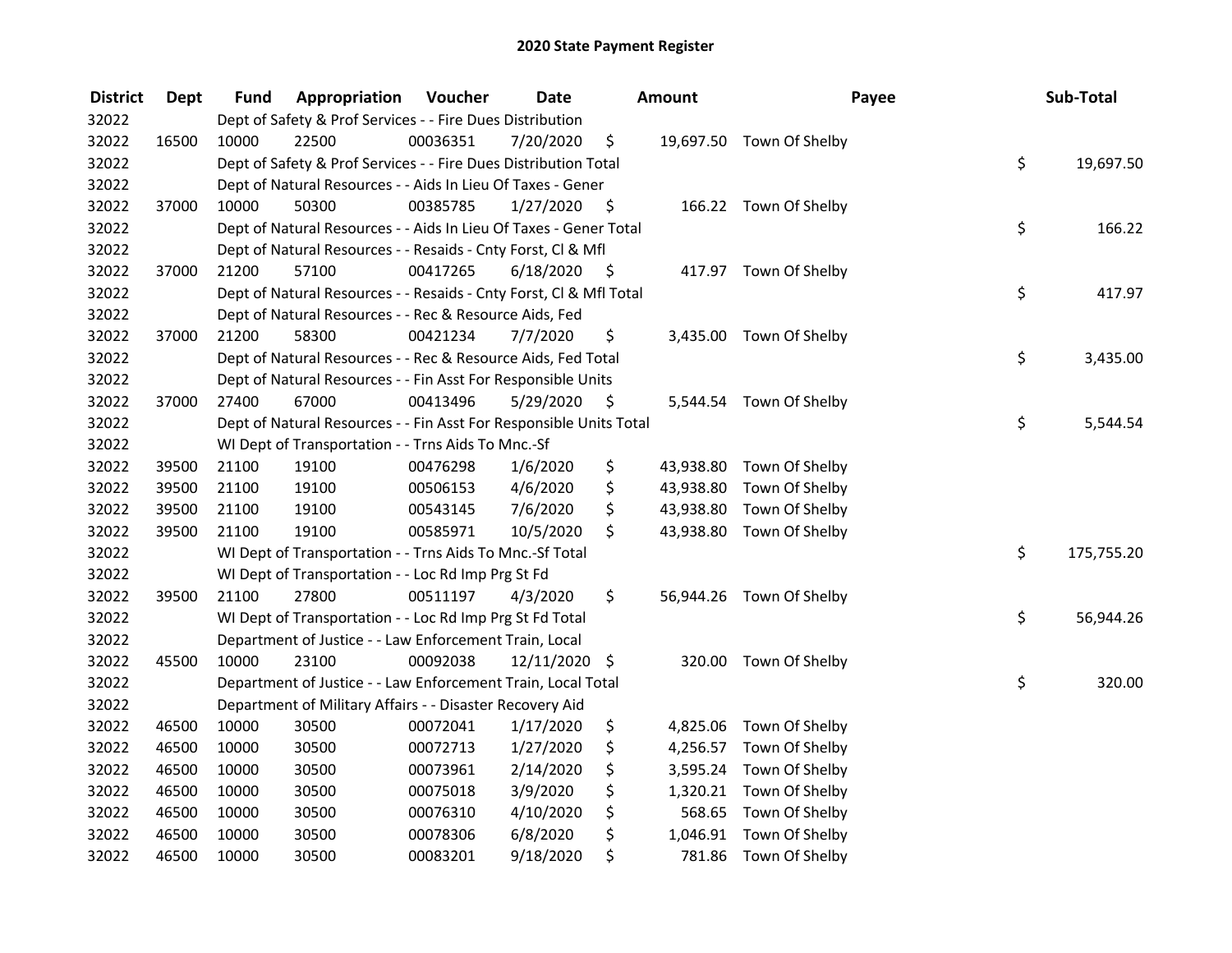| <b>District</b> | Dept  | Fund  | Appropriation                                                                 | Voucher  | <b>Date</b>   |      | Amount |                           | Payee | Sub-Total        |
|-----------------|-------|-------|-------------------------------------------------------------------------------|----------|---------------|------|--------|---------------------------|-------|------------------|
| 32022           | 46500 | 10000 | 30500                                                                         | 00086048 | 12/1/2020     | \$   |        | 3,983.53 Town Of Shelby   |       |                  |
| 32022           |       |       | Department of Military Affairs - - Disaster Recovery Aid Total                |          |               |      |        |                           |       | \$<br>20,378.03  |
| 32022           |       |       | Department of Military Affairs - - Federal Aid, Local Assistance              |          |               |      |        |                           |       |                  |
| 32022           | 46500 | 10000 | 34200                                                                         | 00075018 | 3/9/2020      | \$   |        | 7,921.25 Town Of Shelby   |       |                  |
| 32022           | 46500 | 10000 | 34200                                                                         | 00076310 | 4/10/2020     | \$   |        | 3,411.92 Town Of Shelby   |       |                  |
| 32022           | 46500 | 10000 | 34200                                                                         | 00078306 | 6/8/2020      | \$   |        | 30,182.57 Town Of Shelby  |       |                  |
| 32022           | 46500 | 10000 | 34200                                                                         | 00083201 | 9/18/2020     | \$   |        | 4,691.15 Town Of Shelby   |       |                  |
| 32022           |       |       | Department of Military Affairs - - Federal Aid, Local Assistance Total        |          |               |      |        |                           |       | \$<br>46,206.89  |
| 32022           |       |       | Department of Administration - - Federal Aid                                  |          |               |      |        |                           |       |                  |
| 32022           | 50500 | 10000 | 14200                                                                         | 00129956 | 10/2/2020     | \$   |        | 15,845.04 Town Of Shelby  |       |                  |
| 32022           | 50500 | 10000 | 14200                                                                         | 00134654 | 12/10/2020 \$ |      |        | 57,148.24 Town Of Shelby  |       |                  |
| 32022           |       |       | Department of Administration - - Federal Aid Total                            |          |               |      |        |                           |       | \$<br>72,993.28  |
| 32022           |       |       | Elections Commission - - 2018 Hava Election Security                          |          |               |      |        |                           |       |                  |
| 32022           | 51000 | 22000 | 18200                                                                         | 00004291 | 8/20/2020     | \$   |        | 3,795.90 Town Of Shelby   |       |                  |
| 32022           |       |       | Elections Commission - - 2018 Hava Election Security Total                    |          |               |      |        |                           |       | \$<br>3,795.90   |
| 32022           |       |       | Shared Revenue and Tax Relief - - County And Municipal Aid                    |          |               |      |        |                           |       |                  |
| 32022           | 83500 | 10000 | 10500                                                                         | 00068269 | 7/27/2020     | S    |        | 20,184.29 Town Of Shelby  |       |                  |
| 32022           | 83500 | 10000 | 10500                                                                         | 00072236 | 11/16/2020 \$ |      |        | 114,377.62 Town Of Shelby |       |                  |
| 32022           |       |       | Shared Revenue and Tax Relief - - County And Municipal Aid Total              |          |               |      |        |                           |       | \$<br>134,561.91 |
| 32022           |       |       | Shared Revenue and Tax Relief - - Exempt Computer Aid                         |          |               |      |        |                           |       |                  |
| 32022           | 83500 | 10000 | 10900                                                                         | 00065404 | 7/27/2020     | \$   |        | 758.66 Town Of Shelby     |       |                  |
| 32022           |       |       | Shared Revenue and Tax Relief - - Exempt Computer Aid Total                   |          |               |      |        |                           |       | \$<br>758.66     |
| 32022           |       |       | Shared Revenue and Tax Relief - - Utility Aid                                 |          |               |      |        |                           |       |                  |
| 32022           | 83500 | 10000 | 11000                                                                         | 00068269 | 7/27/2020     | \$   |        | 168.78 Town Of Shelby     |       |                  |
| 32022           | 83500 | 10000 | 11000                                                                         | 00072236 | 11/16/2020 \$ |      |        | 980.64 Town Of Shelby     |       |                  |
| 32022           |       |       | Shared Revenue and Tax Relief - - Utility Aid Total                           |          |               |      |        |                           |       | \$<br>1,149.42   |
| 32022           |       |       | Shared Revenue and Tax Relief - - Personal Property Aid                       |          |               |      |        |                           |       |                  |
| 32022           | 83500 | 10000 | 11100                                                                         | 00060788 | 5/4/2020      | \$   |        | 8,147.69 Town Of Shelby   |       |                  |
| 32022           |       |       | Shared Revenue and Tax Relief - - Personal Property Aid Total                 |          |               |      |        |                           |       | \$<br>8,147.69   |
| 32022           |       |       | Shared Revenue and Tax Relief - - State Aid; Video Service Provider Fee       |          |               |      |        |                           |       |                  |
| 32022           | 83500 | 10000 | 11200                                                                         | 00064259 | 7/27/2020     | \$   |        | 4,544.73 Town Of Shelby   |       |                  |
| 32022           |       |       | Shared Revenue and Tax Relief - - State Aid; Video Service Provider Fee Total |          |               |      |        |                           |       | \$<br>4,544.73   |
| 32022           |       |       | Shared Revenue and Tax Relief - - Lottery & Gaming Credit                     |          |               |      |        |                           |       |                  |
| 32022           | 83500 | 52100 | 36300                                                                         | 00055375 | 3/23/2020     | - \$ |        | 18,041.40 Town Of Shelby  |       |                  |
| 32022           |       |       | Shared Revenue and Tax Relief - - Lottery & Gaming Credit Total               |          |               |      |        |                           |       | \$<br>18,041.40  |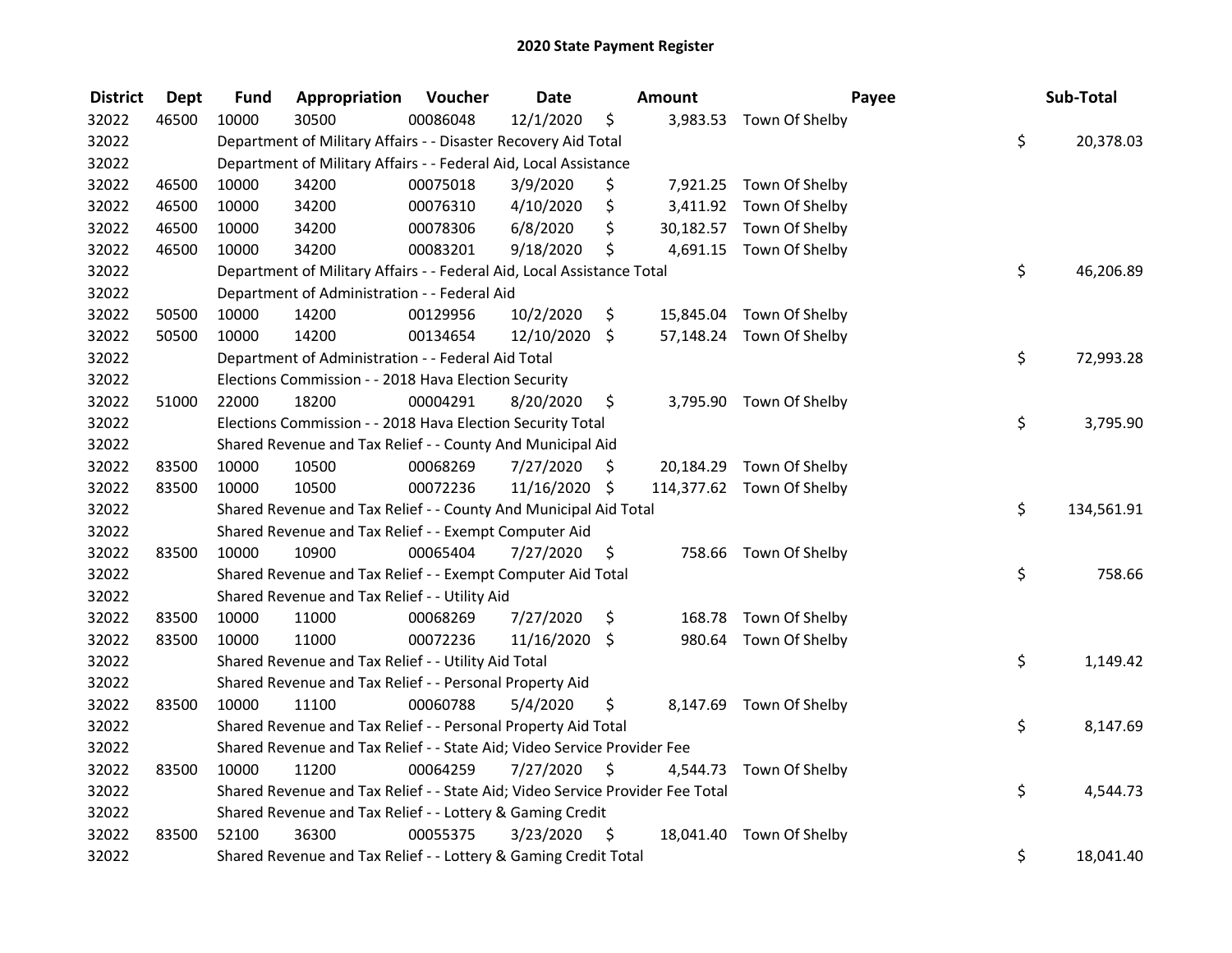|             |  | District Dept Fund Appropriation Voucher | Date | Amount | Payee | Sub-Total  |
|-------------|--|------------------------------------------|------|--------|-------|------------|
| 32022 Total |  |                                          |      |        |       | 572,858.60 |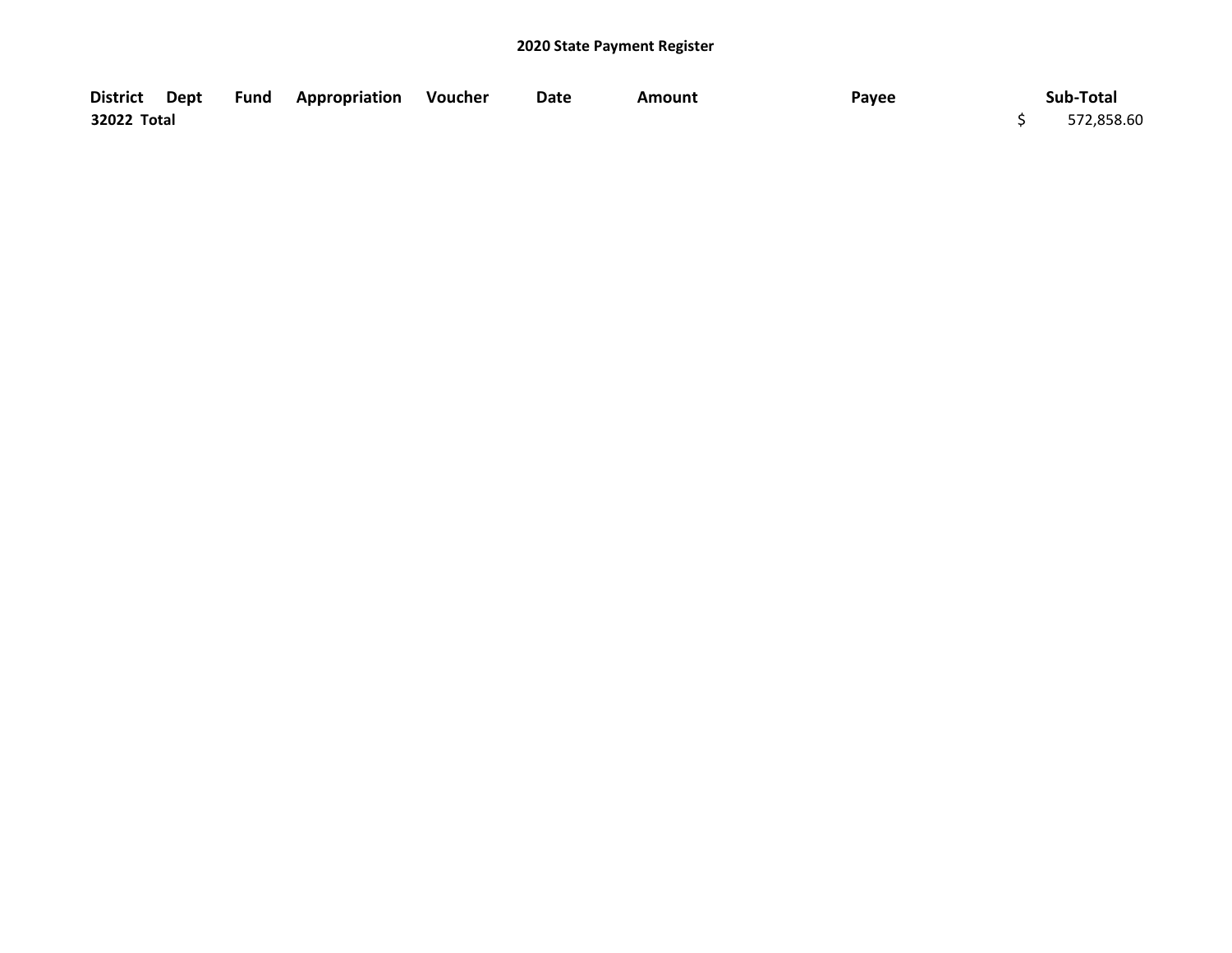| <b>District</b> | <b>Dept</b> | Fund  | Appropriation                                                          | Voucher  | <b>Date</b>     |      | <b>Amount</b> | Payee                        | Sub-Total        |
|-----------------|-------------|-------|------------------------------------------------------------------------|----------|-----------------|------|---------------|------------------------------|------------------|
| 32024           |             |       | Dept of Safety & Prof Services - - Fire Dues Distribution              |          |                 |      |               |                              |                  |
| 32024           | 16500       | 10000 | 22500                                                                  | 00036352 | 7/20/2020       | \$   |               | 2,282.31 Town Of Washington  |                  |
| 32024           |             |       | Dept of Safety & Prof Services - - Fire Dues Distribution Total        |          |                 |      |               |                              | \$<br>2,282.31   |
| 32024           |             |       | Dept of Natural Resources - - Aids In Lieu Of Taxes - Gener            |          |                 |      |               |                              |                  |
| 32024           | 37000       | 10000 | 50300                                                                  | 00385739 | 1/27/2020       | - \$ |               | 576.54 Town Of Washington    |                  |
| 32024           |             |       | Dept of Natural Resources - - Aids In Lieu Of Taxes - Gener Total      |          |                 |      |               |                              | \$<br>576.54     |
| 32024           |             |       | Dept of Natural Resources - - Resaids - Cnty Forst, Cl & Mfl           |          |                 |      |               |                              |                  |
| 32024           | 37000       | 21200 | 57100                                                                  | 00417266 | 6/18/2020       | - \$ |               | 556.11 Town Of Washington    |                  |
| 32024           |             |       | Dept of Natural Resources - - Resaids - Cnty Forst, Cl & Mfl Total     |          |                 |      |               |                              | \$<br>556.11     |
| 32024           |             |       | Dept of Natural Resources - - Fin Asst For Responsible Units           |          |                 |      |               |                              |                  |
| 32024           | 37000       | 27400 | 67000                                                                  | 00412746 | 5/29/2020       | \$   |               | 1,771.20 Town Of Washington  |                  |
| 32024           |             |       | Dept of Natural Resources - - Fin Asst For Responsible Units Total     |          |                 |      |               |                              | \$<br>1,771.20   |
| 32024           |             |       | WI Dept of Transportation - - Trns Aids To Mnc.-Sf                     |          |                 |      |               |                              |                  |
| 32024           | 39500       | 21100 | 19100                                                                  | 00476299 | 1/6/2020        | \$   | 17,830.98     | Town Of Washington           |                  |
| 32024           | 39500       | 21100 | 19100                                                                  | 00506154 | 4/6/2020        | \$   | 17,830.98     | Town Of Washington           |                  |
| 32024           | 39500       | 21100 | 19100                                                                  | 00543146 | 7/6/2020        | \$   | 17,830.98     | Town Of Washington           |                  |
| 32024           | 39500       | 21100 | 19100                                                                  | 00585972 | 10/5/2020       | \$   |               | 17,830.98 Town Of Washington |                  |
| 32024           |             |       | WI Dept of Transportation - - Trns Aids To Mnc.-Sf Total               |          |                 |      |               |                              | \$<br>71,323.92  |
| 32024           |             |       | Department of Military Affairs - - Disaster Recovery Aid               |          |                 |      |               |                              |                  |
| 32024           | 46500       | 10000 | 30500                                                                  | 00075011 | 3/9/2020        | \$   |               | 2,362.10 Town Of Washington  |                  |
| 32024           | 46500       | 10000 | 30500                                                                  | 00085436 | 11/12/2020      | \$   | 17,155.84     | Town Of Washington           |                  |
| 32024           | 46500       | 10000 | 30500                                                                  | 00086877 | $12/17/2020$ \$ |      | 326.25        | Town Of Washington           |                  |
| 32024           |             |       | Department of Military Affairs - - Disaster Recovery Aid Total         |          |                 |      |               |                              | \$<br>19,844.19  |
| 32024           |             |       | Department of Military Affairs - - Federal Aid, Local Assistance       |          |                 |      |               |                              |                  |
| 32024           | 46500       | 10000 | 34200                                                                  | 00075011 | 3/9/2020        | \$   | 14,172.56     | Town Of Washington           |                  |
| 32024           | 46500       | 10000 | 34200                                                                  | 00083493 | 9/28/2020       | \$   | 406.46        | Town Of Washington           |                  |
| 32024           | 46500       | 10000 | 34200                                                                  | 00085436 | 11/12/2020      | \$   | 102,935.03    | Town Of Washington           |                  |
| 32024           | 46500       | 10000 | 34200                                                                  | 00086877 | 12/17/2020 \$   |      |               | 1,957.50 Town Of Washington  |                  |
| 32024           |             |       | Department of Military Affairs - - Federal Aid, Local Assistance Total |          |                 |      |               |                              | \$<br>119,471.55 |
| 32024           |             |       | Department of Administration - - Federal Aid                           |          |                 |      |               |                              |                  |
| 32024           | 50500       | 10000 | 14200                                                                  | 00134655 | 12/10/2020 \$   |      |               | 702.87 Town Of Washington    |                  |
| 32024           |             |       | Department of Administration - - Federal Aid Total                     |          |                 |      |               |                              | \$<br>702.87     |
| 32024           |             |       | Elections Commission - - 2018 Hava Election Security                   |          |                 |      |               |                              |                  |
| 32024           | 51000       | 22000 | 18200                                                                  | 00003632 | 6/30/2020       | \$   | 572.90        | Town Of Washington           |                  |
| 32024           |             |       | Elections Commission - - 2018 Hava Election Security Total             |          |                 |      |               |                              | \$<br>572.90     |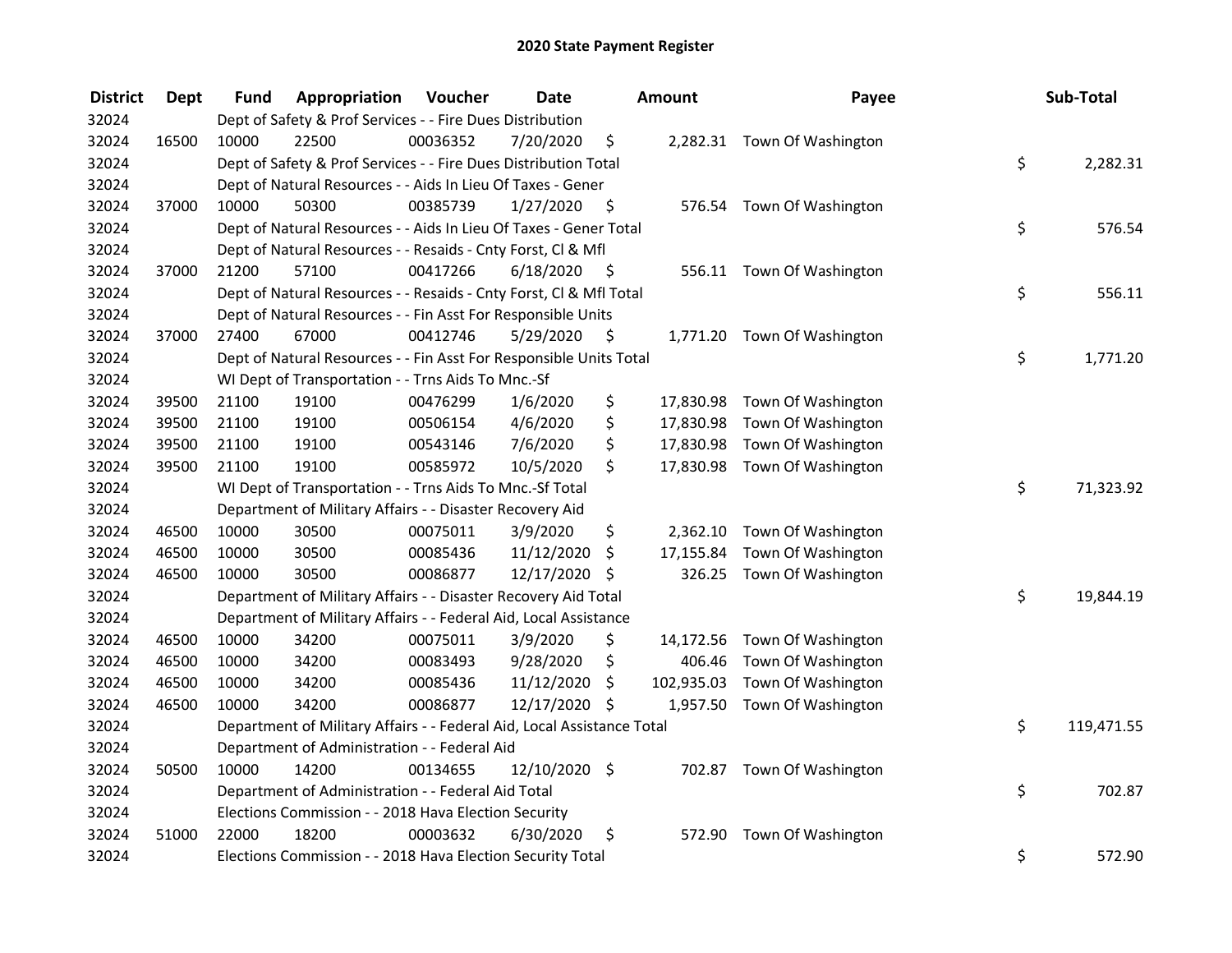| <b>District</b> | Dept  | Fund  | Appropriation                                                    | <b>Voucher</b> | Date       |   | Amount    | Payee              | Sub-Total  |
|-----------------|-------|-------|------------------------------------------------------------------|----------------|------------|---|-----------|--------------------|------------|
| 32024           |       |       | Shared Revenue and Tax Relief - - County And Municipal Aid       |                |            |   |           |                    |            |
| 32024           | 83500 | 10000 | 10500                                                            | 00068270       | 7/27/2020  |   | 3.940.97  | Town Of Washington |            |
| 32024           | 83500 | 10000 | 10500                                                            | 00072237       | 11/16/2020 | S | 22.332.17 | Town Of Washington |            |
| 32024           |       |       | Shared Revenue and Tax Relief - - County And Municipal Aid Total |                |            |   |           |                    | 26,273.14  |
| 32024           |       |       | Shared Revenue and Tax Relief - - Exempt Computer Aid            |                |            |   |           |                    |            |
| 32024           | 83500 | 10000 | 10900                                                            | 00065405       | 7/27/2020  |   | 5.19      | Town Of Washington |            |
| 32024           |       |       | Shared Revenue and Tax Relief - - Exempt Computer Aid Total      |                |            |   |           |                    | 5.19       |
| 32024           |       |       | Shared Revenue and Tax Relief - - Personal Property Aid          |                |            |   |           |                    |            |
| 32024           | 83500 | 10000 | 11100                                                            | 00060789       | 5/4/2020   |   | 130.63    | Town Of Washington |            |
| 32024           |       |       | Shared Revenue and Tax Relief - - Personal Property Aid Total    |                |            |   |           |                    | 130.63     |
| 32024 Total     |       |       |                                                                  |                |            |   |           |                    | 243.510.55 |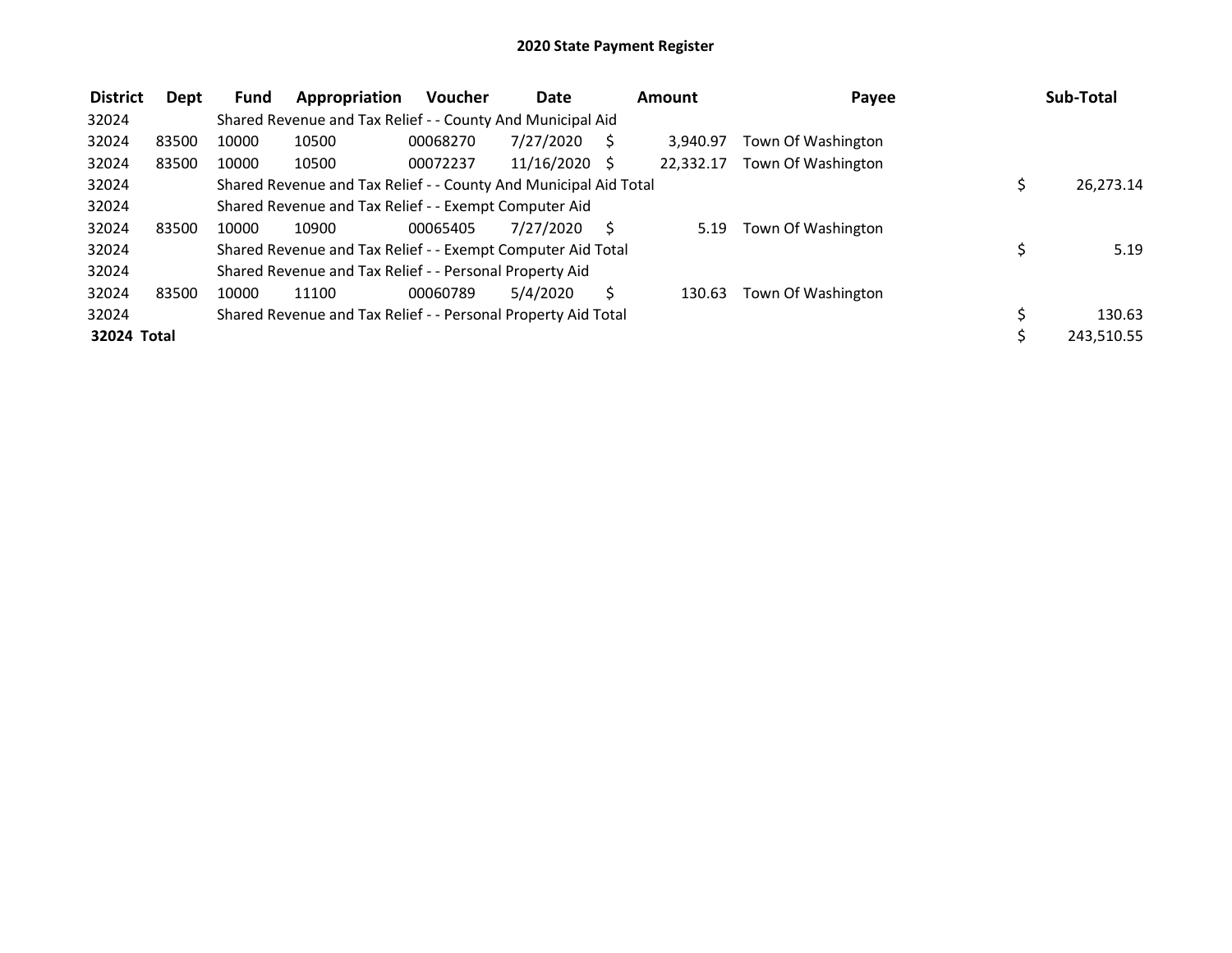| <b>District</b> | <b>Dept</b> | Fund  | Appropriation                                                          | Voucher  | <b>Date</b>   |      | <b>Amount</b> | Payee                       | Sub-Total       |
|-----------------|-------------|-------|------------------------------------------------------------------------|----------|---------------|------|---------------|-----------------------------|-----------------|
| 32106           |             |       | Dept of Safety & Prof Services - - Fire Dues Distribution              |          |               |      |               |                             |                 |
| 32106           | 16500       | 10000 | 22500                                                                  | 00036353 | 7/20/2020     | \$   |               | 3,989.10 Village Of Bangor  |                 |
| 32106           |             |       | Dept of Safety & Prof Services - - Fire Dues Distribution Total        |          |               |      |               |                             | \$<br>3,989.10  |
| 32106           |             |       | Dept of Natural Resources - - Aids In Lieu Of Taxes - Gener            |          |               |      |               |                             |                 |
| 32106           | 37000       | 10000 | 50300                                                                  | 00405098 | 4/21/2020     | \$   |               | 118.90 Village Of Bangor    |                 |
| 32106           |             |       | Dept of Natural Resources - - Aids In Lieu Of Taxes - Gener Total      |          |               |      |               |                             | \$<br>118.90    |
| 32106           |             |       | Dept of Natural Resources - - Fin Asst For Responsible Units           |          |               |      |               |                             |                 |
| 32106           | 37000       | 27400 | 67000                                                                  | 00413183 | 5/29/2020     | - \$ |               | 2,623.99 Village Of Bangor  |                 |
| 32106           |             |       | Dept of Natural Resources - - Fin Asst For Responsible Units Total     |          |               |      |               |                             | \$<br>2,623.99  |
| 32106           |             |       | Dept of Natural Resources - - Recycling Consolidation Grants           |          |               |      |               |                             |                 |
| 32106           | 37000       | 27400 | 67300                                                                  | 00413183 | 5/29/2020     | -\$  |               | 386.93 Village Of Bangor    |                 |
| 32106           |             |       | Dept of Natural Resources - - Recycling Consolidation Grants Total     |          |               |      |               |                             | \$<br>386.93    |
| 32106           |             |       | WI Dept of Transportation - - Trns Aids To Mnc.-Sf                     |          |               |      |               |                             |                 |
| 32106           | 39500       | 21100 | 19100                                                                  | 00476300 | 1/6/2020      | \$   |               | 14,860.07 Village Of Bangor |                 |
| 32106           | 39500       | 21100 | 19100                                                                  | 00506155 | 4/6/2020      | \$   | 14,860.07     | Village Of Bangor           |                 |
| 32106           | 39500       | 21100 | 19100                                                                  | 00543147 | 7/6/2020      | \$   |               | 14,860.07 Village Of Bangor |                 |
| 32106           | 39500       | 21100 | 19100                                                                  | 00585973 | 10/5/2020     | \$   |               | 14,860.09 Village Of Bangor |                 |
| 32106           |             |       | WI Dept of Transportation - - Trns Aids To Mnc.-Sf Total               |          |               |      |               |                             | \$<br>59,440.30 |
| 32106           |             |       | WI Dept of Transportation - - Loc Rd Imp Prg St Fd                     |          |               |      |               |                             |                 |
| 32106           | 39500       | 21100 | 27800                                                                  | 00613334 | 11/12/2020 \$ |      |               | 46,389.50 Village Of Bangor |                 |
| 32106           |             |       | WI Dept of Transportation - - Loc Rd Imp Prg St Fd Total               |          |               |      |               |                             | \$<br>46,389.50 |
| 32106           |             |       | Department of Justice - - Law Enforcement Train, Local                 |          |               |      |               |                             |                 |
| 32106           | 45500       | 10000 | 23100                                                                  | 00090835 | 11/25/2020 \$ |      |               | 480.00 Village Of Bangor    |                 |
| 32106           |             |       | Department of Justice - - Law Enforcement Train, Local Total           |          |               |      |               |                             | \$<br>480.00    |
| 32106           |             |       | Department of Military Affairs - - Disaster Recovery Aid               |          |               |      |               |                             |                 |
| 32106           | 46500       | 10000 | 30500                                                                  | 00077869 | 5/21/2020     | \$   |               | 1,110.16 Village Of Bangor  |                 |
| 32106           | 46500       | 10000 | 30500                                                                  | 00086833 | 12/17/2020    | \$   |               | 1,038.05 Village Of Bangor  |                 |
| 32106           |             |       | Department of Military Affairs - - Disaster Recovery Aid Total         |          |               |      |               |                             | \$<br>2,148.21  |
| 32106           |             |       | Department of Military Affairs - - Federal Aid, Local Assistance       |          |               |      |               |                             |                 |
| 32106           | 46500       | 10000 | 34200                                                                  | 00077869 | 5/21/2020     | \$   |               | 6,661.00 Village Of Bangor  |                 |
| 32106           | 46500       | 10000 | 34200                                                                  | 00086833 | 12/17/2020 \$ |      |               | 6,228.31 Village Of Bangor  |                 |
| 32106           |             |       | Department of Military Affairs - - Federal Aid, Local Assistance Total |          |               |      |               |                             | \$<br>12,889.31 |
| 32106           |             |       | Department of Administration - - Federal Aid                           |          |               |      |               |                             |                 |
| 32106           | 50500       | 10000 | 14200                                                                  | 00129957 | 10/1/2020     | \$   |               | 20,398.15 Village Of Bangor |                 |
| 32106           | 50500       | 10000 | 14200                                                                  | 00134656 | 12/10/2020    | \$   |               | 4,524.85 Village Of Bangor  |                 |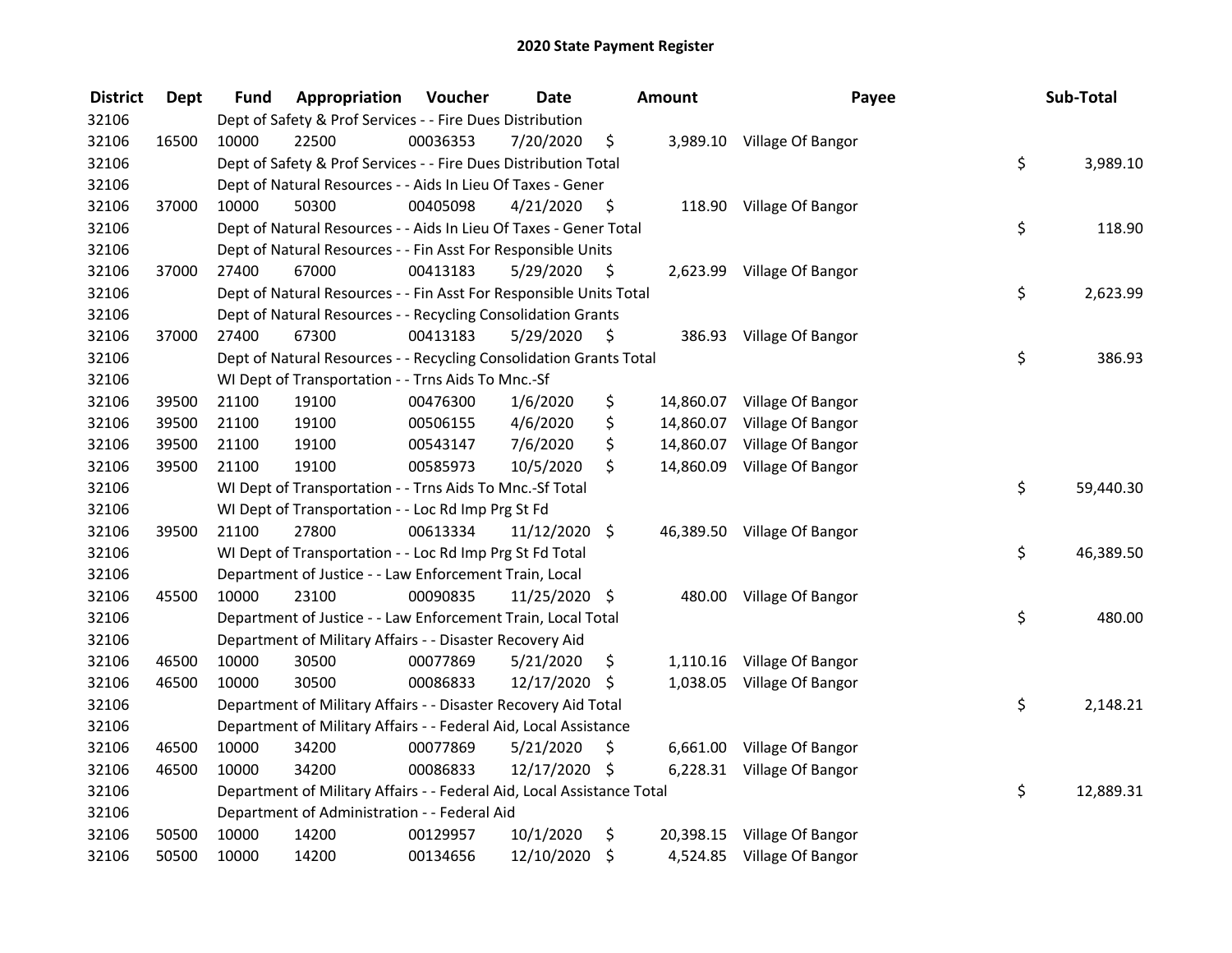| <b>District</b>    | <b>Dept</b> | <b>Fund</b> | Appropriation                                                                 | <b>Voucher</b> | Date          |      | <b>Amount</b> | Payee                        | Sub-Total        |
|--------------------|-------------|-------------|-------------------------------------------------------------------------------|----------------|---------------|------|---------------|------------------------------|------------------|
| 32106              | 50500       | 10000       | 14200                                                                         | 00136337       | 12/17/2020 \$ |      |               | 2,645.13 Village Of Bangor   |                  |
| 32106              |             |             | Department of Administration - - Federal Aid Total                            |                |               |      |               |                              | \$<br>27,568.13  |
| 32106              |             |             | Department of Administration - - Federal Aid, Local Assistance                |                |               |      |               |                              |                  |
| 32106              | 50500       | 10000       | 74300                                                                         | 00117197       | 2/12/2020     | Ŝ.   |               | 150,133.96 Village Of Bangor |                  |
| 32106              |             |             | Department of Administration - - Federal Aid, Local Assistance Total          |                |               |      |               |                              | \$<br>150,133.96 |
| 32106              |             |             | Elections Commission - - 2018 Hava Election Security                          |                |               |      |               |                              |                  |
| 32106              | 51000       | 22000       | 18200                                                                         | 00003740       | 7/3/2020      | \$   | 1,110.80      | Village Of Bangor            |                  |
| 32106              |             |             | Elections Commission - - 2018 Hava Election Security Total                    |                |               |      |               |                              | \$<br>1,110.80   |
| 32106              |             |             | Shared Revenue and Tax Relief - - Expenditure Restraint Program               |                |               |      |               |                              |                  |
| 32106              | 83500       | 10000       | 10100                                                                         | 00068271       | 7/27/2020     | S    |               | 2,157.13 Village Of Bangor   |                  |
| 32106              |             |             | Shared Revenue and Tax Relief - - Expenditure Restraint Program Total         |                |               |      |               |                              | \$<br>2,157.13   |
| 32106              |             |             | Shared Revenue and Tax Relief - - County And Municipal Aid                    |                |               |      |               |                              |                  |
| 32106              | 83500       | 10000       | 10500                                                                         | 00068271       | 7/27/2020     | \$   |               | 17,578.10 Village Of Bangor  |                  |
| 32106              | 83500       | 10000       | 10500                                                                         | 00072238       | 11/16/2020 \$ |      |               | 99,609.25 Village Of Bangor  |                  |
| 32106              |             |             | Shared Revenue and Tax Relief - - County And Municipal Aid Total              |                |               |      |               |                              | \$<br>117,187.35 |
| 32106              |             |             | Shared Revenue and Tax Relief - - Exempt Computer Aid                         |                |               |      |               |                              |                  |
| 32106              | 83500       | 10000       | 10900                                                                         | 00065406       | 7/27/2020     | \$.  | 385.56        | Village Of Bangor            |                  |
| 32106              | 83500       | 10000       | 10900                                                                         | 00067066       | 7/27/2020     | \$   | 47.95         | Village Of Bangor            |                  |
| 32106              |             |             | Shared Revenue and Tax Relief - - Exempt Computer Aid Total                   |                |               |      |               |                              | \$<br>433.51     |
| 32106              |             |             | Shared Revenue and Tax Relief - - Utility Aid                                 |                |               |      |               |                              |                  |
| 32106              | 83500       | 10000       | 11000                                                                         | 00068271       | 7/27/2020     | \$   | 258.80        | Village Of Bangor            |                  |
| 32106              | 83500       | 10000       | 11000                                                                         | 00072238       | 11/16/2020    | \$   | 1,473.41      | Village Of Bangor            |                  |
| 32106              |             |             | Shared Revenue and Tax Relief - - Utility Aid Total                           |                |               |      |               |                              | \$<br>1,732.21   |
| 32106              |             |             | Shared Revenue and Tax Relief - - Personal Property Aid                       |                |               |      |               |                              |                  |
| 32106              | 83500       | 10000       | 11100                                                                         | 00060790       | 5/4/2020      | \$   |               | 690.61 Village Of Bangor     |                  |
| 32106              |             |             | Shared Revenue and Tax Relief - - Personal Property Aid Total                 |                |               |      |               |                              | \$<br>690.61     |
| 32106              |             |             | Shared Revenue and Tax Relief - - State Aid; Video Service Provider Fee       |                |               |      |               |                              |                  |
| 32106              | 83500       | 10000       | 11200                                                                         | 00064260       | 7/27/2020     | - \$ | 1,834.20      | Village Of Bangor            |                  |
| 32106              |             |             | Shared Revenue and Tax Relief - - State Aid; Video Service Provider Fee Total |                |               |      |               |                              | \$<br>1,834.20   |
| <b>32106 Total</b> |             |             |                                                                               |                |               |      |               |                              | \$<br>431,314.14 |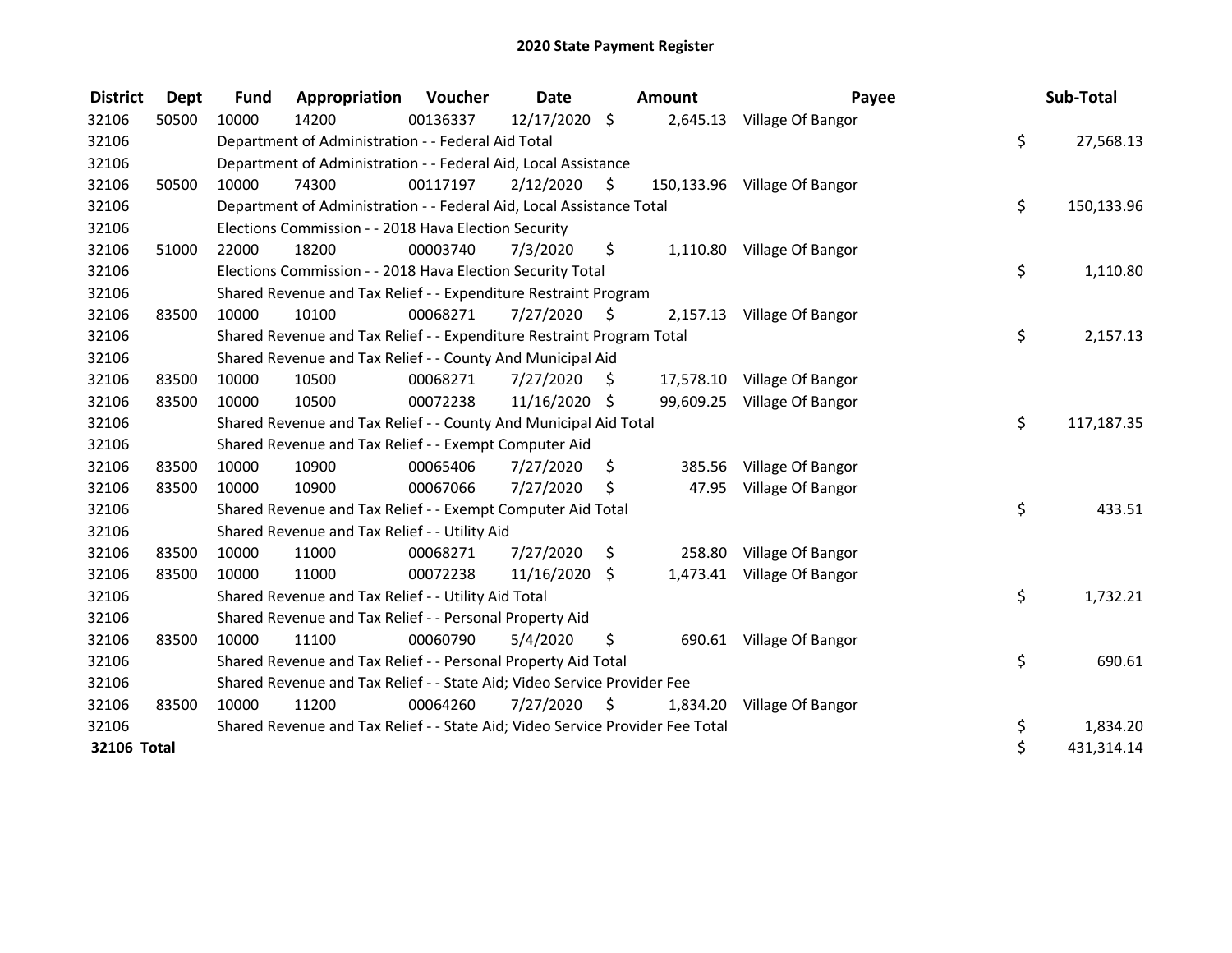| <b>District</b> | <b>Dept</b> | Fund  | Appropriation                                                        | Voucher  | <b>Date</b> | <b>Amount</b>    | Payee                                                                                             | Sub-Total        |
|-----------------|-------------|-------|----------------------------------------------------------------------|----------|-------------|------------------|---------------------------------------------------------------------------------------------------|------------------|
| 32136           |             |       | Dept of Safety & Prof Services - - Fire Dues Distribution            |          |             |                  |                                                                                                   |                  |
| 32136           | 16500       | 10000 | 22500                                                                | 00036354 | 7/20/2020   | \$               | 33,505.37 Village Of Holmen                                                                       |                  |
| 32136           |             |       | Dept of Safety & Prof Services - - Fire Dues Distribution Total      |          |             |                  |                                                                                                   | \$<br>33,505.37  |
| 32136           |             |       | Dept of Natural Resources - - Fin Asst For Responsible Units         |          |             |                  |                                                                                                   |                  |
| 32136           | 37000       | 27400 | 67000                                                                | 00413268 | 5/29/2020   | \$               | 15,223.58 Village Of Holmen                                                                       |                  |
| 32136           |             |       | Dept of Natural Resources - - Fin Asst For Responsible Units Total   |          |             |                  |                                                                                                   | \$<br>15,223.58  |
| 32136           |             |       | WI Dept of Transportation - - Trns Aids To Mnc.-Sf                   |          |             |                  |                                                                                                   |                  |
| 32136           | 39500       | 21100 | 19100                                                                | 00476301 | 1/6/2020    | \$               | 78,579.89 Village Of Holmen                                                                       |                  |
| 32136           | 39500       | 21100 | 19100                                                                | 00506156 | 4/6/2020    | \$<br>78,579.89  | Village Of Holmen                                                                                 |                  |
| 32136           | 39500       | 21100 | 19100                                                                | 00543148 | 7/6/2020    | \$<br>78,579.89  | Village Of Holmen                                                                                 |                  |
| 32136           | 39500       | 21100 | 19100                                                                | 00585974 | 10/5/2020   | \$               | 78,579.91 Village Of Holmen                                                                       |                  |
| 32136           |             |       | WI Dept of Transportation - - Trns Aids To Mnc.-Sf Total             |          |             |                  |                                                                                                   | \$<br>314,319.58 |
| 32136           |             |       | WI Dept of Transportation - - Loc Rd Imp Prg St Fd                   |          |             |                  |                                                                                                   |                  |
| 32136           | 39500       | 21100 | 27800                                                                | 00562876 | 8/7/2020    | \$               | 27,469.94 Village Of Holmen                                                                       |                  |
| 32136           |             |       | WI Dept of Transportation - - Loc Rd Imp Prg St Fd Total             |          |             |                  |                                                                                                   | \$<br>27,469.94  |
| 32136           |             |       | Department of Justice - - Law Enforcement Train, Local               |          |             |                  |                                                                                                   |                  |
| 32136           | 45500       | 10000 | 23100                                                                | 00091231 | 12/2/2020   | \$<br>1,920.00   | Village Of Holmen                                                                                 |                  |
| 32136           |             |       | Department of Justice - - Law Enforcement Train, Local Total         |          |             |                  |                                                                                                   | \$<br>1,920.00   |
| 32136           |             |       | Department of Justice - - Internet Crimes Against Childr             |          |             |                  |                                                                                                   |                  |
| 32136           | 45500       | 10000 | 28400                                                                | 00080325 | 2/21/2020   | \$<br>224.00     | Village Of Holmen                                                                                 |                  |
| 32136           | 45500       | 10000 | 28400                                                                | 00080326 | 2/21/2020   | \$<br>879.18     | Village Of Holmen                                                                                 |                  |
| 32136           |             |       | Department of Justice - - Internet Crimes Against Childr Total       |          |             |                  |                                                                                                   | \$<br>1,103.18   |
| 32136           |             |       | Department of Administration - - Federal Aid                         |          |             |                  |                                                                                                   |                  |
| 32136           | 50500       | 10000 | 14200                                                                | 00134657 | 12/10/2020  | \$<br>165,892.00 | Village Of Holmen                                                                                 |                  |
| 32136           | 50500       | 10000 | 14200                                                                | 00136338 | 12/17/2020  | \$               | 17,606.46 Village Of Holmen                                                                       |                  |
| 32136           |             |       | Department of Administration - - Federal Aid Total                   |          |             |                  |                                                                                                   | \$<br>183,498.46 |
| 32136           |             |       | Department of Administration - - Hv Trans Ln Annual Impact Fee       |          |             |                  |                                                                                                   |                  |
| 32136           | 50500       | 10000 | 17400                                                                | 00121277 | 5/1/2020    | \$               | 8,671.00 Village Of Holmen                                                                        |                  |
| 32136           | 50500       | 10000 | 17400                                                                | 00121316 | 5/1/2020    | \$<br>12,042.00  | Village Of Holmen                                                                                 |                  |
| 32136           |             |       | Department of Administration - - Hv Trans Ln Annual Impact Fee Total |          |             |                  |                                                                                                   | \$<br>20,713.00  |
| 32136           |             |       | Elections Commission - - 2018 Hava Election Security                 |          |             |                  |                                                                                                   |                  |
| 32136           | 51000       | 22000 | 18200                                                                | 00003816 | 7/20/2020   | \$               | 6,408.40 Village Of Holmen                                                                        |                  |
| 32136           |             |       | Elections Commission - - 2018 Hava Election Security Total           |          |             |                  |                                                                                                   | \$<br>6,408.40   |
| 32136           |             |       |                                                                      |          |             |                  | Public Defender Board - - Transcript, Discovery and Records Provided to the Public Defender Board |                  |
| 32136           | 55000       | 10000 | 10600                                                                | 00228579 | 1/3/2020    | \$               | 5.00 Village Of Holmen                                                                            |                  |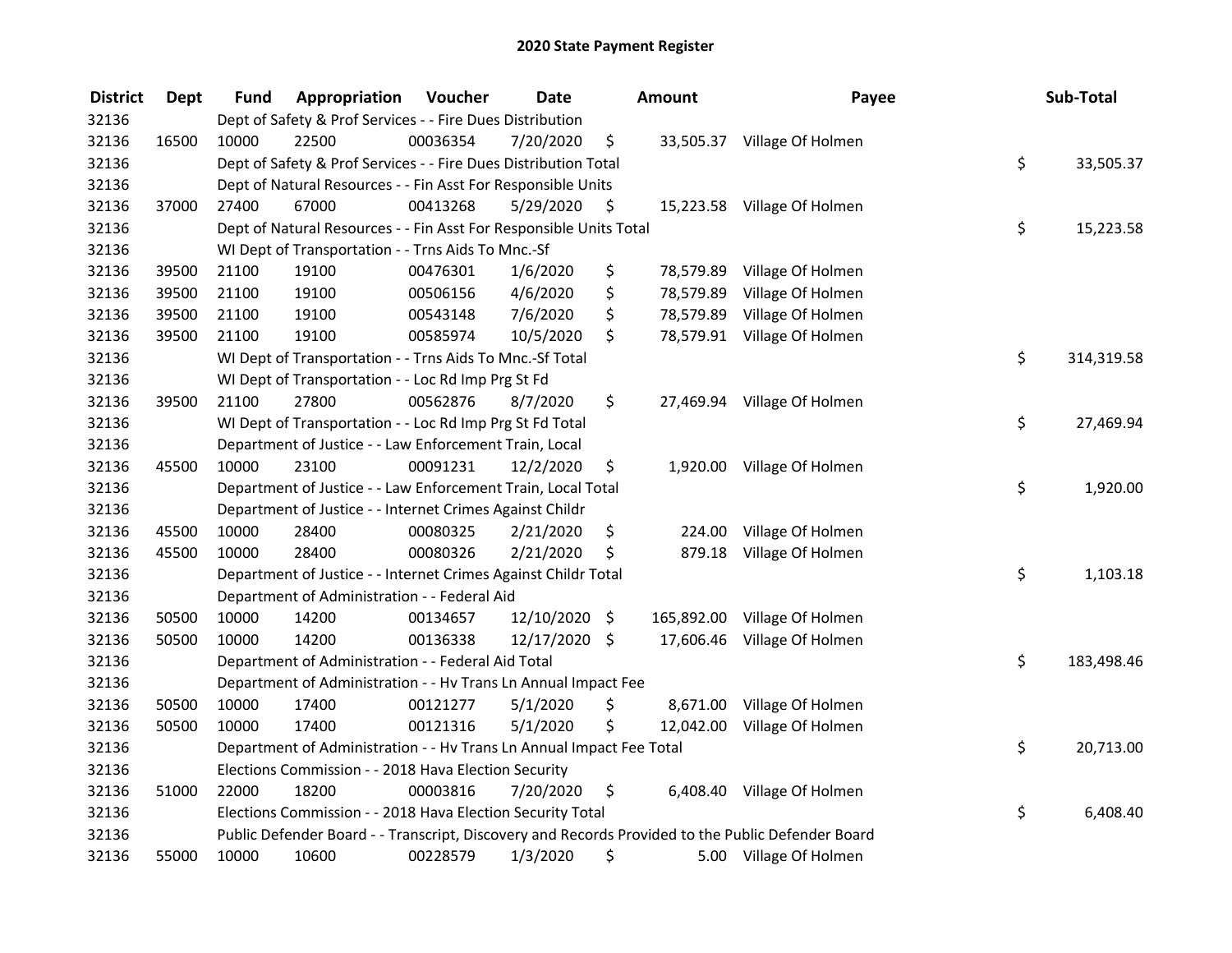| <b>District</b>    | Dept  | <b>Fund</b> | Appropriation                                                                 | Voucher  | Date       |      | <b>Amount</b> | Payee                                                                                                   | Sub-Total          |
|--------------------|-------|-------------|-------------------------------------------------------------------------------|----------|------------|------|---------------|---------------------------------------------------------------------------------------------------------|--------------------|
| 32136              |       |             |                                                                               |          |            |      |               | Public Defender Board - - Transcript, Discovery and Records Provided to the Public Defender Board Total | \$<br>5.00         |
| 32136              |       |             | Shared Revenue and Tax Relief - - Expenditure Restraint Program               |          |            |      |               |                                                                                                         |                    |
| 32136              | 83500 | 10000       | 10100                                                                         | 00068272 | 7/27/2020  | S.   |               | 17,257.65 Village Of Holmen                                                                             |                    |
| 32136              |       |             | Shared Revenue and Tax Relief - - Expenditure Restraint Program Total         |          |            |      |               |                                                                                                         | \$<br>17,257.65    |
| 32136              |       |             | Shared Revenue and Tax Relief - - County And Municipal Aid                    |          |            |      |               |                                                                                                         |                    |
| 32136              | 83500 | 10000       | 10500                                                                         | 00068272 | 7/27/2020  | \$.  |               | 71,313.97 Village Of Holmen                                                                             |                    |
| 32136              | 83500 | 10000       | 10500                                                                         | 00072239 | 11/16/2020 | \$   | 404,112.52    | Village Of Holmen                                                                                       |                    |
| 32136              |       |             | Shared Revenue and Tax Relief - - County And Municipal Aid Total              |          |            |      |               |                                                                                                         | \$<br>475,426.49   |
| 32136              |       |             | Shared Revenue and Tax Relief - - Exempt Computer Aid                         |          |            |      |               |                                                                                                         |                    |
| 32136              | 83500 | 10000       | 10900                                                                         | 00065407 | 7/27/2020  | \$.  | 2,269.73      | Village Of Holmen                                                                                       |                    |
| 32136              | 83500 | 10000       | 10900                                                                         | 00067067 | 7/27/2020  | Ŝ.   |               | 10,311.62 Village Of Holmen                                                                             |                    |
| 32136              |       |             | Shared Revenue and Tax Relief - - Exempt Computer Aid Total                   |          |            |      |               |                                                                                                         | \$<br>12,581.35    |
| 32136              |       |             | Shared Revenue and Tax Relief - - Utility Aid                                 |          |            |      |               |                                                                                                         |                    |
| 32136              | 83500 | 10000       | 11000                                                                         | 00068272 | 7/27/2020  | \$   | 28,582.43     | Village Of Holmen                                                                                       |                    |
| 32136              | 83500 | 10000       | 11000                                                                         | 00072239 | 11/16/2020 | \$   | 162,969.45    | Village Of Holmen                                                                                       |                    |
| 32136              |       |             | Shared Revenue and Tax Relief - - Utility Aid Total                           |          |            |      |               |                                                                                                         | \$<br>191,551.88   |
| 32136              |       |             | Shared Revenue and Tax Relief - - Personal Property Aid                       |          |            |      |               |                                                                                                         |                    |
| 32136              | 83500 | 10000       | 11100                                                                         | 00060791 | 5/4/2020   | \$   | 14,389.27     | Village Of Holmen                                                                                       |                    |
| 32136              | 83500 | 10000       | 11100                                                                         | 00062507 | 5/4/2020   | \$   | 9,996.24      | Village Of Holmen                                                                                       |                    |
| 32136              |       |             | Shared Revenue and Tax Relief - - Personal Property Aid Total                 |          |            |      |               |                                                                                                         | \$<br>24,385.51    |
| 32136              |       |             | Shared Revenue and Tax Relief - - State Aid; Video Service Provider Fee       |          |            |      |               |                                                                                                         |                    |
| 32136              | 83500 | 10000       | 11200                                                                         | 00064261 | 7/27/2020  | \$   | 11,472.24     | Village Of Holmen                                                                                       |                    |
| 32136              |       |             | Shared Revenue and Tax Relief - - State Aid; Video Service Provider Fee Total |          |            |      |               |                                                                                                         | \$<br>11,472.24    |
| 32136              |       |             | Shared Revenue and Tax Relief - - Lottery & Gaming Credit                     |          |            |      |               |                                                                                                         |                    |
| 32136              | 83500 | 52100       | 36300                                                                         | 00055376 | 3/23/2020  | - \$ |               | 80,984.04 Village Of Holmen                                                                             |                    |
| 32136              |       |             | Shared Revenue and Tax Relief - - Lottery & Gaming Credit Total               |          |            |      |               |                                                                                                         | \$<br>80,984.04    |
| <b>32136 Total</b> |       |             |                                                                               |          |            |      |               |                                                                                                         | \$<br>1,417,825.67 |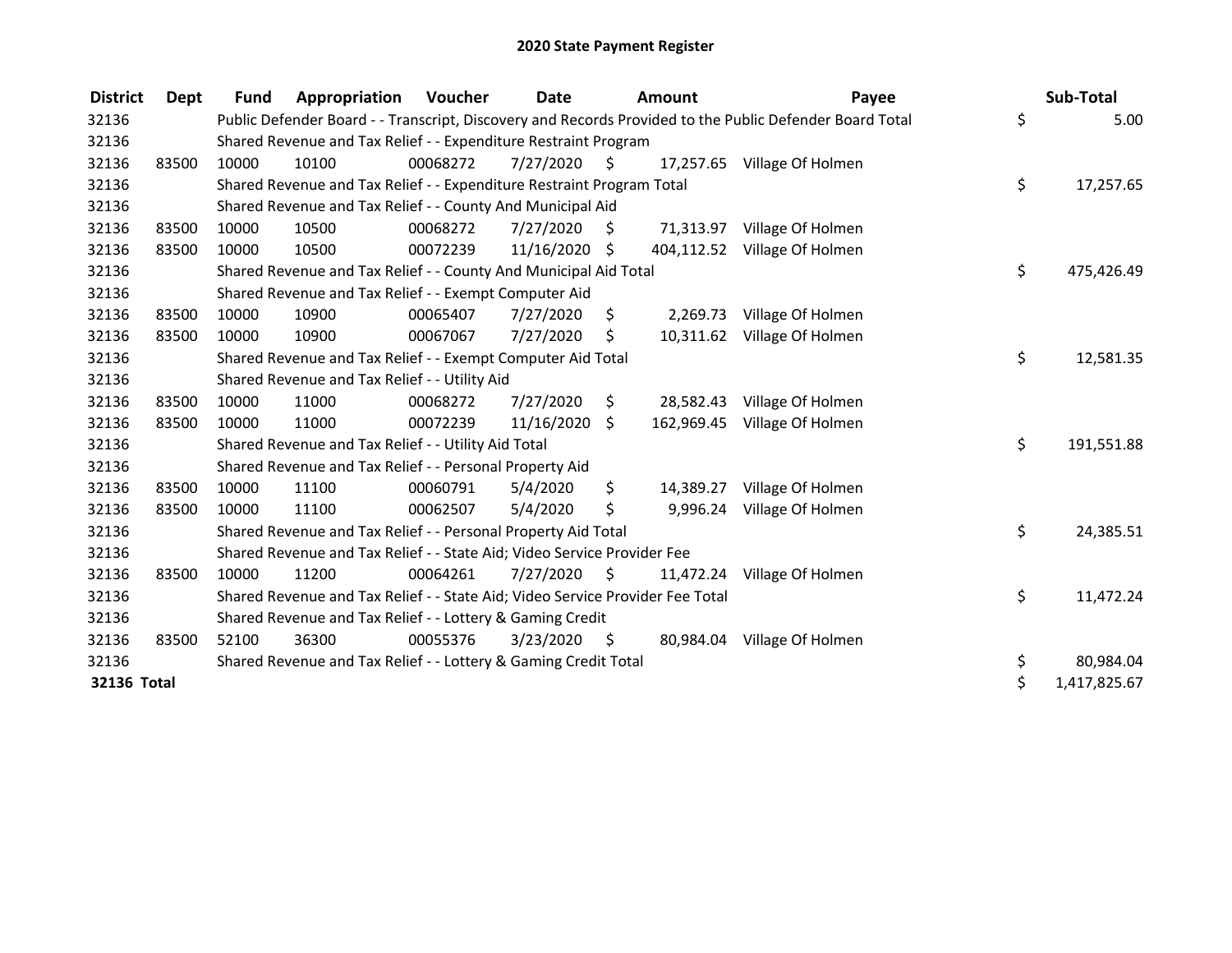| <b>District</b> | <b>Dept</b> | Fund  | Appropriation                                                      | Voucher  | <b>Date</b>   |      | Amount    | Payee                          | Sub-Total        |
|-----------------|-------------|-------|--------------------------------------------------------------------|----------|---------------|------|-----------|--------------------------------|------------------|
| 32176           |             |       | Dept of Safety & Prof Services - - Fire Dues Distribution          |          |               |      |           |                                |                  |
| 32176           | 16500       | 10000 | 22500                                                              | 00036355 | 7/20/2020     | \$   |           | 1,994.09 Village Of Rockland   |                  |
| 32176           |             |       | Dept of Safety & Prof Services - - Fire Dues Distribution Total    |          |               |      |           |                                | \$<br>1,994.09   |
| 32176           |             |       | Dept of Natural Resources - - Aids In Lieu Of Taxes - Gener        |          |               |      |           |                                |                  |
| 32176           | 37000       | 10000 | 50300                                                              | 00403675 | 4/21/2020     | \$   |           | 7.32 Village Of Rockland       |                  |
| 32176           |             |       | Dept of Natural Resources - - Aids In Lieu Of Taxes - Gener Total  |          |               |      |           |                                | \$<br>7.32       |
| 32176           |             |       | Dept of Natural Resources - - Fin Asst For Responsible Units       |          |               |      |           |                                |                  |
| 32176           | 37000       | 27400 | 67000                                                              | 00413094 | 5/29/2020     | - \$ |           | 2,562.22 Village Of Rockland   |                  |
| 32176           |             |       | Dept of Natural Resources - - Fin Asst For Responsible Units Total |          |               |      |           |                                | \$<br>2,562.22   |
| 32176           |             |       | WI Dept of Transportation - - Trns Aids To Mnc.-Sf                 |          |               |      |           |                                |                  |
| 32176           | 39500       | 21100 | 19100                                                              | 00476302 | 1/6/2020      | \$   |           | 3,784.33 Village Of Rockland   |                  |
| 32176           | 39500       | 21100 | 19100                                                              | 00506157 | 4/6/2020      | \$   | 3,784.33  | Village Of Rockland            |                  |
| 32176           | 39500       | 21100 | 19100                                                              | 00543149 | 7/6/2020      | \$   | 3,784.33  | Village Of Rockland            |                  |
| 32176           | 39500       | 21100 | 19100                                                              | 00585975 | 10/5/2020     | \$   |           | 3,784.35 Village Of Rockland   |                  |
| 32176           |             |       | WI Dept of Transportation - - Trns Aids To Mnc.-Sf Total           |          |               |      |           |                                | \$<br>15,137.34  |
| 32176           |             |       | Department of Administration - - Federal Aid                       |          |               |      |           |                                |                  |
| 32176           | 50500       | 10000 | 14200                                                              | 00132174 | 11/13/2020 \$ |      | 11,266.00 | Village Of Rockland            |                  |
| 32176           |             |       | Department of Administration - - Federal Aid Total                 |          |               |      |           |                                | \$<br>11,266.00  |
| 32176           |             |       | Elections Commission - - 2018 Hava Election Security               |          |               |      |           |                                |                  |
| 32176           | 51000       | 22000 | 18200                                                              | 00003576 | 7/1/2020      | \$   | 627.90    | Village Of Rockland            |                  |
| 32176           |             |       | Elections Commission - - 2018 Hava Election Security Total         |          |               |      |           |                                | \$<br>627.90     |
| 32176           |             |       | Shared Revenue and Tax Relief - - County And Municipal Aid         |          |               |      |           |                                |                  |
| 32176           | 83500       | 10000 | 10500                                                              | 00068273 | 7/27/2020     | S    |           | 19,565.95 Village Of Rockland  |                  |
| 32176           | 83500       | 10000 | 10500                                                              | 00072240 | 11/16/2020 \$ |      |           | 110,873.69 Village Of Rockland |                  |
| 32176           |             |       | Shared Revenue and Tax Relief - - County And Municipal Aid Total   |          |               |      |           |                                | \$<br>130,439.64 |
| 32176           |             |       | Shared Revenue and Tax Relief - - Exempt Computer Aid              |          |               |      |           |                                |                  |
| 32176           | 83500       | 10000 | 10900                                                              | 00065408 | 7/27/2020     | \$   | 15.59     | Village Of Rockland            |                  |
| 32176           | 83500       | 10000 | 10900                                                              | 00067068 | 7/27/2020     | \$   |           | 331.72 Village Of Rockland     |                  |
| 32176           |             |       | Shared Revenue and Tax Relief - - Exempt Computer Aid Total        |          |               |      |           |                                | \$<br>347.31     |
| 32176           |             |       | Shared Revenue and Tax Relief - - Utility Aid                      |          |               |      |           |                                |                  |
| 32176           | 83500       | 10000 | 11000                                                              | 00068273 | 7/27/2020     | \$   |           | 1,710.72 Village Of Rockland   |                  |
| 32176           | 83500       | 10000 | 11000                                                              | 00072240 | 11/16/2020    | \$   |           | 10,079.95 Village Of Rockland  |                  |
| 32176           |             |       | Shared Revenue and Tax Relief - - Utility Aid Total                |          |               |      |           |                                | \$<br>11,790.67  |
| 32176           |             |       | Shared Revenue and Tax Relief - - Personal Property Aid            |          |               |      |           |                                |                  |
| 32176           | 83500       | 10000 | 11100                                                              | 00060792 | 5/4/2020      | \$   |           | 240.28 Village Of Rockland     |                  |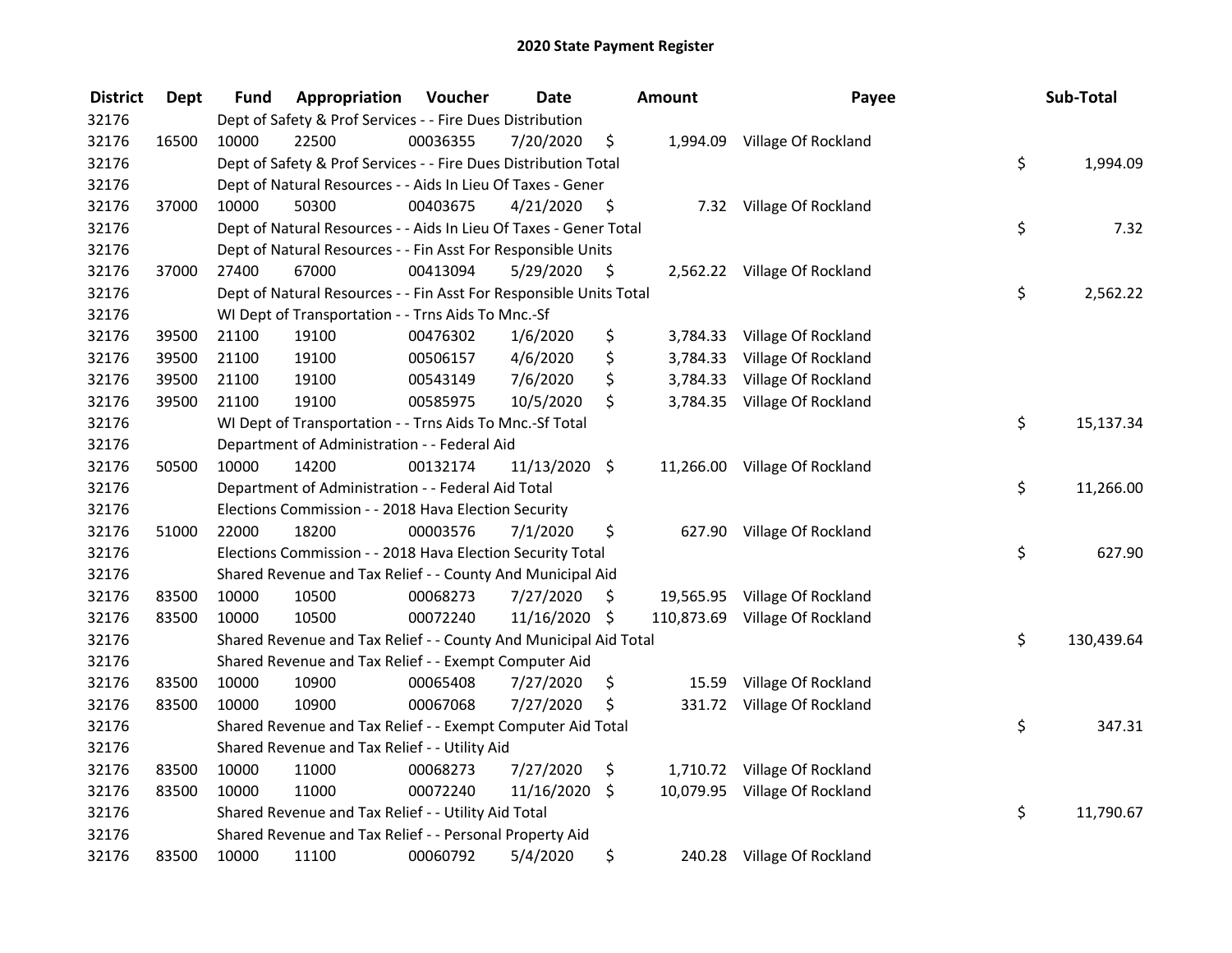| <b>District</b> | Dept | Fund | <b>Appropriation Voucher</b>                                  | Date | Amount | Payee | Sub-Total  |
|-----------------|------|------|---------------------------------------------------------------|------|--------|-------|------------|
| 32176           |      |      | Shared Revenue and Tax Relief - - Personal Property Aid Total |      |        |       | 240.28     |
| 32176 Total     |      |      |                                                               |      |        |       | 174.412.77 |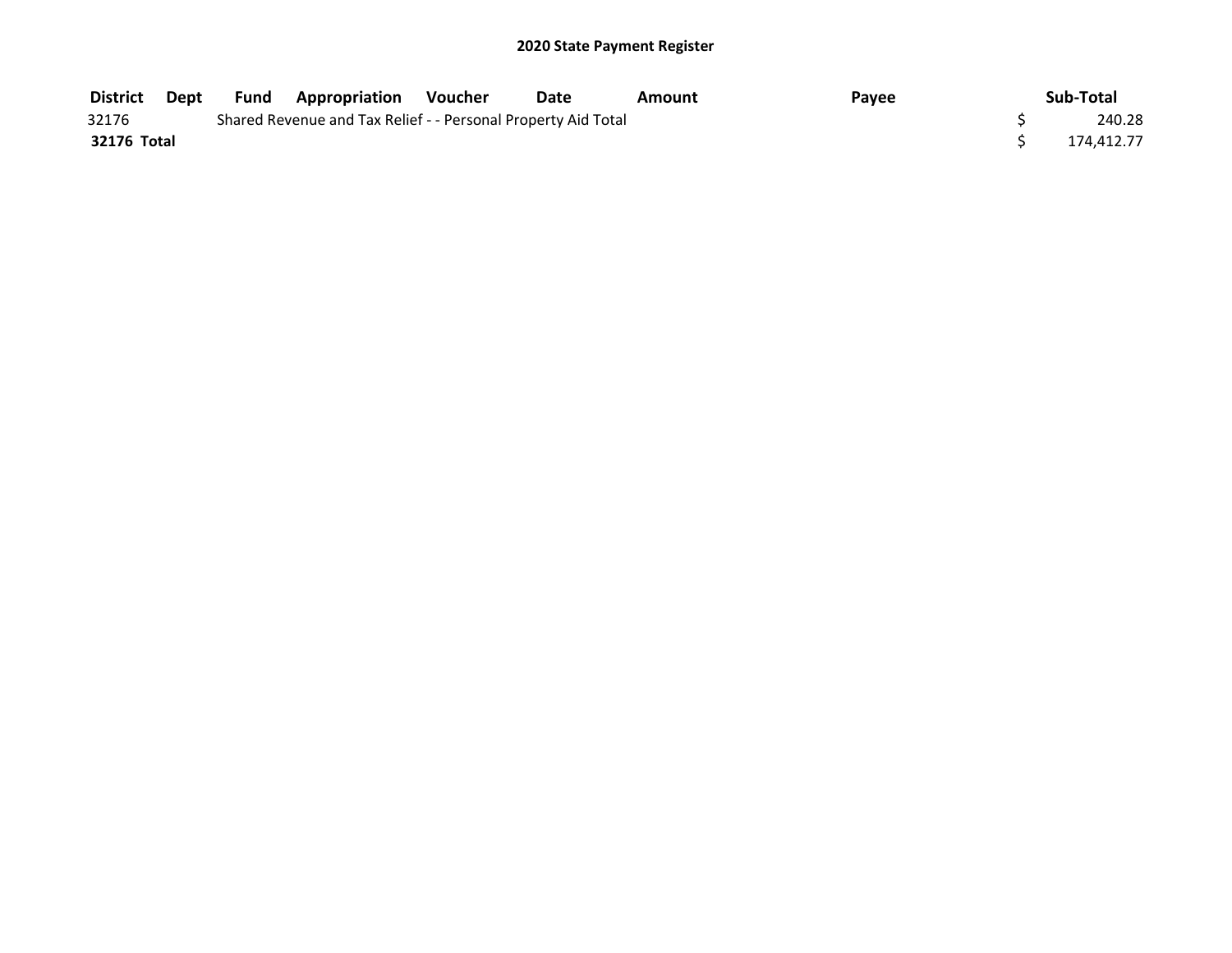| <b>District</b> | <b>Dept</b> | Fund  | Appropriation                                                      | Voucher  | <b>Date</b> |      | <b>Amount</b> | Payee                           | Sub-Total        |
|-----------------|-------------|-------|--------------------------------------------------------------------|----------|-------------|------|---------------|---------------------------------|------------------|
| 32191           |             |       | Dept of Safety & Prof Services - - Fire Dues Distribution          |          |             |      |               |                                 |                  |
| 32191           | 16500       | 10000 | 22500                                                              | 00036356 | 7/17/2020   | \$   |               | 17,955.30 Village Of West Salem |                  |
| 32191           |             |       | Dept of Safety & Prof Services - - Fire Dues Distribution Total    |          |             |      |               |                                 | \$<br>17,955.30  |
| 32191           |             |       | Dept of Natural Resources - - Aids In Lieu Of Taxes - Gener        |          |             |      |               |                                 |                  |
| 32191           | 37000       | 10000 | 50300                                                              | 00405140 | 4/21/2020   | -\$  |               | 77.28 Village Of West Salem     |                  |
| 32191           |             |       | Dept of Natural Resources - - Aids In Lieu Of Taxes - Gener Total  |          |             |      |               |                                 | \$<br>77.28      |
| 32191           |             |       | Dept of Natural Resources - - Resaids - Cnty Forst, Cl & Mfl       |          |             |      |               |                                 |                  |
| 32191           | 37000       | 21200 | 57100                                                              | 00417267 | 6/18/2020   | - \$ |               | 4.20 Village Of West Salem      |                  |
| 32191           |             |       | Dept of Natural Resources - - Resaids - Cnty Forst, Cl & Mfl Total |          |             |      |               |                                 | \$<br>4.20       |
| 32191           |             |       | Dept of Natural Resources - - Fin Asst For Responsible Units       |          |             |      |               |                                 |                  |
| 32191           | 37000       | 27400 | 67000                                                              | 00412536 | 5/29/2020   | \$   |               | 4,686.31 Village Of West Salem  |                  |
| 32191           |             |       | Dept of Natural Resources - - Fin Asst For Responsible Units Total |          |             |      |               |                                 | \$<br>4,686.31   |
| 32191           |             |       | Dept of Natural Resources - - Recycling Consolidation Grants       |          |             |      |               |                                 |                  |
| 32191           | 37000       | 27400 | 67300                                                              | 00412536 | 5/29/2020   | \$.  |               | 1,273.37 Village Of West Salem  |                  |
| 32191           |             |       | Dept of Natural Resources - - Recycling Consolidation Grants Total |          |             |      |               |                                 | \$<br>1,273.37   |
| 32191           |             |       | WI Dept of Transportation - - Trns Aids To Mnc.-Sf                 |          |             |      |               |                                 |                  |
| 32191           | 39500       | 21100 | 19100                                                              | 00476303 | 1/6/2020    | \$   | 35,845.50     | Village Of West Salem           |                  |
| 32191           | 39500       | 21100 | 19100                                                              | 00506158 | 4/6/2020    | \$   |               | 35,845.50 Village Of West Salem |                  |
| 32191           | 39500       | 21100 | 19100                                                              | 00543150 | 7/6/2020    | \$   |               | 35,845.50 Village Of West Salem |                  |
| 32191           | 39500       | 21100 | 19100                                                              | 00585976 | 10/5/2020   | \$   |               | 35,845.52 Village Of West Salem |                  |
| 32191           |             |       | WI Dept of Transportation - - Trns Aids To Mnc.-Sf Total           |          |             |      |               |                                 | \$<br>143,382.02 |
| 32191           |             |       | Department of Justice - - Law Enforcement Train, Local             |          |             |      |               |                                 |                  |
| 32191           | 45500       | 10000 | 23100                                                              | 00091854 | 12/9/2020   | \$   |               | 1,280.00 Village Of West Salem  |                  |
| 32191           |             |       | Department of Justice - - Law Enforcement Train, Local Total       |          |             |      |               |                                 | \$<br>1,280.00   |
| 32191           |             |       | Department of Administration - - Federal Aid                       |          |             |      |               |                                 |                  |
| 32191           | 50500       | 10000 | 14200                                                              | 00126664 | 8/11/2020   | \$   | 23,947.05     | Village Of West Salem           |                  |
| 32191           | 50500       | 10000 | 14200                                                              | 00129958 | 10/1/2020   | \$   | 31,697.79     | Village Of West Salem           |                  |
| 32191           | 50500       | 10000 | 14200                                                              | 00134658 | 12/9/2020   | \$   | 26,374.16     | Village Of West Salem           |                  |
| 32191           | 50500       | 10000 | 14200                                                              | 00136339 | 12/16/2020  | \$   | 304.25        | Village Of West Salem           |                  |
| 32191           |             |       | Department of Administration - - Federal Aid Total                 |          |             |      |               |                                 | \$<br>82,323.25  |
| 32191           |             |       | Elections Commission - - 2018 Hava Election Security               |          |             |      |               |                                 |                  |
| 32191           | 51000       | 22000 | 18200                                                              | 00003368 | 6/25/2020   | \$   |               | 3,604.50 Village Of West Salem  |                  |
| 32191           |             |       | Elections Commission - - 2018 Hava Election Security Total         |          |             |      |               |                                 | \$<br>3,604.50   |
| 32191           |             |       | Shared Revenue and Tax Relief - - County And Municipal Aid         |          |             |      |               |                                 |                  |
| 32191           | 83500       | 10000 | 10500                                                              | 00068274 | 7/27/2020   | \$   |               | 57,855.44 Village Of West Salem |                  |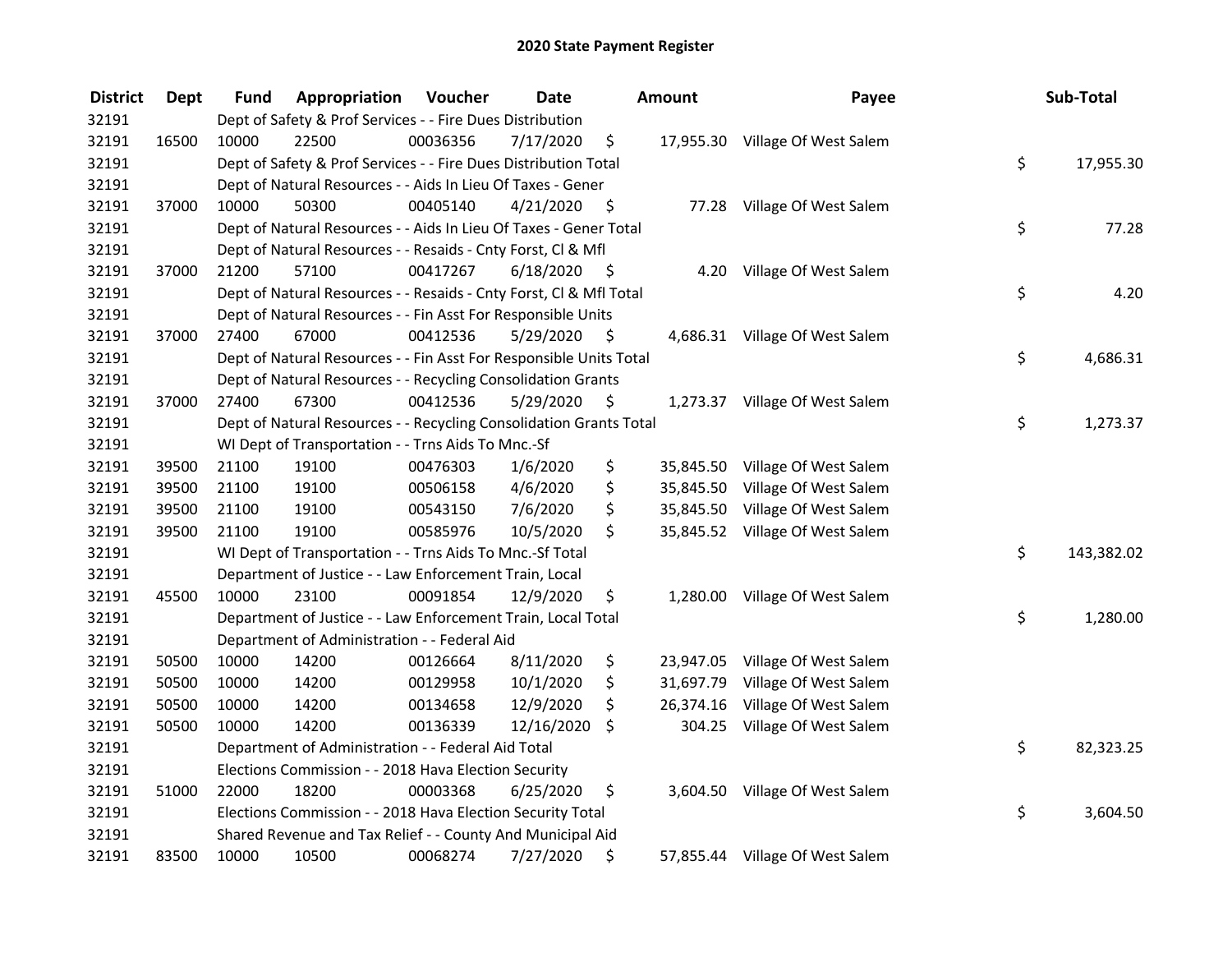| <b>District</b> | <b>Dept</b> | <b>Fund</b> | Appropriation                                                                 | Voucher  | Date            |                | Amount     | Payee                 | Sub-Total        |
|-----------------|-------------|-------------|-------------------------------------------------------------------------------|----------|-----------------|----------------|------------|-----------------------|------------------|
| 32191           | 83500       | 10000       | 10500                                                                         | 00072241 | $11/16/2020$ \$ |                | 327,847.49 | Village Of West Salem |                  |
| 32191           |             |             | Shared Revenue and Tax Relief - - County And Municipal Aid Total              |          |                 |                |            |                       | \$<br>385,702.93 |
| 32191           |             |             | Shared Revenue and Tax Relief - - Exempt Computer Aid                         |          |                 |                |            |                       |                  |
| 32191           | 83500       | 10000       | 10900                                                                         | 00065409 | 7/27/2020       | S.             | 4,150.79   | Village Of West Salem |                  |
| 32191           | 83500       | 10000       | 10900                                                                         | 00067069 | 7/27/2020       | Ŝ.             | 4,056.04   | Village Of West Salem |                  |
| 32191           |             |             | Shared Revenue and Tax Relief - - Exempt Computer Aid Total                   |          |                 |                |            |                       | \$<br>8,206.83   |
| 32191           |             |             | Shared Revenue and Tax Relief - - Utility Aid                                 |          |                 |                |            |                       |                  |
| 32191           | 83500       | 10000       | 11000                                                                         | 00068274 | 7/27/2020       | S.             | 898.65     | Village Of West Salem |                  |
| 32191           | 83500       | 10000       | 11000                                                                         | 00072241 | 11/16/2020      | S.             | 5,834.11   | Village Of West Salem |                  |
| 32191           |             |             | Shared Revenue and Tax Relief - - Utility Aid Total                           |          |                 |                |            |                       | \$<br>6,732.76   |
| 32191           |             |             | Shared Revenue and Tax Relief - - Personal Property Aid                       |          |                 |                |            |                       |                  |
| 32191           | 83500       | 10000       | 11100                                                                         | 00060793 | 5/4/2020        | \$             | 10,730.59  | Village Of West Salem |                  |
| 32191           | 83500       | 10000       | 11100                                                                         | 00062508 | 5/4/2020        | \$             | 6,097.35   | Village Of West Salem |                  |
| 32191           |             |             | Shared Revenue and Tax Relief - - Personal Property Aid Total                 |          |                 |                |            |                       | \$<br>16,827.94  |
| 32191           |             |             | Shared Revenue and Tax Relief - - State Aid; Video Service Provider Fee       |          |                 |                |            |                       |                  |
| 32191           | 83500       | 10000       | 11200                                                                         | 00064262 | 7/27/2020       | $\ddot{\zeta}$ | 6,252.65   | Village Of West Salem |                  |
| 32191           |             |             | Shared Revenue and Tax Relief - - State Aid; Video Service Provider Fee Total |          |                 |                |            |                       | \$<br>6,252.65   |
| 32191           |             |             | Shared Revenue and Tax Relief - - Lottery & Gaming Credit                     |          |                 |                |            |                       |                  |
| 32191           | 83500       | 52100       | 36300                                                                         | 00055377 | 3/23/2020       | \$             | 24,798.30  | Village Of West Salem |                  |
| 32191           |             |             | Shared Revenue and Tax Relief - - Lottery & Gaming Credit Total               |          |                 |                |            |                       | \$<br>24,798.30  |
| 32191 Total     |             |             |                                                                               |          |                 |                |            |                       | \$<br>703,107.64 |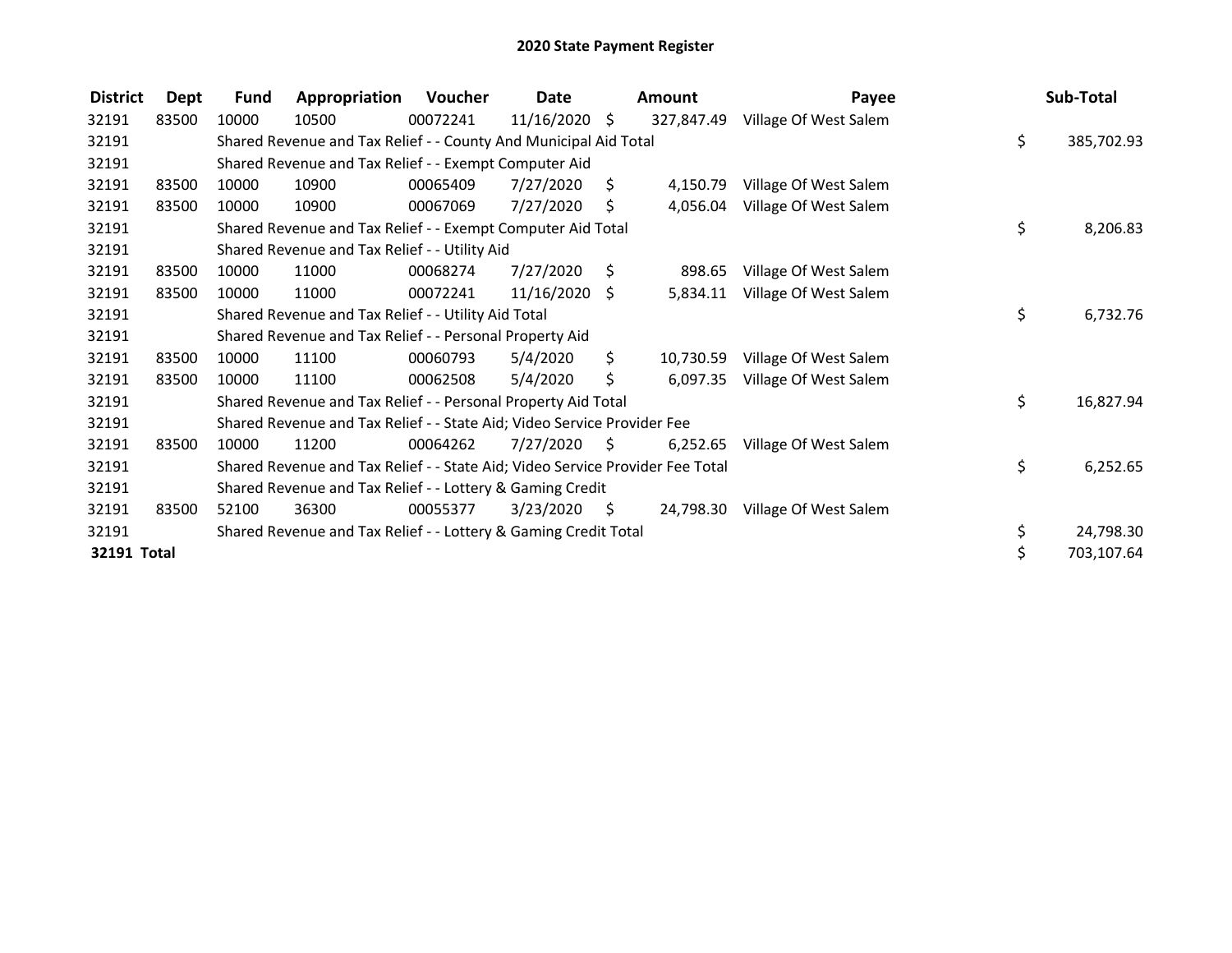| <b>District</b> | <b>Dept</b> | <b>Fund</b> | Appropriation                                                     | Voucher  | <b>Date</b>   |     | <b>Amount</b> | Payee                         | Sub-Total        |
|-----------------|-------------|-------------|-------------------------------------------------------------------|----------|---------------|-----|---------------|-------------------------------|------------------|
| 32246           |             |             | Dept of Ag, Trade & Cons Protc - - Retail Petroleum               |          |               |     |               |                               |                  |
| 32246           | 11500       | 27200       | 16100                                                             | 00056885 | 2/20/2020     | \$  | 250.00        | La Crosse, City of            |                  |
| 32246           | 11500       | 27200       | 16100                                                             | 00057597 | 3/18/2020     | \$  | 392.00        | La Crosse, City of            |                  |
| 32246           | 11500       | 27200       | 16100                                                             | 00059337 | 6/18/2020     | \$  | 2,852.00      | La Crosse, City of            |                  |
| 32246           | 11500       | 27200       | 16100                                                             | 00060086 | 7/14/2020     | \$  | 184.00        | La Crosse, City of            |                  |
| 32246           | 11500       | 27200       | 16100                                                             | 00060107 | 7/14/2020     | \$  | 345.00        | La Crosse, City of            |                  |
| 32246           | 11500       | 27200       | 16100                                                             | 00064584 | 11/24/2020    | \$  | 192.00        | La Crosse, City of            |                  |
| 32246           |             |             | Dept of Ag, Trade & Cons Protc - - Retail Petroleum Total         |          |               |     |               |                               | \$<br>4,215.00   |
| 32246           |             |             | Dept of Safety & Prof Services - - Fire Dues Distribution         |          |               |     |               |                               |                  |
| 32246           | 16500       | 10000       | 22500                                                             | 00036357 | 7/17/2020     | \$  |               | 165,713.96 La Crosse, City of |                  |
| 32246           |             |             | Dept of Safety & Prof Services - - Fire Dues Distribution Total   |          |               |     |               |                               | \$<br>165,713.96 |
| 32246           |             |             | Dept of Natural Resources - - Aids In Lieu Of Taxes - Gener       |          |               |     |               |                               |                  |
| 32246           | 37000       | 10000       | 50300                                                             | 00385763 | 1/24/2020     | \$, | 120.89        | La Crosse, City of            |                  |
| 32246           | 37000       | 10000       | 50300                                                             | 00404578 | 4/21/2020     | \$  | 276.42        | La Crosse, City of            |                  |
| 32246           | 37000       | 10000       | 50300                                                             | 00404579 | 4/21/2020     | \$  |               | 173.61 La Crosse, City of     |                  |
| 32246           |             |             | Dept of Natural Resources - - Aids In Lieu Of Taxes - Gener Total |          |               |     |               |                               | \$<br>570.92     |
| 32246           |             |             | Dept of Natural Resources - - Gen Program Ops-State Funds         |          |               |     |               |                               |                  |
| 32246           | 37000       | 21200       | 16100                                                             | 00451532 | 12/10/2020 \$ |     | 65.66         | La Crosse, City of            |                  |
| 32246           |             |             | Dept of Natural Resources - - Gen Program Ops-State Funds Total   |          |               |     |               |                               | \$<br>65.66      |
| 32246           |             |             | Dept of Natural Resources - - Taxes & Assessmts-Conserv Fund      |          |               |     |               |                               |                  |
| 32246           | 37000       | 21200       | 16900                                                             | 00395271 | 3/12/2020     | \$  | 56.62         | La Crosse, City of            |                  |
| 32246           | 37000       | 21200       | 16900                                                             | 00395274 | 3/12/2020     | \$  | 25.61         | La Crosse, City of            |                  |
| 32246           | 37000       | 21200       | 16900                                                             | 00395277 | 3/12/2020     | \$  | 107.84        | La Crosse, City of            |                  |
| 32246           | 37000       | 21200       | 16900                                                             | 00395278 | 3/12/2020     | \$  | 175.24        | La Crosse, City of            |                  |
| 32246           | 37000       | 21200       | 16900                                                             | 00395281 | 3/12/2020     | \$  | 70.10         | La Crosse, City of            |                  |
| 32246           | 37000       | 21200       | 16900                                                             | 00419413 | 6/25/2020     | \$  | 56.62         | La Crosse, City of            |                  |
| 32246           | 37000       | 21200       | 16900                                                             | 00419414 | 6/25/2020     | \$  | 25.41         | La Crosse, City of            |                  |
| 32246           | 37000       | 21200       | 16900                                                             | 00419415 | 6/25/2020     | \$  | 107.84        | La Crosse, City of            |                  |
| 32246           | 37000       | 21200       | 16900                                                             | 00419416 | 6/25/2020     | \$  | 175.24        | La Crosse, City of            |                  |
| 32246           | 37000       | 21200       | 16900                                                             | 00419417 | 6/25/2020     | \$  | 70.10         | La Crosse, City of            |                  |
| 32246           | 37000       | 21200       | 16900                                                             | 00436717 | 9/24/2020     | \$  | 70.10         | La Crosse, City of            |                  |
| 32246           | 37000       | 21200       | 16900                                                             | 00436718 | 9/24/2020     | \$  | 56.62         | La Crosse, City of            |                  |
| 32246           | 37000       | 21200       | 16900                                                             | 00436719 | 9/24/2020     | \$  | 25.81         | La Crosse, City of            |                  |
| 32246           | 37000       | 21200       | 16900                                                             | 00436720 | 9/24/2020     | \$  | 107.84        | La Crosse, City of            |                  |
| 32246           | 37000       | 21200       | 16900                                                             | 00436721 | 9/24/2020     | \$  | 175.24        | La Crosse, City of            |                  |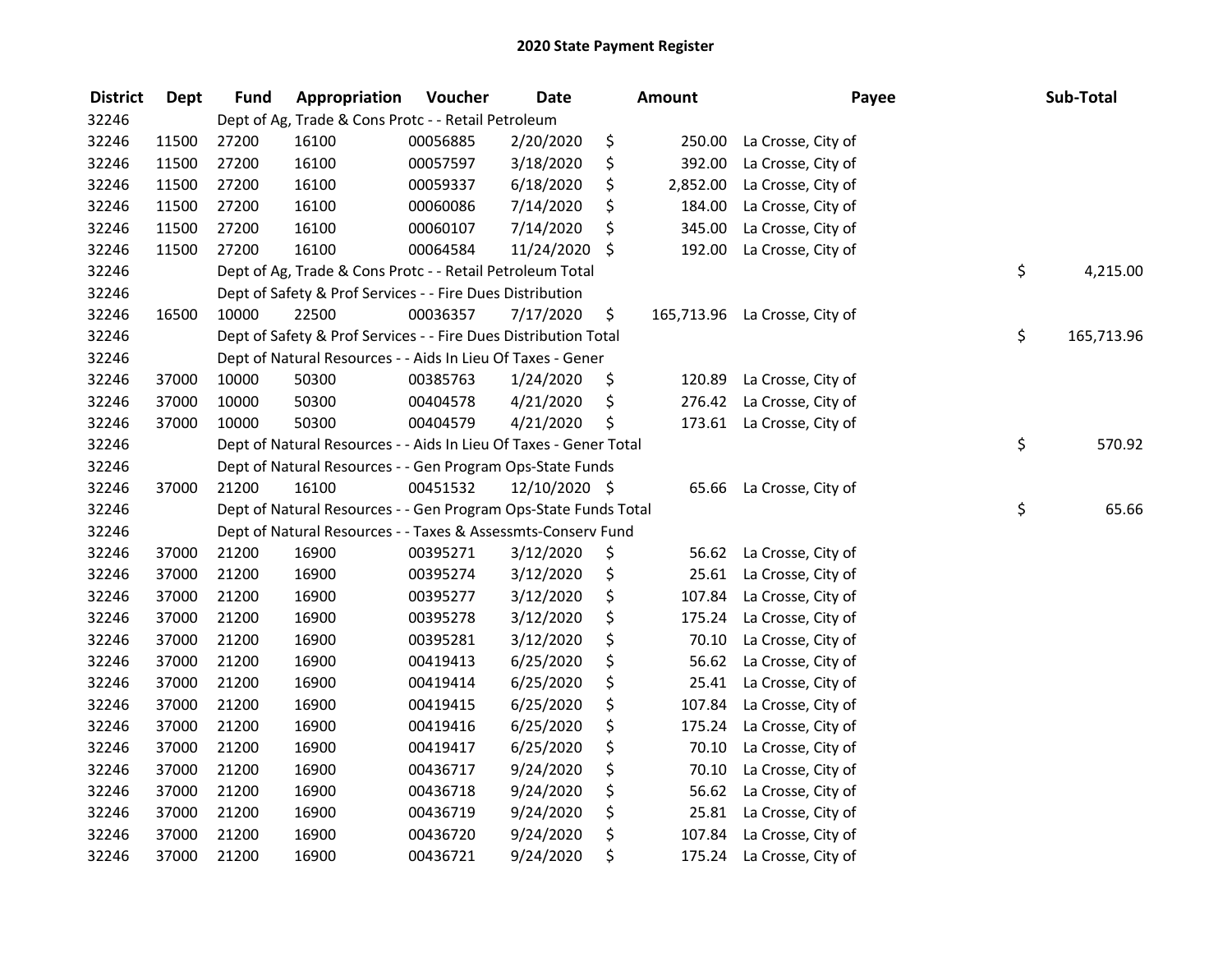| <b>District</b> | <b>Dept</b> | <b>Fund</b> | Appropriation                                                      | Voucher  | <b>Date</b>   |      | <b>Amount</b> | Payee                         | Sub-Total        |
|-----------------|-------------|-------------|--------------------------------------------------------------------|----------|---------------|------|---------------|-------------------------------|------------------|
| 32246           | 37000       | 21200       | 16900                                                              | 00451357 | 12/10/2020    | \$   | 56.62         | La Crosse, City of            |                  |
| 32246           | 37000       | 21200       | 16900                                                              | 00451358 | 12/10/2020    | \$   |               | 25.61 La Crosse, City of      |                  |
| 32246           | 37000       | 21200       | 16900                                                              | 00451359 | 12/10/2020 \$ |      | 107.84        | La Crosse, City of            |                  |
| 32246           | 37000       | 21200       | 16900                                                              | 00451360 | 12/10/2020 \$ |      | 175.24        | La Crosse, City of            |                  |
| 32246           | 37000       | 21200       | 16900                                                              | 00451361 | 12/10/2020 \$ |      | 70.10         | La Crosse, City of            |                  |
| 32246           |             |             | Dept of Natural Resources - - Taxes & Assessmts-Conserv Fund Total |          |               |      |               |                               | \$<br>1,741.64   |
| 32246           |             |             | Dept of Natural Resources - - GPO -Federal Funds                   |          |               |      |               |                               |                  |
| 32246           | 37000       | 21200       | 38100                                                              | 00394069 | 3/6/2020      | \$   |               | 8,341.38 La Crosse, City of   |                  |
| 32246           |             |             | Dept of Natural Resources - - GPO -Federal Funds Total             |          |               |      |               |                               | \$<br>8,341.38   |
| 32246           |             |             | Dept of Natural Resources - - Resaids - Fire Suppress Grant        |          |               |      |               |                               |                  |
| 32246           | 37000       | 21200       | 54500                                                              | 00414473 | 6/9/2020      | \$   | 1,450.36      | La Crosse, City of            |                  |
| 32246           |             |             | Dept of Natural Resources - - Resaids - Fire Suppress Grant Total  |          |               |      |               |                               | \$<br>1,450.36   |
| 32246           |             |             | Dept of Natural Resources - - Enf A - Boating Enforcement          |          |               |      |               |                               |                  |
| 32246           | 37000       | 21200       | 55000                                                              | 00394069 | 3/6/2020      | \$   | 17,089.66     | La Crosse, City of            |                  |
| 32246           |             |             | Dept of Natural Resources - - Enf A - Boating Enforcement Total    |          |               |      |               |                               | \$<br>17,089.66  |
| 32246           |             |             | Dept of Natural Resources - - Rec & Resource Aids, Fed             |          |               |      |               |                               |                  |
| 32246           | 37000       | 21200       | 58300                                                              | 00452384 | 12/16/2020 \$ |      | 10,000.00     | La Crosse, City of            |                  |
| 32246           |             |             | Dept of Natural Resources - - Rec & Resource Aids, Fed Total       |          |               |      |               |                               | \$<br>10,000.00  |
| 32246           |             |             | Dept of Natural Resources - - GPO--State Funds                     |          |               |      |               |                               |                  |
| 32246           | 37000       | 21200       | 86100                                                              | 00383275 | 1/24/2020     | \$   | 63.10         | La Crosse, City of            |                  |
| 32246           | 37000       | 21200       | 86100                                                              | 00395418 | 3/12/2020     | \$   | 47.04         | La Crosse, City of            |                  |
| 32246           | 37000       | 21200       | 86100                                                              | 00401100 | 4/14/2020     | \$   | 54.77         | La Crosse, City of            |                  |
| 32246           | 37000       | 21200       | 86100                                                              | 00416034 | 6/18/2020     | \$   | 107.04        | La Crosse, City of            |                  |
| 32246           | 37000       | 21200       | 86100                                                              | 00424184 | 7/16/2020     | \$   | 118.86        | La Crosse, City of            |                  |
| 32246           | 37000       | 21200       | 86100                                                              | 00435553 | 9/18/2020     | \$   | 126.84        | La Crosse, City of            |                  |
| 32246           | 37000       | 21200       | 86100                                                              | 00441485 | 10/14/2020    | \$   | 65.66         | La Crosse, City of            |                  |
| 32246           |             |             | Dept of Natural Resources - - GPO--State Funds Total               |          |               |      |               |                               | \$<br>583.31     |
| 32246           |             |             | Dept of Natural Resources - - Fin Asst For Responsible Units       |          |               |      |               |                               |                  |
| 32246           | 37000       | 27400       | 67000                                                              | 00412579 | 5/29/2020     | \$   |               | 167,533.33 La Crosse, City of |                  |
| 32246           |             |             | Dept of Natural Resources - - Fin Asst For Responsible Units Total |          |               |      |               |                               | \$<br>167,533.33 |
| 32246           |             |             | Dept of Natural Resources - - Recycling Consolidation Grants       |          |               |      |               |                               |                  |
| 32246           | 37000       | 27400       | 67300                                                              | 00412579 | 5/29/2020     | - \$ |               | 13,174.61 La Crosse, City of  |                  |
| 32246           |             |             | Dept of Natural Resources - - Recycling Consolidation Grants Total |          |               |      |               |                               | \$<br>13,174.61  |
| 32246           |             |             | Dept of Natural Resources - - Land Acquisition                     |          |               |      |               |                               |                  |
| 32246           | 37000       | 36300       | <b>TA100</b>                                                       | 00379980 | 1/2/2020      | \$   | 3,975.27      | La Crosse, City of            |                  |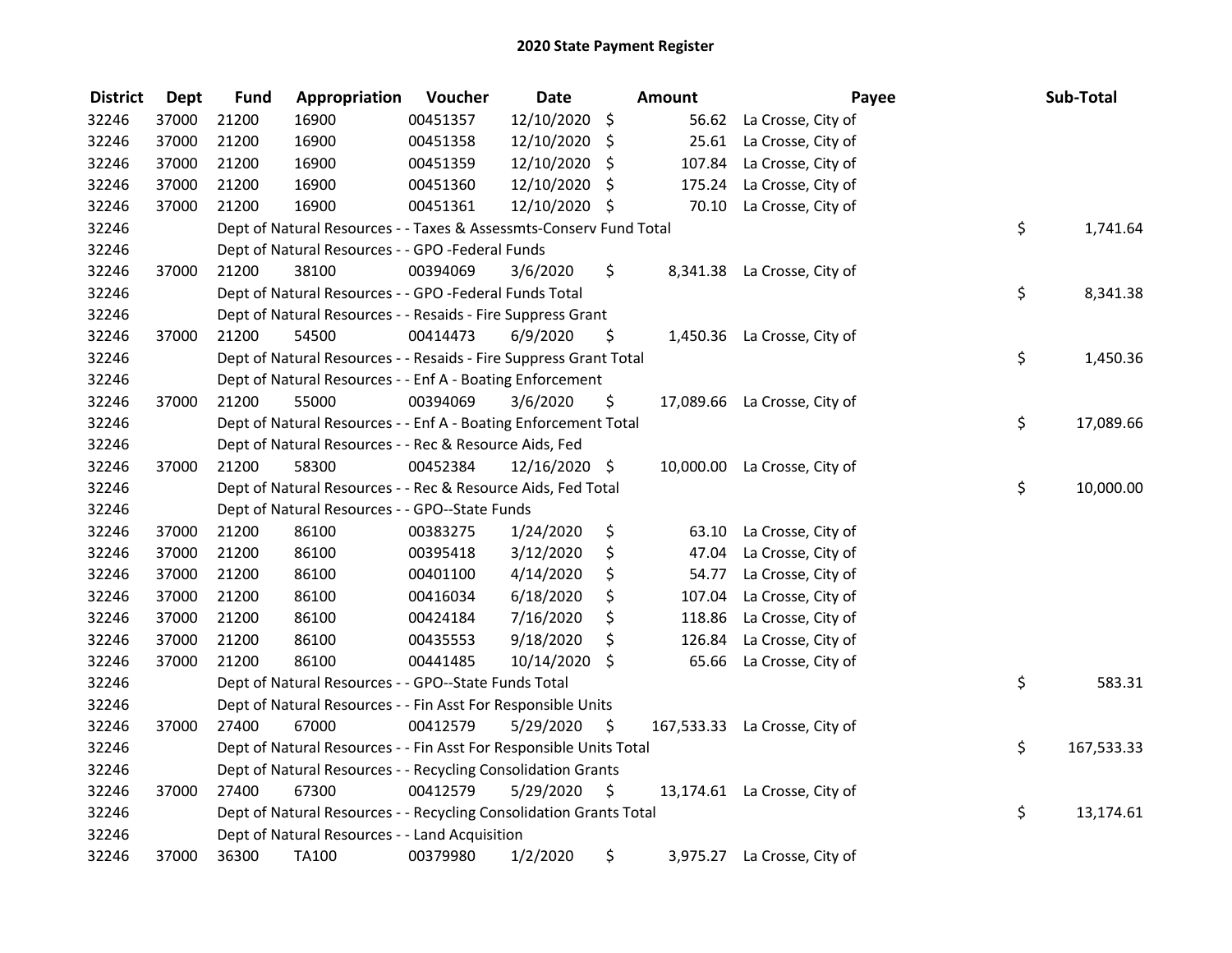| <b>District</b> | <b>Dept</b> | <b>Fund</b> | Appropriation                                            | Voucher  | <b>Date</b> | <b>Amount</b>      | Payee                         | Sub-Total          |
|-----------------|-------------|-------------|----------------------------------------------------------|----------|-------------|--------------------|-------------------------------|--------------------|
| 32246           | 37000       | 36300       | TA100                                                    | 00379982 | 1/2/2020    | \$<br>3,975.27     | La Crosse, City of            |                    |
| 32246           | 37000       | 36300       | TA100                                                    | 00432275 | 9/1/2020    | \$<br>30,000.00    | La Crosse, City of            |                    |
| 32246           | 37000       | 36300       | TA100                                                    | 00447816 | 11/17/2020  | \$<br>1,511.00     | La Crosse, City of            |                    |
| 32246           |             |             | Dept of Natural Resources - - Land Acquisition Total     |          |             |                    |                               | \$<br>39,461.54    |
| 32246           |             |             | WI Dept of Transportation - - Conn Hwy Aids St Fds       |          |             |                    |                               |                    |
| 32246           | 39500       | 21100       | 16200                                                    | 00477388 | 1/6/2020    | \$                 | 115,609.66 La Crosse, City of |                    |
| 32246           | 39500       | 21100       | 16200                                                    | 00507243 | 4/6/2020    | \$                 | 115,609.66 La Crosse, City of |                    |
| 32246           | 39500       | 21100       | 16200                                                    | 00544235 | 7/6/2020    | \$                 | 115,609.66 La Crosse, City of |                    |
| 32246           | 39500       | 21100       | 16200                                                    | 00587061 | 10/5/2020   | \$                 | 115,609.66 La Crosse, City of |                    |
| 32246           |             |             | WI Dept of Transportation - - Conn Hwy Aids St Fds Total |          |             |                    |                               | \$<br>462,438.64   |
| 32246           |             |             | WI Dept of Transportation - - Paratransit Aids, Sf       |          |             |                    |                               |                    |
| 32246           | 39500       | 21100       | 17500                                                    | 00489525 | 2/6/2020    | \$                 | 67,243.00 La Crosse, City of  |                    |
| 32246           |             |             | WI Dept of Transportation - - Paratransit Aids, Sf Total |          |             |                    |                               | \$<br>67,243.00    |
| 32246           |             |             | WI Dept of Transportation - - Tb, Trns Oper Aid Sf       |          |             |                    |                               |                    |
| 32246           | 39500       | 21100       | 17600                                                    | 00525186 | 5/12/2020   | \$<br>396,529.00   | La Crosse, City of            |                    |
| 32246           | 39500       | 21100       | 17600                                                    | 00574185 | 8/27/2020   | \$<br>1,189,586.00 | La Crosse, City of            |                    |
| 32246           |             |             | WI Dept of Transportation - - Tb, Trns Oper Aid Sf Total |          |             |                    |                               | \$<br>1,586,115.00 |
| 32246           |             |             | WI Dept of Transportation - - Trns Aids To Mnc.-Sf       |          |             |                    |                               |                    |
| 32246           | 39500       | 21100       | 19100                                                    | 00476304 | 1/6/2020    | \$<br>565,500.58   | La Crosse, City of            |                    |
| 32246           | 39500       | 21100       | 19100                                                    | 00506159 | 4/6/2020    | \$                 | 565,500.58 La Crosse, City of |                    |
| 32246           | 39500       | 21100       | 19100                                                    | 00543151 | 7/6/2020    | \$                 | 565,500.58 La Crosse, City of |                    |
| 32246           | 39500       | 21100       | 19100                                                    | 00585977 | 10/5/2020   | \$                 | 565,500.61 La Crosse, City of |                    |
| 32246           |             |             | WI Dept of Transportation - - Trns Aids To Mnc.-Sf Total |          |             |                    |                               | \$<br>2,262,002.35 |
| 32246           |             |             | WI Dept of Transportation - - Trnsprt Alternats Lf       |          |             |                    |                               |                    |
| 32246           | 39500       | 21100       | 22600                                                    | 00539224 | 6/19/2020   | \$                 | 11,308.04 La Crosse, City of  |                    |
| 32246           |             |             | WI Dept of Transportation - - Trnsprt Alternats Lf Total |          |             |                    |                               | \$<br>11,308.04    |
| 32246           |             |             | WI Dept of Transportation - - Trnsprt Alternats Ff       |          |             |                    |                               |                    |
| 32246           | 39500       | 21100       | 22700                                                    | 00538411 | 6/19/2020   | \$                 | 252,756.47 La Crosse, City of |                    |
| 32246           | 39500       | 21100       | 22700                                                    | 00539224 | 6/19/2020   | \$                 | 468,596.96 La Crosse, City of |                    |
| 32246           |             |             | WI Dept of Transportation - - Trnsprt Alternats Ff Total |          |             |                    |                               | \$<br>721,353.43   |
| 32246           |             |             | WI Dept of Transportation - - Dept Mgt & Oper St Fd      |          |             |                    |                               |                    |
| 32246           | 39500       | 21100       | 46100                                                    | 00482373 | 1/16/2020   | \$<br>58.48        | La Crosse, City of            |                    |
| 32246           | 39500       | 21100       | 46100                                                    | 00514042 | 4/10/2020   | \$<br>59.93        | La Crosse, City of            |                    |
| 32246           | 39500       | 21100       | 46100                                                    | 00551682 | 7/14/2020   | \$<br>55.02        | La Crosse, City of            |                    |
| 32246           | 39500       | 21100       | 46100                                                    | 00599287 | 10/13/2020  | \$<br>65.66        | La Crosse, City of            |                    |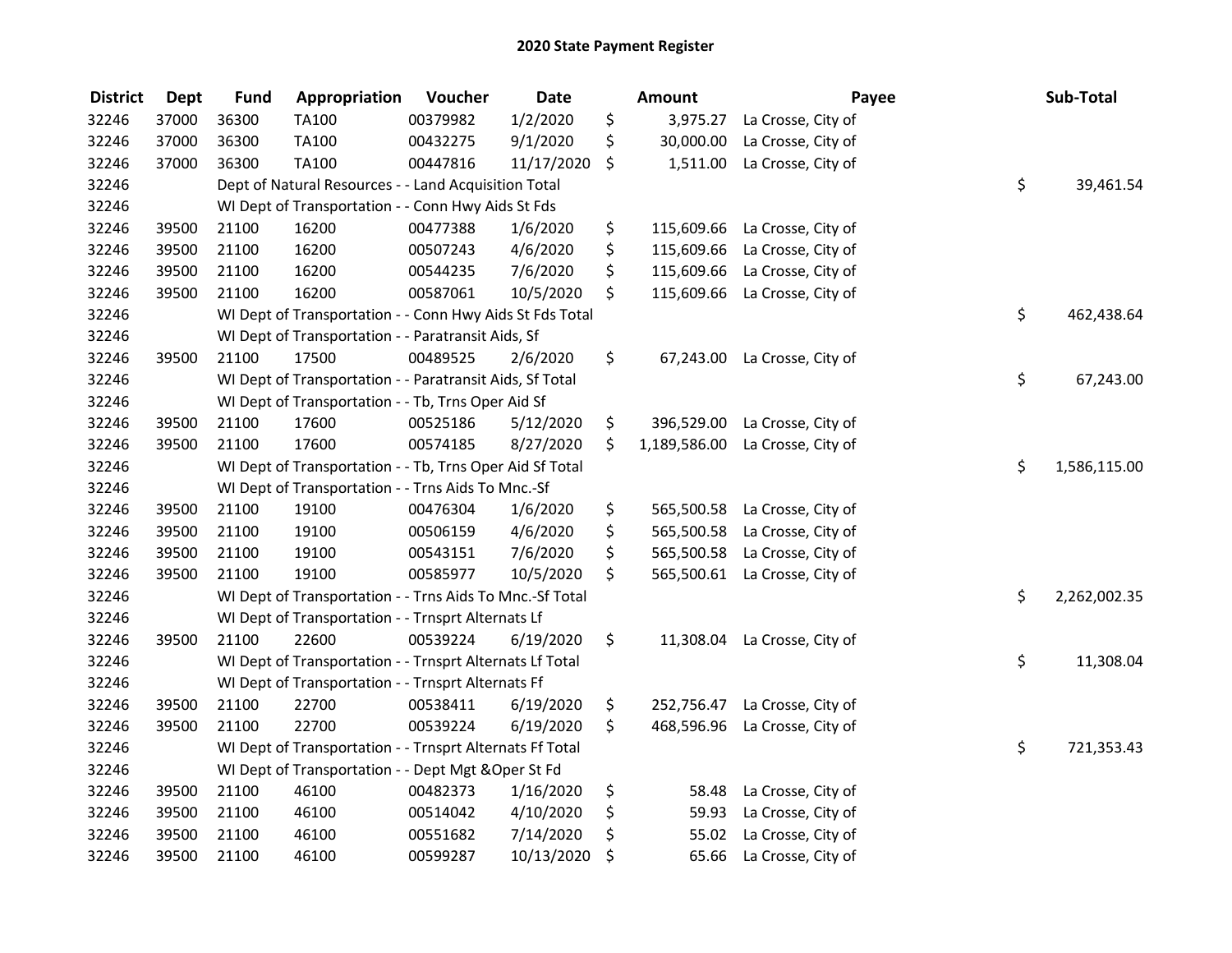| <b>District</b> | <b>Dept</b> | Fund  | Appropriation                                                          | Voucher  | <b>Date</b> | <b>Amount</b>   | Payee                     | Sub-Total       |
|-----------------|-------------|-------|------------------------------------------------------------------------|----------|-------------|-----------------|---------------------------|-----------------|
| 32246           |             |       | WI Dept of Transportation - - Dept Mgt & Oper St Fd Total              |          |             |                 |                           | \$<br>239.09    |
| 32246           |             |       | Department of Corrections - - Purchased Services For Offende           |          |             |                 |                           |                 |
| 32246           | 41000       | 10000 | 11100                                                                  | 00342559 | 2/18/2020   | \$              | 348.00 La Crosse, City of |                 |
| 32246           |             |       | Department of Corrections - - Purchased Services For Offende Total     |          |             |                 |                           | \$<br>348.00    |
| 32246           |             |       | Department of Health Services - - Medical Assistance State Admin       |          |             |                 |                           |                 |
| 32246           | 43500       | 10000 | 14000                                                                  | 00368243 | 7/29/2020   | \$<br>67,535.51 | La Crosse, City of        |                 |
| 32246           | 43500       | 10000 | 14000                                                                  | 00376587 | 9/9/2020    | \$<br>9,010.93  | La Crosse, City of        |                 |
| 32246           |             |       | Department of Health Services - - Medical Assistance State Admin Total |          |             |                 |                           | \$<br>76,546.44 |
| 32246           |             |       | Department of Health Services - - Lead-Poisoning Or Lead-Exposur       |          |             |                 |                           |                 |
| 32246           | 43500       | 10000 | 18000                                                                  | 00368243 | 7/29/2020   | \$<br>35,493.49 | La Crosse, City of        |                 |
| 32246           |             |       | Department of Health Services - - Lead-Poisoning Or Lead-Exposur Total |          |             |                 |                           | \$<br>35,493.49 |
| 32246           |             |       | Department of Health Services - - Medical Assistance Program Ben       |          |             |                 |                           |                 |
| 32246           | 43500       | 10000 | 40400                                                                  | 00376587 | 9/9/2020    | \$<br>1,839.07  | La Crosse, City of        |                 |
| 32246           |             |       | Department of Health Services - - Medical Assistance Program Ben Total |          |             |                 |                           | \$<br>1,839.07  |
| 32246           |             |       | Department of Health Services - - General Aids                         |          |             |                 |                           |                 |
| 32246           | 43500       | 10000 | 97500                                                                  | 00337743 | 1/27/2020   | \$<br>150.00    | La Crosse, City of        |                 |
| 32246           | 43500       | 10000 | 97500                                                                  | 00353417 | 4/10/2020   | \$<br>120.00    | La Crosse, City of        |                 |
| 32246           | 43500       | 10000 | 97500                                                                  | 00364592 | 6/29/2020   | \$<br>40.00     | La Crosse, City of        |                 |
| 32246           |             |       | Department of Health Services - - General Aids Total                   |          |             |                 |                           | \$<br>310.00    |
| 32246           |             |       | Dept of Workforce Development - - Title Ib Aids State GPR              |          |             |                 |                           |                 |
| 32246           | 44500       | 10000 | 50900                                                                  | 00264390 | 1/2/2020    | \$<br>7.45      | La Crosse, City of        |                 |
| 32246           | 44500       | 10000 | 50900                                                                  | 00265241 | 1/6/2020    | \$<br>7.45      | La Crosse, City of        |                 |
| 32246           | 44500       | 10000 | 50900                                                                  | 00266969 | 1/15/2020   | \$<br>75.56     | La Crosse, City of        |                 |
| 32246           | 44500       | 10000 | 50900                                                                  | 00269019 | 2/3/2020    | \$<br>7.45      | La Crosse, City of        |                 |
| 32246           | 44500       | 10000 | 50900                                                                  | 00269020 | 2/3/2020    | \$<br>7.45      | La Crosse, City of        |                 |
| 32246           | 44500       | 10000 | 50900                                                                  | 00269021 | 2/3/2020    | \$<br>106.42    | La Crosse, City of        |                 |
| 32246           | 44500       | 10000 | 50900                                                                  | 00269022 | 2/3/2020    | \$<br>7.45      | La Crosse, City of        |                 |
| 32246           | 44500       | 10000 | 50900                                                                  | 00269301 | 2/5/2020    | \$<br>9.58      | La Crosse, City of        |                 |
| 32246           | 44500       | 10000 | 50900                                                                  | 00269594 | 2/10/2020   | \$<br>14.90     | La Crosse, City of        |                 |
| 32246           | 44500       | 10000 | 50900                                                                  | 00270331 | 2/13/2020   | \$<br>7.45      | La Crosse, City of        |                 |
| 32246           | 44500       | 10000 | 50900                                                                  | 00272554 | 3/2/2020    | \$<br>7.45      | La Crosse, City of        |                 |
| 32246           | 44500       | 10000 | 50900                                                                  | 00272976 | 3/2/2020    | \$<br>103.23    | La Crosse, City of        |                 |
| 32246           | 44500       | 10000 | 50900                                                                  | 00272977 | 3/2/2020    | \$<br>7.45      | La Crosse, City of        |                 |
| 32246           | 44500       | 10000 | 50900                                                                  | 00272978 | 3/2/2020    | \$<br>7.45      | La Crosse, City of        |                 |
| 32246           | 44500       | 10000 | 50900                                                                  | 00272979 | 3/2/2020    | \$<br>7.45      | La Crosse, City of        |                 |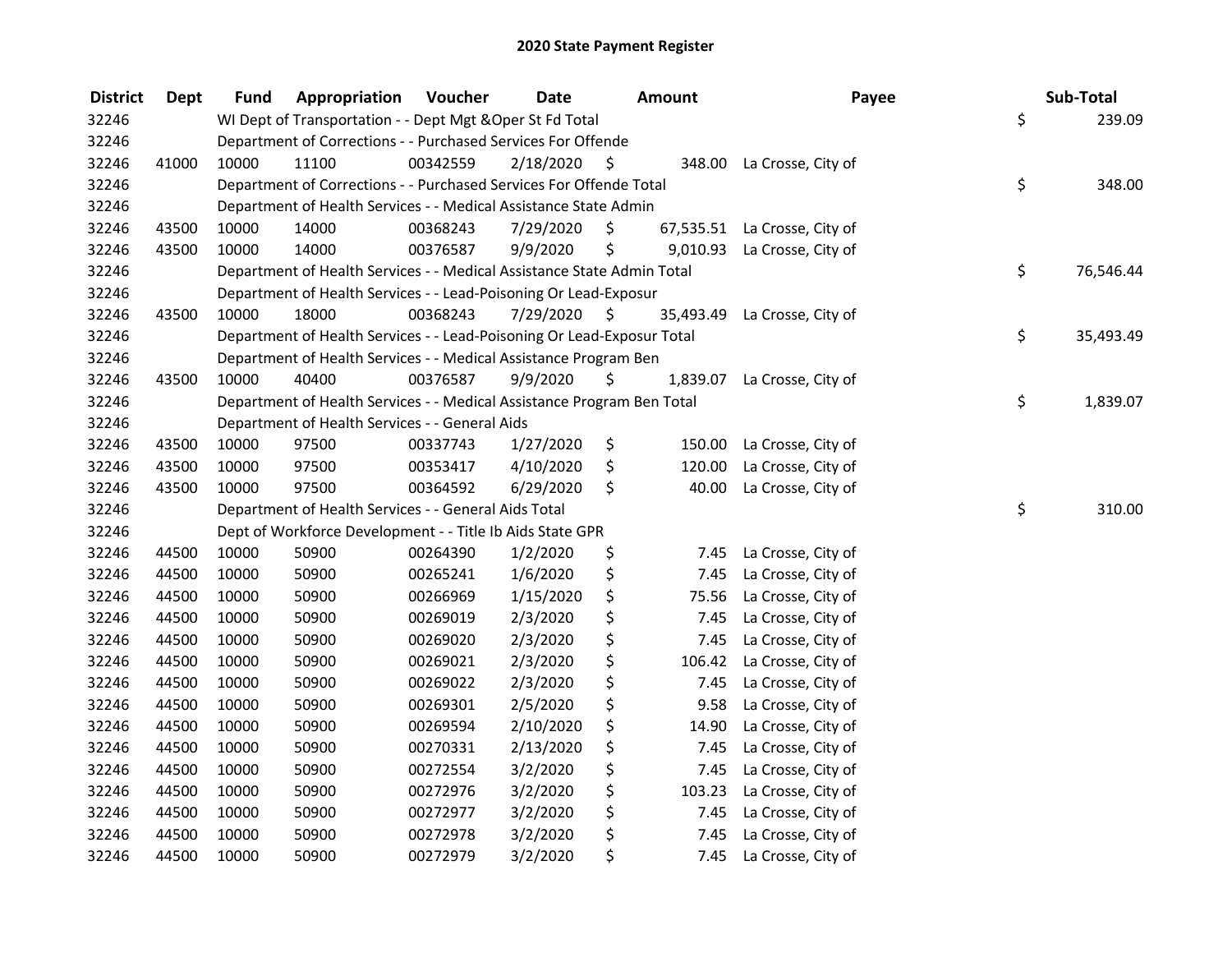| <b>District</b> | <b>Dept</b> | <b>Fund</b> | Appropriation                                                   | Voucher  | <b>Date</b> | Amount       | Payee              | Sub-Total    |
|-----------------|-------------|-------------|-----------------------------------------------------------------|----------|-------------|--------------|--------------------|--------------|
| 32246           | 44500       | 10000       | 50900                                                           | 00272980 | 3/2/2020    | \$<br>7.45   | La Crosse, City of |              |
| 32246           | 44500       | 10000       | 50900                                                           | 00272981 | 3/2/2020    | \$<br>5.32   | La Crosse, City of |              |
| 32246           | 44500       | 10000       | 50900                                                           | 00272982 | 3/2/2020    | \$<br>7.45   | La Crosse, City of |              |
| 32246           | 44500       | 10000       | 50900                                                           | 00272983 | 3/2/2020    | \$<br>7.45   | La Crosse, City of |              |
| 32246           | 44500       | 10000       | 50900                                                           | 00273376 | 3/4/2020    | \$<br>7.45   | La Crosse, City of |              |
| 32246           | 44500       | 10000       | 50900                                                           | 00276402 | 3/16/2020   | \$<br>166.02 | La Crosse, City of |              |
| 32246           | 44500       | 10000       | 50900                                                           | 00276564 | 3/23/2020   | \$<br>14.90  | La Crosse, City of |              |
| 32246           | 44500       | 10000       | 50900                                                           | 00276565 | 3/23/2020   | \$<br>5.32   | La Crosse, City of |              |
| 32246           | 44500       | 10000       | 50900                                                           | 00279397 | 4/1/2020    | \$<br>7.45   | La Crosse, City of |              |
| 32246           | 44500       | 10000       | 50900                                                           | 00280806 | 4/13/2020   | \$<br>5.32   | La Crosse, City of |              |
| 32246           |             |             | Dept of Workforce Development - - Title Ib Aids State GPR Total |          |             |              |                    | \$<br>618.32 |
| 32246           |             |             | Dept of Workforce Development - - Title Ib Aids Federal Prf     |          |             |              |                    |              |
| 32246           | 44500       | 10000       | 54400                                                           | 00264390 | 1/2/2020    | \$<br>27.55  | La Crosse, City of |              |
| 32246           | 44500       | 10000       | 54400                                                           | 00265241 | 1/6/2020    | \$<br>27.55  | La Crosse, City of |              |
| 32246           | 44500       | 10000       | 54400                                                           | 00266969 | 1/15/2020   | \$<br>279.44 | La Crosse, City of |              |
| 32246           | 44500       | 10000       | 54400                                                           | 00269019 | 2/3/2020    | \$<br>27.55  | La Crosse, City of |              |
| 32246           | 44500       | 10000       | 54400                                                           | 00269020 | 2/3/2020    | \$<br>27.55  | La Crosse, City of |              |
| 32246           | 44500       | 10000       | 54400                                                           | 00269021 | 2/3/2020    | \$<br>393.58 | La Crosse, City of |              |
| 32246           | 44500       | 10000       | 54400                                                           | 00269022 | 2/3/2020    | \$<br>27.55  | La Crosse, City of |              |
| 32246           | 44500       | 10000       | 54400                                                           | 00269301 | 2/5/2020    | \$<br>35.42  | La Crosse, City of |              |
| 32246           | 44500       | 10000       | 54400                                                           | 00269594 | 2/10/2020   | \$<br>55.10  | La Crosse, City of |              |
| 32246           | 44500       | 10000       | 54400                                                           | 00270331 | 2/13/2020   | \$<br>27.55  | La Crosse, City of |              |
| 32246           | 44500       | 10000       | 54400                                                           | 00272554 | 3/2/2020    | \$<br>27.55  | La Crosse, City of |              |
| 32246           | 44500       | 10000       | 54400                                                           | 00272976 | 3/2/2020    | \$<br>381.77 | La Crosse, City of |              |
| 32246           | 44500       | 10000       | 54400                                                           | 00272977 | 3/2/2020    | \$<br>27.55  | La Crosse, City of |              |
| 32246           | 44500       | 10000       | 54400                                                           | 00272978 | 3/2/2020    | \$<br>27.55  | La Crosse, City of |              |
| 32246           | 44500       | 10000       | 54400                                                           | 00272979 | 3/2/2020    | \$<br>27.55  | La Crosse, City of |              |
| 32246           | 44500       | 10000       | 54400                                                           | 00272980 | 3/2/2020    | \$<br>27.55  | La Crosse, City of |              |
| 32246           | 44500       | 10000       | 54400                                                           | 00272981 | 3/2/2020    | \$<br>19.68  | La Crosse, City of |              |
| 32246           | 44500       | 10000       | 54400                                                           | 00272982 | 3/2/2020    | \$<br>27.55  | La Crosse, City of |              |
| 32246           | 44500       | 10000       | 54400                                                           | 00272983 | 3/2/2020    | \$<br>27.55  | La Crosse, City of |              |
| 32246           | 44500       | 10000       | 54400                                                           | 00273376 | 3/4/2020    | \$<br>27.55  | La Crosse, City of |              |
| 32246           | 44500       | 10000       | 54400                                                           | 00276402 | 3/16/2020   | \$<br>613.98 | La Crosse, City of |              |
| 32246           | 44500       | 10000       | 54400                                                           | 00276564 | 3/23/2020   | \$<br>55.10  | La Crosse, City of |              |
| 32246           | 44500       | 10000       | 54400                                                           | 00276565 | 3/23/2020   | \$<br>19.68  | La Crosse, City of |              |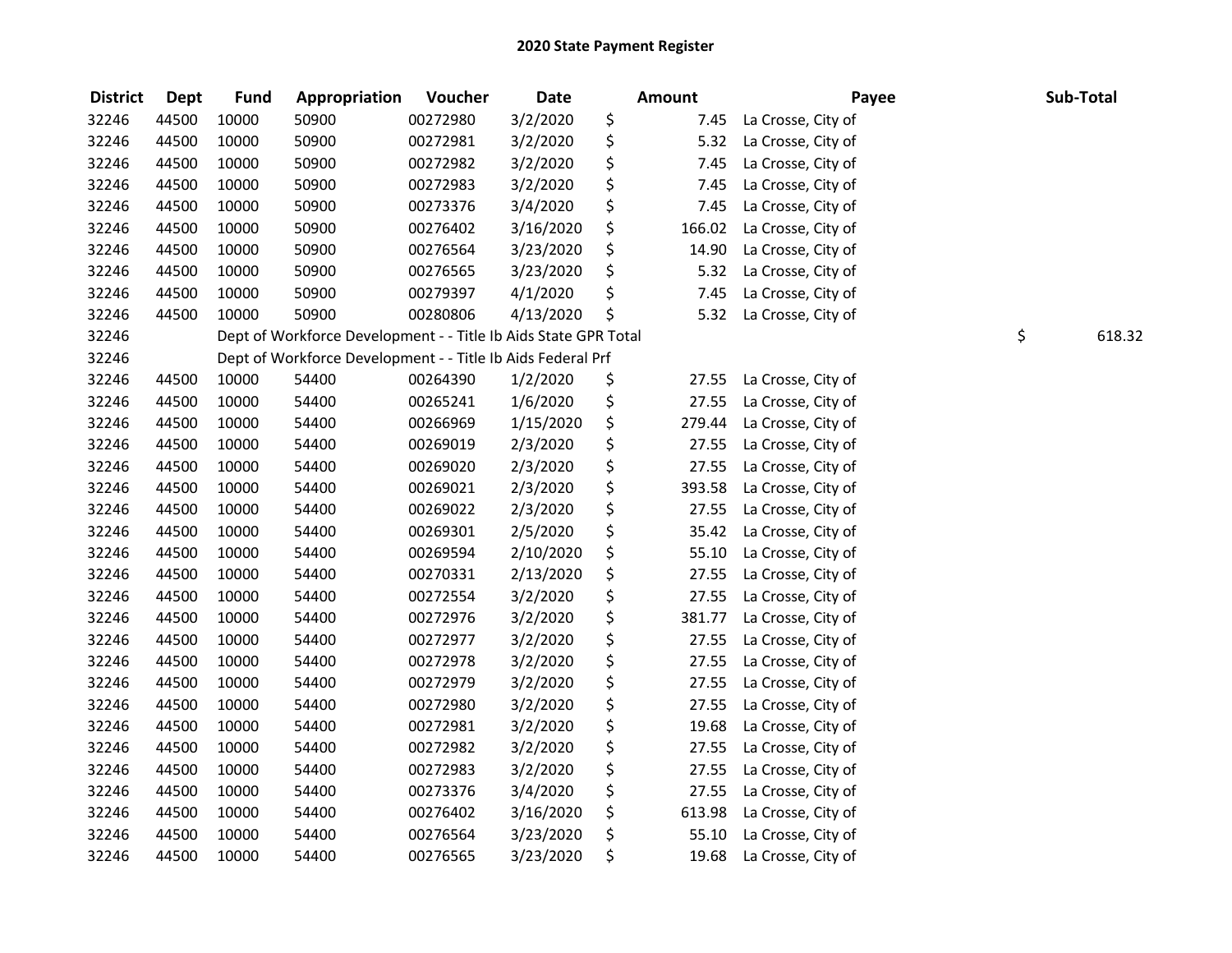| <b>District</b> | Dept  | <b>Fund</b> | Appropriation                                                           | Voucher  | <b>Date</b>   | Amount          | Payee                        | Sub-Total       |
|-----------------|-------|-------------|-------------------------------------------------------------------------|----------|---------------|-----------------|------------------------------|-----------------|
| 32246           | 44500 | 10000       | 54400                                                                   | 00279397 | 4/1/2020      | \$<br>27.55     | La Crosse, City of           |                 |
| 32246           | 44500 | 10000       | 54400                                                                   | 00280806 | 4/13/2020     | \$<br>19.68     | La Crosse, City of           |                 |
| 32246           |       |             | Dept of Workforce Development - - Title Ib Aids Federal Prf Total       |          |               |                 |                              | \$<br>2,286.68  |
| 32246           |       |             | Department of Justice - - Drug Trafficking Resp Grants                  |          |               |                 |                              |                 |
| 32246           | 45500 | 10000       | 20800                                                                   | 00079271 | 2/3/2020      | \$              | 20,194.08 La Crosse, City of |                 |
| 32246           |       |             | Department of Justice - - Drug Trafficking Resp Grants Total            |          |               |                 |                              | \$<br>20,194.08 |
| 32246           |       |             | Department of Justice - - Law Enforcement Train, Local                  |          |               |                 |                              |                 |
| 32246           | 45500 | 10000       | 23100                                                                   | 00077614 | 1/7/2020      | \$              | 20,061.26 La Crosse, City of |                 |
| 32246           | 45500 | 10000       | 23100                                                                   | 00091309 | 12/2/2020     | \$<br>13,440.00 | La Crosse, City of           |                 |
| 32246           |       |             | Department of Justice - - Law Enforcement Train, Local Total            |          |               |                 |                              | \$<br>33,501.26 |
| 32246           |       |             | Department of Justice - - Federal Aid, Local Assistance                 |          |               |                 |                              |                 |
| 32246           | 45500 | 10000       | 25100                                                                   | 00089799 | 11/5/2020     | \$<br>10,389.34 | La Crosse, City of           |                 |
| 32246           |       |             | Department of Justice - - Federal Aid, Local Assistance Total           |          |               |                 |                              | \$<br>10,389.34 |
| 32246           |       |             | Department of Justice - - Internet Crimes Against Childr                |          |               |                 |                              |                 |
| 32246           | 45500 | 10000       | 28400                                                                   | 00088153 | 9/28/2020     | \$<br>481.41    | La Crosse, City of           |                 |
| 32246           |       |             | Department of Justice - - Internet Crimes Against Childr Total          |          |               |                 |                              | \$<br>481.41    |
| 32246           |       |             | Department of Military Affairs - - Disaster Recovery Aid                |          |               |                 |                              |                 |
| 32246           | 46500 | 10000       | 30500                                                                   | 00079197 | 6/23/2020     | \$<br>1,523.74  | La Crosse, City of           |                 |
| 32246           |       |             | Department of Military Affairs - - Disaster Recovery Aid Total          |          |               |                 |                              | \$<br>1,523.74  |
| 32246           |       |             | Department of Military Affairs - - Regional Emergency Response Tm       |          |               |                 |                              |                 |
| 32246           | 46500 | 10000       | 30600                                                                   | 00076125 | 4/6/2020      | \$<br>23,637.47 | La Crosse, City of           |                 |
| 32246           | 46500 | 10000       | 30600                                                                   | 00076177 | 4/6/2020      | \$              | 23,637.47 La Crosse, City of |                 |
| 32246           | 46500 | 10000       | 30600                                                                   | 00078685 | 6/16/2020     | \$<br>23,637.47 | La Crosse, City of           |                 |
| 32246           | 46500 | 10000       | 30600                                                                   | 00085223 | 11/9/2020     | \$<br>23,637.47 | La Crosse, City of           |                 |
| 32246           |       |             | Department of Military Affairs - - Regional Emergency Response Tm Total |          |               |                 |                              | \$<br>94,549.88 |
| 32246           |       |             | Department of Military Affairs - - Regional Emergency Response Gr       |          |               |                 |                              |                 |
| 32246           | 46500 | 10000       | 31300                                                                   | 00079067 | 7/1/2020      | \$<br>69,211.00 | La Crosse, City of           |                 |
| 32246           |       |             | Department of Military Affairs - - Regional Emergency Response Gr Total |          |               |                 |                              | \$<br>69,211.00 |
| 32246           |       |             | Department of Military Affairs - - Program Services                     |          |               |                 |                              |                 |
| 32246           | 46500 | 10000       | 33100                                                                   | 00086976 | 12/22/2020 \$ | 24,999.00       | La Crosse, City of           |                 |
| 32246           |       |             | Department of Military Affairs - - Program Services Total               |          |               |                 |                              | \$<br>24,999.00 |
| 32246           |       |             | Department of Military Affairs - - Federal Aid, Local Assistance        |          |               |                 |                              |                 |
| 32246           | 46500 | 10000       | 34200                                                                   | 00076901 | 4/24/2020     | \$              | 40,163.25 La Crosse, City of |                 |
| 32246           | 46500 | 10000       | 34200                                                                   | 00079197 | 6/23/2020     | \$<br>9,142.42  | La Crosse, City of           |                 |
| 32246           |       |             | Department of Military Affairs - - Federal Aid, Local Assistance Total  |          |               |                 |                              | \$<br>49,305.67 |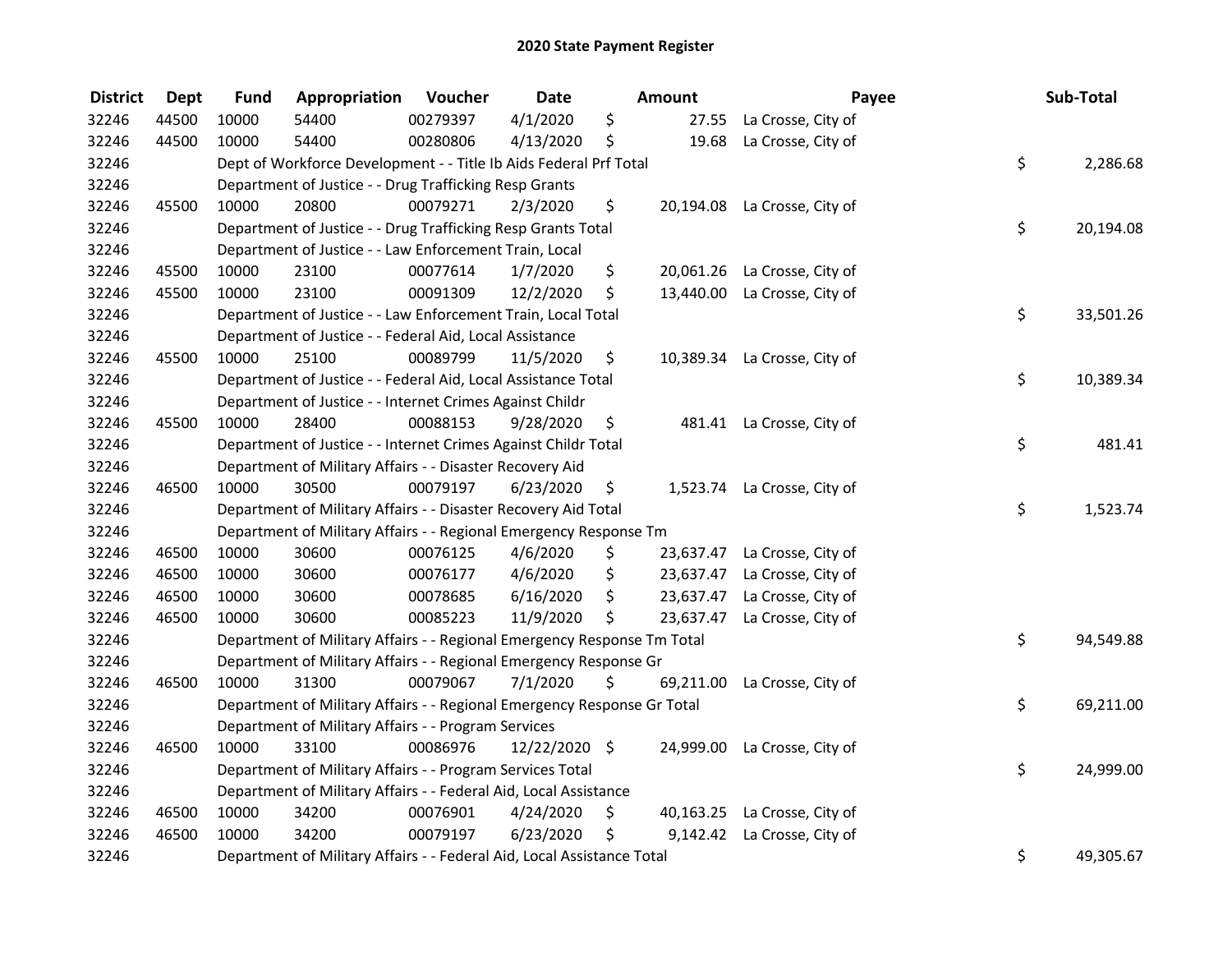| <b>District</b> | <b>Dept</b> | <b>Fund</b> | Appropriation                                                       | Voucher  | <b>Date</b>   |         | Amount     | Payee                                                                                             | Sub-Total        |
|-----------------|-------------|-------------|---------------------------------------------------------------------|----------|---------------|---------|------------|---------------------------------------------------------------------------------------------------|------------------|
| 32246           |             |             | Department of Administration - - Federal Aid                        |          |               |         |            |                                                                                                   |                  |
| 32246           | 50500       | 10000       | 14200                                                               | 00126659 | 8/11/2020     | \$      | 48,592.40  | La Crosse, City of                                                                                |                  |
| 32246           | 50500       | 10000       | 14200                                                               | 00129952 | 10/1/2020     | \$      | 191,447.62 | La Crosse, City of                                                                                |                  |
| 32246           | 50500       | 10000       | 14200                                                               | 00134644 | 12/9/2020     | \$      |            | 608,554.98 La Crosse, City of                                                                     |                  |
| 32246           | 50500       | 10000       | 14200                                                               | 00136332 | 12/16/2020 \$ |         | 90,063.17  | La Crosse, City of                                                                                |                  |
| 32246           |             |             | Department of Administration - - Federal Aid Total                  |          |               |         |            |                                                                                                   | \$<br>938,658.17 |
| 32246           |             |             | Department of Administration - - Facility Ops And Maintenance       |          |               |         |            |                                                                                                   |                  |
| 32246           | 50500       | 16400       | 53100                                                               | 00115816 | 1/17/2020     | \$      | 33.00      | La Crosse, City of                                                                                |                  |
| 32246           | 50500       | 16400       | 53100                                                               | 00115817 | 1/17/2020     | \$      | 541.38     | La Crosse, City of                                                                                |                  |
| 32246           | 50500       | 16400       | 53100                                                               | 00115818 | 1/17/2020     | \$      |            | 1,255.81 La Crosse, City of                                                                       |                  |
| 32246           | 50500       | 16400       | 53100                                                               | 00117880 | 2/19/2020     | \$      | 1,155.24   | La Crosse, City of                                                                                |                  |
| 32246           | 50500       | 16400       | 53100                                                               | 00122059 | 5/6/2020      | \$      | 578.43     | La Crosse, City of                                                                                |                  |
| 32246           | 50500       | 16400       | 53100                                                               | 00122060 | 5/7/2020      | \$      | 297.00     | La Crosse, City of                                                                                |                  |
| 32246           | 50500       | 16400       | 53100                                                               | 00122062 | 5/14/2020     | \$      | 33.00      | La Crosse, City of                                                                                |                  |
| 32246           | 50500       | 16400       | 53100                                                               | 00123145 | 6/1/2020      | \$      | 1,155.24   | La Crosse, City of                                                                                |                  |
| 32246           | 50500       | 16400       | 53100                                                               | 00125551 | 7/20/2020     | \$      | 98.00      | La Crosse, City of                                                                                |                  |
| 32246           | 50500       | 16400       | 53100                                                               | 00126210 | 7/31/2020     | \$      | 510.45     | La Crosse, City of                                                                                |                  |
| 32246           | 50500       | 16400       | 53100                                                               | 00126211 | 7/31/2020     | \$      | 33.00      | La Crosse, City of                                                                                |                  |
| 32246           | 50500       | 16400       | 53100                                                               | 00126212 | 7/31/2020     | \$      | 481.37     | La Crosse, City of                                                                                |                  |
| 32246           | 50500       | 16400       | 53100                                                               | 00127642 | 8/26/2020     | \$      | 1,155.24   | La Crosse, City of                                                                                |                  |
| 32246           | 50500       | 16400       | 53100                                                               | 00127778 | 8/31/2020     | \$      | 1,155.24   | La Crosse, City of                                                                                |                  |
| 32246           | 50500       | 16400       | 53100                                                               | 00131381 | 10/23/2020    | $\zeta$ | 4,079.16   | La Crosse, City of                                                                                |                  |
| 32246           | 50500       | 16400       | 53100                                                               | 00131384 | 10/23/2020    | $\zeta$ | 517.35     | La Crosse, City of                                                                                |                  |
| 32246           | 50500       | 16400       | 53100                                                               | 00131387 | 10/23/2020 \$ |         | 33.00      | La Crosse, City of                                                                                |                  |
| 32246           |             |             | Department of Administration - - Facility Ops And Maintenance Total |          |               |         |            |                                                                                                   | \$<br>13,111.91  |
| 32246           |             |             | Elections Commission - - General Program Ops, GPR                   |          |               |         |            |                                                                                                   |                  |
| 32246           | 51000       | 10000       | 10100                                                               | 00005040 | 12/23/2020 \$ |         | 979.55     | La Crosse, City of                                                                                |                  |
| 32246           |             |             | Elections Commission - - General Program Ops, GPR Total             |          |               |         |            |                                                                                                   | \$<br>979.55     |
| 32246           |             |             | Elections Commission - - 2018 Hava Election Security                |          |               |         |            |                                                                                                   |                  |
| 32246           | 51000       | 22000       | 18200                                                               | 00004101 | 8/3/2020      | \$      |            | 33,737.90 La Crosse, City of                                                                      |                  |
| 32246           |             |             | Elections Commission - - 2018 Hava Election Security Total          |          |               |         |            |                                                                                                   | \$<br>33,737.90  |
| 32246           |             |             |                                                                     |          |               |         |            | Public Defender Board - - Transcript, Discovery and Records Provided to the Public Defender Board |                  |
| 32246           | 55000       | 10000       | 10600                                                               | 00234867 | 2/14/2020     | \$      |            | 2.02 La Crosse, City of                                                                           |                  |
| 32246           | 55000       | 10000       | 10600                                                               | 00238132 | 3/13/2020     | \$      | 19.53      | La Crosse, City of                                                                                |                  |
| 32246           | 55000       | 10000       | 10600                                                               | 00238133 | 3/13/2020     | \$      | 4.34       | La Crosse, City of                                                                                |                  |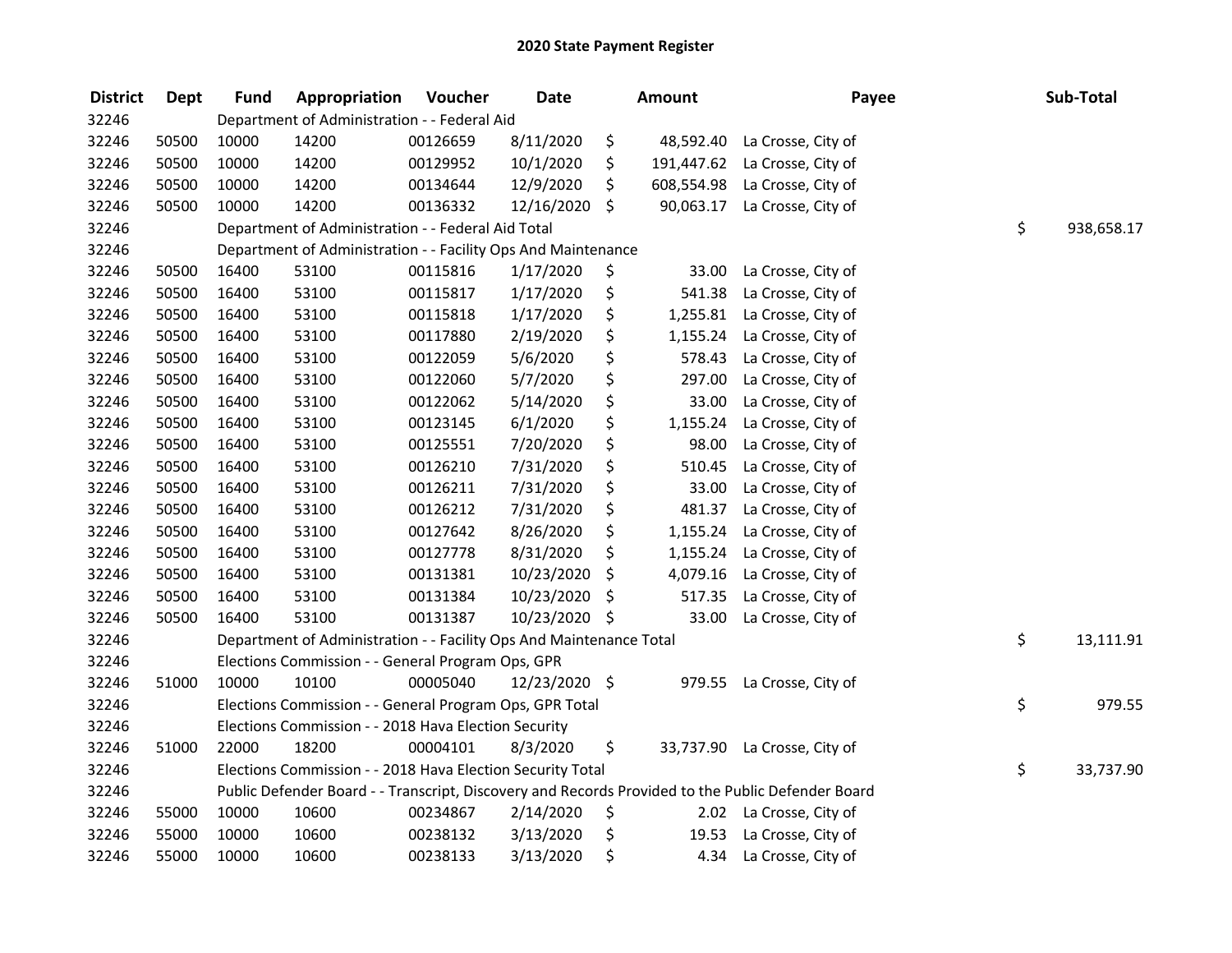| <b>District</b> | <b>Dept</b> | <b>Fund</b> | Appropriation                                                                 | Voucher  | <b>Date</b>   |                     | Amount | Payee                                                                                                   | Sub-Total          |
|-----------------|-------------|-------------|-------------------------------------------------------------------------------|----------|---------------|---------------------|--------|---------------------------------------------------------------------------------------------------------|--------------------|
| 32246           | 55000       | 10000       | 10600                                                                         | 00253306 | 6/26/2020     | \$                  |        | 55.53 La Crosse, City of                                                                                |                    |
| 32246           | 55000       | 10000       | 10600                                                                         | 00255953 | 7/15/2020     | \$                  |        | 6.51 La Crosse, City of                                                                                 |                    |
| 32246           | 55000       | 10000       | 10600                                                                         | 00260316 | 9/2/2020      | \$                  |        | 13.02 La Crosse, City of                                                                                |                    |
| 32246           | 55000       | 10000       | 10600                                                                         | 00264736 | 10/19/2020    | \$                  | 2.17   | La Crosse, City of                                                                                      |                    |
| 32246           | 55000       | 10000       | 10600                                                                         | 00270667 | 12/11/2020 \$ |                     | 2.17   | La Crosse, City of                                                                                      |                    |
| 32246           |             |             |                                                                               |          |               |                     |        | Public Defender Board - - Transcript, Discovery and Records Provided to the Public Defender Board Total | \$<br>105.29       |
| 32246           |             |             | Shared Revenue and Tax Relief - - Expenditure Restraint Program               |          |               |                     |        |                                                                                                         |                    |
| 32246           | 83500       | 10000       | 10100                                                                         | 00068275 | 7/27/2020     | $\ddot{\mathsf{s}}$ |        | 1,288,234.52 La Crosse, City of                                                                         |                    |
| 32246           |             |             | Shared Revenue and Tax Relief - - Expenditure Restraint Program Total         |          |               |                     |        |                                                                                                         | \$<br>1,288,234.52 |
| 32246           |             |             | Shared Revenue and Tax Relief - - County And Municipal Aid                    |          |               |                     |        |                                                                                                         |                    |
| 32246           | 83500       | 10000       | 10500                                                                         | 00068275 | 7/27/2020     | \$                  |        | 1,354,951.10 La Crosse, City of                                                                         |                    |
| 32246           | 83500       | 10000       | 10500                                                                         | 00072242 | 11/16/2020 \$ |                     |        | 7,678,056.25 La Crosse, City of                                                                         |                    |
| 32246           |             |             | Shared Revenue and Tax Relief - - County And Municipal Aid Total              |          |               |                     |        |                                                                                                         | \$<br>9,033,007.35 |
| 32246           |             |             | Shared Revenue and Tax Relief - - Exempt Computer Aid                         |          |               |                     |        |                                                                                                         |                    |
| 32246           | 83500       | 10000       | 10900                                                                         | 00065410 | 7/27/2020     | \$                  |        | 227,332.84 La Crosse, City of                                                                           |                    |
| 32246           | 83500       | 10000       | 10900                                                                         | 00067070 | 7/27/2020     | \$                  |        | 1,603,714.47 La Crosse, City of                                                                         |                    |
| 32246           |             |             | Shared Revenue and Tax Relief - - Exempt Computer Aid Total                   |          |               |                     |        |                                                                                                         | \$<br>1,831,047.31 |
| 32246           |             |             | Shared Revenue and Tax Relief - - Utility Aid                                 |          |               |                     |        |                                                                                                         |                    |
| 32246           | 83500       | 10000       | 11000                                                                         | 00068275 | 7/27/2020     | \$                  |        | 99,118.75 La Crosse, City of                                                                            |                    |
| 32246           | 83500       | 10000       | 11000                                                                         | 00072242 | 11/16/2020    | \$                  |        | 574,501.23 La Crosse, City of                                                                           |                    |
| 32246           |             |             | Shared Revenue and Tax Relief - - Utility Aid Total                           |          |               |                     |        |                                                                                                         | \$<br>673,619.98   |
| 32246           |             |             | Shared Revenue and Tax Relief - - Personal Property Aid                       |          |               |                     |        |                                                                                                         |                    |
| 32246           | 83500       | 10000       | 11100                                                                         | 00060794 | 5/4/2020      | \$                  |        | 325,799.70 La Crosse, City of                                                                           |                    |
| 32246           | 83500       | 10000       | 11100                                                                         | 00062509 | 5/4/2020      | \$                  |        | 329,133.40 La Crosse, City of                                                                           |                    |
| 32246           |             |             | Shared Revenue and Tax Relief - - Personal Property Aid Total                 |          |               |                     |        |                                                                                                         | \$<br>654,933.10   |
| 32246           |             |             | Shared Revenue and Tax Relief - - State Aid; Video Service Provider Fee       |          |               |                     |        |                                                                                                         |                    |
| 32246           | 83500       | 10000       | 11200                                                                         | 00064263 | 7/27/2020     | \$                  |        | 49,826.86 La Crosse, City of                                                                            |                    |
| 32246           |             |             | Shared Revenue and Tax Relief - - State Aid; Video Service Provider Fee Total |          |               |                     |        |                                                                                                         | \$<br>49,826.86    |
| 32246           |             |             | Shared Revenue and Tax Relief - - School Lvy Tx/First Dollar Cr               |          |               |                     |        |                                                                                                         |                    |
| 32246           | 83500       | 10000       | 30200                                                                         | 00063947 | 7/27/2020     | \$                  |        | 1,177,956.54 La Crosse, City of                                                                         |                    |
| 32246           | 83500       | 10000       | 30200                                                                         | 00067338 | 7/27/2020     | \$                  |        | 7,177,037.82 La Crosse, City of                                                                         |                    |
| 32246           |             |             | Shared Revenue and Tax Relief - - School Lvy Tx/First Dollar Cr Total         |          |               |                     |        |                                                                                                         | \$<br>8,354,994.36 |
| 32246           |             |             | Shared Revenue and Tax Relief - - Payments For Municipal Svcs                 |          |               |                     |        |                                                                                                         |                    |
| 32246           | 83500       | 10000       | 50100                                                                         | 00054767 | 2/3/2020      | \$                  |        | 798,921.04 La Crosse, City of                                                                           |                    |
| 32246           |             |             | Shared Revenue and Tax Relief - - Payments For Municipal Svcs Total           |          |               |                     |        |                                                                                                         | \$<br>798,921.04   |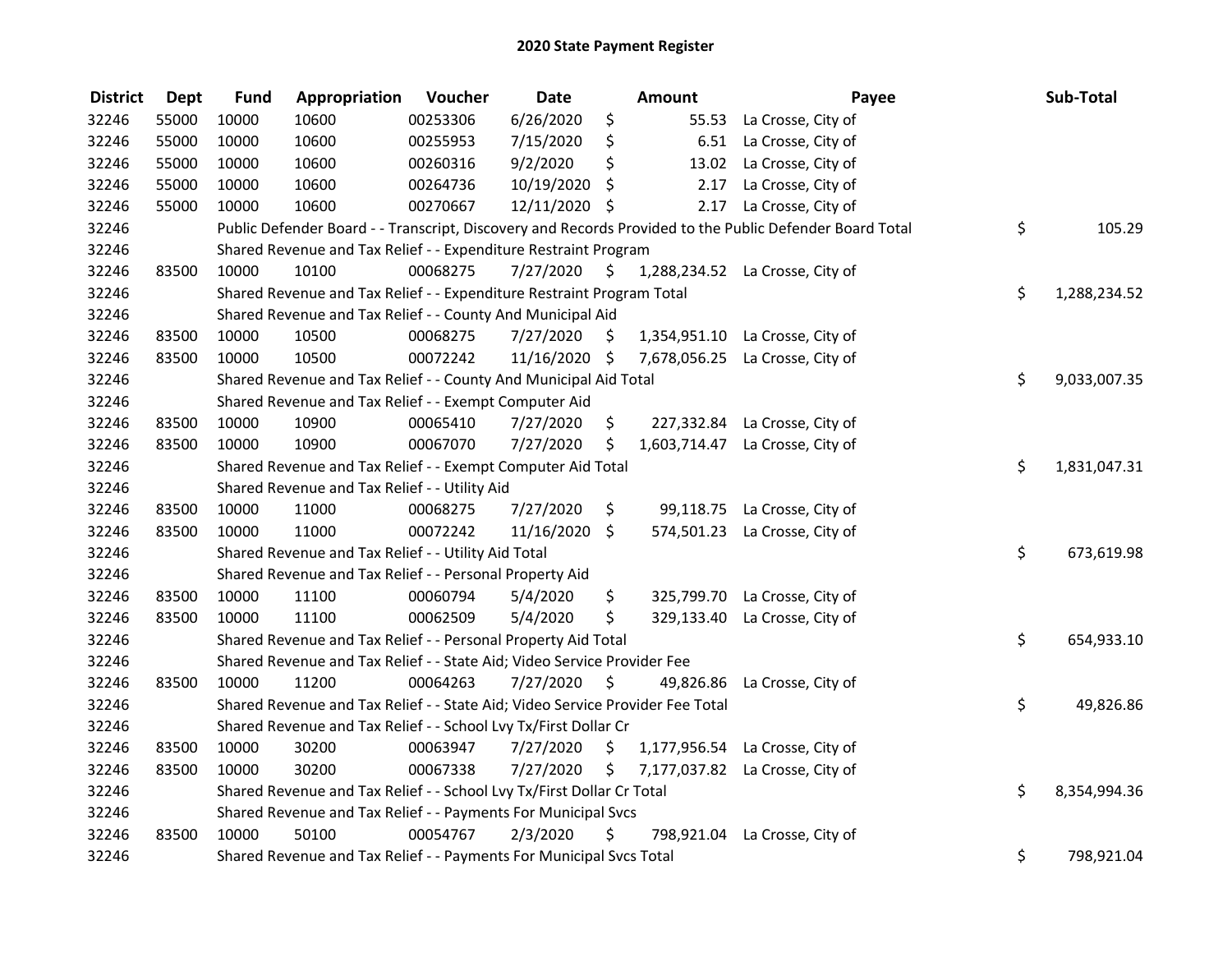| <b>District</b> | Dept  | Fund  | <b>Appropriation</b>                                            | Voucher  | Date      |  | Amount        | Payee                           | Sub-Total    |
|-----------------|-------|-------|-----------------------------------------------------------------|----------|-----------|--|---------------|---------------------------------|--------------|
| 32246           |       |       | Shared Revenue and Tax Relief - - Lottery & Gaming Credit       |          |           |  |               |                                 |              |
| 32246           | 83500 | 52100 | 36300                                                           | 00055378 | 3/23/2020 |  |               | 49,741.46 La Crosse, City of    |              |
| 32246           | 83500 | 52100 | 36300                                                           | 00055670 | 3/23/2020 |  |               | 1,889,512.92 La Crosse, City of |              |
| 32246           |       |       | Shared Revenue and Tax Relief - - Lottery & Gaming Credit Total |          |           |  |               |                                 | 1,939,254.38 |
| 32246 Total     |       |       |                                                                 |          |           |  | 31,572,670.02 |                                 |              |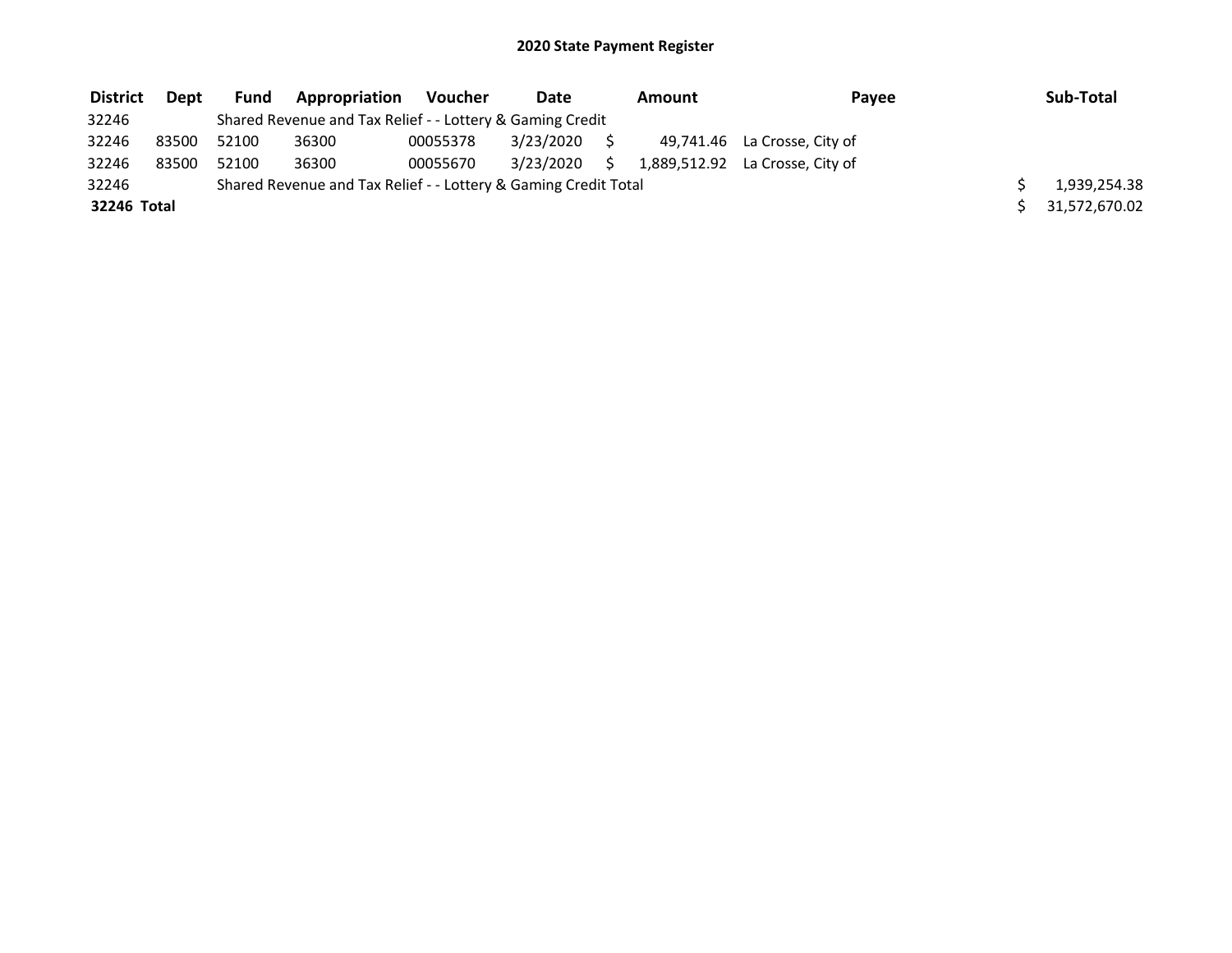| <b>District</b> | <b>Dept</b> | Fund                                                            | Appropriation                                                      | Voucher  | <b>Date</b> |    | <b>Amount</b> | Payee                        |    | Sub-Total  |
|-----------------|-------------|-----------------------------------------------------------------|--------------------------------------------------------------------|----------|-------------|----|---------------|------------------------------|----|------------|
| 32265           |             | Dept of Safety & Prof Services - - Fire Dues Distribution       |                                                                    |          |             |    |               |                              |    |            |
| 32265           | 16500       | 10000                                                           | 22500                                                              | 00036358 | 7/17/2020   | \$ |               | 87,930.16 Onalaska, City of  |    |            |
| 32265           |             | Dept of Safety & Prof Services - - Fire Dues Distribution Total |                                                                    |          |             |    |               |                              |    | 87,930.16  |
| 32265           |             | Dept of Natural Resources - - Aids In Lieu Of Taxes - Gener     |                                                                    |          |             |    |               |                              |    |            |
| 32265           | 37000       | 10000                                                           | 50300                                                              | 00385767 | 1/24/2020   | \$ | 2.40          | Onalaska, City of            |    |            |
| 32265           | 37000       | 10000                                                           | 50300                                                              | 00404597 | 4/21/2020   | \$ | 111.01        | Onalaska, City of            |    |            |
| 32265           |             |                                                                 | Dept of Natural Resources - - Aids In Lieu Of Taxes - Gener Total  |          |             |    |               |                              | \$ | 113.41     |
| 32265           |             |                                                                 | Dept of Natural Resources - - Gen Program Ops-State Funds          |          |             |    |               |                              |    |            |
| 32265           | 37000       | 21200                                                           | 16100                                                              | 00383281 | 1/17/2020   | \$ | 117.23        | Onalaska, City of            |    |            |
| 32265           | 37000       | 21200                                                           | 16100                                                              | 00401033 | 4/14/2020   | \$ | 143.75        | Onalaska, City of            |    |            |
| 32265           | 37000       | 21200                                                           | 16100                                                              | 00424202 | 7/13/2020   | \$ | 143.75        | Onalaska, City of            |    |            |
| 32265           | 37000       | 21200                                                           | 16100                                                              | 00440416 | 10/9/2020   | \$ | 143.75        | Onalaska, City of            |    |            |
| 32265           |             |                                                                 | Dept of Natural Resources - - Gen Program Ops-State Funds Total    |          |             |    |               |                              | \$ | 548.48     |
| 32265           |             |                                                                 | Dept of Natural Resources - - Rec & Resource Aids, Fed             |          |             |    |               |                              |    |            |
| 32265           | 37000       | 21200                                                           | 58300                                                              | 00421226 | 7/7/2020    | \$ | 854.13        | Onalaska, City of            |    |            |
| 32265           |             |                                                                 | Dept of Natural Resources - - Rec & Resource Aids, Fed Total       |          |             |    |               |                              | \$ | 854.13     |
| 32265           |             |                                                                 | Dept of Natural Resources - - Fin Asst For Responsible Units       |          |             |    |               |                              |    |            |
| 32265           | 37000       | 27400                                                           | 67000                                                              | 00413152 | 5/29/2020   | \$ |               | 35,722.92 Onalaska, City of  |    |            |
| 32265           |             |                                                                 | Dept of Natural Resources - - Fin Asst For Responsible Units Total |          |             |    |               |                              | \$ | 35,722.92  |
| 32265           |             |                                                                 | Dept of Natural Resources - - Recycling Consolidation Grants       |          |             |    |               |                              |    |            |
| 32265           | 37000       | 27400                                                           | 67300                                                              | 00413152 | 5/29/2020   | \$ | 4,792.60      | Onalaska, City of            |    |            |
| 32265           |             |                                                                 | Dept of Natural Resources - - Recycling Consolidation Grants Total |          |             |    |               |                              | \$ | 4,792.60   |
| 32265           |             |                                                                 | WI Dept of Transportation - - Conn Hwy Aids St Fds                 |          |             |    |               |                              |    |            |
| 32265           | 39500       | 21100                                                           | 16200                                                              | 00477389 | 1/6/2020    | \$ | 12,042.99     | Onalaska, City of            |    |            |
| 32265           | 39500       | 21100                                                           | 16200                                                              | 00507244 | 4/6/2020    | \$ | 12,042.99     | Onalaska, City of            |    |            |
| 32265           | 39500       | 21100                                                           | 16200                                                              | 00544236 | 7/6/2020    | \$ | 12,042.99     | Onalaska, City of            |    |            |
| 32265           | 39500       | 21100                                                           | 16200                                                              | 00587062 | 10/5/2020   | \$ | 12,043.02     | Onalaska, City of            |    |            |
| 32265           |             |                                                                 | WI Dept of Transportation - - Conn Hwy Aids St Fds Total           |          |             |    |               |                              | \$ | 48,171.99  |
| 32265           |             |                                                                 | WI Dept of Transportation - - Tb, Trns Oper Aid Sf                 |          |             |    |               |                              |    |            |
| 32265           | 39500       | 21100                                                           | 17600                                                              | 00525188 | 5/12/2020   | \$ | 50,626.00     | Onalaska, City of            |    |            |
| 32265           | 39500       | 21100                                                           | 17600                                                              | 00574190 | 8/27/2020   | \$ | 151,878.00    | Onalaska, City of            |    |            |
| 32265           |             | WI Dept of Transportation - - Tb, Trns Oper Aid Sf Total        |                                                                    |          |             |    |               |                              | \$ | 202,504.00 |
| 32265           |             | WI Dept of Transportation - - Trns Aids To Mnc.-Sf              |                                                                    |          |             |    |               |                              |    |            |
| 32265           | 39500       | 21100                                                           | 19100                                                              | 00476305 | 1/6/2020    | \$ |               | 215,331.87 Onalaska, City of |    |            |
| 32265           | 39500       | 21100                                                           | 19100                                                              | 00506160 | 4/6/2020    | \$ | 215,331.87    | Onalaska, City of            |    |            |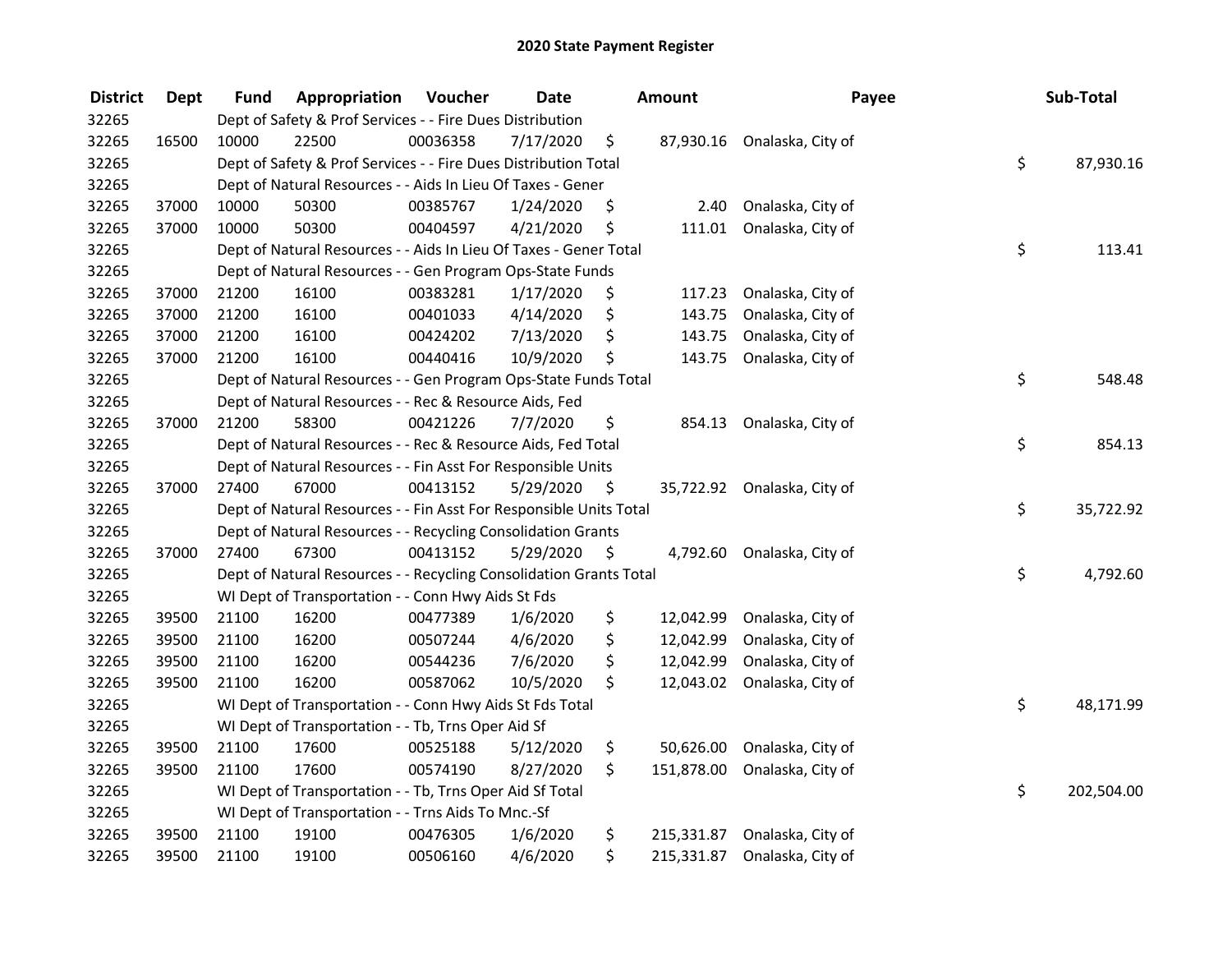| <b>District</b> | <b>Dept</b> | <b>Fund</b>                                        | Appropriation                                                          | Voucher  | <b>Date</b>   |     | Amount     |                              | Payee | Sub-Total  |
|-----------------|-------------|----------------------------------------------------|------------------------------------------------------------------------|----------|---------------|-----|------------|------------------------------|-------|------------|
| 32265           | 39500       | 21100                                              | 19100                                                                  | 00543152 | 7/6/2020      | \$  |            | 215,331.87 Onalaska, City of |       |            |
| 32265           | 39500       | 21100                                              | 19100                                                                  | 00585978 | 10/5/2020     | \$. |            | 215,331.87 Onalaska, City of |       |            |
| 32265           |             |                                                    | WI Dept of Transportation - - Trns Aids To Mnc.-Sf Total               |          |               |     |            |                              | \$    | 861,327.48 |
| 32265           |             | WI Dept of Transportation - - Loc Rd Imp Prg St Fd |                                                                        |          |               |     |            |                              |       |            |
| 32265           | 39500       | 21100                                              | 27800                                                                  | 00489017 | 2/5/2020      | \$  |            | 54,939.88 Onalaska, City of  |       |            |
| 32265           |             |                                                    | WI Dept of Transportation - - Loc Rd Imp Prg St Fd Total               |          |               |     |            |                              | \$    | 54,939.88  |
| 32265           |             |                                                    | WI Dept of Transportation - - Dept Mgt & Oper St Fd                    |          |               |     |            |                              |       |            |
| 32265           | 39500       | 21100                                              | 46100                                                                  | 00480378 | 1/10/2020     | \$  | 688.39     | Onalaska, City of            |       |            |
| 32265           | 39500       | 21100                                              | 46100                                                                  | 00488048 | 2/3/2020      | \$  | 709.04     | Onalaska, City of            |       |            |
| 32265           | 39500       | 21100                                              | 46100                                                                  | 00511791 | 4/6/2020      | \$  | 231.33     | Onalaska, City of            |       |            |
| 32265           | 39500       | 21100                                              | 46100                                                                  | 00551635 | 7/14/2020     | \$  | 813.87     | Onalaska, City of            |       |            |
| 32265           | 39500       | 21100                                              | 46100                                                                  | 00595177 | 10/6/2020     | \$  | 779.22     | Onalaska, City of            |       |            |
| 32265           |             |                                                    | WI Dept of Transportation - - Dept Mgt & Oper St Fd Total              |          |               |     |            |                              | \$    | 3,221.85   |
| 32265           |             |                                                    | Department of Justice - - Law Enforcement Train, Local                 |          |               |     |            |                              |       |            |
| 32265           | 45500       | 10000                                              | 23100                                                                  | 00091813 | 12/8/2020     | \$  | 4,000.00   | Onalaska, City of            |       |            |
| 32265           |             |                                                    | Department of Justice - - Law Enforcement Train, Local Total           |          |               |     |            |                              | \$    | 4,000.00   |
| 32265           |             |                                                    | Department of Justice - - Federal Aid, Local Assistance                |          |               |     |            |                              |       |            |
| 32265           | 45500       | 10000                                              | 25100                                                                  | 00089504 | 10/26/2020 \$ |     | 244.75     | Onalaska, City of            |       |            |
| 32265           |             |                                                    | Department of Justice - - Federal Aid, Local Assistance Total          |          |               |     |            |                              | \$    | 244.75     |
| 32265           |             |                                                    | Department of Military Affairs - - Disaster Recovery Aid               |          |               |     |            |                              |       |            |
| 32265           | 46500       | 10000                                              | 30500                                                                  | 00082581 | 9/9/2020      | \$  |            | 21,710.51 Onalaska, City of  |       |            |
| 32265           |             |                                                    | Department of Military Affairs - - Disaster Recovery Aid Total         |          |               |     |            |                              | \$    | 21,710.51  |
| 32265           |             |                                                    | Department of Military Affairs - - Federal Aid, Local Assistance       |          |               |     |            |                              |       |            |
| 32265           | 46500       | 10000                                              | 34200                                                                  | 00082581 | 9/9/2020      | \$. |            | 44,426.16 Onalaska, City of  |       |            |
| 32265           |             |                                                    | Department of Military Affairs - - Federal Aid, Local Assistance Total |          |               |     |            |                              | \$    | 44,426.16  |
| 32265           |             |                                                    | Department of Administration - - Federal Aid                           |          |               |     |            |                              |       |            |
| 32265           | 50500       | 10000                                              | 14200                                                                  | 00126660 | 8/11/2020     | \$  | 6,466.13   | Onalaska, City of            |       |            |
| 32265           | 50500       | 10000                                              | 14200                                                                  | 00129953 | 10/1/2020     | \$  | 89,803.95  | Onalaska, City of            |       |            |
| 32265           | 50500       | 10000                                              | 14200                                                                  | 00134645 | 12/9/2020     | \$  | 212,427.92 | Onalaska, City of            |       |            |
| 32265           | 50500       | 10000                                              | 14200                                                                  | 00136333 | 12/16/2020    | \$  | 26,558.16  | Onalaska, City of            |       |            |
| 32265           |             |                                                    | Department of Administration - - Federal Aid Total                     |          |               |     |            |                              | \$    | 335,256.16 |
| 32265           |             | Elections Commission - - General Program Ops, GPR  |                                                                        |          |               |     |            |                              |       |            |
| 32265           | 51000       | 10000                                              | 10100                                                                  | 00005050 | 12/23/2020 \$ |     | 1,453.15   | Onalaska, City of            |       |            |
| 32265           |             |                                                    | Elections Commission - - General Program Ops, GPR Total                |          |               |     |            |                              | \$    | 1,453.15   |
| 32265           |             |                                                    | Elections Commission - - 2018 Hava Election Security                   |          |               |     |            |                              |       |            |